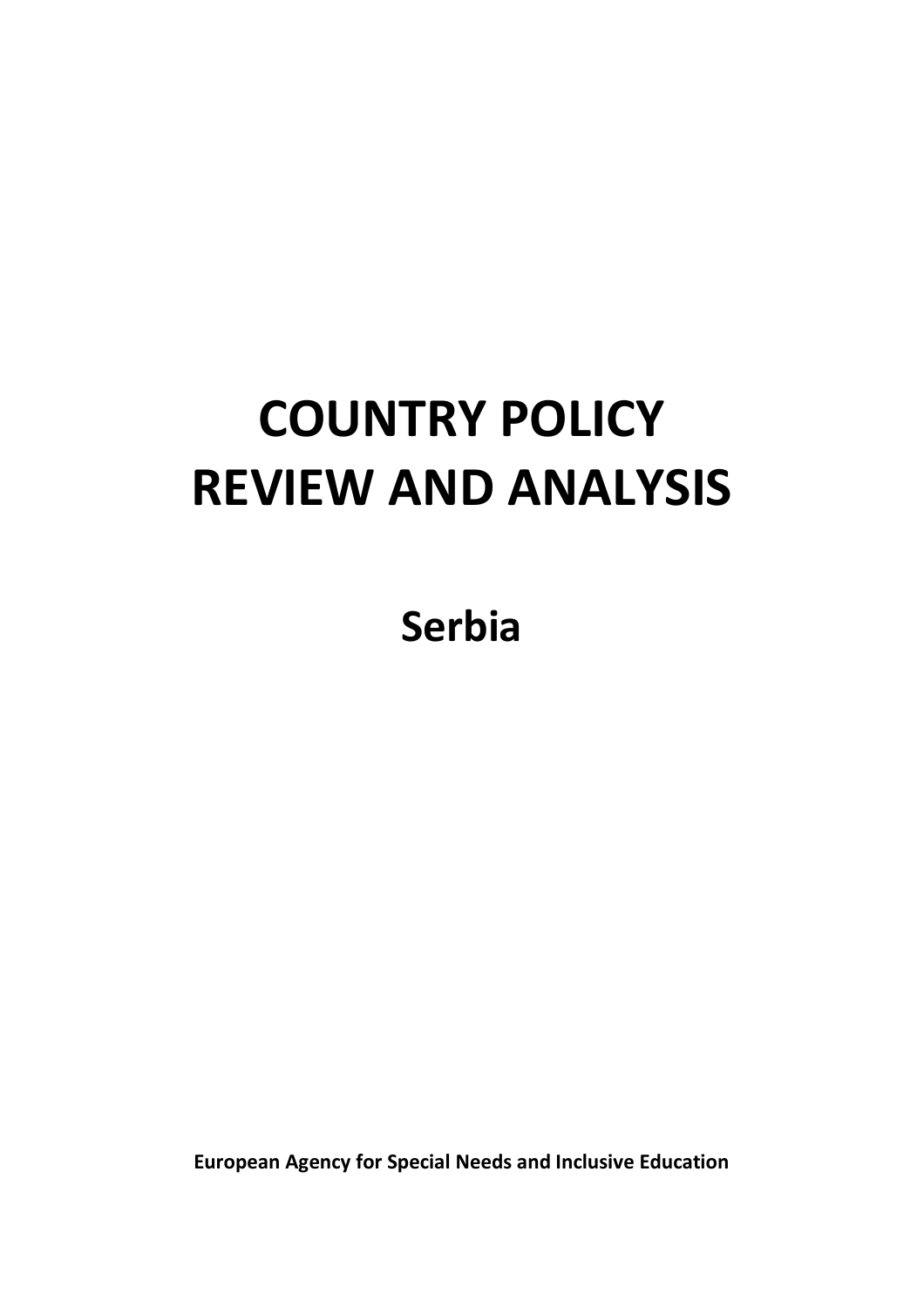

The European Agency for Special Needs and Inclusive Education (the Agency) is an independent and self-governing organisation. The Agency is co-funded by the ministries of education in its member countries and by the European Commission via an operating grant within the European Union (EU) Erasmus+ education programme (2014–2020).



Co-funded by the Erasmus+ Programme of the European Union The European Commission support for the production of this publication does not constitute an endorsement of the contents which reflects the views only of the authors, and the Commission cannot be held responsible for any use which may be made of the information contained therein.

The views expressed by any individual in this document do not necessarily represent the official views of the Agency, its member countries or the Commission.

Extracts from the document are permitted provided that a clear reference to the source is given. This document should be referenced as follows: European Agency for Special Needs and Inclusive Education, 2019. *Country Policy Review and Analysis: Serbia*. Odense, Denmark

The information in this document was current in April 2019.

Further information about the Country Policy Review and Analysis (CPRA) activities is available on the [CPRA web area.](https://www.european-agency.org/projects/country-policy-review-and-analysis)

#### © **European Agency for Special Needs and Inclusive Education 2019**

Secretariat Østre Stationsvej 33 DK-5000 Odense C Denmark Tel: +45 64 41 00 20 [secretariat@european-agency.org](mailto:secretariat@european-agency.org)

Brussels Office Rue Montoyer, 21 BE-1000 Brussels Belgium Tel: +32 2 213 62 80 [brussels.office@european-agency.org](mailto:brussels.office@european-agency.org) **[www.european-agency.org](http://www.european-agency.org/)**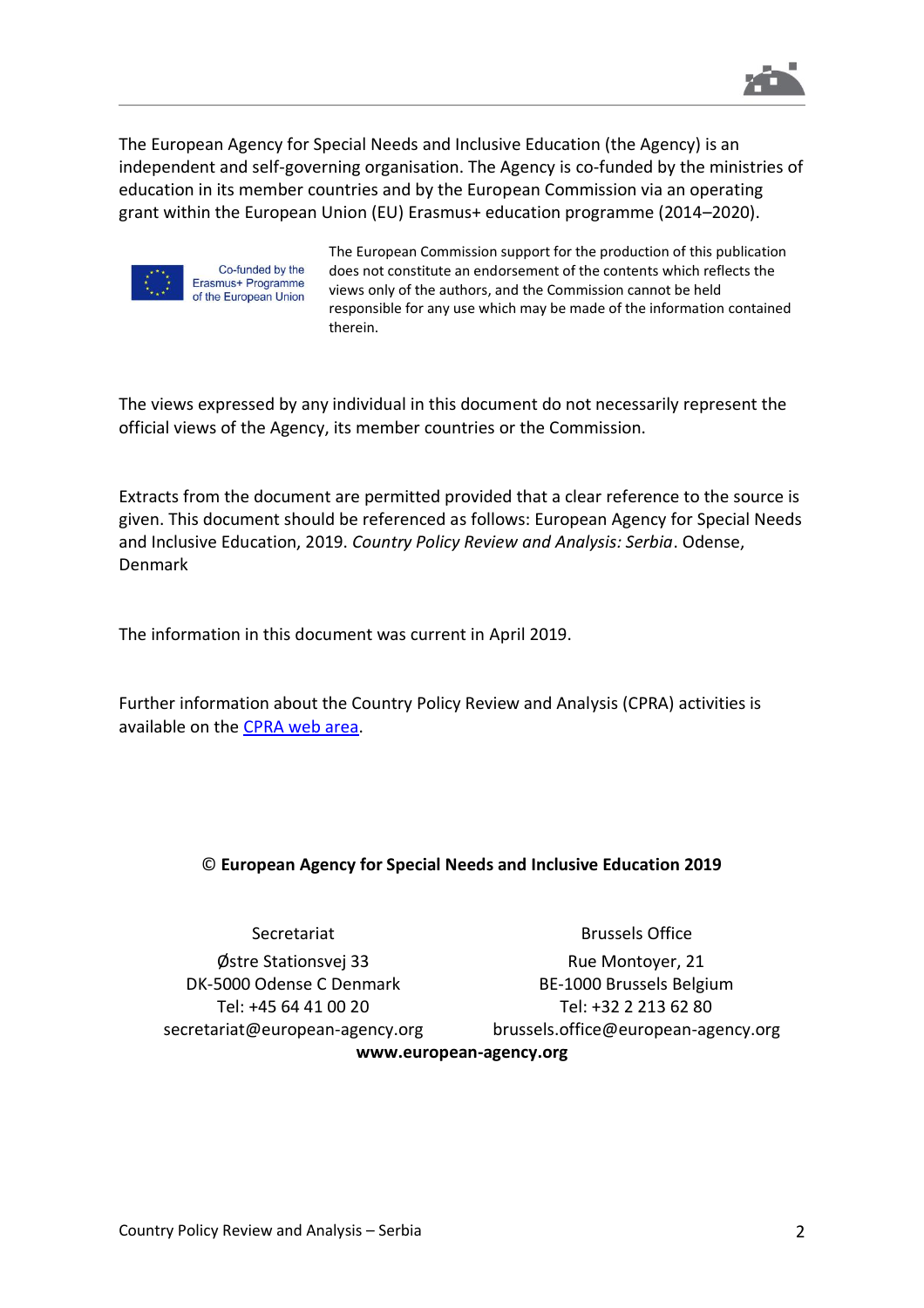

# **Section 1: Country priorities for education**

The text below presents the main country priorities in the field of education, with special attention to the development of inclusive education.

## **Country priorities**

# **1. [Strategy for Education Development in Serbia](https://erasmusplus.rs/wp-content/uploads/2015/03/Strategy-for-Education-Development-in-Serbia-2020.pdf) 2020**

The most comprehensive strategic goal in education is full inclusion of all children and young people in quality pre-primary, primary and secondary education. The system supports inclusive education as a key to:

- developing human capital in society;
- increasing inclusion in pre-primary education;
- ensuring continuity of education at all levels;
- recognising differences among learners;
- achieving each learner's maximum potential;
- preserving and promoting the Roma identity.

Measures include identifying and catering to the educational needs of each learner, overseeing and supporting their development, but also working with their parents.

Measures for pre-primary education include systemic support for early inclusion, enrolment of children from marginalised groups, specific programmes, and training of personnel.

The objectives in primary education are ensuring effective dropout prevention and ensuring each learner is provided with more opportunities through additional support until they complete their education. Measures to boost access to primary school include non-discriminatory enrolment (in cases where documentation is incomplete) and identification of individual needs for additional support.

# **2. [Action Plan for Implementation of the Strategy for](https://erasmusplus.rs/wp-content/uploads/2015/05/Action-plan.doc) Development of [Education in Serbia by 2020](https://erasmusplus.rs/wp-content/uploads/2015/05/Action-plan.doc)**

Inclusive education is recognised as one of the elements of the Action Plan for Implementation of the Strategy for Development of Education in the Republic of Serbia by 2020. Development of inclusive education is one of the actions, while the implementing instruments are the establishment of an inclusion unit, and development plan and monitoring of inclusive education for all categories of learners.

Planned outcomes are: adopted and implemented by-laws to raise the quality of inclusive education and quality education for all learners (p. 52 of the Action Plan).

# **3. Progress Report on the Action Plan for the Implementation of the Strategy for Education Development in Serbia by 2020**

Priorities for development of inclusive education:

• Adoption and implementation of the Action Plan for Inclusive Education for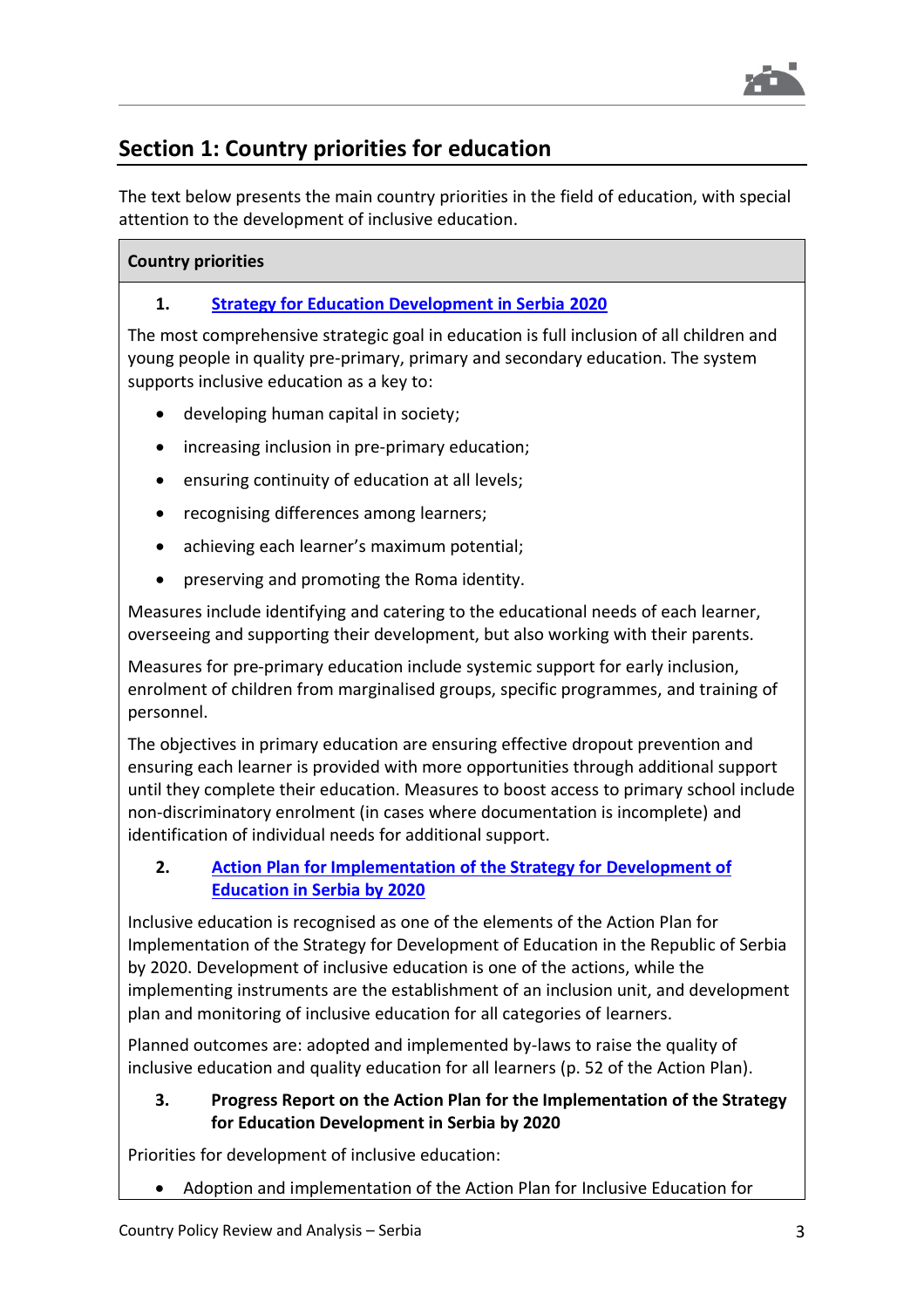

## 2018–2020.

- Work on by-laws advancing the area of inclusive education (the Rulebook on Requirements for Determining the Right to an Individual Education Plan, its Implementation and Evaluation; the Rulebook on Additional Education, Health and Social Support to Learners; the Rulebook on the Criteria and Standards for Providing Additional Support in the Education of Children, Learners and Adults with Developmental Difficulties or Disabilities in Pre-School Groups or Other Schools and Family; the Rulebook on Requirements for Obtaining Status of Resource Centre, Organising Work and Revocation of the Status).
- Establishing a system of early identification of learners at risk of leaving education or at high risk of not being included in education. Development of the system of prevention, intervention and compensation in case of early dropout.
- Improvement of the system of additional support in the education of children and adults from vulnerable groups through the development of resource centres for additional support to learners, teachers and parents (Article 54, Law on the Foundations of the Education System. Official Gazette of the Republic of Serbia Nos. 88/2017, 27/2018 and 10/2019). Provision of adapted textbooks and other teaching aids, increased number and efficiency of education assistants and development of integrated services in the local community.
- Establishment of a monitoring system for the inclusive education process at national, local and institutional levels.
- Further development of inclusive education competencies of employees in educational institutions through various training programmes.

# **4. Strategy for the Social Inclusion of Roma 2016–2025**

Inclusive education must be flexible so as to adapt to social changes and the needs of groups and individuals. It must especially adapt to the needs of learners from different social and cultural backgrounds. Lower quality education, segregation in education and irregular attendance of pre-school programmes for a large number of Roma children represent forms of violation of the right to education, and of discrimination against Roma children with respect to the rest of the population.

The education system in Serbia should ensure the full involvement of Roma children and young people in quality pre-primary, primary and secondary education and greater inclusion of Roma in the learner population. It should also ensure support for the education of young people and adults who have not been educated or who left school, through the introduction of effective and efficient anti-discrimination mechanisms and the fulfilment of conditions for the exercise of all minority rights for Roma in the education system.

• Increase the coverage of Roma children of pre-school age, with a special focus on compulsory pre-primary preparatory programmes. The enrolment rate of Roma children aged 3–6 years in pre-primary institutions is 17%.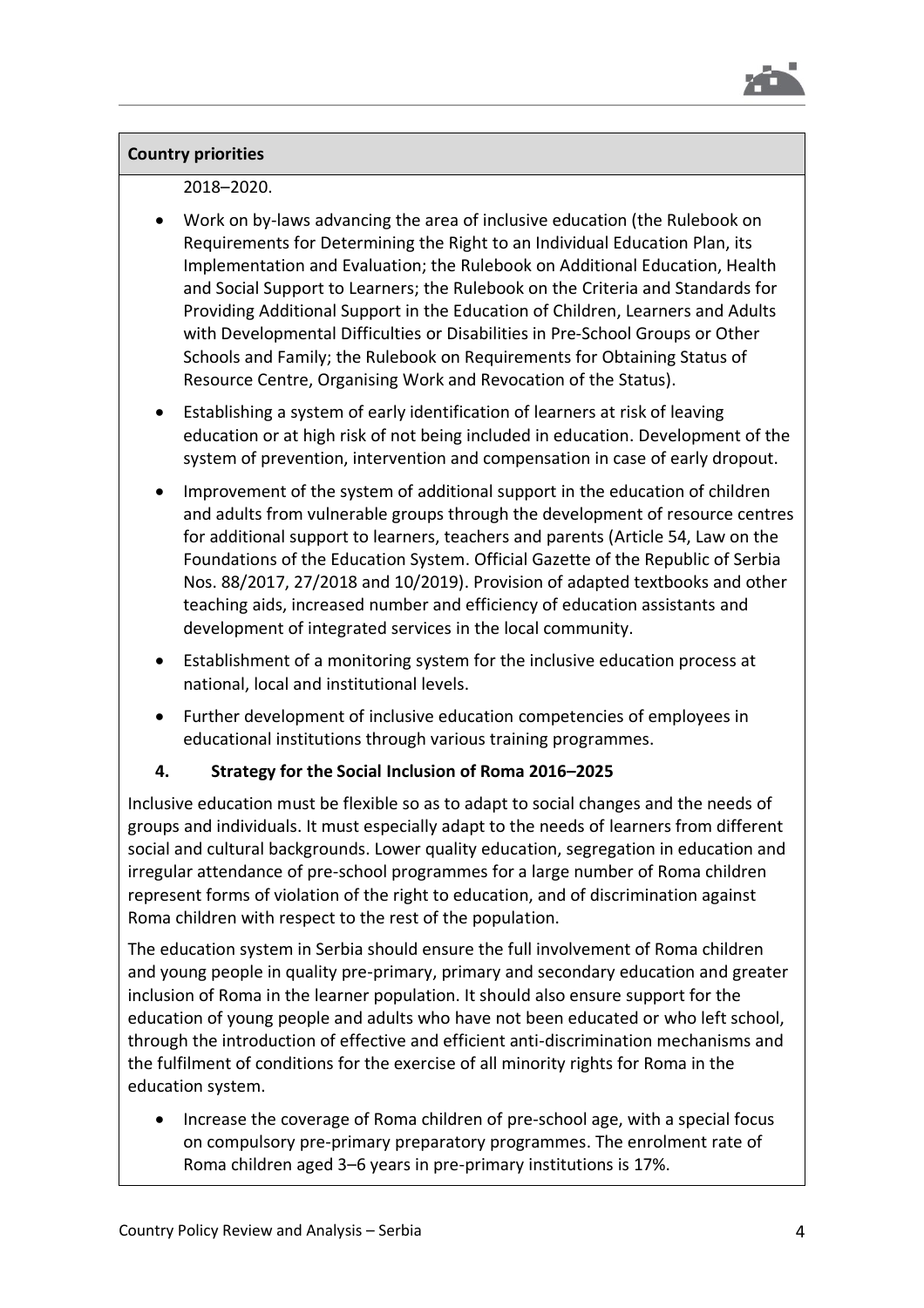

- Optimise the work of pedagogical assistants through an adequate non-statutory act and network extension.
- Develop models for monitoring the effects of affirmative action measures in preuniversity education, through changes and amendments to the Law on the Foundations of the Education System. The graduation rate for Roma in higher education is 1%.
- Continue the implementation of affirmative measures through the amendment of the Rules on Students and Student Standards, in order to improve competitions for granting student loans and scholarships.
- Prevent discrimination against Roma children in the education system through the implementation of the Rulebook on institutional response in the event of suspicion or discriminatory behaviour, as well as the preparation of the Manual and the implementation of training for educators, learners and parents.
- Improve the possibilities for learning the Romani language with elements of national culture and develop publishing in the Romani language and in bilingual form, with the elimination of discriminatory content.
- Adopt new procedures for adult education that will contribute to a further increase in the coverage of adult Roma, through optimising the network of primary and secondary schools, improving the professional capacities of teaching staff, and supporting schools in organising activities adapted for women, especially young mothers.

# **5. [Monitoring Framework for Inclusive Education in Serbia](http://socijalnoukljucivanje.gov.rs/wp-content/uploads/2014/11/Okvir-za-pracenje-inkluzivnog-obrazovanja-u-Srbiji-eng.pdf)**

Since mid-2012, a new procedure for school evaluation has been used, based on standards and indicators, developed by the Institute for Education Quality and Evaluation. It was adopted by the National Education Council in 2011 (thereby establishing the national school performance quality framework) and prescribed by a separate rulebook. A significant number of standards and indicators in all areas of quality enable the monitoring of inclusive education. External evaluation is conducted by educational advisors and experts from the Institute for Education Quality and Evaluation, who have completed the training programme for this type of evaluation (p. 22).

# **6. Instrument for Pre-accession Assistance – IPA II (2014–2020)**

[Serbia Sector Reform Contract: Education Reform in Serbia](https://ec.europa.eu/neighbourhood-enlargement/sites/near/files/ipa2016-039806.09-serbia-sector_reform_contract_education_reform_in_serbia.pdf) – strengthening links with [employment and social inclusion](https://ec.europa.eu/neighbourhood-enlargement/sites/near/files/ipa2016-039806.09-serbia-sector_reform_contract_education_reform_in_serbia.pdf)

The overall objective of this Sector Reform Contract is to provide support to the Government of the Republic of Serbia in implementing the reform of the education system, based on the National Strategy for Education Development in Serbia by 2020. This Sector Reform Contract assists the Government of Serbia in implementing the reform of the education and training system by improving the quality, equity and relevance of education and training, including specific issues related to the education of national minorities and Roma, in order to better respond to needs and gradually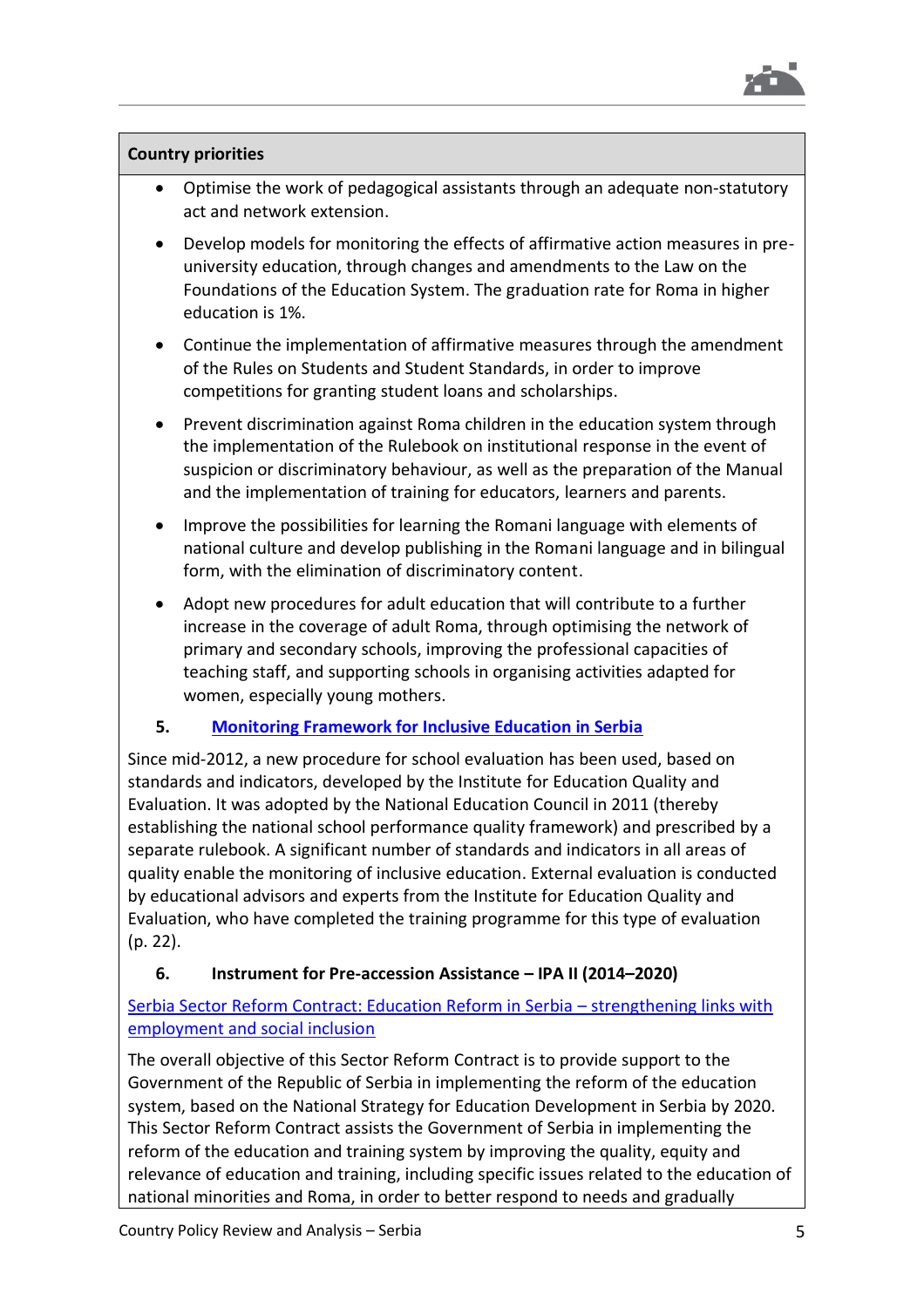

achieve compliance with standards, policies and practices in the European Union (EU)  $(p, 1)$ .

The most important steps that are planned to be achieved under this Sector Reform Contract include the following:

- improve the professional capacities of teachers in pre-university education for realisation of curriculum based on learning outcomes, in order to improve learners' knowledge and competence;
- increase the availability of textbooks in the languages of national minorities and improve training for teachers who teach in the languages of national minorities;
- improve conditions for the participation of Roma pupils (boys and girls) in preuniversity education (including reduction of dropout rates);
- ensure that the social partnership that connects the education and training system and the labour market functions, and the legislative and institutional framework for the implementation of the National Qualifications Framework is fully functional (p. 4).

This Contract envisages that functional networks of pedagogical assistants (employment and engagement, quality of work standards, continuous upgrading of their competences, financing) will be established (p. 14).

# **7. Republic of Serbia Negotiation Group for Chapter 23: [Action Plan for](https://www.mpravde.gov.rs/files/Action%20plan%20Ch%2023.pdf)  [Chapter 23](https://www.mpravde.gov.rs/files/Action%20plan%20Ch%2023.pdf) (under the accession negotiation process for Serbia with the EU)**

3.8.2.14 Further expand the teaching assistants' network on the basis of an analytical survey carried out by the relevant government bodies (p. 333).

3.8.2.16 Develop and adopt a Rulebook on Detecting Discrimination in Education, focused on preventing discrimination and the segregation of national minorities in the education system and setting the framework for creating desegregation measures in both classes and schools (p. 334).

3.8.2.17 Adopt a Rulebook on the Enrolment of Roma Learners in Secondary Schools through affirmative action, defining the means of monitoring the effects of affirmative action on Roma education (p. 334).

3.8.2.19 Formulate systemic support measures at school level and local government level on the basis of findings and recommendations of the analysis, subsequent piloting and mainstreaming systemic measures to support the education of Roma learners at local and school levels (p. 335).

# **8. [Report 2/2018 on Implementation of the Action Plan for Chapter](https://www.mpravde.gov.rs/files/Report%20no.%202-2018%20on%20implementation%20of%20Action%20plan%20for%20Chapter%2023.pdf) 23**

3.8.2.16. Develop and adopt a Rulebook on Detecting Discrimination in Education, focused on preventing discrimination and the segregation of national minorities in the education system and setting the framework for creating desegregation measures in both classes and schools. Monitor implementation through the development of the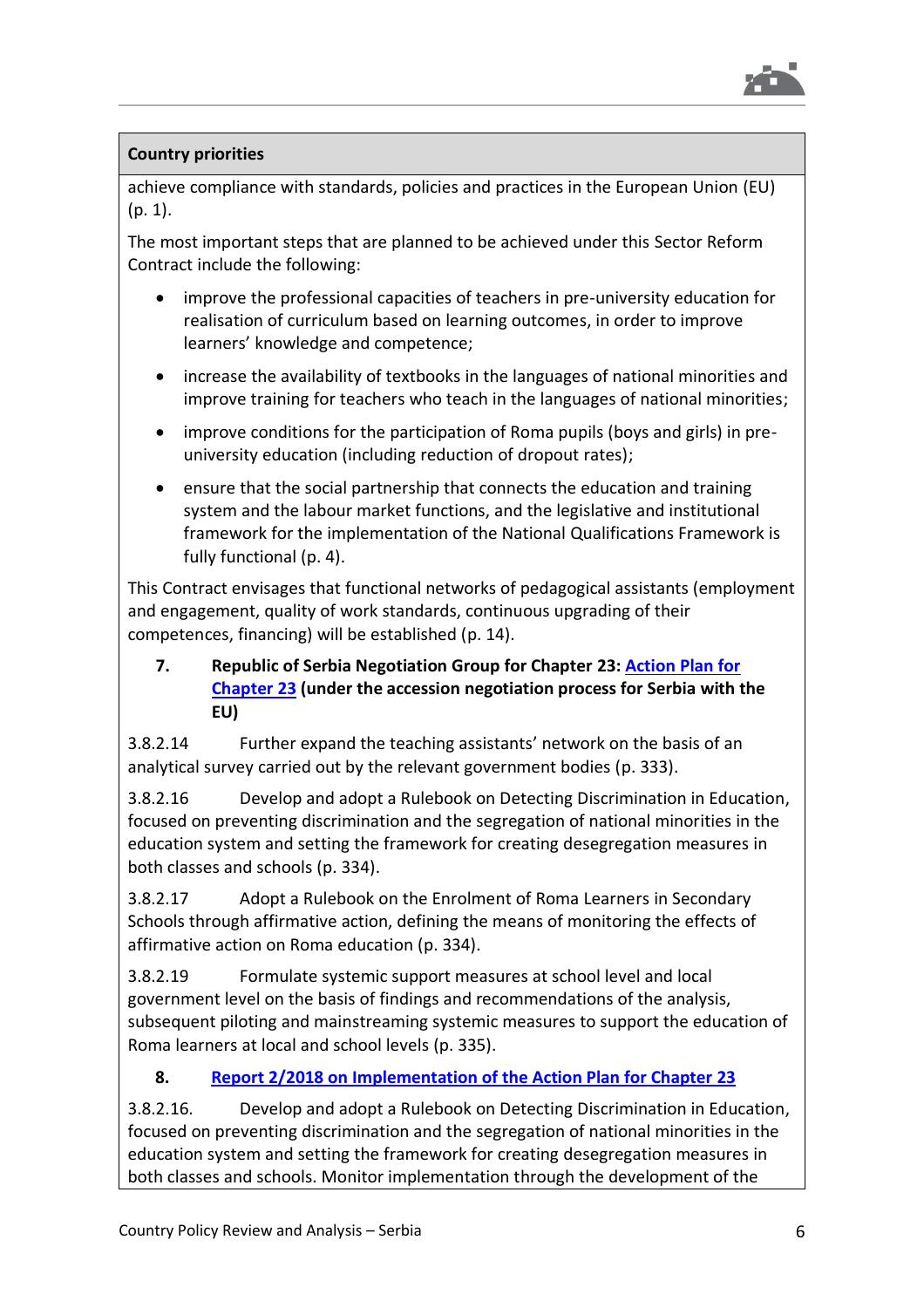

Protocol on Response to Discrimination (for development and adoption of Rulebook: Quarter I, 2016; for framework for creating desegregation measures: Quarter IV, 2016). This activity is being implemented successfully. Having in mind the importance of preventing and combating discrimination in society, the Ministry of Education, Science and Technological Development has prepared and adopted the 'Rulebook on Detailed Criteria on Identifying Forms of Discrimination by Employees, Children, Students or Third Parties in Educational Institutions' (Official Gazette of the Republic of Serbia No. 22/2016, February 2016) (p. 1010).

3.8.2.19 Formulation of systemic support measures at school and local government levels on the basis of findings and recommendations of the analysis, subsequent piloting and promotion of systemic measures to support the education of Roma children at the local and school levels (Quarter IV, 2016–Quarter IV, 2017) (p. 1018).

3.8.2.20 Further strengthen early education of children aged 3–5 under a support system targeting the child, rather than the institution, and developed through:

- support for early childhood development programmes;
- the introduction of integrative specialised and additional programmes in preprimary education;
- enabling active inclusion of more Roma children and parents in early development programmes (continuously, until 2017) (p. 1021).

# **9. Priorities in the area of education of members of national minorities**

Securing conditions for improving the competencies of teachers (4,400) who teach in national minority languages:

- Drafting of training programmes in 2018 to be realised in 2019 in co-operation with the Institute for Advancement of Education, Educational Institute of Vojvodina and University Colleges (as a measure within the framework of the Sector Budget Support).
- Preparation of bilateral memorandums of co-operation with the ministries in charge of education in ethnic homelands, containing activities related to providing support for training of teachers in Serbia.
- In accordance with the new Law on Textbooks, the Ministry of Education, Science and Technological Development continues to co-ordinate and monitor publication and printing of missing textbooks for national minorities whose education is entirely in a minority language (104 textbooks printed out of 184). Special emphasis is put on textbooks in the Albanian language, as well as textbooks used for teaching the course 'Mother tongue with elements of national culture' (p. 73).
- Improving the availability of education for Roma learners and reducing attrition by means of expanding the network of educational assistants and improving their competencies.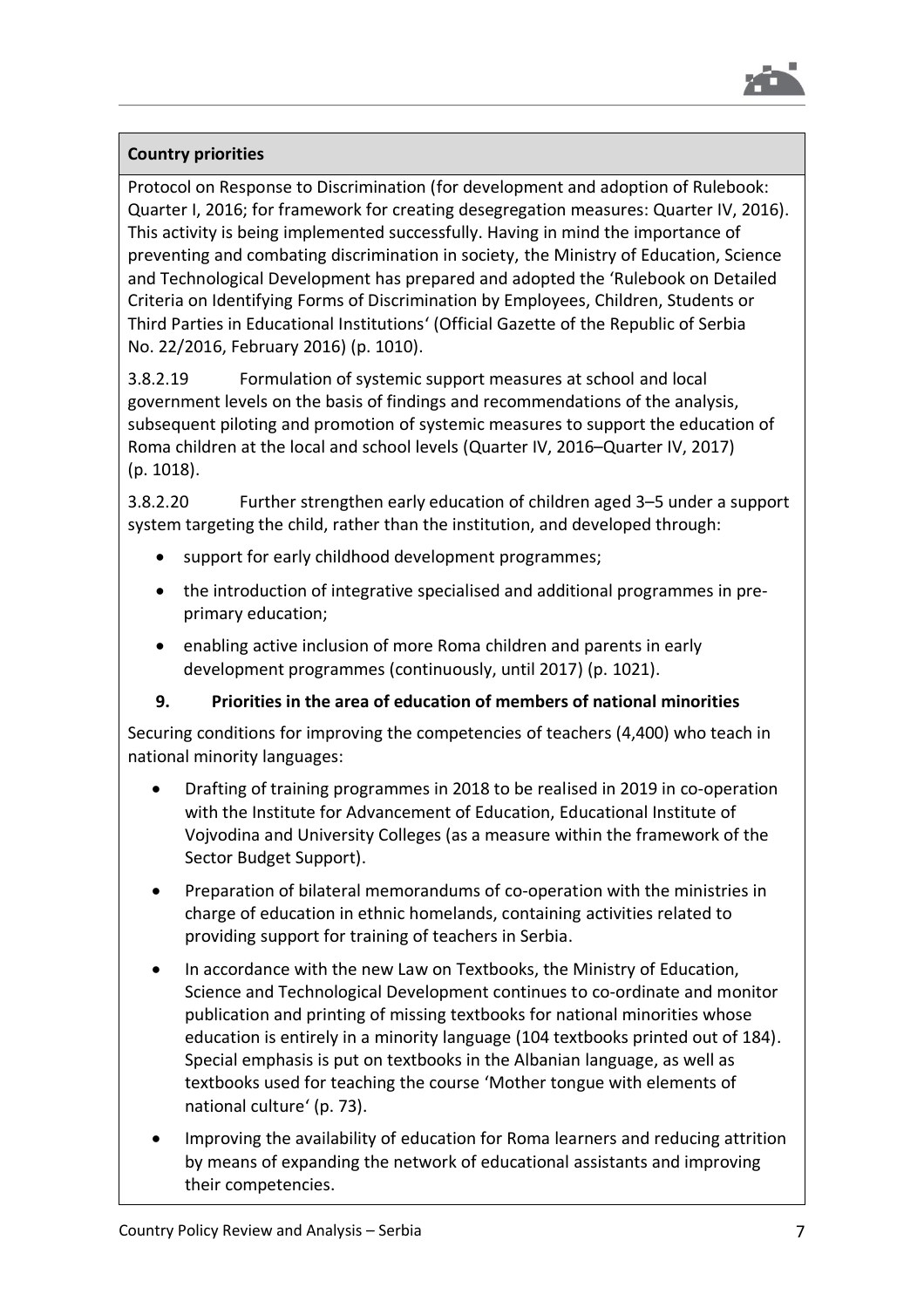

• Continuation of support in realisation of elective course 'Roma language with elements of national culture' (pp. 72–73).

Priorities in the education of migrants:

- Increase compulsory education coverage by including children from collective centres and transit centres in a compulsory pre-primary preparatory programme.
- Expand the scope of inclusion of young migrants in the system of secondary education in school year 2018/2019, in accordance with possibilities of institutions.

Progress Report on the [Action Plan for the Implementation of the Strategy for](http://www.mpn.gov.rs/wp-content/uploads/2018/08/AP-SROS-IZVESTAJ-15jun-Eng.pdf)  [Education Development in Serbia by 2020](http://www.mpn.gov.rs/wp-content/uploads/2018/08/AP-SROS-IZVESTAJ-15jun-Eng.pdf)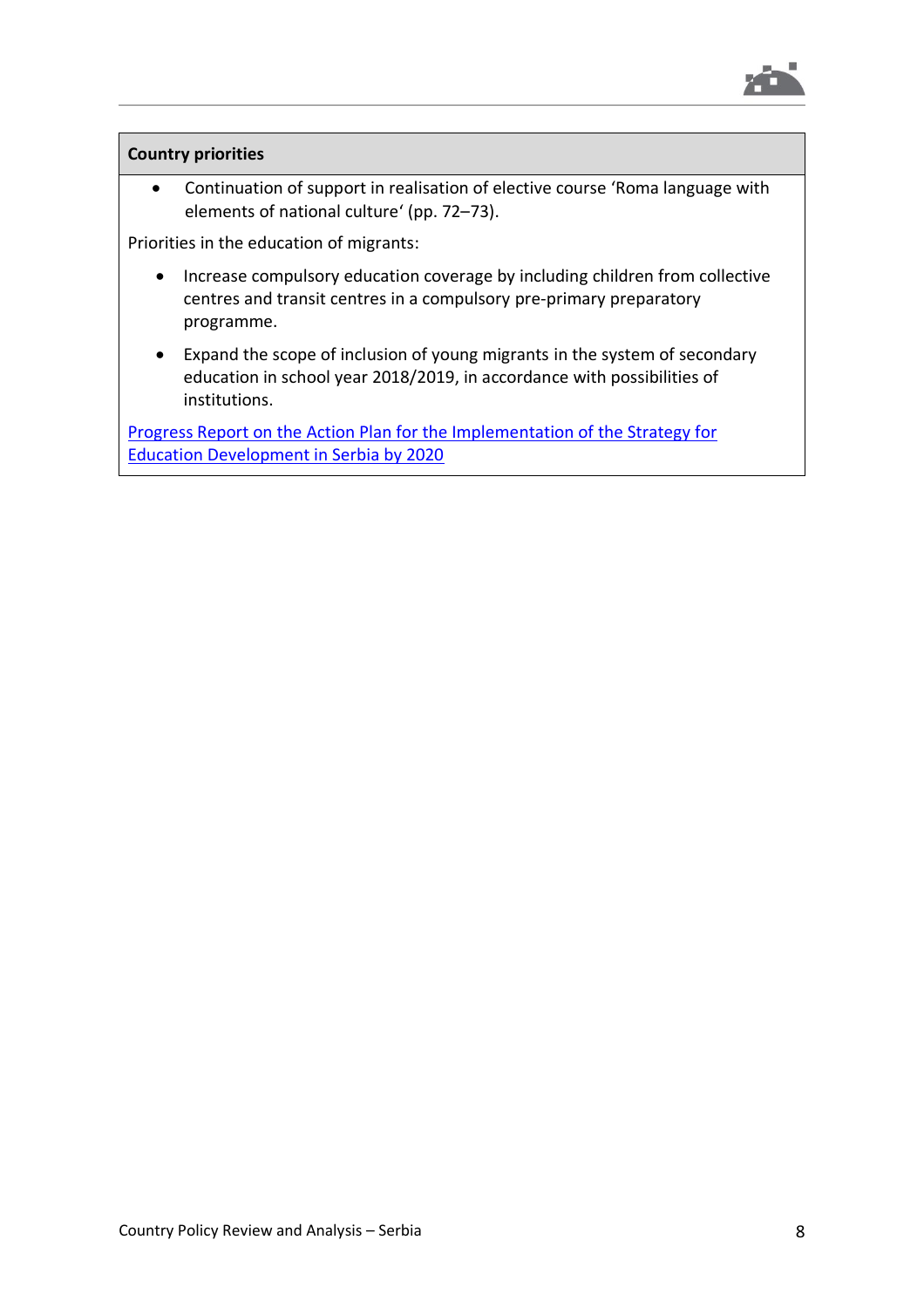

# **Section 2: Analysis grid**

 $\blacksquare$ 

# **Measure 1: To improve inclusive education and to ensure that good quality education is accessible for all**

| <b>Agency recommendation</b>                                                                                                                                                                                                                                                    | <b>Findings</b> |                                                                                                                                                                                                                                                                                                                                                                   |
|---------------------------------------------------------------------------------------------------------------------------------------------------------------------------------------------------------------------------------------------------------------------------------|-----------------|-------------------------------------------------------------------------------------------------------------------------------------------------------------------------------------------------------------------------------------------------------------------------------------------------------------------------------------------------------------------|
| 1.1 There is a clearly stated policy for the<br>promotion of quality in inclusive<br>education.                                                                                                                                                                                 | 1.1.1           | Political commitment in Serbia aims to protect human rights and educational opportunities<br>for all. According to Article 71 of the Constitution of the Republic of Serbia, 'Everyone shall<br>have the right to education' (National Overview, 2018).                                                                                                           |
| (Policy aims to widen access to education<br>and to promote full participation and<br>opportunities for all learners vulnerable to<br>exclusion to realise their potential. Policy<br>outlines how education policy-makers<br>need to take responsibility for all<br>learners.) | 1.1.2           | According to the Law on Primary Education, the key principles of Serbia's education system<br>include: equal access without discrimination; adaptation to individual educational needs;<br>human and child rights; dignity of each person (Law on the Foundations of the Education<br>System, Article 7, Official Gazette No. 88/2017) (National Overview, 2018). |
|                                                                                                                                                                                                                                                                                 | 1.1.3           | One of the general principles of education stated in the Law on the Foundations of the<br><b>Education System is:</b>                                                                                                                                                                                                                                             |
|                                                                                                                                                                                                                                                                                 |                 | (4) High quality of education and care for all; quality and balanced education based on<br>the achievements of modern science, the application of the achievements of scientific<br>disciplines important for the process of education and care and adapted to the age<br>and educational needs of each child, pupil and adult.                                   |
|                                                                                                                                                                                                                                                                                 | 1.1.4           | Special attention in the realisation of the principle of the quality of the education is given to:                                                                                                                                                                                                                                                                |
|                                                                                                                                                                                                                                                                                 |                 | (8) Co-operation with pupils, in order to successfully achieve the set goals of education<br>and care, as well as the realisation of appropriate activities, programmes and projects<br>in order to improve the quality of education (Law on the Foundations of the Education<br>System, Article 7).                                                              |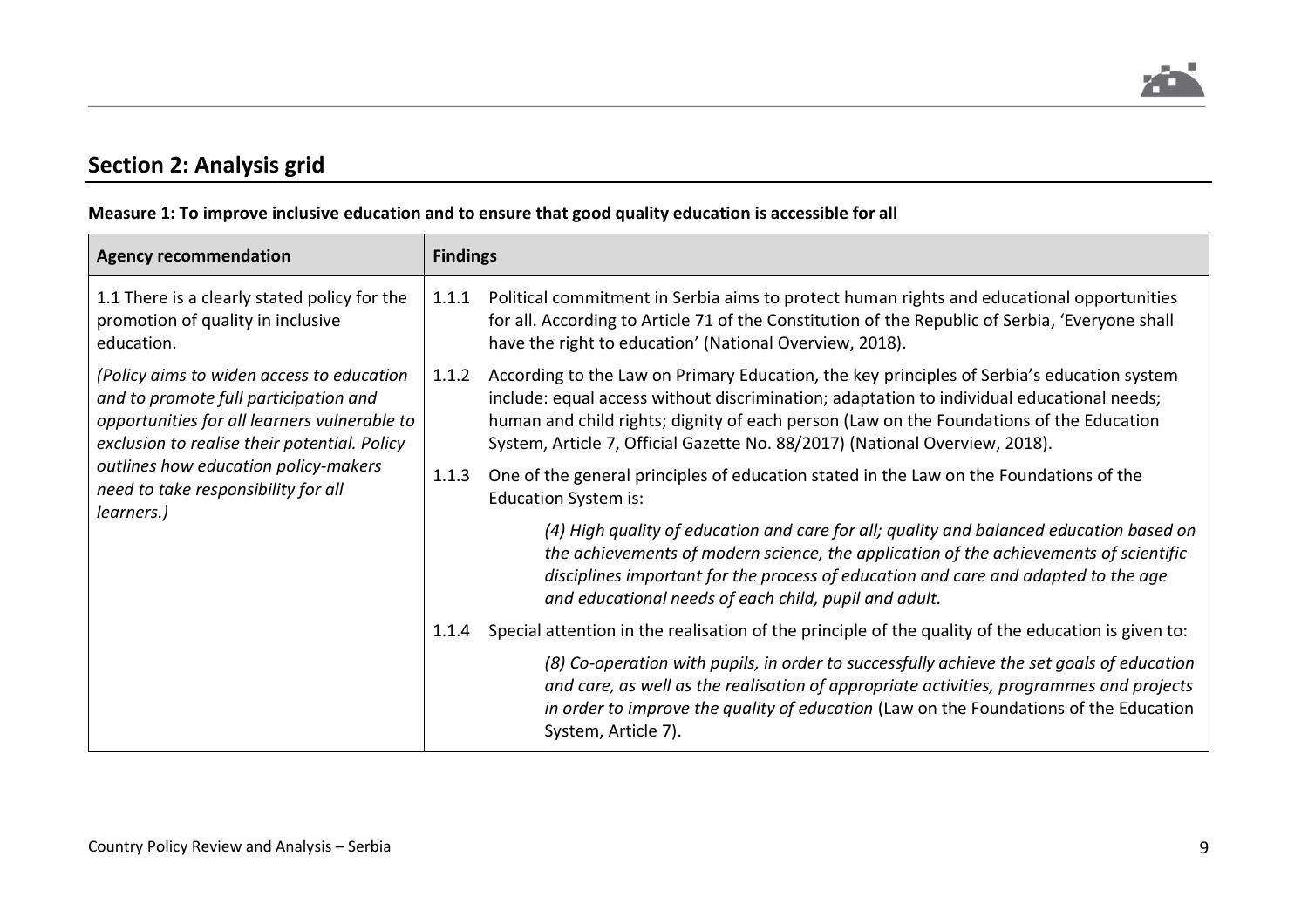

| <b>Agency recommendation</b> | <b>Findings</b> |                                                                                                                                                                                                                                                                                                                                                                                                                                                                                                                                                                                                                                                                                                                             |
|------------------------------|-----------------|-----------------------------------------------------------------------------------------------------------------------------------------------------------------------------------------------------------------------------------------------------------------------------------------------------------------------------------------------------------------------------------------------------------------------------------------------------------------------------------------------------------------------------------------------------------------------------------------------------------------------------------------------------------------------------------------------------------------------------|
|                              | 1.1.5           | Article 3 of the Law on the Foundations of the Education System states:<br>Every person has the right to education.                                                                                                                                                                                                                                                                                                                                                                                                                                                                                                                                                                                                         |
|                              |                 | Citizens of the Republic of Serbia are equal in exercising their right to education.                                                                                                                                                                                                                                                                                                                                                                                                                                                                                                                                                                                                                                        |
|                              |                 | A person with impairments and disabilities has the right to education and upbringing<br>that respects their special educational needs in the educational system, with individual<br>or group additional support in teaching and learning or in a special educational group<br>or school, in accordance with this and a special law.                                                                                                                                                                                                                                                                                                                                                                                         |
|                              |                 | A foreign citizen, a stateless person and a person claiming citizenship shall have the<br>right to education and upbringing under the same conditions and in the manner<br>prescribed for citizens of the Republic of Serbia.                                                                                                                                                                                                                                                                                                                                                                                                                                                                                               |
|                              | 1.1.6           | According to Article 4 of the Law on Primary Education, 'Right to primary education' (Official<br>Gazette of the Republic of Serbia Nos. 55/2013 and 101/2017), every person has the right to<br>free and good quality primary education in a public school.                                                                                                                                                                                                                                                                                                                                                                                                                                                                |
|                              | 1.1.7           | According to Article 10 of the Law on Primary Education, 'Education of students with special<br>needs and disabilities' (Official Gazette of the Republic of Serbia Nos. 55/2013 and 101/2017),<br>a learner with special needs and disability, within the meaning of this Law, is a child with<br>intellectual, sensory or motor disability. As a rule, a learner with special needs and disability<br>shall acquire primary education together with other learners, and if it is in the learner's best<br>interest, in a school for children with special needs, in accordance with the Law. A learner<br>with special needs and disability has the right to an individual education plan, in accordance<br>with the Law. |
|                              | 1.1.8           | According to Article 12 of the Law on Secondary Education, 'Additional support in education'<br>(Official Gazette of the Republic of Serbia Nos. 55/2013 and 101/2017):                                                                                                                                                                                                                                                                                                                                                                                                                                                                                                                                                     |
|                              |                 | The school will eliminate physical and communication obstacles and, depending on                                                                                                                                                                                                                                                                                                                                                                                                                                                                                                                                                                                                                                            |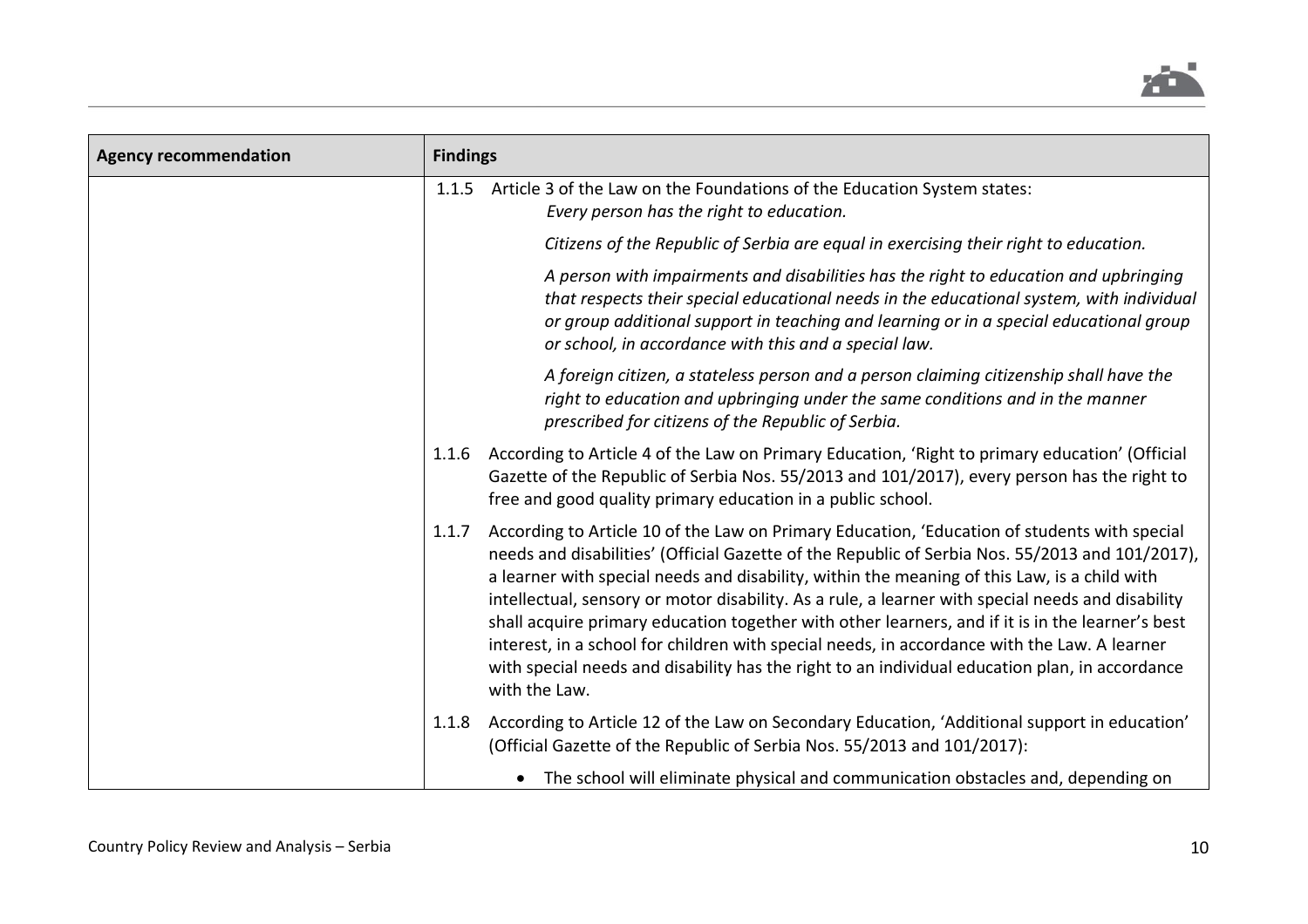

| <b>Agency recommendation</b> | <b>Findings</b>                                                                                                                                                                                                                                                                                                                                                                                                                                                          |
|------------------------------|--------------------------------------------------------------------------------------------------------------------------------------------------------------------------------------------------------------------------------------------------------------------------------------------------------------------------------------------------------------------------------------------------------------------------------------------------------------------------|
|                              | needs, will adopt an individual education plan, in accordance with the Law, for<br>learners with physical or intellectual disabilities, specific difficulties in learning, social<br>deprivation or other factors, who need additional support in education.                                                                                                                                                                                                             |
|                              | The goal of additional support in education is to achieve optimal inclusion of learners<br>$\bullet$<br>in mainstream education, independence in peer collective, progress in education and<br>preparation for the world of employment.                                                                                                                                                                                                                                  |
|                              | For implementation of additional support in education, directors, teachers,<br>professional associates, tutors, pedagogical assistants (assistants who provide support<br>to Roma learners and families), andragogical assistants (assistants who provide<br>support to learners who are over compulsory school age, i.e. over 16 years old) and<br>parents or guardians may obtain special professional assistance with respect to<br>implementing inclusive education. |
|                              | For the purpose of achievement of additional support in education, the school shall<br>implement co-operation with local self-government bodies, as well as other<br>organisations and institutions at local level and beyond.                                                                                                                                                                                                                                           |
|                              | Special professional assistance from paragraph 4 of this Article may be provided by<br>people competent in the field of inclusive education and the schools that, through<br>their activities, have become examples of good practice in implementing inclusive<br>education (Official Gazette of the Republic of Serbia, Nos. 55/13 and 101/17).                                                                                                                         |
|                              | Goals and principles of higher education:<br>1.1.9                                                                                                                                                                                                                                                                                                                                                                                                                       |
|                              | ensuring equal conditions for acquiring higher education and lifelong education;<br>$\bullet$                                                                                                                                                                                                                                                                                                                                                                            |
|                              | respecting the humanistic and democratic values of national and European traditions<br>$\bullet$<br>and values of cultural heritage;                                                                                                                                                                                                                                                                                                                                     |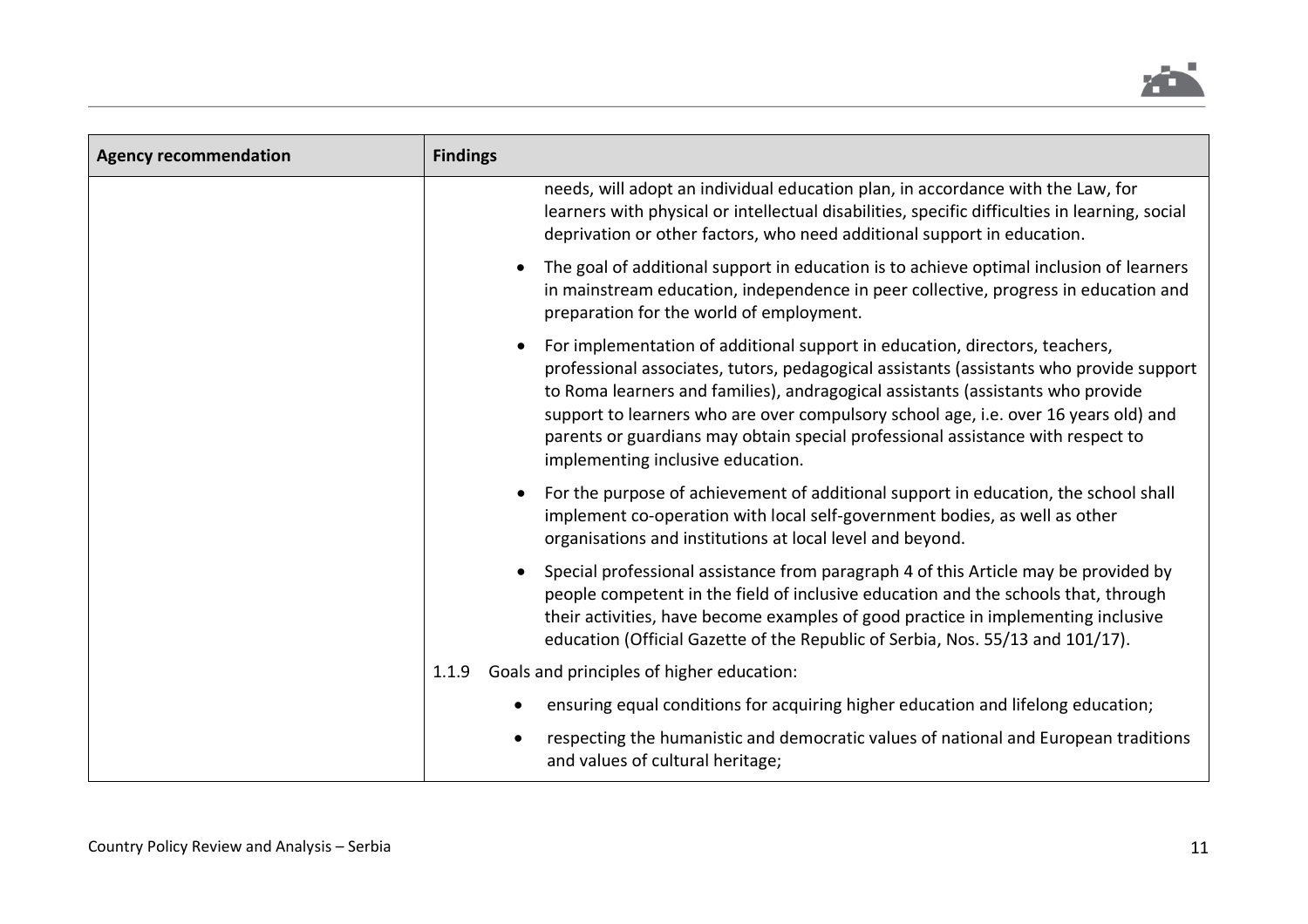

| <b>Agency recommendation</b>                                                                                                                                                                                                          | <b>Findings</b> |                                                                                                                                                                                                                                                                                                                                                                                                                |
|---------------------------------------------------------------------------------------------------------------------------------------------------------------------------------------------------------------------------------------|-----------------|----------------------------------------------------------------------------------------------------------------------------------------------------------------------------------------------------------------------------------------------------------------------------------------------------------------------------------------------------------------------------------------------------------------|
|                                                                                                                                                                                                                                       |                 | respecting human rights and civil liberties, including the prohibition of all forms of<br>$\bullet$<br>discrimination (Law on Higher Education, Official Gazette of the Republic of Serbia,<br>Nos. 88/2017 and 27/2018, Articles 3 and 4).                                                                                                                                                                    |
| 1.2 Legislation and policy are consistent<br>with the principles of the UNCRC and the<br>UNCRPD.<br>(Legislation and policy upholds the right<br>of all learners to full participation in<br>school with their own local peer group.) | 1.2.1           | Serbia ratified the United Nations (UN) Convention on the Rights of Persons with Disabilities<br>and the Optional Protocol in 2009 (UN, 2017). It has been a member of the United Nations<br>Educational, Scientific and Cultural Organization (UNESCO) since 2000 (National Overview,<br>$2018$ ).                                                                                                            |
|                                                                                                                                                                                                                                       | 1.2.2           | Serbia ratified the UN Convention on the Rights of the Child in 1989.                                                                                                                                                                                                                                                                                                                                          |
|                                                                                                                                                                                                                                       | 1.2.3           | The Committee on the Rights of the Child welcomes the progress achieved by the State party<br>in various areas, including the adoption of the National Strategy for Prevention and<br>Protection against Discrimination 2013-2018 and other institutional and policy measures<br>related to children's rights since its last review.                                                                           |
|                                                                                                                                                                                                                                       | 1.2.4           | The Law on the Foundations of the Education System ensures that all people with disabilities<br>have access to inclusive and quality primary, secondary and tertiary education and that<br>reasonable accommodation, in accordance with established individual education plans, is<br>provided in mainstream education. Teachers and other education professionals receive<br>training on inclusive education. |
|                                                                                                                                                                                                                                       |                 | Serbia also integrated indicators for accessibility of educational institutes for monitoring and<br>improving architectural and informational accessibility, according to the recommendations of<br>the Committee on the Rights of Persons with Disabilities related to Article 24.                                                                                                                            |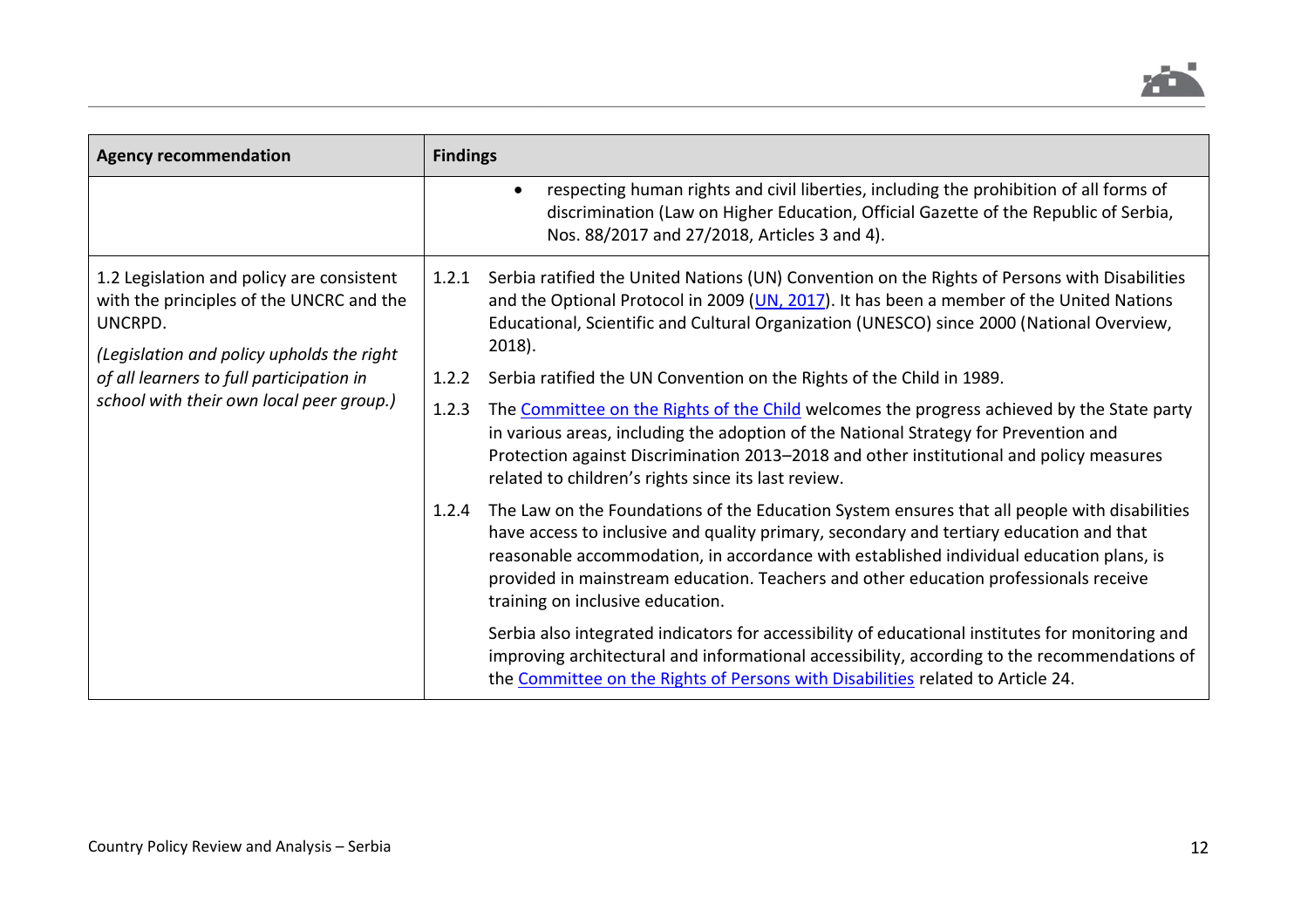

| <b>Agency recommendation</b>                                                                                                                                                                                                                              | <b>Findings</b>                                                                                                                                                                                                                                                                                                                                                                                                                                                                                                                                                                                                                                                                                                 |
|-----------------------------------------------------------------------------------------------------------------------------------------------------------------------------------------------------------------------------------------------------------|-----------------------------------------------------------------------------------------------------------------------------------------------------------------------------------------------------------------------------------------------------------------------------------------------------------------------------------------------------------------------------------------------------------------------------------------------------------------------------------------------------------------------------------------------------------------------------------------------------------------------------------------------------------------------------------------------------------------|
|                                                                                                                                                                                                                                                           | The Republic of Serbia also created a Policy Framework for Implementation of the UN<br>1.2.5<br>Sustainable Development Goals beyond 2015. This includes inter-sectoral co-operation in the<br>realisation of six strategies:                                                                                                                                                                                                                                                                                                                                                                                                                                                                                   |
|                                                                                                                                                                                                                                                           | Strategy for the Development of Education in the Republic of Serbia<br>$\bullet$                                                                                                                                                                                                                                                                                                                                                                                                                                                                                                                                                                                                                                |
|                                                                                                                                                                                                                                                           | Strategy for the development of vocational education in the Republic of Serbia<br>$\bullet$                                                                                                                                                                                                                                                                                                                                                                                                                                                                                                                                                                                                                     |
|                                                                                                                                                                                                                                                           | Strategy for the Development of Adult Education in the Republic of Serbia<br>$\bullet$                                                                                                                                                                                                                                                                                                                                                                                                                                                                                                                                                                                                                          |
|                                                                                                                                                                                                                                                           | National Strategy for Gender Equality 2009-2015<br>٠                                                                                                                                                                                                                                                                                                                                                                                                                                                                                                                                                                                                                                                            |
|                                                                                                                                                                                                                                                           | Strategy for improving the status of persons with disabilities in the Republic of Serbia                                                                                                                                                                                                                                                                                                                                                                                                                                                                                                                                                                                                                        |
|                                                                                                                                                                                                                                                           | National Youth Strategy for the period from 2015 to 2025.<br>٠                                                                                                                                                                                                                                                                                                                                                                                                                                                                                                                                                                                                                                                  |
| 1.3 The concept of inclusion is clarified in<br>education policy as an agenda that<br>increases quality and equity for all<br>learners.<br>(Policy aims to address underachievement<br>of all vulnerable groups including children<br>with disabilities.) | In April 2015, the Ministry of Education, Science and Technological Development established<br>1.3.1<br>a Group for Social Inclusion (currently integrated into the Group for the Education of<br>Minorities, Social Inclusion and Protection against Violence and Discrimination). The Group is<br>based on the premise that inclusive education is not just a question of accessibility or<br>process, but a change in basic values and beliefs. There are significant human, economic and<br>social reasons for inclusive education as a means of building relationships among individuals,<br>groups and within society as a whole (Ministry of Education, Science and Technological<br>Development, 2018). |
|                                                                                                                                                                                                                                                           | The Group aims to ensure continuous improvement in the quality of education through the<br>development of an inclusive culture, policies and practices at all levels of education. The<br>United Nations Children's Fund (UNICEF) and the Swiss Agency for Development and<br>Cooperation provide technical and financial support.                                                                                                                                                                                                                                                                                                                                                                              |
|                                                                                                                                                                                                                                                           | The Ministry of Education, Science and Technological Development aims to improve<br>co-operation with other ministries, independent bodies, professional associations and civil                                                                                                                                                                                                                                                                                                                                                                                                                                                                                                                                 |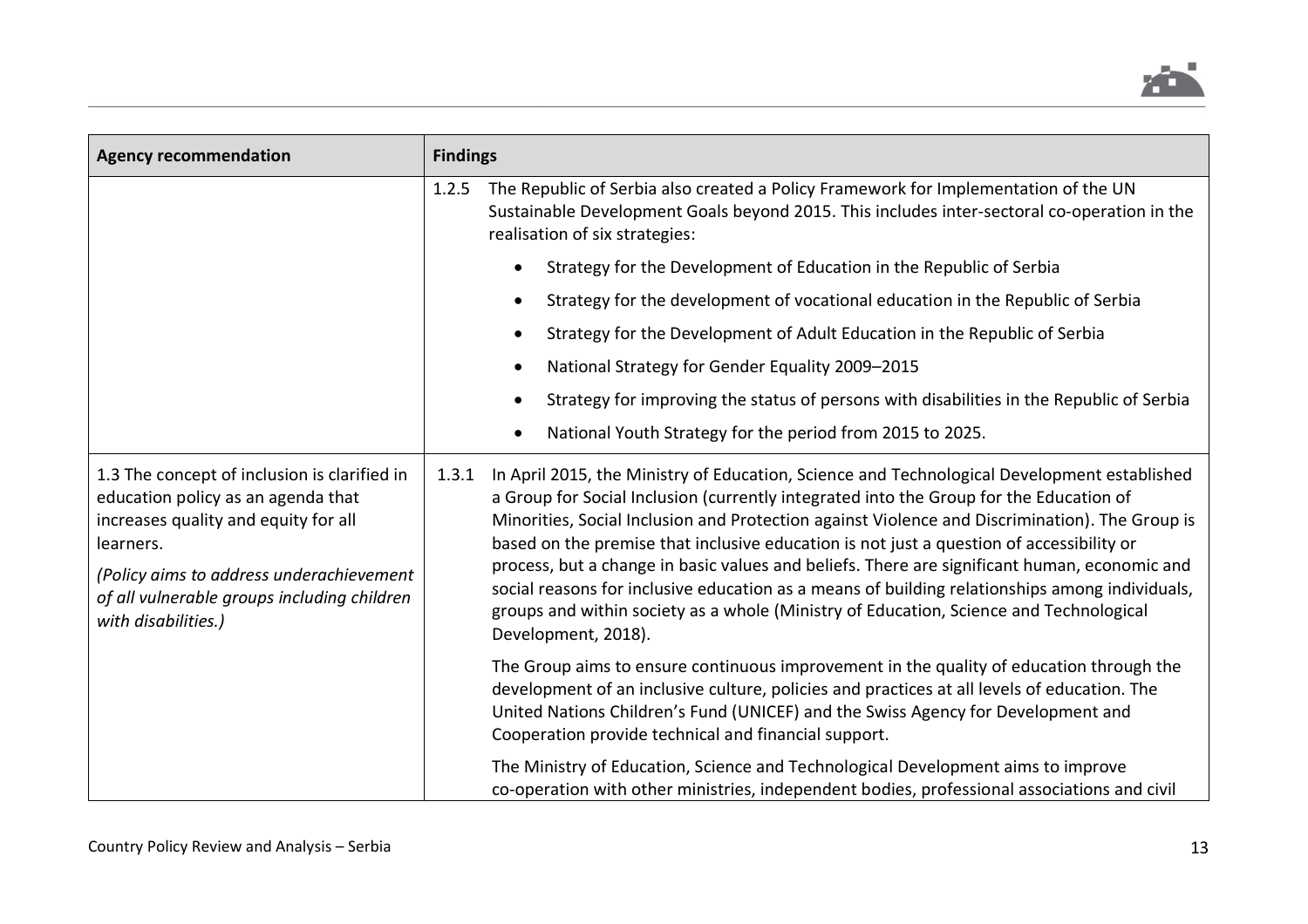

| <b>Agency recommendation</b> | <b>Findings</b>                                                                                                                                                                                                                                                                                                                                                                                                                                                                                                         |
|------------------------------|-------------------------------------------------------------------------------------------------------------------------------------------------------------------------------------------------------------------------------------------------------------------------------------------------------------------------------------------------------------------------------------------------------------------------------------------------------------------------------------------------------------------------|
|                              | society organisations to achieve the following specific objectives in inclusive education:                                                                                                                                                                                                                                                                                                                                                                                                                              |
|                              | improving legislation in the field of inclusive education and social inclusion;                                                                                                                                                                                                                                                                                                                                                                                                                                         |
|                              | developing a system of support for children and young people by establishing<br>effective inter-institutional co-operation;                                                                                                                                                                                                                                                                                                                                                                                             |
|                              | improving the competences of educational institutions for quality (inclusive)<br>education;                                                                                                                                                                                                                                                                                                                                                                                                                             |
|                              | creating an inclusive environment for learning and development;                                                                                                                                                                                                                                                                                                                                                                                                                                                         |
|                              | developing and implementing mechanisms for monitoring and evaluating inclusive<br>education (Ministry of Education, Science and Technological Development, 2018).                                                                                                                                                                                                                                                                                                                                                       |
|                              | The Strategy for the Development of Education in Serbia states:<br>1.3.2                                                                                                                                                                                                                                                                                                                                                                                                                                                |
|                              | (3) Education of Pupils with Disabilities and Special Needs: Persons with learning<br>difficulties and persons from underprivileged backgrounds, persons with disabilities<br>and special needs, persons with learning difficulties have the right to high-quality<br>education and to respecting their specificities (OECD classification). The main strategic<br>orientation in the education of these persons is an inclusive approach to education<br>that ensures their rights and ensures their social inclusion. |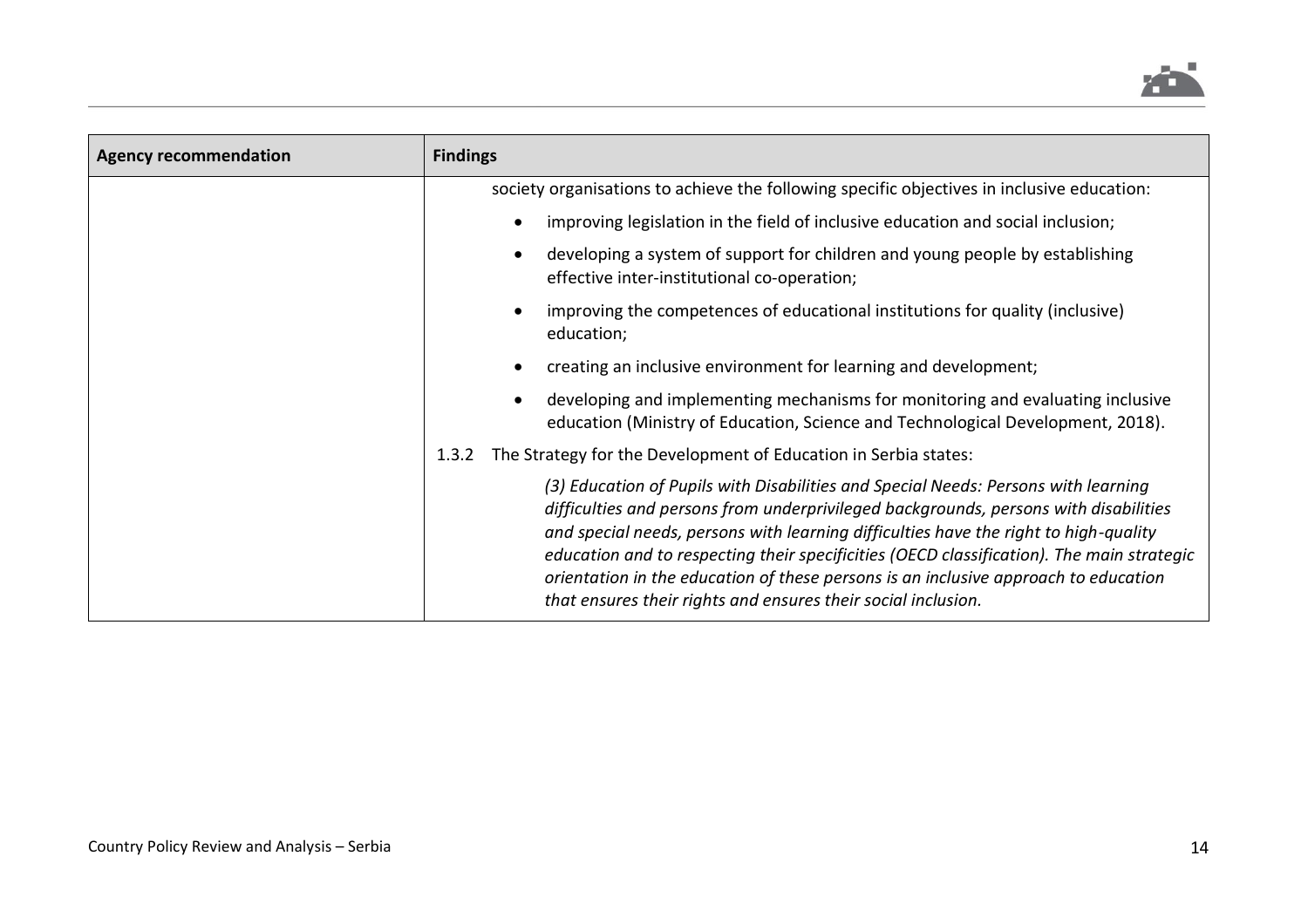

| <b>Agency recommendation</b>                                                                                                                     | <b>Findings</b> |                                                                                                                                                                                                                                                                                                                                                                                                                                                                                                                                                                                                                                                                        |
|--------------------------------------------------------------------------------------------------------------------------------------------------|-----------------|------------------------------------------------------------------------------------------------------------------------------------------------------------------------------------------------------------------------------------------------------------------------------------------------------------------------------------------------------------------------------------------------------------------------------------------------------------------------------------------------------------------------------------------------------------------------------------------------------------------------------------------------------------------------|
|                                                                                                                                                  | 1.3.3           | In 2009, the Law on the Foundations of the Education System was adopted, confirming the<br>Republic of Serbia's commitment to the comprehensive implementation of inclusion in<br>education. The Law has been amended several times since, and Parliament adopted a new<br>version of the Law on the Foundations of the Education System in 2017. Key principles of<br>Serbia's education system in this regard include equal access without discrimination,<br>adaptation to individual educational needs, human and child rights and dignity for each<br>person (Official Gazette of the Republic of Serbia, No. 88/2017, Article 7; National Overview,<br>$2018$ ). |
| 1.4 Legislation and policy for inclusive<br>education is cross-sectoral.                                                                         | 1.4.1           | Several national strategies aimed to ensure diversity in education from the early 2000s, such<br>as the:                                                                                                                                                                                                                                                                                                                                                                                                                                                                                                                                                               |
| (Policy outlines procedures to ensure the<br>efficient co-ordination of services, as well<br>as clearly defining roles and<br>responsibilities.) | 1.4.2           | Strategy for Improving the Position of Persons with Disabilities in the Republic of<br>Serbia (2006)                                                                                                                                                                                                                                                                                                                                                                                                                                                                                                                                                                   |
|                                                                                                                                                  |                 | Strategy of Education Development in Serbia 2020                                                                                                                                                                                                                                                                                                                                                                                                                                                                                                                                                                                                                       |
|                                                                                                                                                  |                 | Strategy for the Development of Vocational Education in the Republic of Serbia                                                                                                                                                                                                                                                                                                                                                                                                                                                                                                                                                                                         |
|                                                                                                                                                  |                 | Strategy for the Development of Adult Education in the Republic of Serbia                                                                                                                                                                                                                                                                                                                                                                                                                                                                                                                                                                                              |
|                                                                                                                                                  |                 | National Strategy for Gender Equality 2009-2015                                                                                                                                                                                                                                                                                                                                                                                                                                                                                                                                                                                                                        |
|                                                                                                                                                  |                 | National Youth Strategy (National Overview, 2018).                                                                                                                                                                                                                                                                                                                                                                                                                                                                                                                                                                                                                     |
|                                                                                                                                                  |                 | They all recognised the need for cross-sectoral interaction.                                                                                                                                                                                                                                                                                                                                                                                                                                                                                                                                                                                                           |
|                                                                                                                                                  |                 | Multiple inter-sectoral policies have influenced the preparation and implementation of<br>inclusive education in Serbia:                                                                                                                                                                                                                                                                                                                                                                                                                                                                                                                                               |
|                                                                                                                                                  |                 | Common Action Plan for Improvement of Roma Education in Serbia, prepared as part<br>$\bullet$<br>of Serbia's activities in the Decade of Roma Inclusion (2004)                                                                                                                                                                                                                                                                                                                                                                                                                                                                                                         |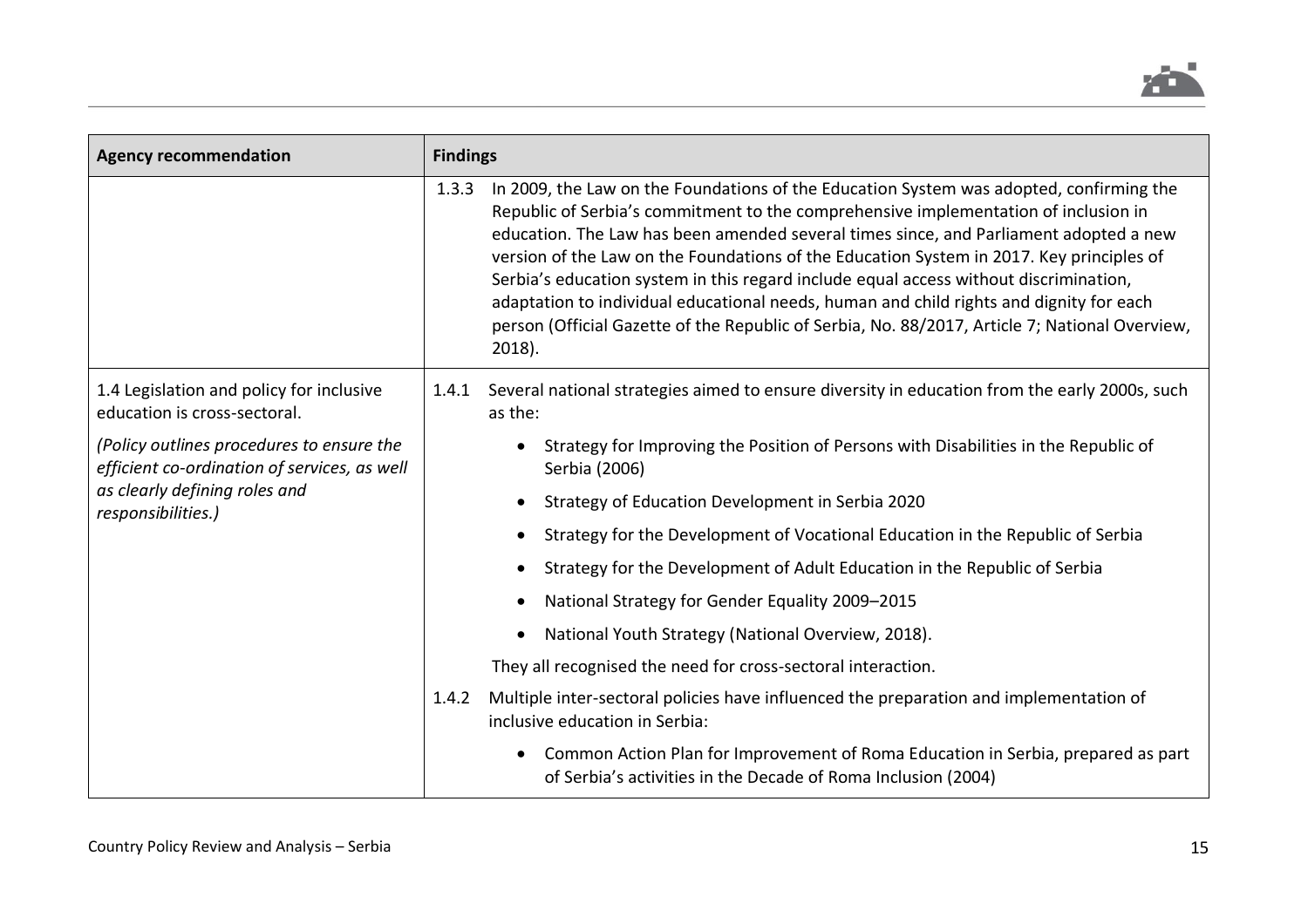

| <b>Agency recommendation</b>                                                                                                                                      | <b>Findings</b>                                                                                                                                                                                                                                                                                                                                                                                |
|-------------------------------------------------------------------------------------------------------------------------------------------------------------------|------------------------------------------------------------------------------------------------------------------------------------------------------------------------------------------------------------------------------------------------------------------------------------------------------------------------------------------------------------------------------------------------|
|                                                                                                                                                                   | Millennium Development Goals (2005)<br>$\bullet$                                                                                                                                                                                                                                                                                                                                               |
|                                                                                                                                                                   | National Action Plan for Children (2004)                                                                                                                                                                                                                                                                                                                                                       |
|                                                                                                                                                                   | National Report prepared for UNESCO (2008)                                                                                                                                                                                                                                                                                                                                                     |
|                                                                                                                                                                   | Serbia's own Educational Development Concept: Equity, Quality, Efficiency (2008)<br>(National Overview, 2018).                                                                                                                                                                                                                                                                                 |
| 1.5 There is a long-term multi-level policy<br>framework for implementing quality<br>inclusive education at national, regional<br>and / or organisational levels. | The Work Programme of the Government of the Republic of Serbia, published in 2017, notes<br>1.5.1<br>that it is important for young people to gain strength and the ability to make informed<br>decisions through education, bearing in mind that not all of them have the same starting<br>position and that fairness must be reflected in the broad availability of all levels of education. |
|                                                                                                                                                                   | The Strategy for Education Development in Serbia by 2020 was adopted at the session of the<br>1.5.2<br>Government of the Republic of Serbia on 25 October 2012 and published in the Official<br>Gazette of the Republic of Serbia, No. 107/2012 of 9 November 2012. The main objectives set<br>forth by the Strategy with respect to education development are:                                |
|                                                                                                                                                                   | increasing the quality of the process and outcomes of education to the maximum<br>$\bullet$<br>attainable level, based on scientific knowledge on education and recognised<br>educational practices;                                                                                                                                                                                           |
|                                                                                                                                                                   | increasing coverage of all educational levels, from pre-primary education to lifelong<br>$\bullet$<br>learning in the population of the Republic of Serbia;                                                                                                                                                                                                                                    |
|                                                                                                                                                                   | achieving and maintaining the relevance of education, particularly education that is<br>$\bullet$<br>fully or partially funded by public sources, by aligning the structure of the education<br>system with the immediate and developmental needs of individuals and economic,<br>social, cultural, media, research, educational, public, administrative and other<br>systems;                 |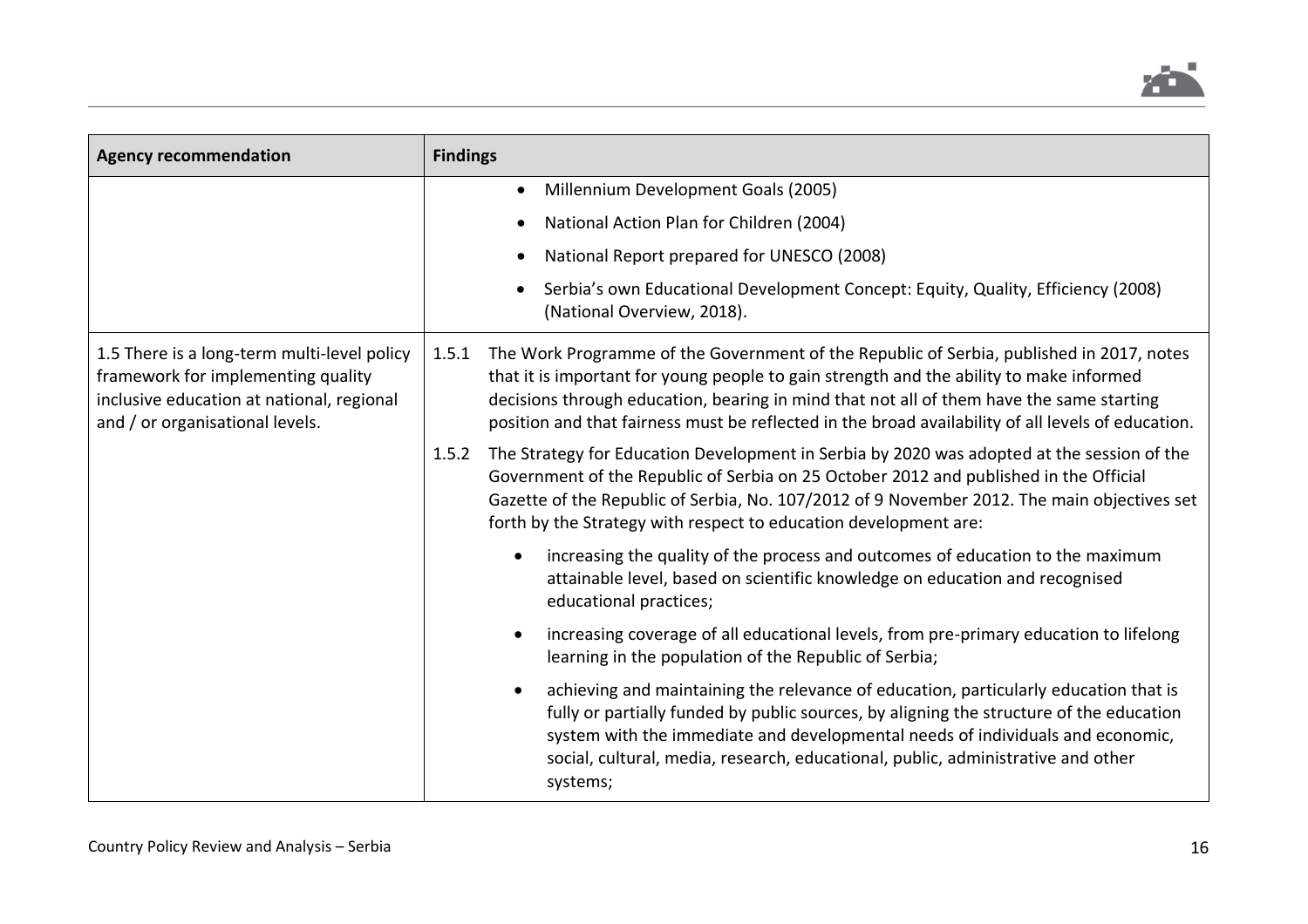

| <b>Agency recommendation</b>                                                                              | <b>Findings</b>                                                                                                                                                                                                                                                                                                                                                                                                                                                                                                                                                                                                                                                                                         |
|-----------------------------------------------------------------------------------------------------------|---------------------------------------------------------------------------------------------------------------------------------------------------------------------------------------------------------------------------------------------------------------------------------------------------------------------------------------------------------------------------------------------------------------------------------------------------------------------------------------------------------------------------------------------------------------------------------------------------------------------------------------------------------------------------------------------------------|
|                                                                                                           | increasing the efficiency of the use of all educational resources, i.e. completion rate<br>$\bullet$<br>within the stipulated period, with minimum extended duration and reduced dropout<br>rates.                                                                                                                                                                                                                                                                                                                                                                                                                                                                                                      |
| 1.6 Policy outlines how education policy-<br>makers need to take responsibility for all<br>learners.      | Primary education is mandatory and free; secondary education is free. All citizens shall have<br>1.6.1<br>access under equal conditions to higher education. The Republic of Serbia shall provide for<br>free tertiary education to successful and talented learners of lower socio-economic status in<br>accordance with the law. Establishment of schools and universities shall be regulated by the<br>law (National Overview, 2018).                                                                                                                                                                                                                                                                |
|                                                                                                           | Primary education is compulsory and lasts eight years. It enrols learners aged between 6.5<br>1.6.2<br>and 7.5 in the first grade. A nine-month pre-primary preparatory programme is also part of<br>compulsory education. It enrols children aged between 5.5 and 6.5. Access to higher<br>education is available to all citizens (Eurydice, 2017; National Overview, 2018).                                                                                                                                                                                                                                                                                                                           |
|                                                                                                           | Mainstream classes in mainstream schools, special classes in mainstream schools and special<br>1.6.3<br>schools are available for learners with special educational needs. According to the Law on the<br>Foundations of the Education System of 2017, as a rule, learners with disabilities attend<br>mainstream groups and classes. They attend special education only when it is in their best<br>interests, subject to the inter-sectoral committee's opinion and their parents' approval. In<br>2007, all schools became legally obliged to accept learners with special educational needs.<br>Teachers and buildings had to improve their accessibility (OECD, 2007; National Overview,<br>2018). |
| 1.7 Policy has the goal of supporting all<br>teachers to have positive attitudes<br>towards all learners. | According to Article 137 of the Law on the Foundations of the Education System:<br>1.7.1                                                                                                                                                                                                                                                                                                                                                                                                                                                                                                                                                                                                                |
|                                                                                                           | The task of teachers is to ensure that their competences achieve the goals of education<br>and care and standards of achievement, taking into account the principles of<br>education, interests and the specific potential of students and adults.                                                                                                                                                                                                                                                                                                                                                                                                                                                      |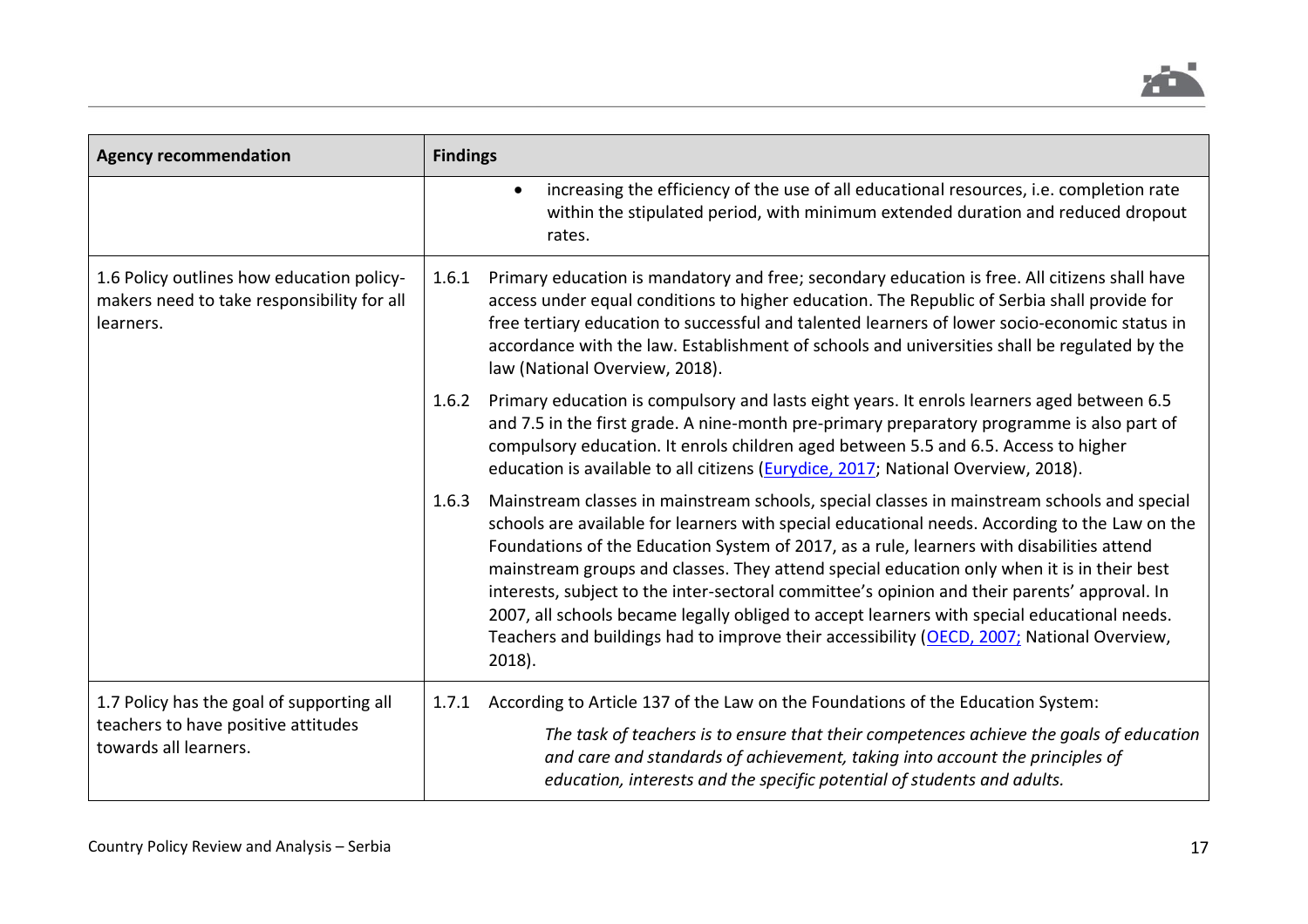

| <b>Agency recommendation</b> | <b>Findings</b> |                                                                                                                                                                                                                                                                                                                                                                                                                                                                          |
|------------------------------|-----------------|--------------------------------------------------------------------------------------------------------------------------------------------------------------------------------------------------------------------------------------------------------------------------------------------------------------------------------------------------------------------------------------------------------------------------------------------------------------------------|
|                              |                 | The task of pre-school teachers is to ensure that their competences respect the<br>principles of education, to achieve the goals of education and to promote educational<br>work with children.                                                                                                                                                                                                                                                                          |
|                              | 1.7.2           | The task of the teacher defectologist (special education teacher working in a special<br>education group within a mainstream pre-school) in a development group in a pre-primary<br>institution and in schools for the education of pupils with developmental impairments and<br>disabilities is to ensure the achievement of the goals of education and standards of<br>achievement, in accordance with the individual education plan and the educational<br>programme. |
|                              |                 | Teachers and educators perform tasks based on established standards of competence.                                                                                                                                                                                                                                                                                                                                                                                       |
|                              | 1.7.3           | Teacher competences are determined in relation to the goals and outcomes of learning and<br>should provide professional standards on what kind of teaching is considered successful.                                                                                                                                                                                                                                                                                     |
|                              |                 | They relate to competencies for:                                                                                                                                                                                                                                                                                                                                                                                                                                         |
|                              |                 | module, subject and teacher training;                                                                                                                                                                                                                                                                                                                                                                                                                                    |
|                              |                 | teaching and learning;                                                                                                                                                                                                                                                                                                                                                                                                                                                   |
|                              |                 | supporting the personal development of learners;                                                                                                                                                                                                                                                                                                                                                                                                                         |
|                              |                 | communication and co-operation (Rulebook on the Standards of Competencies for<br>the Profession of Teachers and their Professional Development: Official Gazette of the<br>Republic of Serbia, Educational Gazette, No. 5/2011).                                                                                                                                                                                                                                         |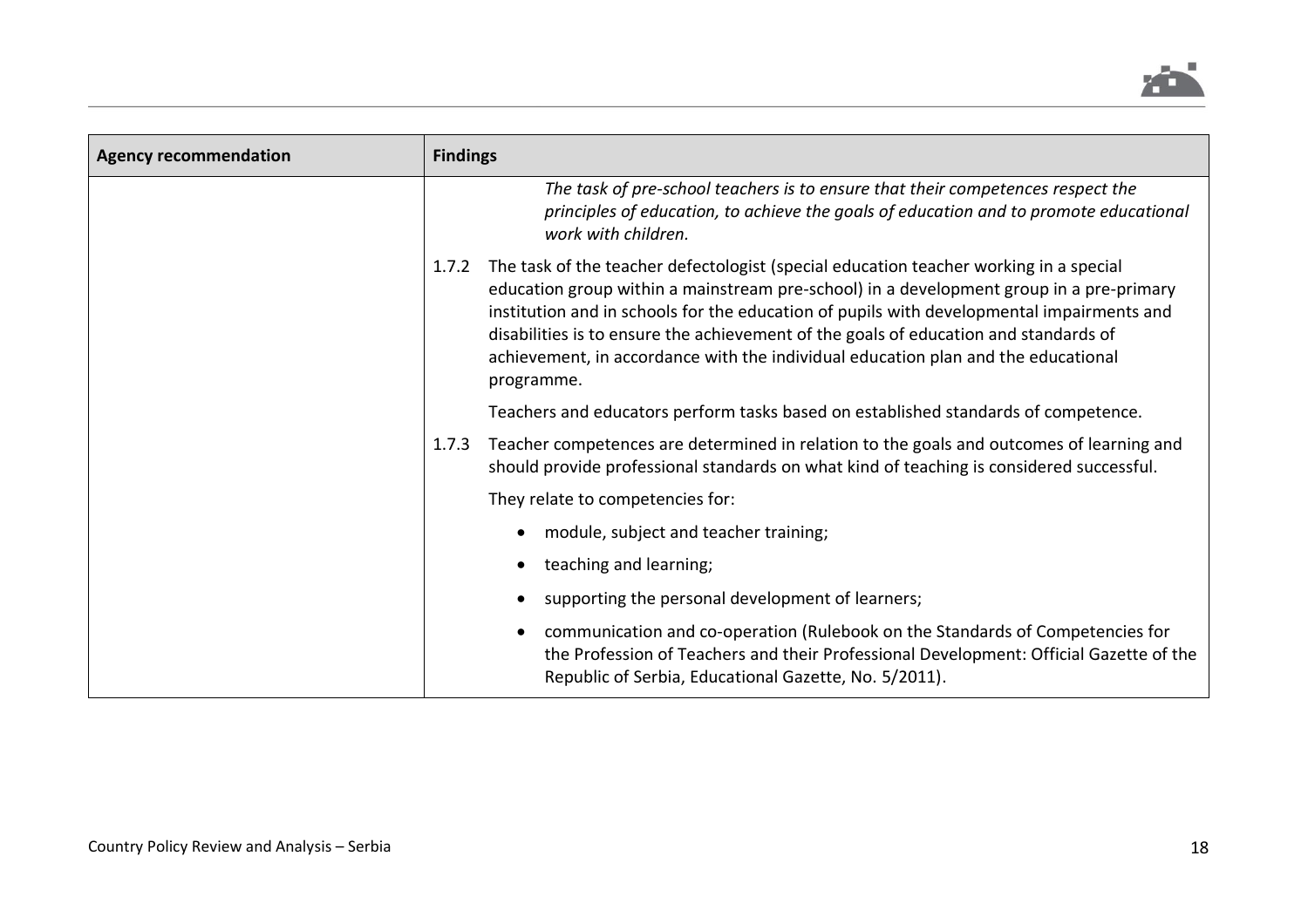

| <b>Agency recommendation</b>                                                                                                                                                                                                                                                           | <b>Findings</b> |                                                                                                                                                                                                                                                                                                                                                                                                                                                                                                                                                                                                                                                                                                                                                                                                                       |
|----------------------------------------------------------------------------------------------------------------------------------------------------------------------------------------------------------------------------------------------------------------------------------------|-----------------|-----------------------------------------------------------------------------------------------------------------------------------------------------------------------------------------------------------------------------------------------------------------------------------------------------------------------------------------------------------------------------------------------------------------------------------------------------------------------------------------------------------------------------------------------------------------------------------------------------------------------------------------------------------------------------------------------------------------------------------------------------------------------------------------------------------------------|
| 1.8 Policy requires learning material to be<br>accessible.                                                                                                                                                                                                                             | 1.8.1           | The 2015 Law on Textbooks introduced innovations to improve the transparency of the<br>process of approving and selecting textbooks and to reduce the risk of corruption in the<br>process of selecting the textbooks. This ensured the availability of missing textbooks for all<br>categories of learners and protected the family budget.                                                                                                                                                                                                                                                                                                                                                                                                                                                                          |
|                                                                                                                                                                                                                                                                                        | 1.8.2           | In April 2018, a new Law on Textbooks was adopted. One of the main innovations was the<br>possibility of creating and issuing digital textbooks. The effectiveness of the new law is yet to<br>be monitored.                                                                                                                                                                                                                                                                                                                                                                                                                                                                                                                                                                                                          |
| 1.9 Policy describes an effective<br>framework of support for schools to<br>implement inclusive education.<br>(Support structures focus on different<br>forms of educational resource centres<br>that are locally organised to offer support<br>to individual or clusters of schools.) | 1.9.1           | Serbia has both direct and indirect legislative support for inclusive education. The direct<br>legislative support concerns the inter-sectoral committees, the individual education plans and<br>teams for additional learner support, the school inclusive education teams and the<br>pedagogical assistants. The indirect legislative support concerns, for instance, career<br>counselling, affirmative action for learners from vulnerable groups, early school leaving, and<br>prioritising inclusive education in in-service teacher training (Friedman, E., Pavlović Babić, D.<br>and Simić, N., 2015. Inclusive Education in Serbia: policies, practice and recommendations.<br>Unpublished report, p. 16), free pre-primary and primary school education, adapting exams,<br>etc. (National Overview, 2018). |
|                                                                                                                                                                                                                                                                                        | 1.9.2           | The current framework for inclusive education in Serbia includes a multi-layered system for<br>learners with special educational needs and inclusive education: inter-sectoral committees,<br>individual education plans and teams for additional learner support, school inclusive<br>education teams and pedagogical and personal assistants (National Overview, 2018).                                                                                                                                                                                                                                                                                                                                                                                                                                             |
|                                                                                                                                                                                                                                                                                        | 1.9.3           | School inclusive education teams are expected to play an important role in identifying<br>learners from vulnerable social groups, developing measures for implementing inclusive<br>education, etc. School inclusive education teams support and supervise the teams for<br>additional learner support. Their aim is to implement inclusive policies at the school level and                                                                                                                                                                                                                                                                                                                                                                                                                                          |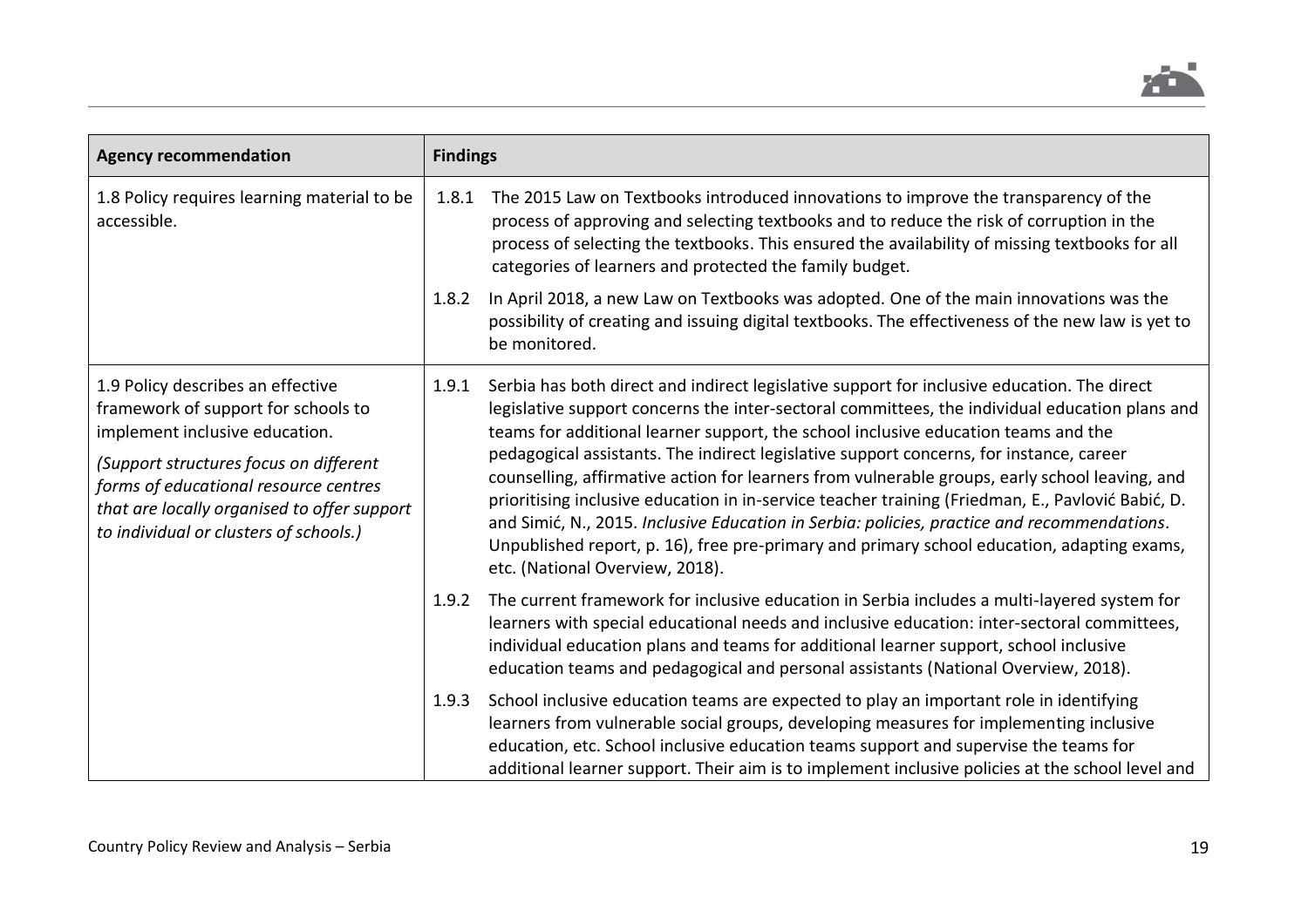

| <b>Agency recommendation</b>                                                                                                                   | <b>Findings</b>                                                                                                                                                                                                                                                                                                                                                                                                                                                                                                                                                                                                                                                            |  |
|------------------------------------------------------------------------------------------------------------------------------------------------|----------------------------------------------------------------------------------------------------------------------------------------------------------------------------------------------------------------------------------------------------------------------------------------------------------------------------------------------------------------------------------------------------------------------------------------------------------------------------------------------------------------------------------------------------------------------------------------------------------------------------------------------------------------------------|--|
|                                                                                                                                                | to be responsible for the quality of inclusive education in schools and pre-primary institutions<br>(National Overview, 2018).                                                                                                                                                                                                                                                                                                                                                                                                                                                                                                                                             |  |
|                                                                                                                                                | Pedagogical assistants help to improve learners' performance, the school climate and<br>1.9.4<br>communication with parents. They can support teachers, pre-primary teachers and<br>psychologists/pedagogues when working with learners with special educational needs. The<br>Ministry of Education, Science and Technological Development finances the work of the<br>pedagogical assistants on the same terms as all teachers. Roma learners have their own<br>dedicated assistants, also called pedagogical assistants. In 2015, 174 pedagogical assistants<br>were working in Serbian schools (Friedman, Pavlović Babić and Simić, 2015; National<br>Overview, 2018). |  |
|                                                                                                                                                | 1.9.5<br>Schools are supported by school administrations. Their duties are to perform professional-<br>pedagogical supervision and external evaluations of the work of institutions, to provide<br>support to development planning and to improve the quality of work of institutions, together<br>with other duties established by law. The Ministry establishes organisational units for<br>performing these duties outside the seat of the Ministry - school administrations - in<br>accordance with the law.                                                                                                                                                           |  |
| 1.10 Policies outline a continuum of<br>support for children and young people in<br>schools, to meet the full diversity of<br>learners' needs. | 1.10.1 One of the goals of the Ministry of Education, Science and Technological Development is to<br>develop a system of support for children and young people by establishing effective inter-<br>institutional co-operation (Ministry of Education, Science and Technological Development,<br>$2018$ ).                                                                                                                                                                                                                                                                                                                                                                  |  |
|                                                                                                                                                | 1.10.2 The Law on the Foundations of the Education System envisages the implementation of a<br>unique educational identification (ID) number (Article 176) that will accompany a person<br>through all levels of formal education, necessary because of the register of children, pupils<br>and adults.                                                                                                                                                                                                                                                                                                                                                                    |  |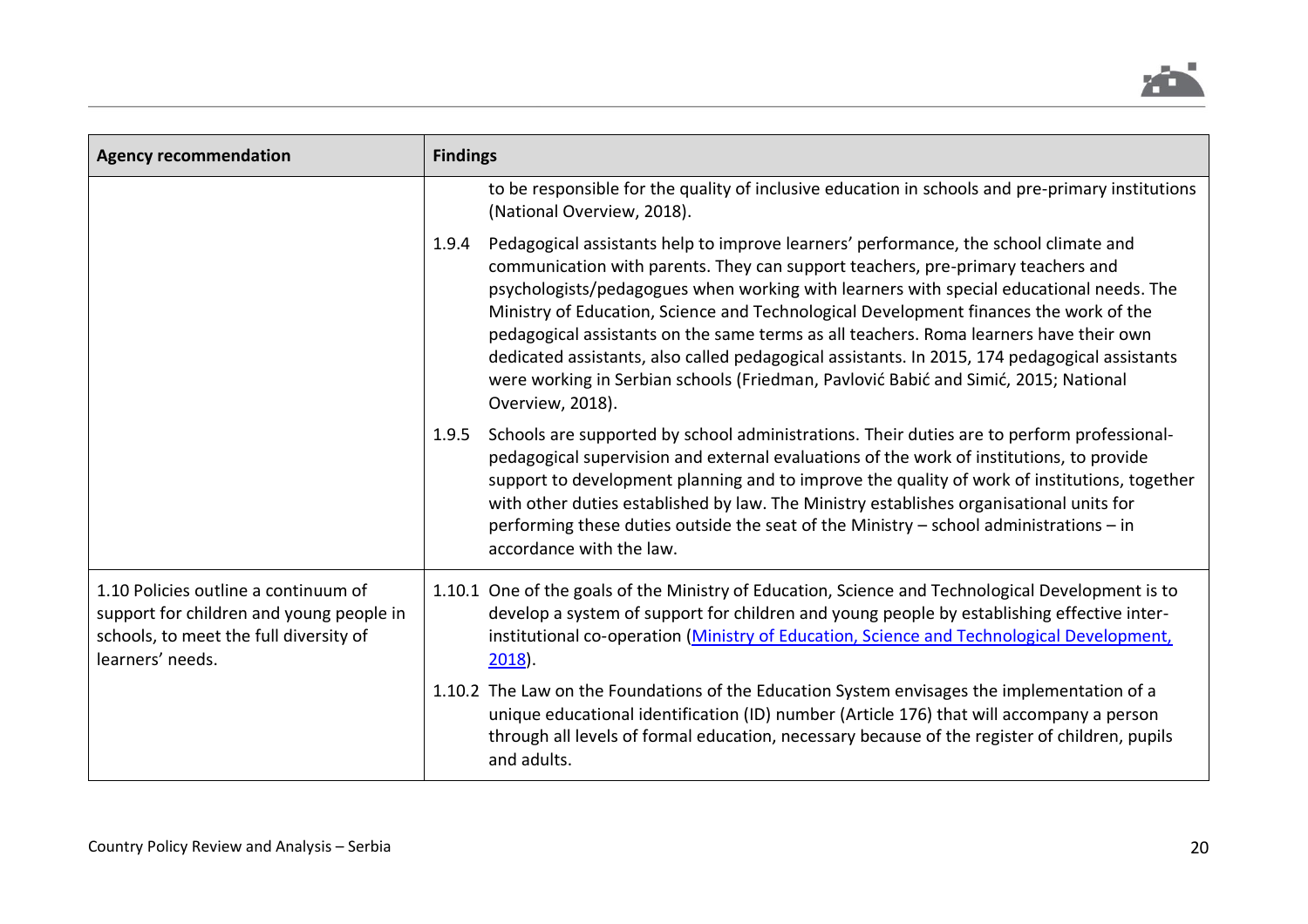

| <b>Agency recommendation</b>                                                                              | <b>Findings</b>                                                                                                                                                                                                                                                                                                                                                                                                                                                                                                                                                    |  |  |
|-----------------------------------------------------------------------------------------------------------|--------------------------------------------------------------------------------------------------------------------------------------------------------------------------------------------------------------------------------------------------------------------------------------------------------------------------------------------------------------------------------------------------------------------------------------------------------------------------------------------------------------------------------------------------------------------|--|--|
|                                                                                                           | It is a 'unique and unrecognisable 16-character tag', assigned when a learner first enrols in an<br>educational establishment. Basic data is entered - first and last name, the name of one<br>parent, unique ID number, etc.                                                                                                                                                                                                                                                                                                                                      |  |  |
|                                                                                                           | In addition to basic data, data on the existence of functional impairments in the domain of<br>vision, hearing, movement, intellectual impairments, behavioural difficulties, etc., is also<br>entered. The unique ID number enables the monitoring of each learner's progress, as well as<br>the additional support provided to them.                                                                                                                                                                                                                             |  |  |
|                                                                                                           | 1.10.3 Every municipality in the Republic of Serbia has an inter-sectoral committee to evaluate a<br>child's need for additional support. Additional support, according to the Rulebook on<br>Additional Educational, Health and Social Support to Children and Pupils (Official Gazette of<br>the Republic of Serbia, No. 63/2010), relates to the rights and services provided to the child<br>to overcome physical and social barriers in performing everyday activities important for<br>inclusion in the educational process, community life and development. |  |  |
|                                                                                                           | The right to additional support is held by every child experiencing social deprivation,<br>disability, learning impairments or through other reasons. Additional support is provided<br>without discrimination on any basis. Each member of the inter-sectoral committee monitors<br>the effects of the proposed support measures for a child from the field they represent. The<br>committee submits mandatory regular reports on its municipal work on the proposed and<br>provided support, at least twice per year.                                            |  |  |
| 1.11 Policy outlines strategies for<br>awareness-raising with all stakeholders in<br>inclusive education. | 1.11.1 An Action Plan for Inclusive Education has been drafted that includes these strategies.<br>Suggested activities include:                                                                                                                                                                                                                                                                                                                                                                                                                                    |  |  |
|                                                                                                           | an information line for parents of children with disabilities, aiming to provide all<br>necessary information about inclusive education;                                                                                                                                                                                                                                                                                                                                                                                                                           |  |  |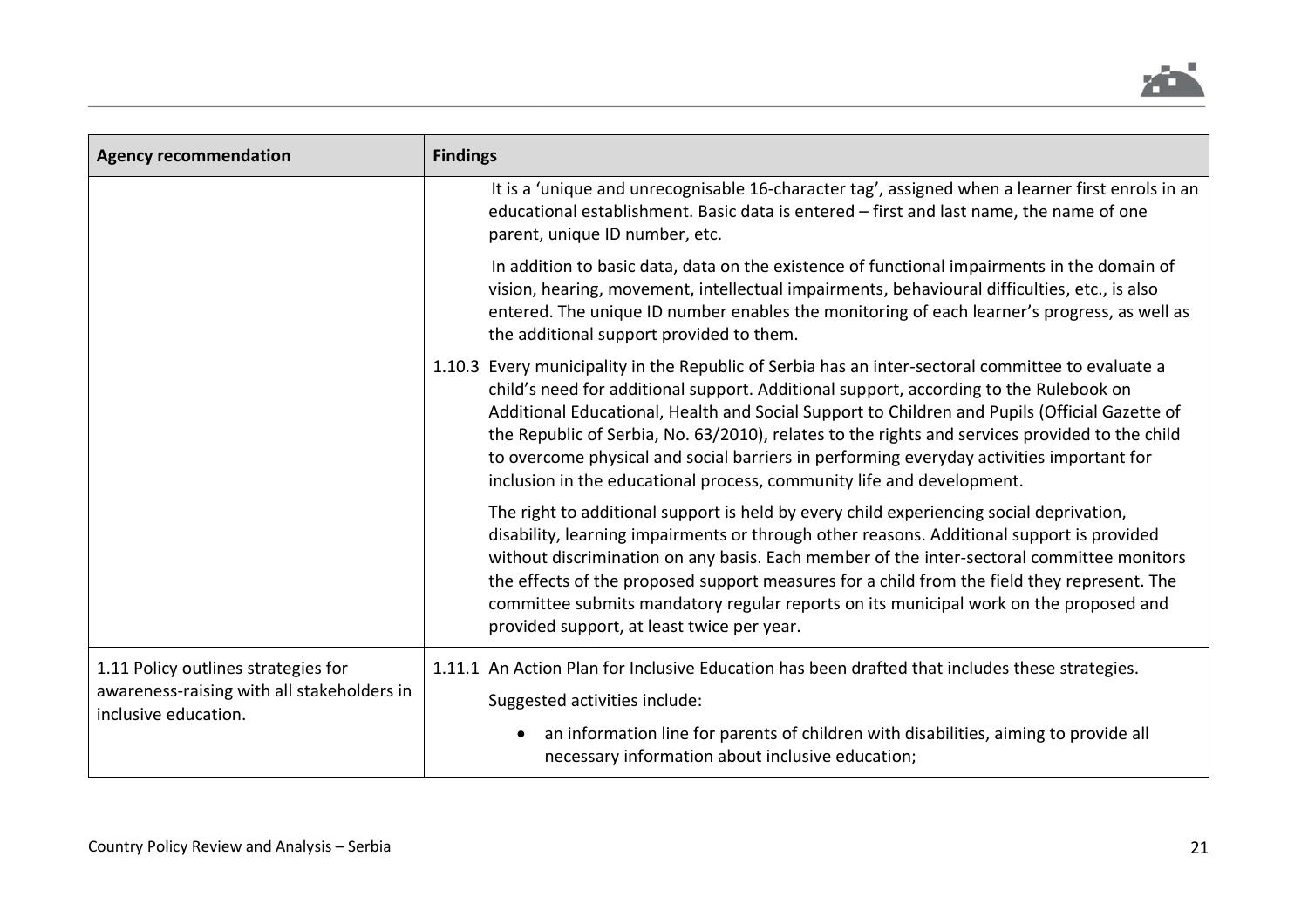

| <b>Agency recommendation</b>                                                                                                                                                                                                                                                                                                                                                                             | <b>Findings</b>                                                                                                                                                                                                                                                                                                                                                                                                                                                                                                                                                                      |
|----------------------------------------------------------------------------------------------------------------------------------------------------------------------------------------------------------------------------------------------------------------------------------------------------------------------------------------------------------------------------------------------------------|--------------------------------------------------------------------------------------------------------------------------------------------------------------------------------------------------------------------------------------------------------------------------------------------------------------------------------------------------------------------------------------------------------------------------------------------------------------------------------------------------------------------------------------------------------------------------------------|
|                                                                                                                                                                                                                                                                                                                                                                                                          | promotion of the concept, values and importance of inclusive education and social<br>inclusion through campaigns, training for media representatives, affirmation of<br>individuals or organisations for contributions to inclusive education, etc.                                                                                                                                                                                                                                                                                                                                  |
| 1.12 Policy outlines the development of<br>the role of special schools as a resource<br>to increase the capability of mainstream<br>schools and improve support for all<br>learners.<br>(The specialist knowledge and skills of<br>special school / resource centre are<br>maintained and further developed so as<br>to enhance support for learners, such as<br>those with low-incidence disabilities.) | 1.12.1 A new working group for the transformation of special education has been established.<br>A by-law has been adopted on criteria and standards for providing additional support in the<br>education of learners with impairments in the educational group, other school or family:<br>Rulebook on the Criteria and Standards for Providing Additional Support in the Education of<br>Children, Learners and Adults with Developmental Difficulties or Disabilities in Pre-School<br>Groups or Other Schools and Family (Official Gazette of the Republic of Serbia, No. 70/18). |

#### *Measure 1 evaluative comments*

The Ministry of Education, Science and Technological Development has drafted three highly important policies:

- New Fundamentals of the Pre-Primary Education and Care Programme, envisaging the elimination of development groups in mainstream pre-primary education
- Action Plan for Inclusive Education
- Action Plan for Upgrading the Work of Special Schools.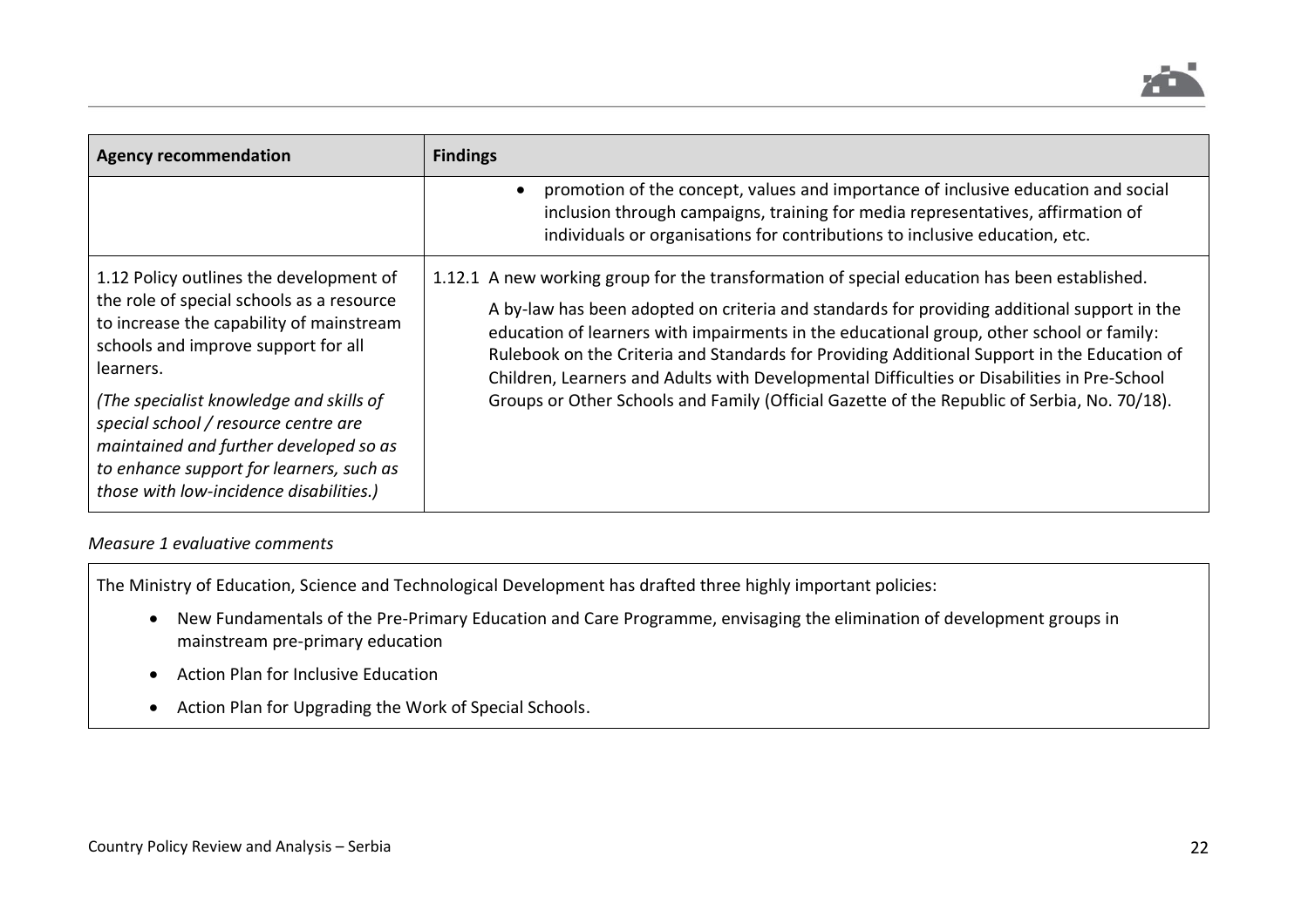# **Measure 2: To support improved co-operation, including greater involvement of parents and local community**

| <b>Agency recommendation</b>                                                                                   |       | <b>Findings</b> |                                                                                                                                                                                                                                                                                                                                                                            |  |  |
|----------------------------------------------------------------------------------------------------------------|-------|-----------------|----------------------------------------------------------------------------------------------------------------------------------------------------------------------------------------------------------------------------------------------------------------------------------------------------------------------------------------------------------------------------|--|--|
| 2.1 The full involvement of families in all<br>educational processes is outlined in<br>legislation and policy. | 2.1.1 |                 | The new Law on the Foundations of the Education System clearly emphasises the role of<br>parents in the quality of education, the right to education, responsibilities for enrolment of<br>children in education, the prevention of discrimination and violence, and their active role in<br>parents' bodies like the Council of Parents and Municipal Council of Parents. |  |  |
|                                                                                                                | 2.1.2 |                 | In particular, the Law on the Foundations of the Education System recognises the role of<br>parents in the following areas:                                                                                                                                                                                                                                                |  |  |
|                                                                                                                |       | Ш.              | <b>Achieving Education</b>                                                                                                                                                                                                                                                                                                                                                 |  |  |
|                                                                                                                |       | $\circ$         | Enrolment of children in pre-school institutions: Article 17                                                                                                                                                                                                                                                                                                               |  |  |
|                                                                                                                |       | $\circ$         | Enrolment in a group for children with special educational needs in a pre-school<br>institution and a school for the education of learners with disabilities: Article 20                                                                                                                                                                                                   |  |  |
|                                                                                                                |       | $\circ$         | Responsibility for enrolment and regular attendance: Article 22.                                                                                                                                                                                                                                                                                                           |  |  |
|                                                                                                                |       | III.            | Development, Observation and Improvement of Quality of Education                                                                                                                                                                                                                                                                                                           |  |  |
|                                                                                                                |       |                 | 4. Checking and Improving Quality:                                                                                                                                                                                                                                                                                                                                         |  |  |
|                                                                                                                |       | $\circ$         | Ensuring the quality of the work of the institution (self-evaluation and external<br>evaluation): Article 49.                                                                                                                                                                                                                                                              |  |  |
|                                                                                                                |       | IV.             | <b>Education and Education Programmes and Final Examinations</b>                                                                                                                                                                                                                                                                                                           |  |  |
|                                                                                                                |       | 1.              | <b>Education and Education Programmes:</b>                                                                                                                                                                                                                                                                                                                                 |  |  |
|                                                                                                                |       | $\circ$         | Adoption of the programmes of education of institutions: Article 68                                                                                                                                                                                                                                                                                                        |  |  |
|                                                                                                                |       | $\circ$         | Teaching in nature, excursions and study tours: Article 70.                                                                                                                                                                                                                                                                                                                |  |  |
|                                                                                                                |       |                 |                                                                                                                                                                                                                                                                                                                                                                            |  |  |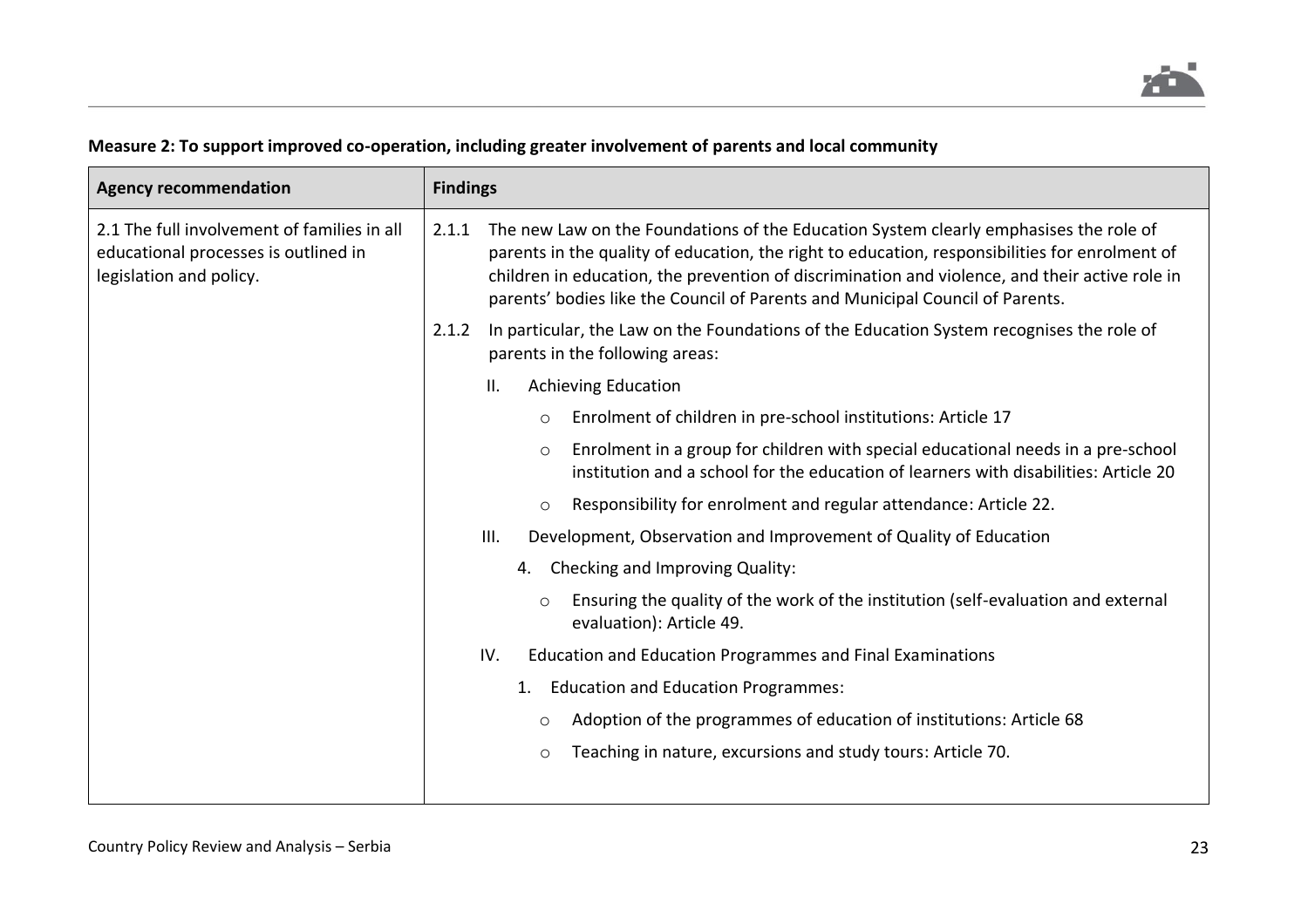

| <b>Agency recommendation</b> | <b>Findings</b>                                                                                              |
|------------------------------|--------------------------------------------------------------------------------------------------------------|
|                              | Monitoring and Study of Learners:<br>2.                                                                      |
|                              | Evaluation and promotion of learners: Article 73<br>$\circ$                                                  |
|                              | Individual education plan: Article 76.<br>$\circ$                                                            |
|                              | Rights of Children and Pupils, Obligations and Responsibility of Learners<br>V.                              |
|                              | Rights of children and pupils: Article 79<br>$\circ$                                                         |
|                              | Learners' obligations: Article 80<br>$\circ$                                                                 |
|                              | Report to the Ministry for the protection of the rights of children and pupils:<br>$\circ$<br>Article 81     |
|                              | Objection to assessment, grade and exam: Article 82<br>$\circ$                                               |
|                              | Responsibility of learners: Article 83<br>O                                                                  |
|                              | Parental responsibility: Article 84<br>$\circlearrowright$                                                   |
|                              | Educational disciplinary procedure: Article 85<br>O                                                          |
|                              | Educational and Educational Disciplinary Measures and Legal Protection of<br>$\circ$<br>Students: Article 86 |
|                              | Rules of Conduct in the Institution: Article 109<br>$\circ$                                                  |
|                              | Prohibition of discrimination: Article 110<br>$\circ$                                                        |
|                              | Prohibition of violence, abuse and neglect: Article 111<br>$\circ$                                           |
|                              | Prohibition of conduct that offends reputation, honour or dignity: Article 112.<br>$\circ$                   |
|                              | <b>Public Institutions</b><br>3.                                                                             |
|                              | Composition and appointment of management bodies: Article 116<br>O                                           |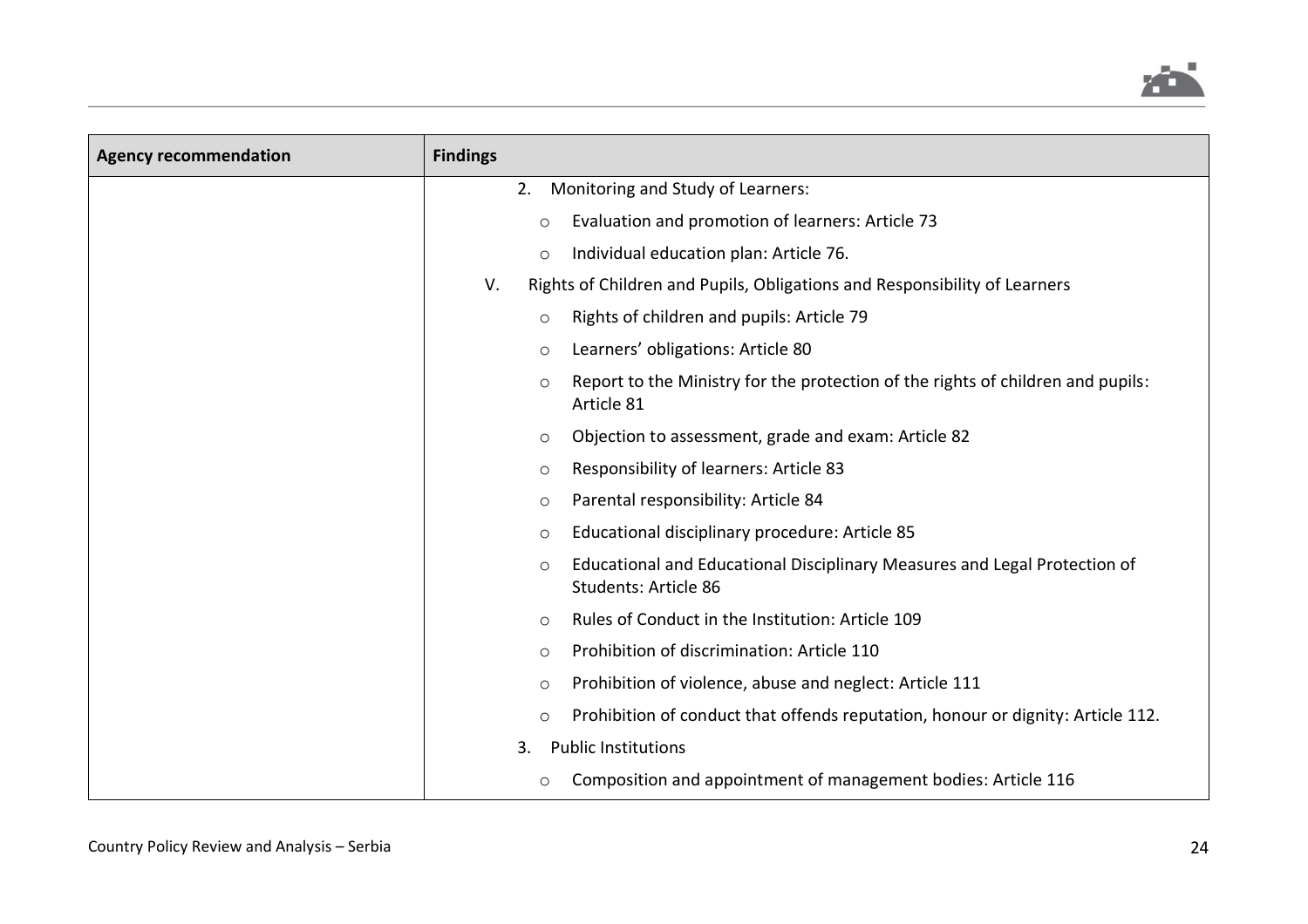

| <b>Agency recommendation</b>                                                                              | <b>Findings</b>                                                                                                                                                                                                                                                                                                                                                                                                                                                                                                                                                                                                                          |
|-----------------------------------------------------------------------------------------------------------|------------------------------------------------------------------------------------------------------------------------------------------------------------------------------------------------------------------------------------------------------------------------------------------------------------------------------------------------------------------------------------------------------------------------------------------------------------------------------------------------------------------------------------------------------------------------------------------------------------------------------------------|
|                                                                                                           | <b>Council of Parents: Article 120</b><br>$\circ$<br>Municipal Council of Parents: Article 121.                                                                                                                                                                                                                                                                                                                                                                                                                                                                                                                                          |
|                                                                                                           | $\circ$                                                                                                                                                                                                                                                                                                                                                                                                                                                                                                                                                                                                                                  |
| 2.2 Policy for inclusive education places<br>learners and their families at the centre<br>of all actions. | 2.2.1<br>Parents can choose between sending their children to mainstream or special schools, based<br>on the inter-sectoral committee's opinion and with the consent of the learner's parent or<br>other legal representative (Law on the Foundations of the Education System, Article 20).<br>Learners with disabilities are nonetheless encouraged to participate in mainstream schools<br>when possible (Eurydice, 2015, National Overview, 2018).                                                                                                                                                                                    |
| 2.3 Sharing information among<br>professionals and families is a policy<br>priority.                      | The Law on the Foundations of the Education System recognises the importance of parents'<br>2.3.1<br>involvement in the education system in the self-evaluation of the quality of education.<br>Parents' bodies (Council of Parents and Municipal Council of Parents): every school in Serbia<br>has a website with a page with information for parents. Parents' organisations are involved<br>in some of the working groups for policy-making.                                                                                                                                                                                         |
| 2.4 Policy has the goal of supporting<br>parental interaction and communication<br>with professionals.    | 2.4.1<br>In the process of adopting an individual education plan (IEP) for a child, parents are obliged<br>to consent to the plan, to participate in meetings of the inclusive education team at the<br>school, and be present at the meeting of the inter-sectoral committee when assessing the<br>necessary support or revision of the IEP. Parents' role in this process is regulated by the Law<br>on the Foundations of the Education System (Article 76) and the Rulebook on Additional<br>Educational, Health and Social Support to Children and Pupils (Official Gazette of the<br>Republic of Serbia, No. 80, 24 October 2018). |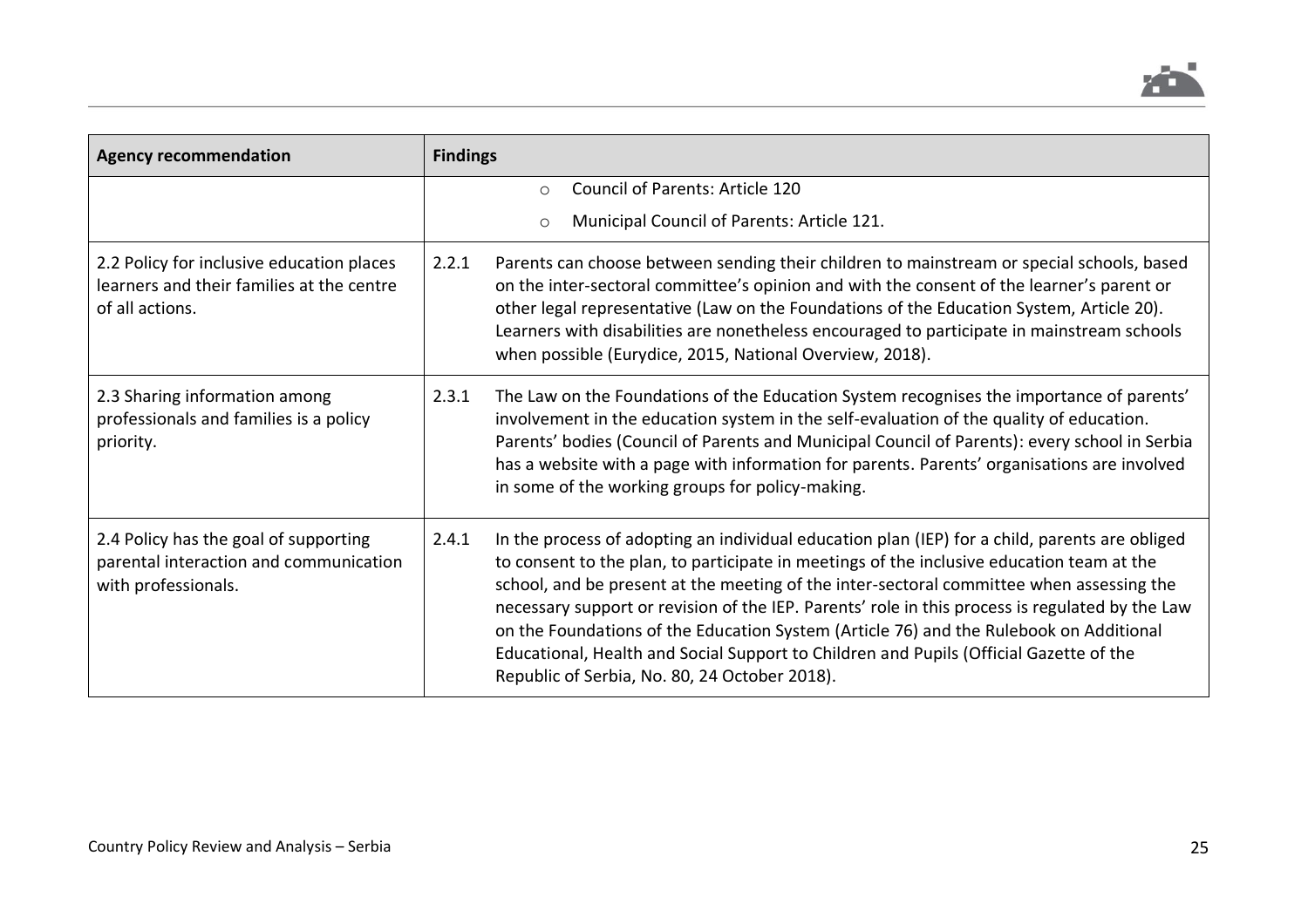

| <b>Agency recommendation</b>                                                                                                                              | <b>Findings</b> |                                                                                                                                                                                                                                                                                                                                                                                                                                                                                                                                           |
|-----------------------------------------------------------------------------------------------------------------------------------------------------------|-----------------|-------------------------------------------------------------------------------------------------------------------------------------------------------------------------------------------------------------------------------------------------------------------------------------------------------------------------------------------------------------------------------------------------------------------------------------------------------------------------------------------------------------------------------------------|
| 2.5 Schools are expected and supported<br>to involve a wider range of partners and<br>foster formal and informal networks that<br>support their practice. | 2.5.1           | The Ministry of Education, Science and Technological Development supported the<br>establishment of the National Association of Parents and Teachers in Serbia. This national<br>body has developed regulations for parents' bodies at the local level, in order to achieve full<br>participation in the education of their children.                                                                                                                                                                                                      |
|                                                                                                                                                           |                 | Furthermore, the Ministry recognised parent-teacher clubs as essential partners at the local<br>level and provides support for their work.                                                                                                                                                                                                                                                                                                                                                                                                |
|                                                                                                                                                           | 2.5.2           | The Ministry of Education, Science and Technological Development had an initiative to<br>involve more parents in the education system and to increase collaboration with teachers.<br>Article 121 of the Law on the Foundations of the Education System envisages the<br>establishment of Municipal Councils of Parents. The aim is to create conditions to increase<br>the activity level and quality of participation of parents in decision-making in educational<br>institutions and municipalities, for the benefit of all children. |
|                                                                                                                                                           | 2.5.3           | Every school in Serbia has the obligation to develop a school programme, annual school<br>working plan and school development programme. These documents include the following:                                                                                                                                                                                                                                                                                                                                                           |
|                                                                                                                                                           |                 | Health care programme<br>$\bullet$                                                                                                                                                                                                                                                                                                                                                                                                                                                                                                        |
|                                                                                                                                                           |                 | Social protection programme                                                                                                                                                                                                                                                                                                                                                                                                                                                                                                               |
|                                                                                                                                                           |                 | Environmental protection programme                                                                                                                                                                                                                                                                                                                                                                                                                                                                                                        |
|                                                                                                                                                           |                 | Programme of co-operation with the local self-government<br>$\bullet$                                                                                                                                                                                                                                                                                                                                                                                                                                                                     |
|                                                                                                                                                           |                 | Programme of family co-operation                                                                                                                                                                                                                                                                                                                                                                                                                                                                                                          |
|                                                                                                                                                           |                 | Programme of field trips, excursions and classes in nature                                                                                                                                                                                                                                                                                                                                                                                                                                                                                |
|                                                                                                                                                           |                 | School library work programme.                                                                                                                                                                                                                                                                                                                                                                                                                                                                                                            |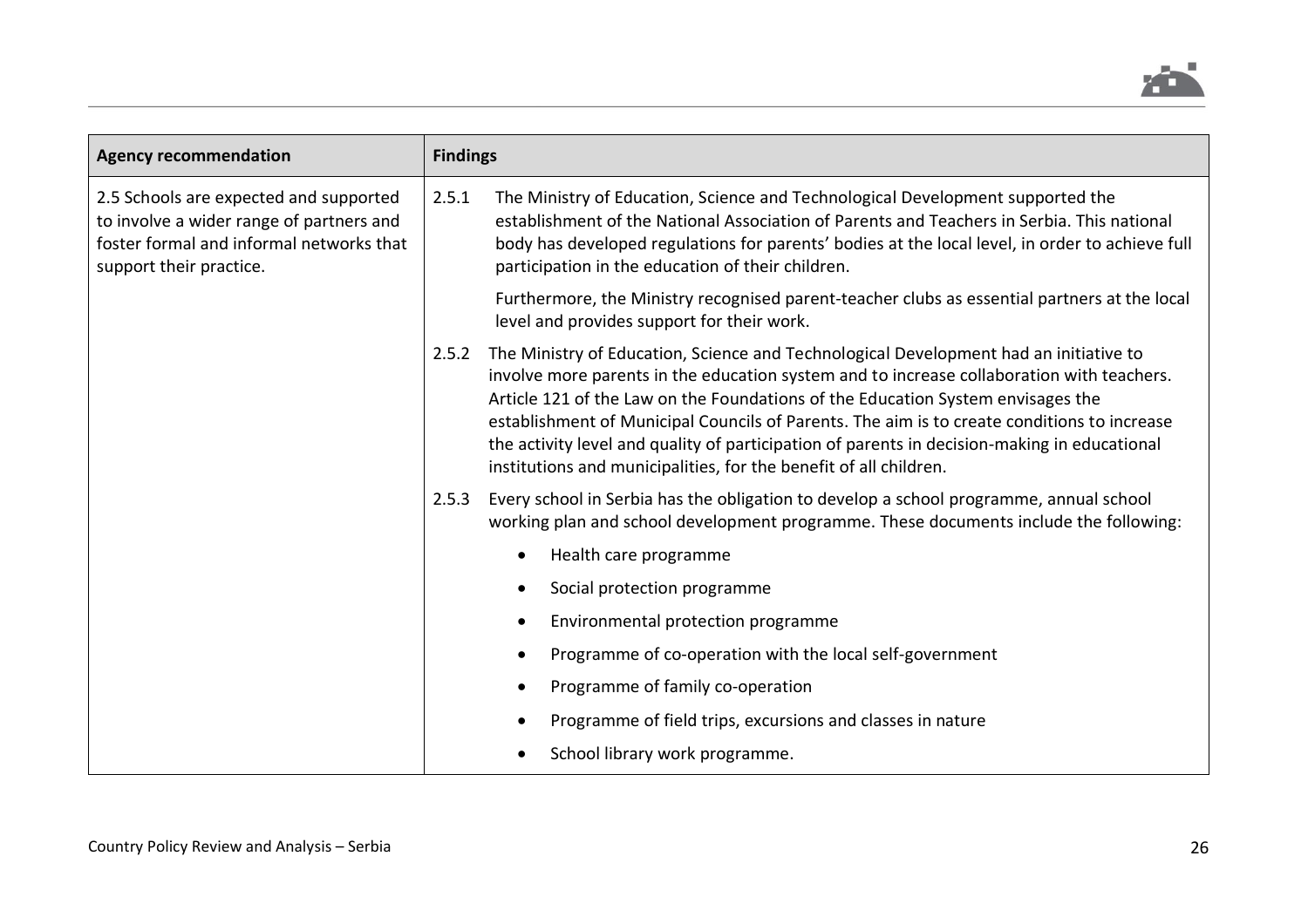

| <b>Agency recommendation</b> | <b>Findings</b>                                                 |
|------------------------------|-----------------------------------------------------------------|
|                              | These programmes envisage co-operation with different partners. |

# *Measure 2 evaluative comments*

–

# **Measure 3: To develop monitoring strategies, establishing a comprehensive accountability and evaluation framework for inclusive education**

| <b>Agency recommendation</b>                                                                              | <b>Findings</b>                                                                                                                                                                                                                                                                |  |  |
|-----------------------------------------------------------------------------------------------------------|--------------------------------------------------------------------------------------------------------------------------------------------------------------------------------------------------------------------------------------------------------------------------------|--|--|
| 3.1 Policy describes clear mechanisms to<br>evaluate effectiveness and quality in<br>inclusive education. | Article 43 of the Law on the Foundations of the Education System describes the role of the<br>3.1.1<br>Institute for the Assessment of the Quality of Education. The Institute contains a Centre for<br>Quality Assurance of the Work of Institutions. Its main duties are to: |  |  |
|                                                                                                           | develop educational standards;                                                                                                                                                                                                                                                 |  |  |
|                                                                                                           | develop standards of quality for the work of institutions;                                                                                                                                                                                                                     |  |  |
|                                                                                                           | participate in the external evaluation of the work of institutions;                                                                                                                                                                                                            |  |  |
|                                                                                                           | develop a methodology and instruments for self-evaluation and external evaluation<br>of the work of institutions;                                                                                                                                                              |  |  |
|                                                                                                           | develop and implement training programmes in the field of self-evaluation;                                                                                                                                                                                                     |  |  |
|                                                                                                           | develop and implement training programmes for assessing the pedagogical added<br>value of the school as an indicator of the quality of the work of the institution;                                                                                                            |  |  |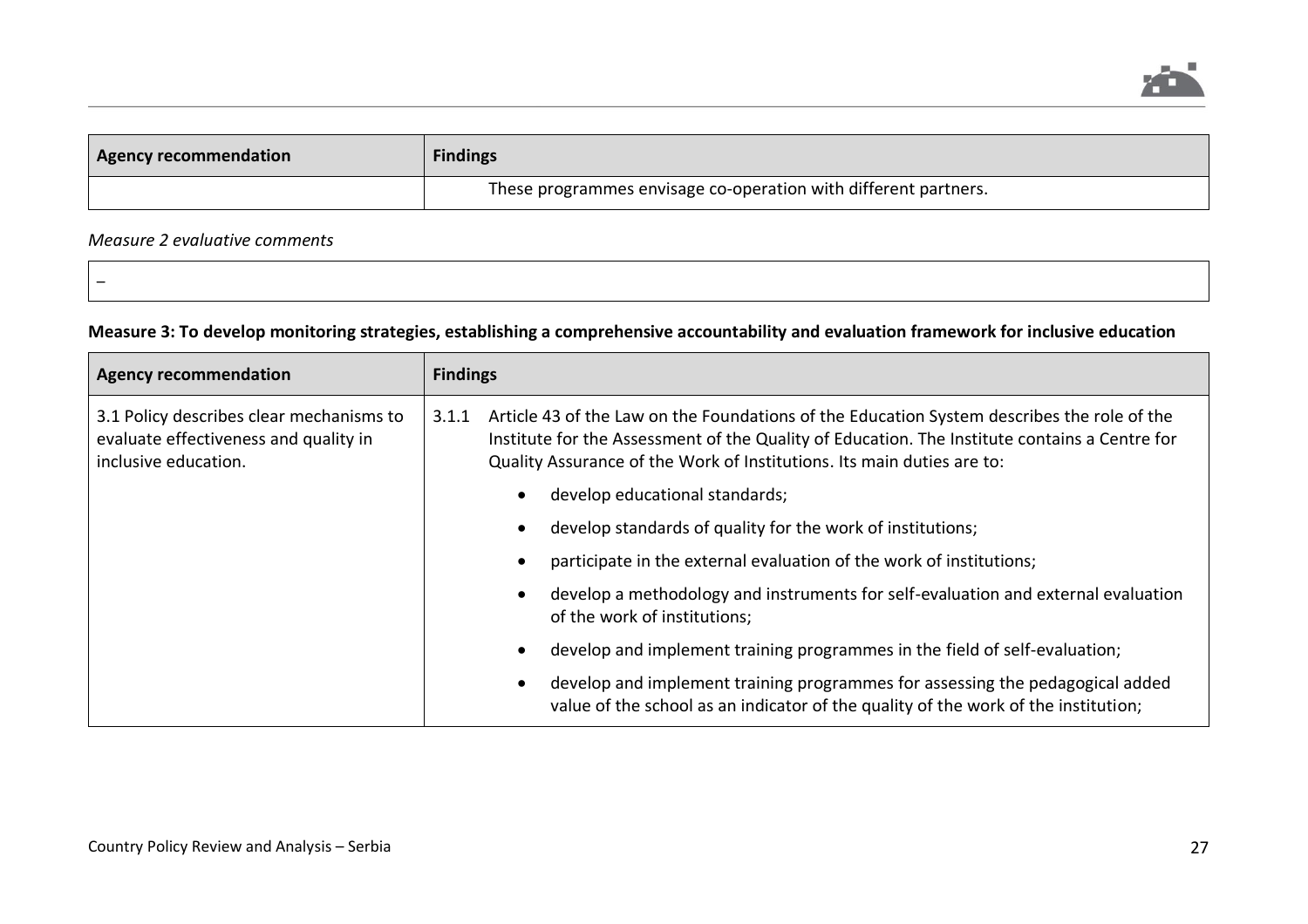

| <b>Agency recommendation</b> | <b>Findings</b> |                                                                                                                                                                                                                                                                                                                                                                                                                                                                                                |
|------------------------------|-----------------|------------------------------------------------------------------------------------------------------------------------------------------------------------------------------------------------------------------------------------------------------------------------------------------------------------------------------------------------------------------------------------------------------------------------------------------------------------------------------------------------|
|                              |                 | develop and implement training programmes in the field of monitoring learners'<br>progress and assessing the preparation and publishing of publications in the field of<br>quality assurance of institutions (Article 44);                                                                                                                                                                                                                                                                     |
|                              |                 | prepare publications in the field of external evaluation of the system, self-evaluation<br>of institutions and promotion of the quality of institutions.                                                                                                                                                                                                                                                                                                                                       |
|                              | 3.1.2           | The Social Inclusion and Poverty Reduction Unit prepares a National Report on Social<br>Inclusion and Poverty Reduction in the Republic of Serbia every four years. This document<br>provides an overview of the situation in the areas of work, employment, social and health<br>insurance and education. It is adopted by the Government and contains recommendations<br>for improving policies and measures at the national level in the area of social inclusion and<br>poverty reduction. |
|                              | 3.1.3           | Evaluation of the work of schools is based on quality standards. Standards and indicators<br>showing quality practices include a quality framework that covers all aspects of life and work<br>in schools.                                                                                                                                                                                                                                                                                     |
|                              |                 | The quality of evaluation of the work of educational institutions in the Republic of Serbia<br>includes 30 standards and 158 indicators (Rulebook on Standards of the Quality of Work of<br>Educational Institutions, Official Gazette of the Republic of Serbia, No. 7/11) distributed in<br>seven key areas of school work: school programme and annual work plan; teaching and<br>learning; learner achievements; learner support; organisation of work; management; and<br>resources.      |
|                              |                 | The results obtained by the evaluation process are primarily used to improve working<br>institutions, but are also used to report on the work of institutions in education and other<br>citizens.                                                                                                                                                                                                                                                                                              |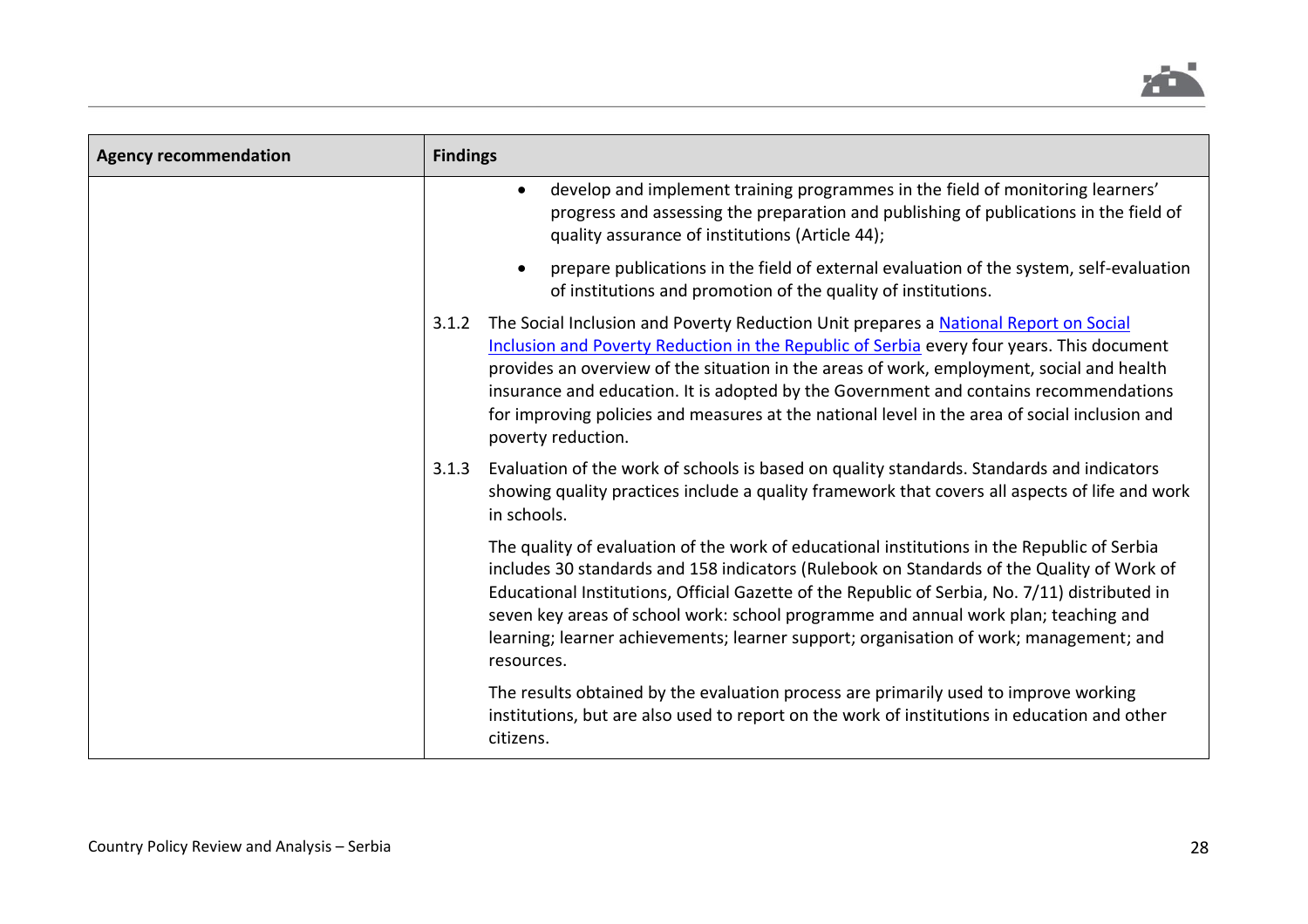

| <b>Agency recommendation</b>                                                                                                                       | <b>Findings</b> |                                                                                                                                                                                                                                                                                                                                                                                                                                                                                                                        |  |
|----------------------------------------------------------------------------------------------------------------------------------------------------|-----------------|------------------------------------------------------------------------------------------------------------------------------------------------------------------------------------------------------------------------------------------------------------------------------------------------------------------------------------------------------------------------------------------------------------------------------------------------------------------------------------------------------------------------|--|
|                                                                                                                                                    | 3.1.4           | Reports on the results of final exams at the national level contain relevant data that can be<br>used in analysing the work of schools.                                                                                                                                                                                                                                                                                                                                                                                |  |
|                                                                                                                                                    | 3.1.5           | After an external evaluation of the work of educational institutions, the External Evaluation<br>Team drafts a report and meets the head teacher of the institution. They discuss areas of<br>high-quality work and areas where the performance level of the institution is low, and the<br>activity needed to improve the quality of work of the institution (Rulebook on the Evaluation<br>of the Quality of Work of Educational Institutions, Official Gazette of the Republic of Serbia,<br>Nos. 72/09 and 52/11). |  |
| 3.2 Monitoring procedures ensure that<br>inequalities in access to educational<br>resources at regional or organisational<br>levels are addressed. | 3.2.1           | The Republic of Serbia has developed a Monitoring Framework for Inclusive Education in<br>Serbia, as a result of the joint initiative of the Ministry of Education, Science and<br>Technological Development, the Social Inclusion and Poverty Reduction Unit, UNICEF, the<br>Open Society Foundations and the Institute for Psychology.                                                                                                                                                                               |  |
|                                                                                                                                                    |                 | The document includes the Monitoring Framework for Inclusive Education in Serbia, broken<br>down into three levels (national, municipal and school level), defined indicators and,<br>wherever possible, present and/or expected values of indicators. It also includes guidelines<br>for the development of instruments, with examples of several instruments available for<br>registration of a series of indicators.                                                                                                |  |
|                                                                                                                                                    |                 | The framework takes into account the need for it to:                                                                                                                                                                                                                                                                                                                                                                                                                                                                   |  |
|                                                                                                                                                    |                 | be multi-functional and enable the production of information annually or multi-<br>annually at a national level, reporting on the state of affairs in inclusive education and<br>based on selected input, process and output indicators;                                                                                                                                                                                                                                                                               |  |
|                                                                                                                                                    |                 | allow municipal-level reporting on the state of affairs in inclusive education;                                                                                                                                                                                                                                                                                                                                                                                                                                        |  |
|                                                                                                                                                    |                 | complement external school evaluation with new indicators;                                                                                                                                                                                                                                                                                                                                                                                                                                                             |  |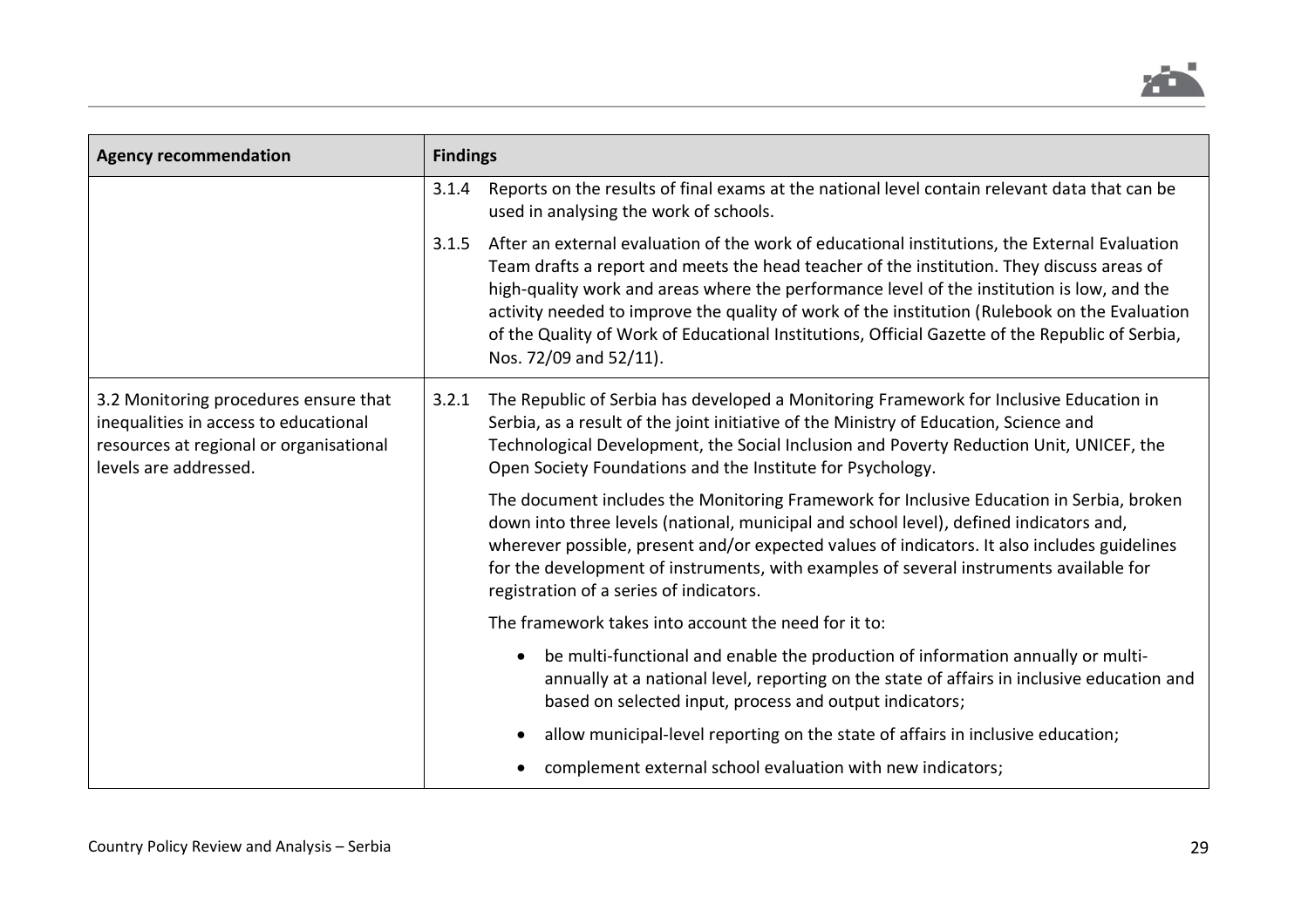

| <b>Agency recommendation</b>                                                                                                                | <b>Findings</b> |                                                                                                                                                                                                                                                                                                                                                                                                                                                                                                                                                                                                                                                                                                                                                           |
|---------------------------------------------------------------------------------------------------------------------------------------------|-----------------|-----------------------------------------------------------------------------------------------------------------------------------------------------------------------------------------------------------------------------------------------------------------------------------------------------------------------------------------------------------------------------------------------------------------------------------------------------------------------------------------------------------------------------------------------------------------------------------------------------------------------------------------------------------------------------------------------------------------------------------------------------------|
|                                                                                                                                             |                 | • support the development of school self-evaluation;                                                                                                                                                                                                                                                                                                                                                                                                                                                                                                                                                                                                                                                                                                      |
|                                                                                                                                             |                 | enable various research purposes and the meta-analysis of a larger number of studies.                                                                                                                                                                                                                                                                                                                                                                                                                                                                                                                                                                                                                                                                     |
|                                                                                                                                             |                 | This framework is still in the process of implementation.                                                                                                                                                                                                                                                                                                                                                                                                                                                                                                                                                                                                                                                                                                 |
|                                                                                                                                             | 3.2.2           | The Social Inclusion and Poverty Reduction Unit of the Government of the Republic of Serbia,<br>in co-operation with UNICEF Serbia and with support from the Statistical Office of the<br>Republic of Serbia, revised the social inclusion and poverty reduction indicators and published<br>Monitoring Social Inclusion in Republic of Serbia - Third Revised Edition. The first steps<br>towards defining social inclusion and poverty reduction indicators were made in 2009, and<br>the practice of reporting on the defined indicators was launched in 2012 and continued in<br>2013. These activities ultimately aim to raise social awareness of the scale of exclusion and<br>design adequate measures and policies for a more inclusive society. |
| 3.3 Accountability measures that impact<br>upon educational professionals' work<br>reflect the importance of wider learner<br>achievements. | 3.3.1           | The external evaluation process is an assessment by 'external, independent observers'. It is<br>based on a large amount of information, collected by observation or through direct<br>communication with stakeholders, regarding life and work in schools, in accordance with<br>evaluation criteria and established standards.                                                                                                                                                                                                                                                                                                                                                                                                                           |
|                                                                                                                                             |                 | External evaluation of institutions provides feedback on strengths, weaknesses and<br>opportunities. It helps them to reassess their functioning and direct them towards fields of<br>action.                                                                                                                                                                                                                                                                                                                                                                                                                                                                                                                                                             |
|                                                                                                                                             |                 | External evaluation is provided by educational advisors from the Ministry of Education,<br>Science and Technological Development and, if necessary, representatives of the Institute for<br>Evaluating the Quality of Education, organised into teams (Rulebook on Evaluation of the<br>Quality of Work of Establishments, Official Gazette of the Republic of Serbia, No. 7/11).                                                                                                                                                                                                                                                                                                                                                                         |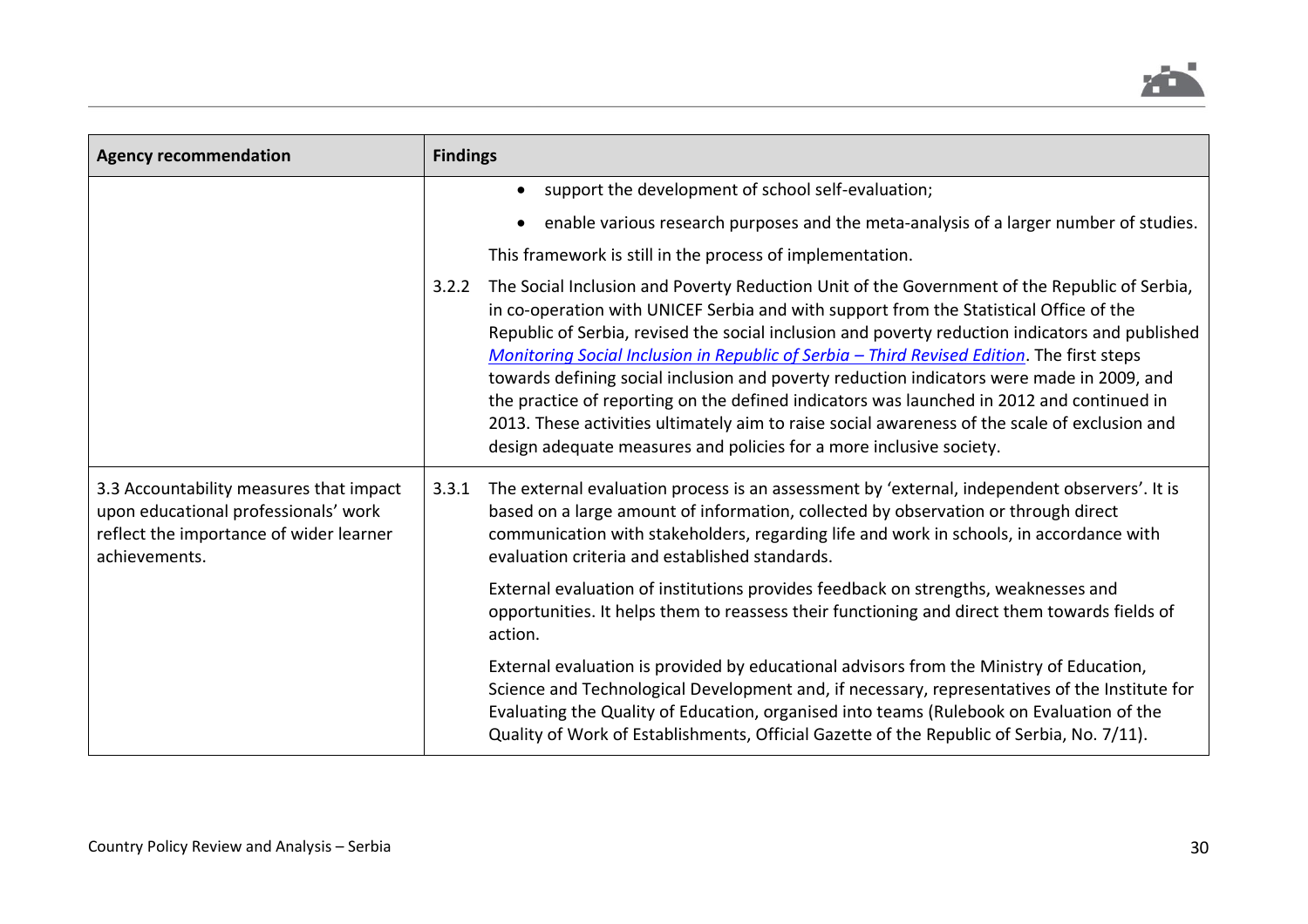

| <b>Agency recommendation</b> | <b>Findings</b> |                                                                                                                                                                                                                                                                                                                                                                                                                                                                                |  |
|------------------------------|-----------------|--------------------------------------------------------------------------------------------------------------------------------------------------------------------------------------------------------------------------------------------------------------------------------------------------------------------------------------------------------------------------------------------------------------------------------------------------------------------------------|--|
|                              | 3.3.2           | The process of self-evaluation is the most important tool for ensuring quality at institutional<br>level. It implies autonomy of the school, the application of the prescribed standards for the<br>quality of school work, responsibility, but also the mutual trust of employees in the institution<br>(Rulebook on Evaluation of the Quality of Work of Establishments, Official Gazette of the<br>Republic of Serbia, No. 7/11).                                           |  |
|                              | 3.3.3           | The school educational chart represents a structured list of data that contains indicators of<br>school life and work in several areas, produced by schools. A school educational chart:                                                                                                                                                                                                                                                                                       |  |
|                              |                 | monitors learners' achievements in schools in accordance with previously defined<br>national standards;                                                                                                                                                                                                                                                                                                                                                                        |  |
|                              |                 | informs the public about the characteristics of the school and its progress in selected<br>areas of development;                                                                                                                                                                                                                                                                                                                                                               |  |
|                              |                 | provides information to enable decision-makers to improve the performance of<br>individual schools, as well as the educational policy as a whole (Law on the<br>Foundations of the Education System, Article 174: Data on children, students and<br>adults kept by the institution).                                                                                                                                                                                           |  |
|                              | 3.3.4           | The school educational chart allows comparisons between schools within the same<br>administrative unit, as well as comparisons between different administrative units, thus<br>providing schools with relevant information on their position and progress in development.                                                                                                                                                                                                      |  |
|                              |                 | The educational chart provides for the promotion of a culture of measurement, emphasising<br>progress and development and focusing on the results of the educational process. It increases<br>the responsibility of all participants in the educational process and involves the public<br>(i.e. informing parents, pupils, the local community, the line ministry and the broader<br>professional public of the conditions of work at the given school and its achievements). |  |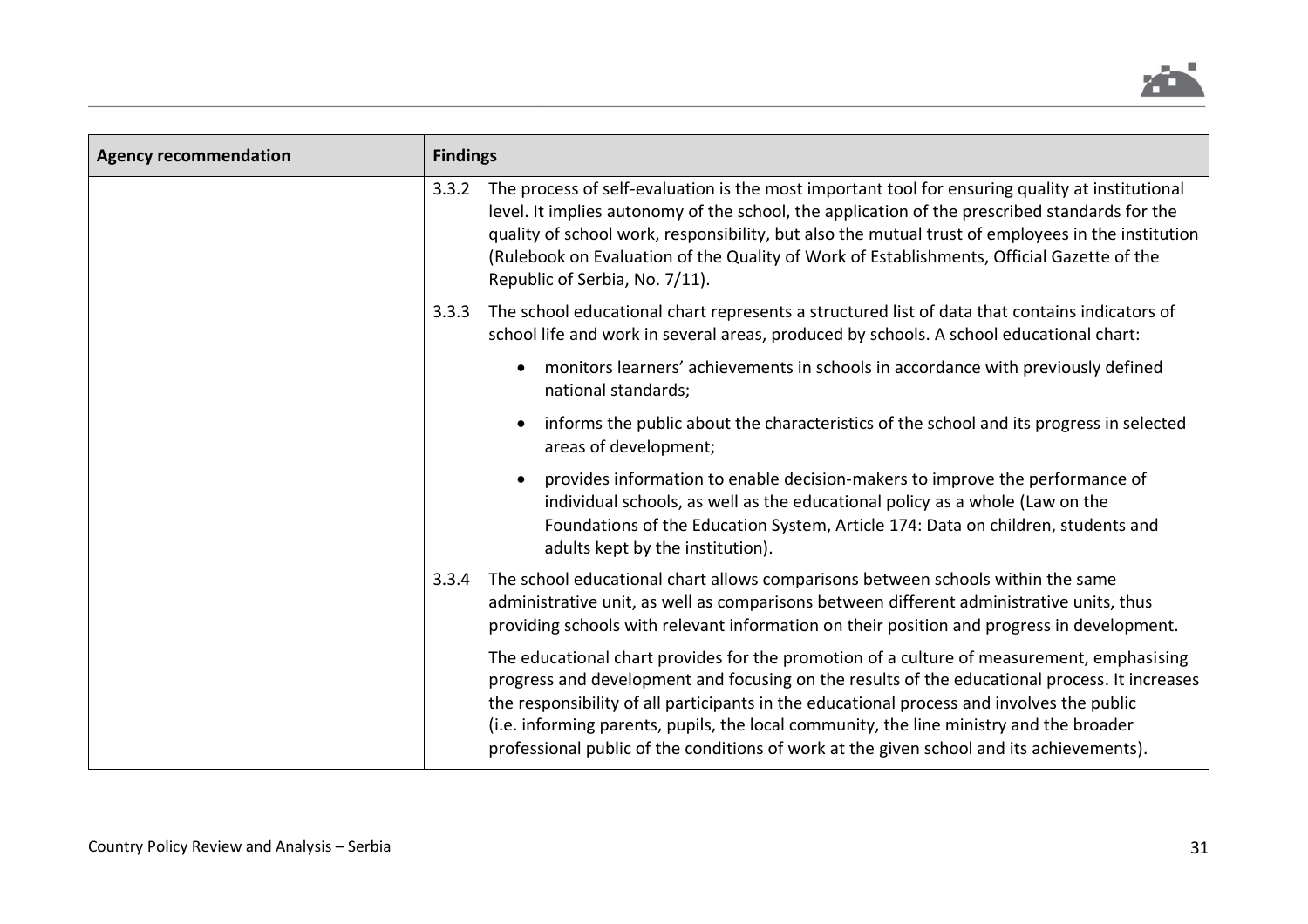

| <b>Agency recommendation</b>                                                                                                                       | <b>Findings</b>                                                                                                                                                                                                                                                                                                                                                                                                                                                                                                                                                                                                                                           |
|----------------------------------------------------------------------------------------------------------------------------------------------------|-----------------------------------------------------------------------------------------------------------------------------------------------------------------------------------------------------------------------------------------------------------------------------------------------------------------------------------------------------------------------------------------------------------------------------------------------------------------------------------------------------------------------------------------------------------------------------------------------------------------------------------------------------------|
| 3.4 Policy outlines common standards for<br>service and provision evaluation for use<br>across health, education and social<br>services.           | $\overline{\phantom{m}}$                                                                                                                                                                                                                                                                                                                                                                                                                                                                                                                                                                                                                                  |
| 3.5 Policy outlines how to involve families<br>in the process of evaluating quality of<br>services.                                                | The Law on the Foundations of the Education System recognises parents in the internal and<br>3.5.1<br>external evaluation process (Article 49).                                                                                                                                                                                                                                                                                                                                                                                                                                                                                                           |
| 3.6 Policy describes mechanisms to<br>evaluate demand for services.                                                                                | According to the Law on Social Protection (Official Gazette of the Republic of Serbia,<br>3.6.1<br>No. 24/2011), all services provided by the Centre for Social Work at a local level must go<br>through the licensing system and meet certain standards.                                                                                                                                                                                                                                                                                                                                                                                                 |
| 3.7 Policy supports opportunities for<br>school teams to evaluate their practice<br>through involvement in research and<br>development activities. | Self-evaluation is a process that leads to the strengthening of institutions and encourages<br>3.7.1<br>quality improvement by giving teachers a very active role. It is a process that evaluates a<br>teacher's or school's own practice by defining objectives, priorities and monitoring the<br>achievement of these objectives using appropriate instruments. Self-evaluation and the<br>development plan provide information about institutions and their work and the<br>achievement of goals (Rulebook on the Evaluation of the Quality of Work of Educational<br>Institutions, Official Gazette of the Republic of Serbia, Nos. 72/09 and 52/11). |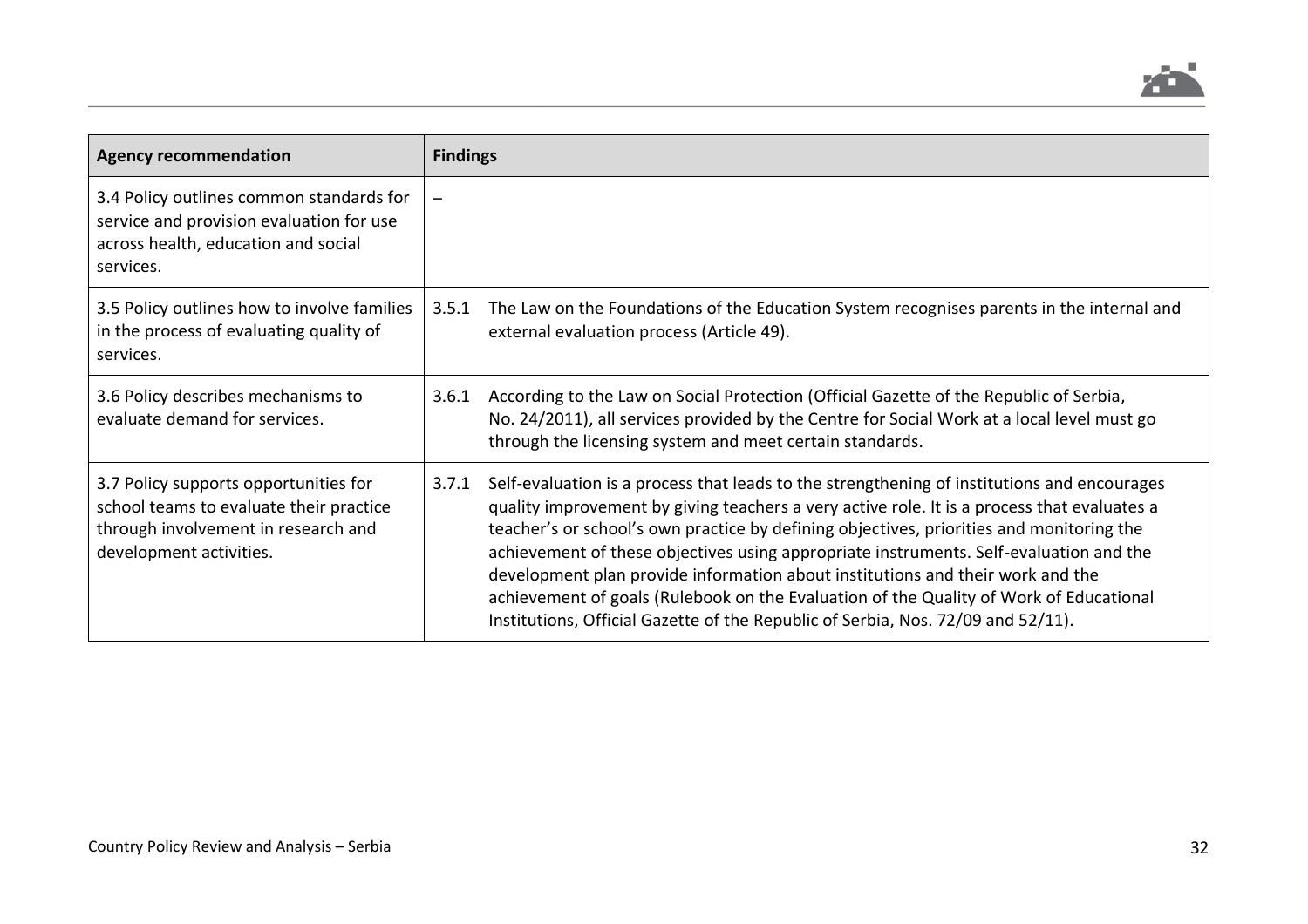

## *Measure 3 evaluative comments*

The next steps in monitoring social inclusion and poverty reduction will include the development of annual assessments of social status changes in the country and activities to introduce periodic reporting. These steps will be designed on the basis of a selected set of data from administrative and other sources available at the national and local levels [\(Monitoring Framework for Inclusive Education\)](http://socijalnoukljucivanje.gov.rs/wp-content/uploads/2014/11/Okvir-za-pracenje-inkluzivnog-obrazovanja-u-Srbiji-eng.pdf).

To achieve greater efficiency and effectiveness of the public administration in order to increase confidence in institutions and reduce inequalities and enhance social justice, the Government's Social Inclusion and Poverty Reduction Unit is preparing the Third National Report on Social Inclusion and Poverty Reduction in Serbia for 2014–2017. The [Second National Report](http://socijalnoukljucivanje.gov.rs/wp-content/uploads/2014/11/Second-National-Report-on-Social-Inclusion-and-Poverty-Reduction-final.pdf) covered the years 2011–2014.

The publication *[Monitoring Social Inclusion in the Republic of Serbia](http://socijalnoukljucivanje.gov.rs/wp-content/uploads/2014/06/Pracenje-drustvene-ukljucenosti-u-Srbiji.pdf)* represents an improved framework for monitoring social inclusion and poverty reduction in the Republic of Serbia. The publication is organised so as to adhere to the nine domains of social inclusion (Chapters V–XIV):

- [Social protection and welfare](http://socijalnoukljucivanje.gov.rs/wp-content/uploads/2017/10/Pracenje_socijalne_ukljucenosti_u_Republici_Srbiji_trece_dopunjeno_izdanje_Indikatori_socijalne_zastite_i_socijalne_sigurnosti.pdf)
- [Poverty, inequality](http://socijalnoukljucivanje.gov.rs/wp-content/uploads/2017/10/Pracenje_socijalne_ukljucenosti_u_Republici_Srbiji_trece_dopunjeno_izdanje_Indikatori_siromastva_i_nejednakosti.pdf) an[d material deprivation](http://socijalnoukljucivanje.gov.rs/wp-content/uploads/2017/10/Pracenje_socijalne_ukljucenosti_u_Republici_Srbiji_trece_dopunjeno_izdanje_Indikatori_materijalne_deprivacije.pdf)
- **[Employment](http://socijalnoukljucivanje.gov.rs/wp-content/uploads/2017/10/Pracenje_socijalne_ukljucenosti_u_Republici_Srbiji_trece_dopunjeno_izdanje_Indikatori_zaposlenosti_i_trzista_rada.pdf)**
- **[Education](http://socijalnoukljucivanje.gov.rs/wp-content/uploads/2017/10/Pracenje_socijalne_ukljucenosti_u_Republici_Srbiji_trece_dopunjeno_izdanje_Indikatori_obrazovanja.pdf)**
- **[Healthcare](http://socijalnoukljucivanje.gov.rs/wp-content/uploads/2017/10/Pracenje_socijalne_ukljucenosti_u_Republici_Srbiji_trece_dopunjeno_izdanje_Indikatori_zdravlja.pdf)**
- [Long-term care](http://socijalnoukljucivanje.gov.rs/wp-content/uploads/2017/10/Pracenje_socijalne_ukljucenosti_u_Republici_Srbiji_trece_dopunjeno_izdanje_Indikatori_dugotrajne_nege.pdf)
- [Pension system](http://socijalnoukljucivanje.gov.rs/wp-content/uploads/2017/10/Pracenje_socijalne_ukljucenosti_u_Republici_Srbiji_trece_dopunjeno_izdanje_Penzijski_indikatori_eng.pdf)
- Social and child protection
- [Quality of life.](http://socijalnoukljucivanje.gov.rs/wp-content/uploads/2017/10/Pracenje_socijalne_ukljucenosti_u_Republici_Srbiji_trece_dopunjeno_izdanje_Indikatori_kvaliteta_zivota.pdf)

The first steps towards defining social inclusion and poverty reduction indicators were taken in 2009 (with the publication of *Monitoring Social Inclusion*), while the practice of reporting according to defined indicators [started in 2010](http://socijalnoukljucivanje.gov.rs/wp-content/uploads/2014/04/Pregled-stanja-socijalne-ukljucenosti-u-Srbiji-jul-2010.pdf) and [continued in 2012.](http://socijalnoukljucivanje.gov.rs/wp-content/uploads/2014/06/Pracenje-stanja-socijalne-iskljucenosti-Avg-2012-SRP-Izmene.pdf) The ultimate goal of these activities is to increase social awareness on the scope of exclusion and create adequate measures and policies aimed towards a more inclusive society.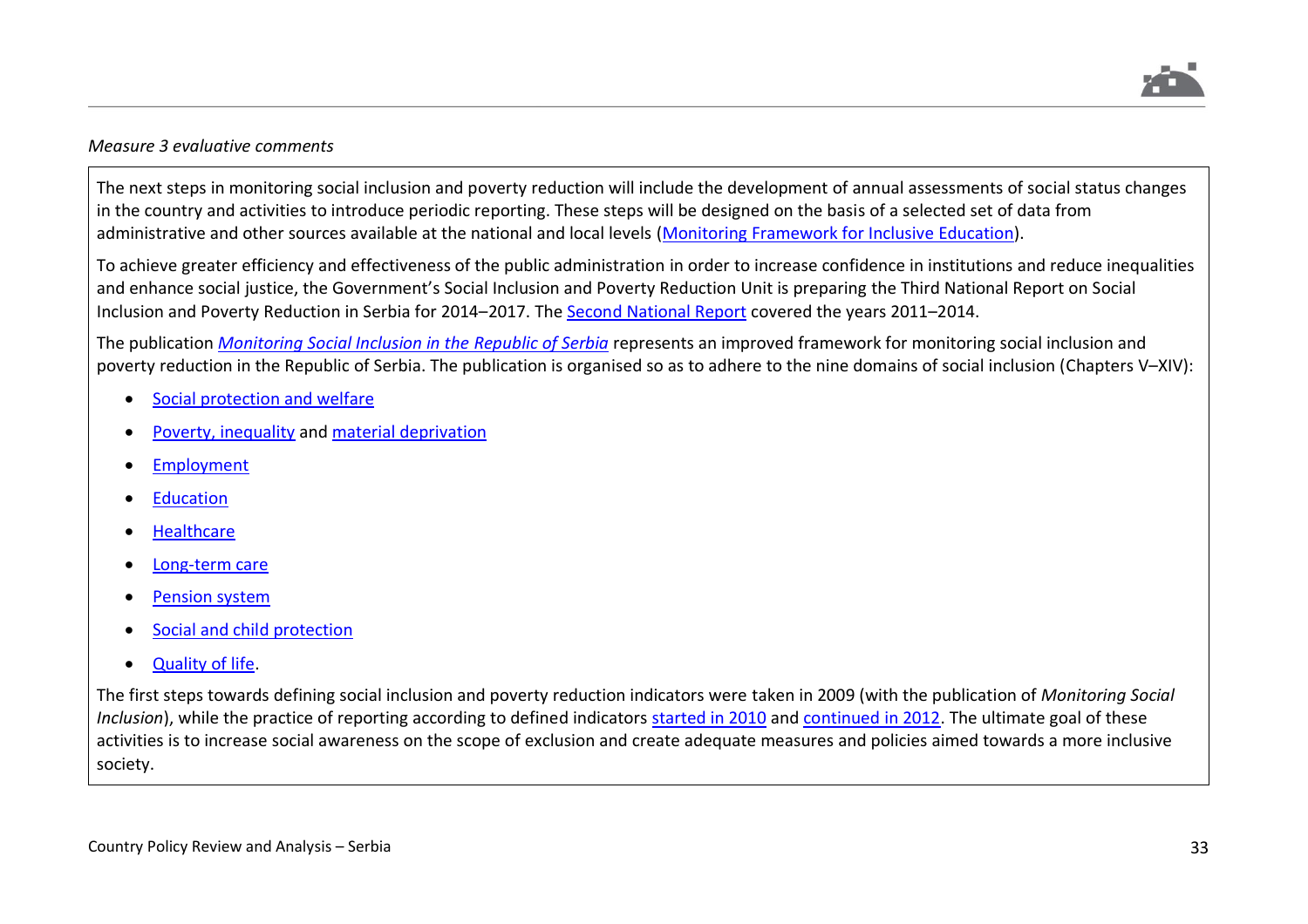

# **Measure 4: To improve the cost-effectiveness of the education system, combining efficiency, effectiveness, equity and inclusion**

| <b>Agency recommendation</b>                                                                       | <b>Findings</b>                                                                                                                                                                                                                                                                                                                                                                                                                                                                                                                                                                                           |
|----------------------------------------------------------------------------------------------------|-----------------------------------------------------------------------------------------------------------------------------------------------------------------------------------------------------------------------------------------------------------------------------------------------------------------------------------------------------------------------------------------------------------------------------------------------------------------------------------------------------------------------------------------------------------------------------------------------------------|
| 4.1 National level inclusive education<br>strategies are linked to long-term<br>financial support. | Article 187 of the Law on the Foundations of the Education System regulates the activities<br>4.1.1<br>that are financed by the Republic of Serbia budget.                                                                                                                                                                                                                                                                                                                                                                                                                                                |
|                                                                                                    | The budget of the Republic of Serbia provides funds for the acquisition of education and<br>care of children, learners and adults in institutions established by the Republic of<br>Serbia, the autonomous province or the local self-government unit.                                                                                                                                                                                                                                                                                                                                                    |
|                                                                                                    | The budget of the Republic of Serbia provides funds for:                                                                                                                                                                                                                                                                                                                                                                                                                                                                                                                                                  |
|                                                                                                    | the preparation of a pre-primary programme for the year before enrolment in<br>$\bullet$<br>a school, for a period of four hours, at the seat and outside the seat of the<br><i>institution;</i>                                                                                                                                                                                                                                                                                                                                                                                                          |
|                                                                                                    | the implementation of a pre-primary programme for working with children<br>$\bullet$<br>with disabilities and impairments;                                                                                                                                                                                                                                                                                                                                                                                                                                                                                |
|                                                                                                    | the implementation of a pre-primary programme for working with children<br>$\bullet$<br>undergoing hospital treatment.                                                                                                                                                                                                                                                                                                                                                                                                                                                                                    |
|                                                                                                    | Article 77 refers to the inter-sectoral committee (IRC):<br>4.1.2                                                                                                                                                                                                                                                                                                                                                                                                                                                                                                                                         |
|                                                                                                    | An inter-sectoral committee shall be formed by a body of a local self-government unit<br>responsible for social affairs on the basis of co-operation agreements between<br>educational institutions, the state administration and local self-government, social<br>protection and healthcare services. The local self-government unit determines the<br>headquarters, secures and pays fees for the work of its members, provides technical<br>and other support for its work, and provides funds for financing the support<br>recommended by the inter-ministerial commission for children and students. |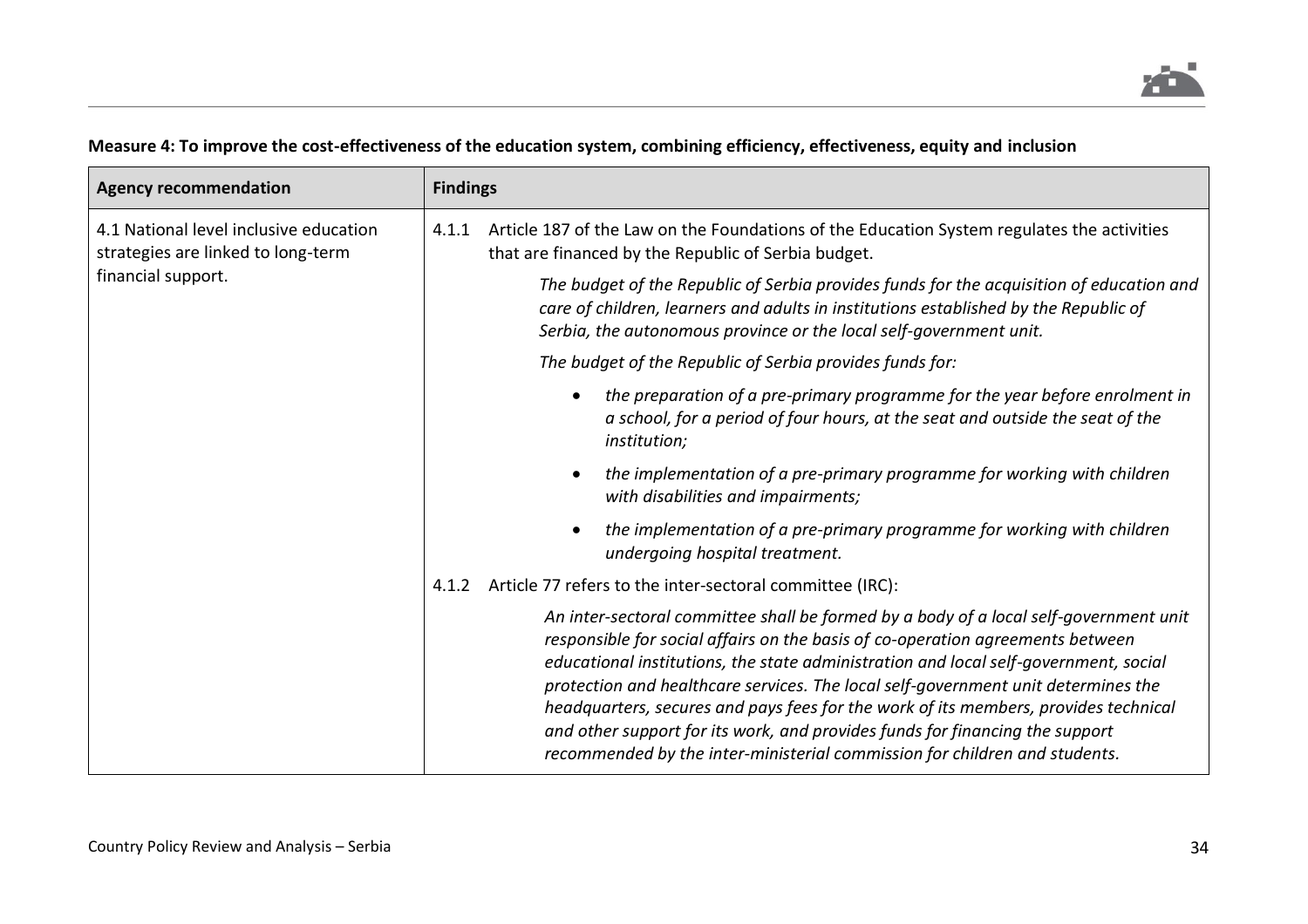

| <b>Agency recommendation</b>                                                                          | <b>Findings</b> |                                                                                                                                                                                                                                                                                                                                                                                                                                                                                                                                                                                                                                                      |
|-------------------------------------------------------------------------------------------------------|-----------------|------------------------------------------------------------------------------------------------------------------------------------------------------------------------------------------------------------------------------------------------------------------------------------------------------------------------------------------------------------------------------------------------------------------------------------------------------------------------------------------------------------------------------------------------------------------------------------------------------------------------------------------------------|
| 4.2 Funding policies and structures<br>provide flexible resourcing systems that<br>promote inclusion. | 4.2.1           | There are no explicit inclusive education strategies at the national level. There is a Strategy<br>for the Social Inclusion of Roma in the Republic of Serbia 2016-2025, harmonised with the<br>Action Plan for Negotiation Chapter 23, regarding judiciary and fundamental rights, under the<br>accession negotiation process for Serbia with the EU. Financial support is partly from the<br>national budget, and partly from donor funds (international funds, Instrument for Pre-<br>accession Assistance).                                                                                                                                      |
|                                                                                                       | 4.2.2           | An inter-sectoral committee shall be formed by a body of a local self-government unit<br>responsible for social affairs on the basis of co-operation agreements between<br>educational institutions, the state administration and local self-government, social<br>protection and healthcare services. The local self-government unit determines the<br>headquarters, secures and pays fees for the work of its members, provides technical<br>and other support for its work, and provides funds for financing the support<br>recommended by the inter-ministerial commission (Law on the Foundations of the<br>Education System, Article 77, IRC). |
|                                                                                                       | 4.2.3           | The budget of the Republic of Serbia provides funds for the acquisition of education and<br>care of children, learners and adults in institutions established by the Republic of<br>Serbia, the autonomous province or the local self-government unit.                                                                                                                                                                                                                                                                                                                                                                                               |
|                                                                                                       |                 | The budget of the Republic of Serbia provides funds for:                                                                                                                                                                                                                                                                                                                                                                                                                                                                                                                                                                                             |
|                                                                                                       |                 | the preparation of a pre-primary programme for the year before enrolment in a<br>school, for a period of four hours;                                                                                                                                                                                                                                                                                                                                                                                                                                                                                                                                 |
|                                                                                                       |                 | the implementation of a pre-primary programme for working with children with<br>$\bullet$<br>disabilities and impairments;                                                                                                                                                                                                                                                                                                                                                                                                                                                                                                                           |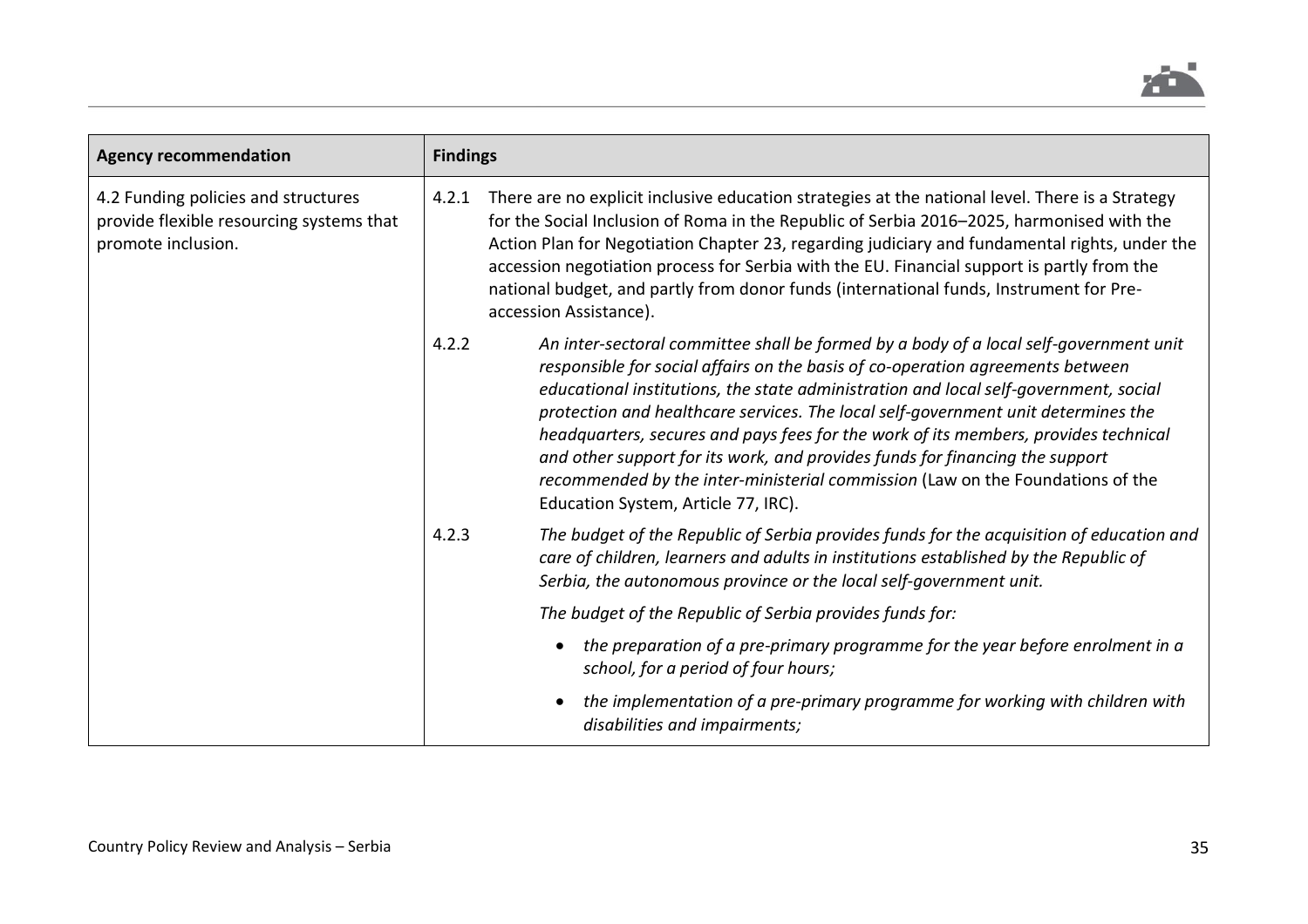

| <b>Agency recommendation</b>                                                                                                                                | <b>Findings</b>                                                                                                                                                                                                                                                                                                                                  |
|-------------------------------------------------------------------------------------------------------------------------------------------------------------|--------------------------------------------------------------------------------------------------------------------------------------------------------------------------------------------------------------------------------------------------------------------------------------------------------------------------------------------------|
|                                                                                                                                                             | the implementation of a pre-primary programme for working with children<br>undergoing hospital treatment (Article 187, Funds from the budget of the<br>Republic of Serbia).                                                                                                                                                                      |
| 4.3 There are long-term funding<br>commitments to support collaborative<br>initiatives between various school-based,<br>resource centre and research teams. |                                                                                                                                                                                                                                                                                                                                                  |
| 4.4 Policy outlines mechanisms for<br>systematic data collection on expenditure<br>and implementation that informs cost-<br>effectiveness issues.           | The Rulebook on Criteria and Financing Standards for Institutions that have the Activity of<br>4.4.1<br>Basic Education and Care (Official Gazette of the Republic of Serbia, Nos. 72/09, 52/11, 55/13,<br>35/15 (authentic interpretation), 68/15 and 62/16) states:                                                                            |
|                                                                                                                                                             | Article 2<br>$\bullet$                                                                                                                                                                                                                                                                                                                           |
|                                                                                                                                                             | Schools are provided with funds based on the established price of services, under the<br>conditions and in accordance with the provisions of this Regulation for realisation of<br>the school programme and the annual work plan of the school.                                                                                                  |
|                                                                                                                                                             | The price of services includes salaries, employee benefits and social contributions at<br>the expense of the employer, which are provided from the Republic of Serbia budget,<br>as well as other current expenditures (material costs), for which funds are provided<br>from the local self-government unit budget, in accordance with the law. |
|                                                                                                                                                             | The price of services is determined and calculated at the beginning of each school<br>year. The price of the service can be changed during the school year, when there is a<br>change in one of the elements on the basis of which the price of the service was<br>determined, in accordance with the law and this Rulebook.                     |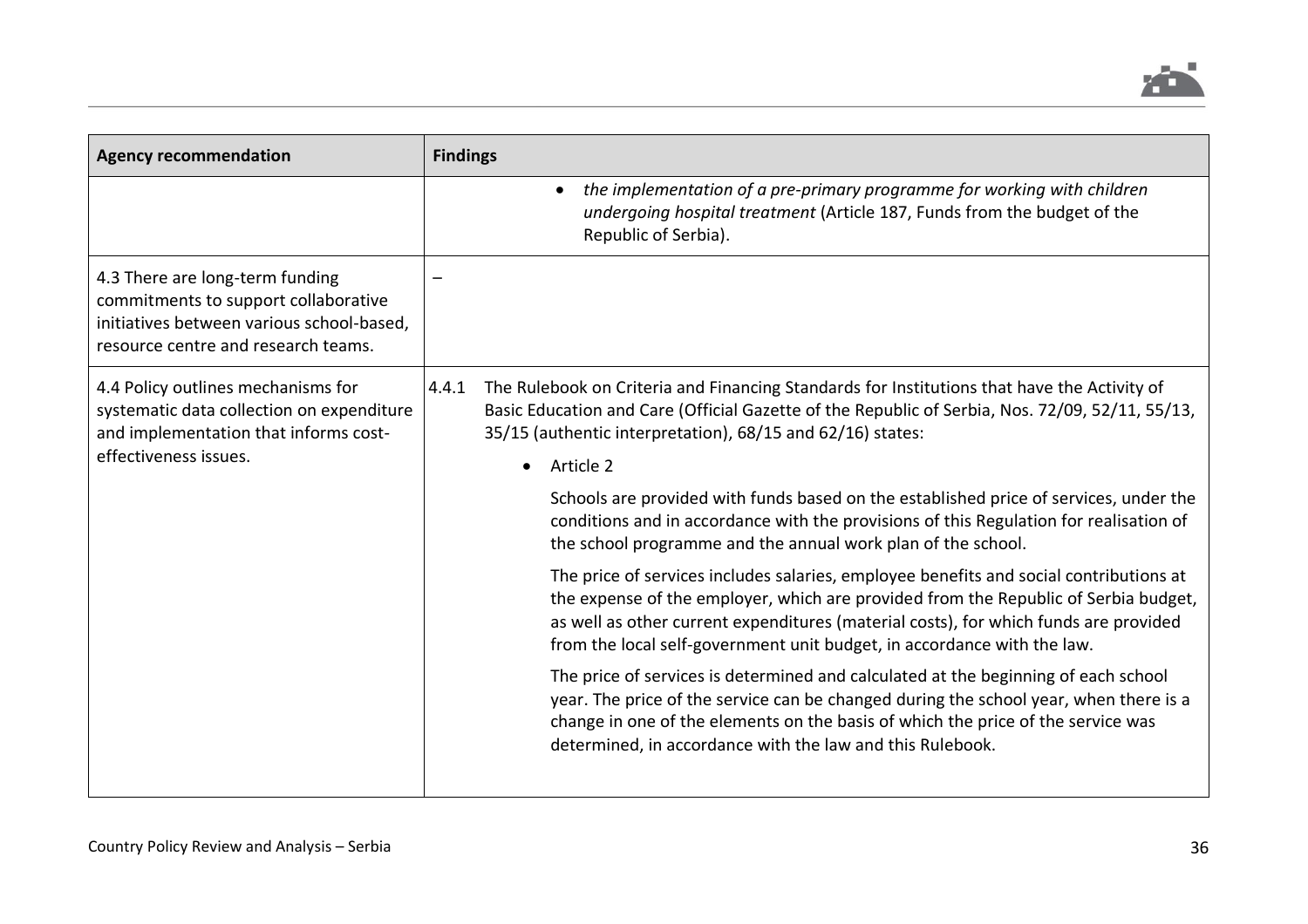

| <b>Agency recommendation</b> | <b>Findings</b>                                                                                                                                                                                                                                                                                                                                                              |
|------------------------------|------------------------------------------------------------------------------------------------------------------------------------------------------------------------------------------------------------------------------------------------------------------------------------------------------------------------------------------------------------------------------|
|                              | Article 3<br>$\bullet$                                                                                                                                                                                                                                                                                                                                                       |
|                              | The determination of the price of services is based on the number of hours worked,<br>i.e. the number of employees for the realisation of the annual school work plan,<br>school programme, size and equipment of the school, number of classes and groups<br>and the number of learners, the total number of employees, the level of their<br>education and material costs. |
|                              | No later than 15 September of the current school year (5 October for a school that<br>provides a basic adult education programme), the school submits a copy of the<br>annual work plan of the school to the Ministry and to the competent advisor in<br>charge of the financial affairs, with the elements necessary for determining the price<br>of the service.           |
|                              | Article 4                                                                                                                                                                                                                                                                                                                                                                    |
|                              | The price per element is expressed by department, group, educational group of pre-<br>primary preparatory programmes at the school, verified for realisation of this<br>programme or per learner, as an annual or monthly amount.                                                                                                                                            |
|                              | Items are divided into groups as shown in the curriculum.                                                                                                                                                                                                                                                                                                                    |
|                              | School size: Article 5                                                                                                                                                                                                                                                                                                                                                       |
|                              | Schools have at least sixteen classes from the first to the eighth grade. Adult<br>education schools have at least eight classes.                                                                                                                                                                                                                                            |
|                              | Exceptionally, a school can be organised with less than sixteen classes, or less than<br>eight departments for an adult education school, with the consent of the ministries,<br>or in the border and mountainous areas, when there is a small number of pupils and<br>the absence of a road network and a long distance between settlements makes it                        |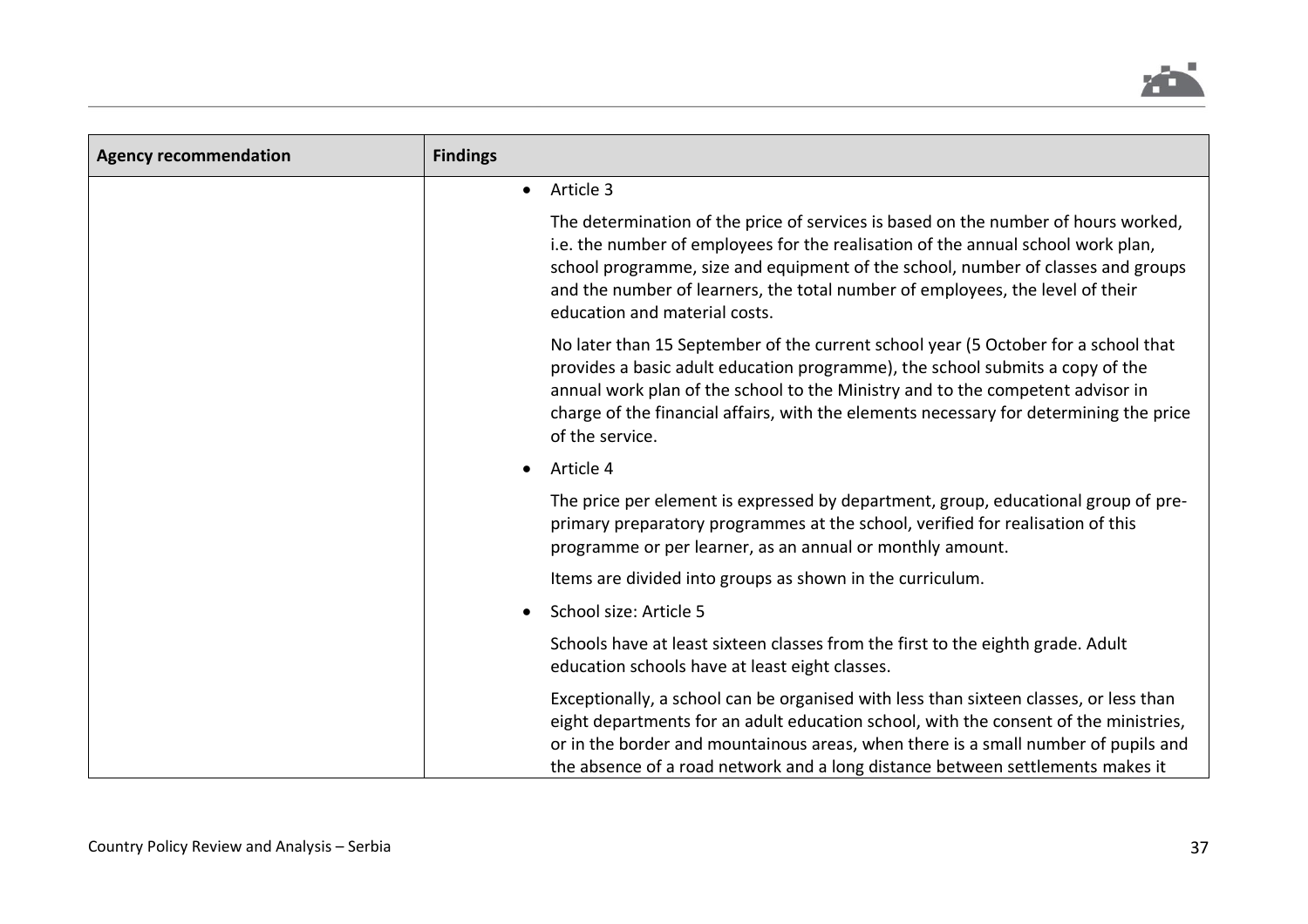

| <b>Agency recommendation</b> | <b>Findings</b>                                                                                                                                                                                                                                                      |
|------------------------------|----------------------------------------------------------------------------------------------------------------------------------------------------------------------------------------------------------------------------------------------------------------------|
|                              | impossible, rationally and economically, to organise a school with at least sixteen or<br>eight classes.                                                                                                                                                             |
|                              | ΙΙ.<br>Criteria in respect of establishing the number of employees                                                                                                                                                                                                   |
|                              | Article 6<br>$\bullet$                                                                                                                                                                                                                                               |
|                              | The number of employees in the classroom, for the implementation of the school<br>annual work plan, is based on:                                                                                                                                                     |
|                              | the total teaching hours provided by the curriculum and programme and other<br>forms of educational work within the 40 <sup>th</sup> time working week;                                                                                                              |
|                              | the number of classes or groups determined by the annual work plan;                                                                                                                                                                                                  |
|                              | the number of teaching weeks;<br>$\circ$                                                                                                                                                                                                                             |
|                              | the rulebook regulating the norm of hours of direct work of teachers,<br>professional associates and educators in primary school.                                                                                                                                    |
|                              | The number of teachers in the classroom is determined by the total annual fund of<br>classes or groups at school, divided by the weekly curriculum norm (mainstream<br>lesson) and number of teaching hours.                                                         |
|                              | Article 7                                                                                                                                                                                                                                                            |
|                              | Educational groups for pre-primary preparatory programmes carried out at school<br>are formed for 26 children, in accordance with a special law.                                                                                                                     |
|                              | In the educational groups for pre-primary preparatory programmes, up to two<br>children with disabilities can be included. The number of children in the educational<br>group of pre-primary curriculum is reduced by three children per child with<br>disabilities. |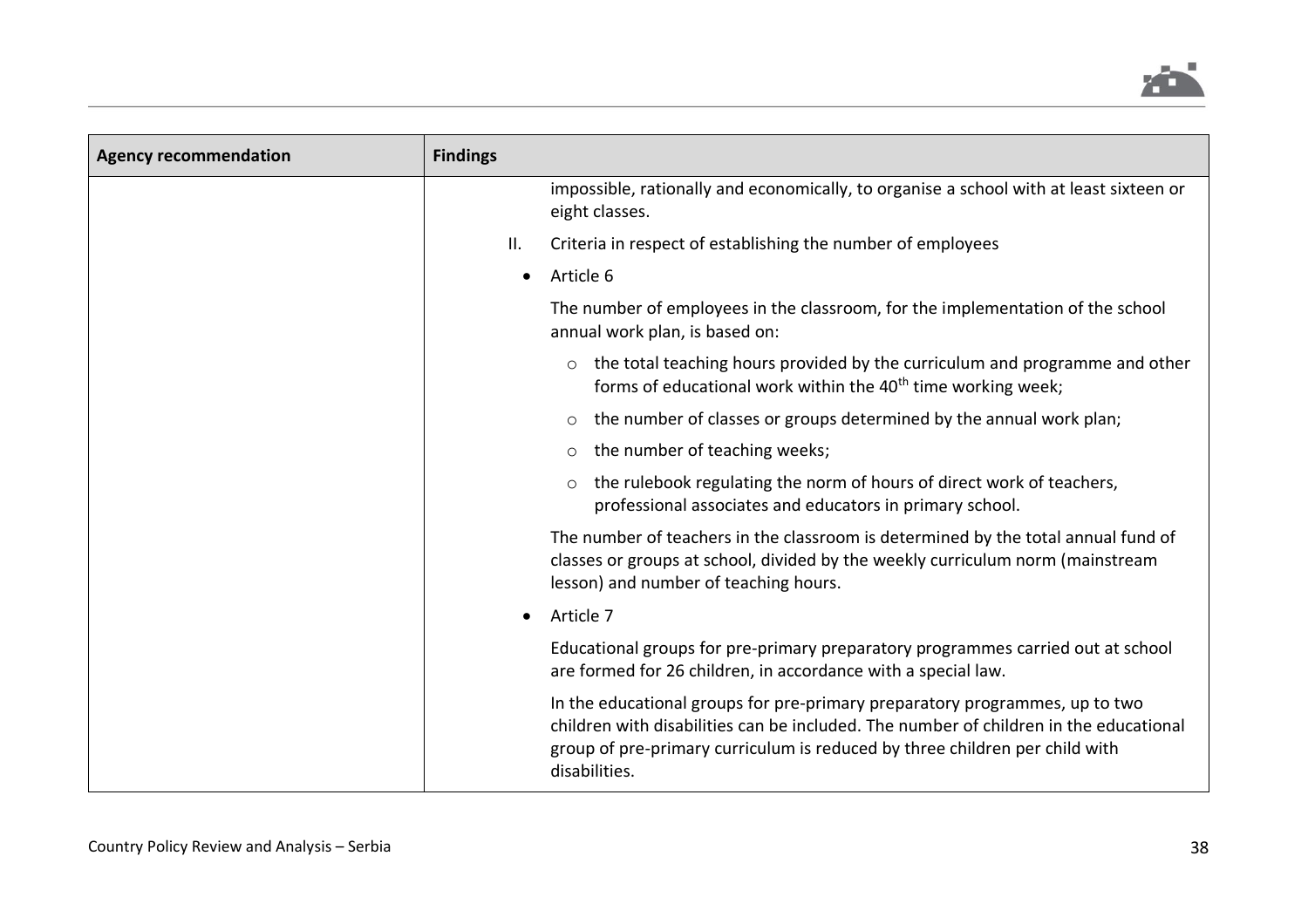

| <b>Agency recommendation</b> | <b>Findings</b>                                                                                                                                                                     |
|------------------------------|-------------------------------------------------------------------------------------------------------------------------------------------------------------------------------------|
|                              | The class may have up to 30 learners. The number of classes at each level depends on<br>the total number of learners in each level, where the departments are formed as<br>follows: |
|                              | one class for up to 30 pupils;<br>$\circ$                                                                                                                                           |
|                              | two classes, if there are 31 to 60 pupils;                                                                                                                                          |
|                              | three classes, if there are 61 to 90 pupils;                                                                                                                                        |
|                              | four classes, if there are 91 to 120 pupils;                                                                                                                                        |
|                              | five classes, if there are 121 to 150 pupils.                                                                                                                                       |
|                              | In one department there may be up to two pupils with disabilities.                                                                                                                  |
|                              | All of this data is gathered in the Ministry of Education, Science and Technological<br>Development's eCENUS and OpenData and eGovernment.                                          |

# *Measure 4 evaluative comments*

An Action Plan for Inclusive Education has also been drafted with a budget for all activities. Some of the policy-making activities in this plan are covered by the republican budget and some are project-funded.

### **Measure 5: To increase participation in good quality inclusive early childhood education and care and enrolment rates in pre-school education**

| <b>Agency recommendation</b>                                                            | <b>Findings</b>                                                                                                                                                                                                                                                     |
|-----------------------------------------------------------------------------------------|---------------------------------------------------------------------------------------------------------------------------------------------------------------------------------------------------------------------------------------------------------------------|
| 5.1 Policy clearly respects the rights and<br>the needs of children and their families. | The principles of pre-primary education in the Republic of Serbia are:<br>5.1.1<br>accessibility: equal right and access to all forms of pre-primary education, without<br>discrimination or segregation based on sex, social, cultural, ethnic, religious or other |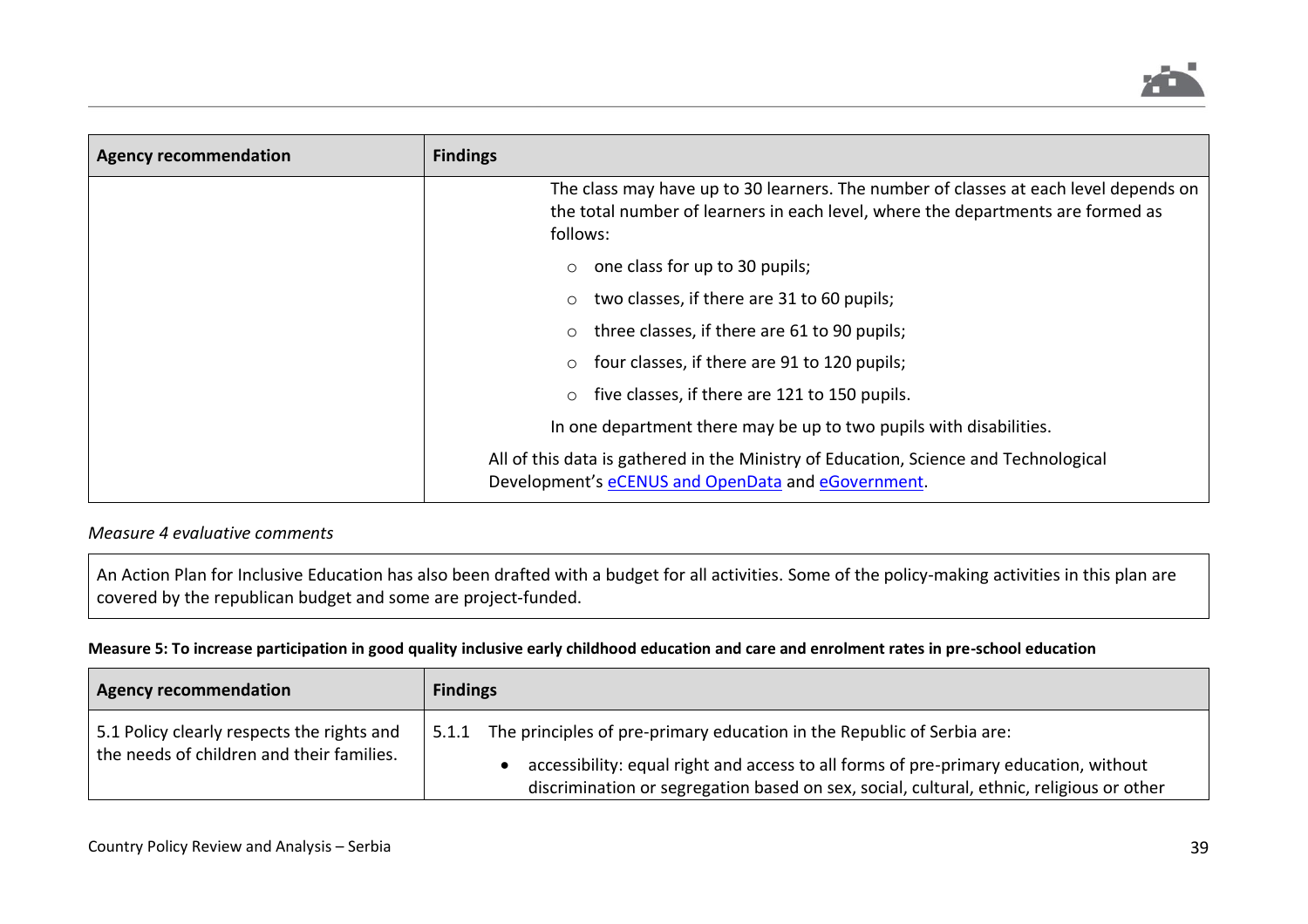

| <b>Agency recommendation</b>                                                                      | <b>Findings</b>                                                                                                                                                                                                                                                                                      |
|---------------------------------------------------------------------------------------------------|------------------------------------------------------------------------------------------------------------------------------------------------------------------------------------------------------------------------------------------------------------------------------------------------------|
|                                                                                                   | affiliation, place of residence, or residence, material or health status, difficulties and<br>disabilities, as well as on other grounds, in accordance with the law;                                                                                                                                 |
|                                                                                                   | democracy: respecting the needs and rights of children and the family, including the<br>$\bullet$<br>right to opinions, active participation, decision-making and taking responsibility;                                                                                                             |
|                                                                                                   | openness: building relationships with family, other parts of the education system<br>(school), community (culture, health and social protection institutions), local self-<br>government and the broader social community;                                                                           |
|                                                                                                   | authenticity: comprehensive approach to the child, respecting the developmental<br>$\bullet$<br>specifics of pre-school age, diversity and particularities, promoting play as an authentic<br>way of expressing and learning for a pre-school child; reliance on cultural specificities;             |
|                                                                                                   | development: development of different forms and programmes within pre-school<br>activities in accordance with the needs of children and families and opportunities of the<br>local community, continuous improvement through evaluation and self-evaluation,<br>openness to pedagogical innovations. |
|                                                                                                   | (Law on Pre-Primary Education, Article 4, Official Gazette of the Republic of Serbia,<br>Nos. 18/2010 and 101/2017).                                                                                                                                                                                 |
| 5.2 Support is available for families to<br>recognise and understand the needs of<br>their child. | Inter-sectoral committees (IRCs) are obliged to inform parents about different rights and<br>5.2.1<br>support at the national or local level.                                                                                                                                                        |
| (Support focuses upon and what is in the<br>child's best interests.)                              |                                                                                                                                                                                                                                                                                                      |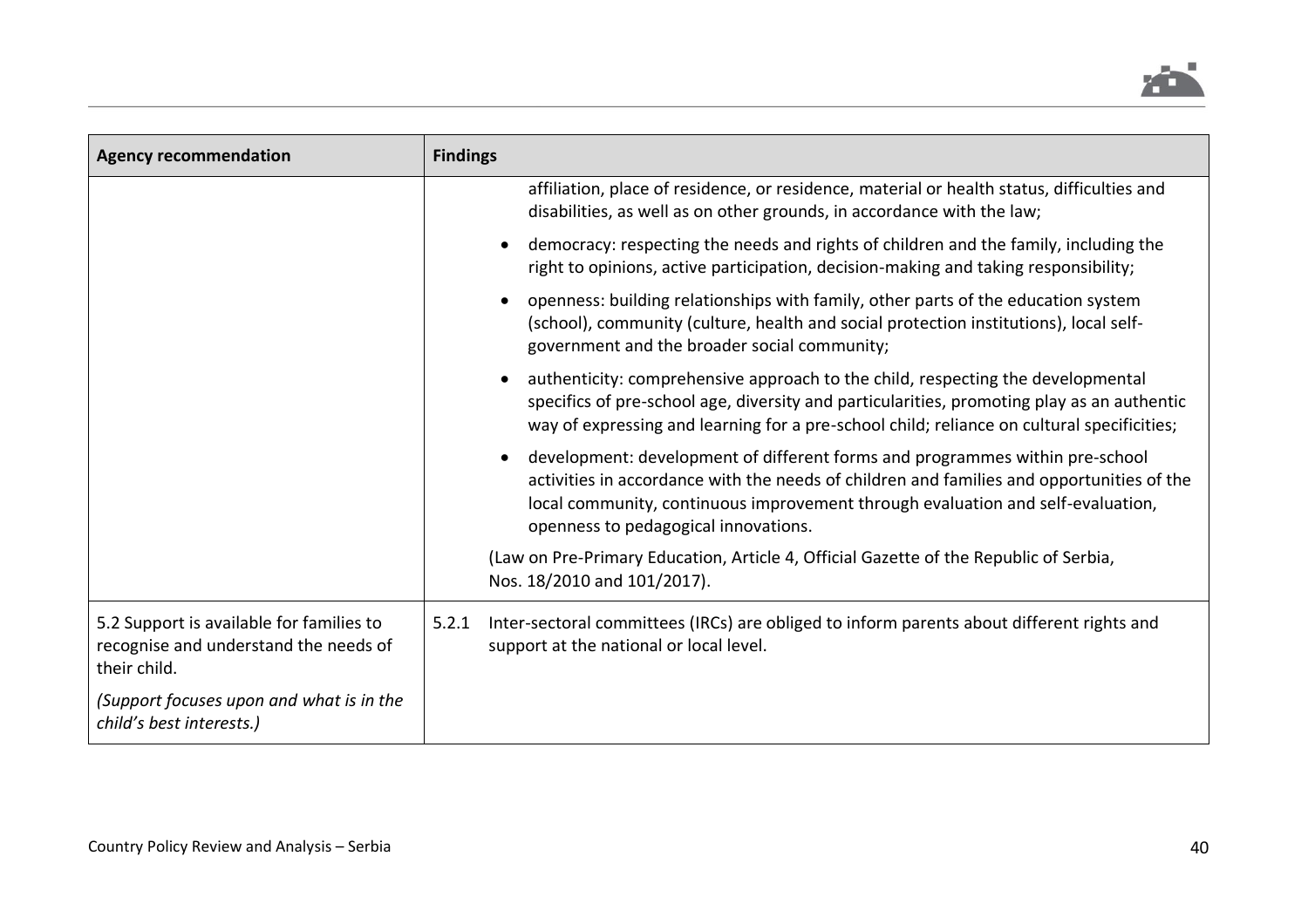

| <b>Agency recommendation</b>                                                                                                                                                     | <b>Findings</b> |                                                                                                                                                                                                                                                                                                                                                                                                                                                                                                                                                                                                                                                                                                                                                                                                                                                               |
|----------------------------------------------------------------------------------------------------------------------------------------------------------------------------------|-----------------|---------------------------------------------------------------------------------------------------------------------------------------------------------------------------------------------------------------------------------------------------------------------------------------------------------------------------------------------------------------------------------------------------------------------------------------------------------------------------------------------------------------------------------------------------------------------------------------------------------------------------------------------------------------------------------------------------------------------------------------------------------------------------------------------------------------------------------------------------------------|
| 5.3 Policy outlines how ECI services<br>should be provided for children and<br>families as early as possible and as quickly<br>as possible, following identification of<br>need. | 5.3.1           | According to the Law on Pre-Primary Education (Official Gazette of the Republic of Serbia,<br>Nos. 18/2010 and 101/2017), a nine-month pre-primary preparatory programme is part of<br>compulsory education. It enrols children from 5.5 to 6.5 years of age (National Overview,<br>$2018$ ).                                                                                                                                                                                                                                                                                                                                                                                                                                                                                                                                                                 |
|                                                                                                                                                                                  | 5.3.2           | In addition, pre-primary education is free for all children, including children in hospitals,<br>without parental care or with disabilities. Access to higher education is available for all<br>citizens (Eurydice, 2017; National Overview, 2018).                                                                                                                                                                                                                                                                                                                                                                                                                                                                                                                                                                                                           |
|                                                                                                                                                                                  | 5.3.3           | Assessments of the needs of a child, learner or adult for additional support in health care,<br>social protection and education are performed by IRCs in the Republic of Serbia. The Law on<br>the Foundations of the Education System (ZOSOV) introduced inter-sectoral co-operation in<br>education, social protection and health systems through the establishment of IRCs, whose<br>work is based on the Rulebook on Additional Educational, Health and Social Support to<br>Children and Pupils. The Ministry of Education, Science and Technological Development is<br>currently working on amendments to ZOSOV, through the work of the Joint Body for Support<br>and Co-ordination of Supervision of Inter-Sectoral Committee for the Assessment of Needs to<br>Provide Additional Education, Health and Social Support to the Child and the Student. |
|                                                                                                                                                                                  |                 | IRCs are obliged to inform parents about different rights and support at the national or<br>local level.                                                                                                                                                                                                                                                                                                                                                                                                                                                                                                                                                                                                                                                                                                                                                      |
|                                                                                                                                                                                  |                 | During the assessment process, the privacy of the child and the family is respected.                                                                                                                                                                                                                                                                                                                                                                                                                                                                                                                                                                                                                                                                                                                                                                          |
|                                                                                                                                                                                  |                 | Parents/guardians are involved in the evaluation process and, at the proposal of the<br>parent, a 'person of trust' (a person close to the child, who understands their abilities<br>and strengths) can also be included in the evaluation process.                                                                                                                                                                                                                                                                                                                                                                                                                                                                                                                                                                                                           |
|                                                                                                                                                                                  |                 | The assessment procedure is done in the language that the child and parents/guardians<br>best understand.                                                                                                                                                                                                                                                                                                                                                                                                                                                                                                                                                                                                                                                                                                                                                     |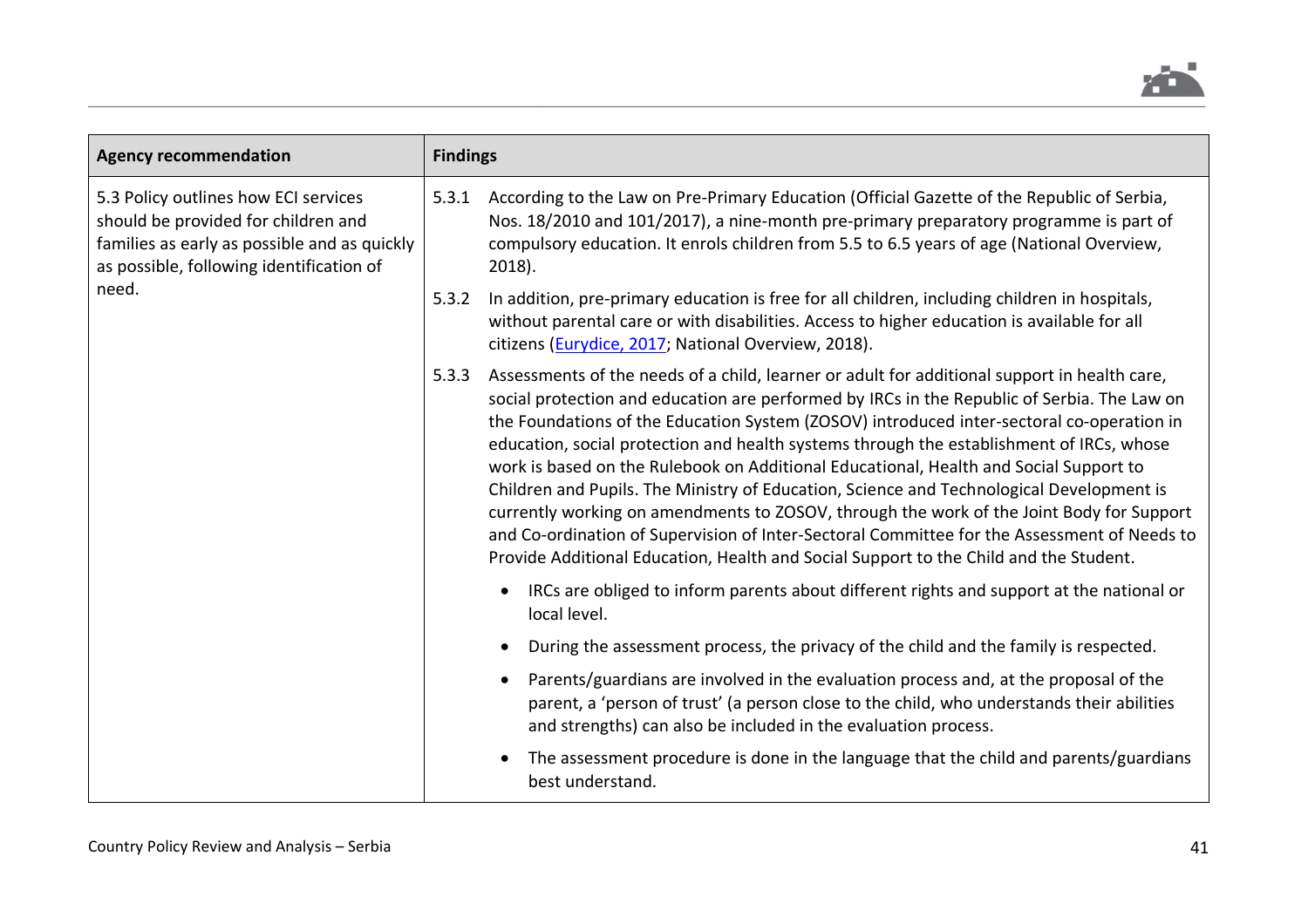

| <b>Agency recommendation</b>                                                        | <b>Findings</b>                                                                                                                                                                                                                               |
|-------------------------------------------------------------------------------------|-----------------------------------------------------------------------------------------------------------------------------------------------------------------------------------------------------------------------------------------------|
|                                                                                     | The assessment procedure is postponed if the child is anxious or ill.<br>$\bullet$                                                                                                                                                            |
|                                                                                     | The procedure and results of the assessment process are aimed at overcoming obstacles<br>$\bullet$<br>to development.                                                                                                                         |
|                                                                                     | The outcome of the assessment process is an individual child support plan (Rulebook on<br>$\bullet$<br>Additional Educational, Health and Social Support to Children and Pupils, Official Gazette<br>of the Republic of Serbia, No. 63/2010). |
| 5.4 Policy states that in risk situations, the<br>child's rights should come first. |                                                                                                                                                                                                                                               |
| 5.5 Policy measures and guidelines clearly<br>define quality standards for early    | There is a Rulebook on Standards of the Quality of Work of Educational Institutions (Official<br>5.5.1<br>Gazette of the Republic of Serbia, Educational Gazette No. 14/18).                                                                  |
| childhood services and provision.                                                   | Quality standards of education institutions - examples related to the topic:                                                                                                                                                                  |
|                                                                                     | Area 2: Teaching and learning                                                                                                                                                                                                                 |
|                                                                                     | 2.3. The teacher shall adjust the educational work to the learners' educational needs.                                                                                                                                                        |
|                                                                                     | 2.3.1. The teacher shall adjust requirements to the learners' abilities.                                                                                                                                                                      |
|                                                                                     | 2.3.2. The teacher shall adjust the pace of work to the needs of different learners.                                                                                                                                                          |
|                                                                                     | 2.3.3. The teacher shall adjust the teaching material to individual learner<br>characteristics.                                                                                                                                               |
|                                                                                     | 2.3.4. The teacher shall devote time to learners in accordance with their educational<br>needs.                                                                                                                                               |
|                                                                                     | 2.3.5. The teacher shall apply specific tasks, activities and materials based on the IEP<br>for learners who need additional education support.                                                                                               |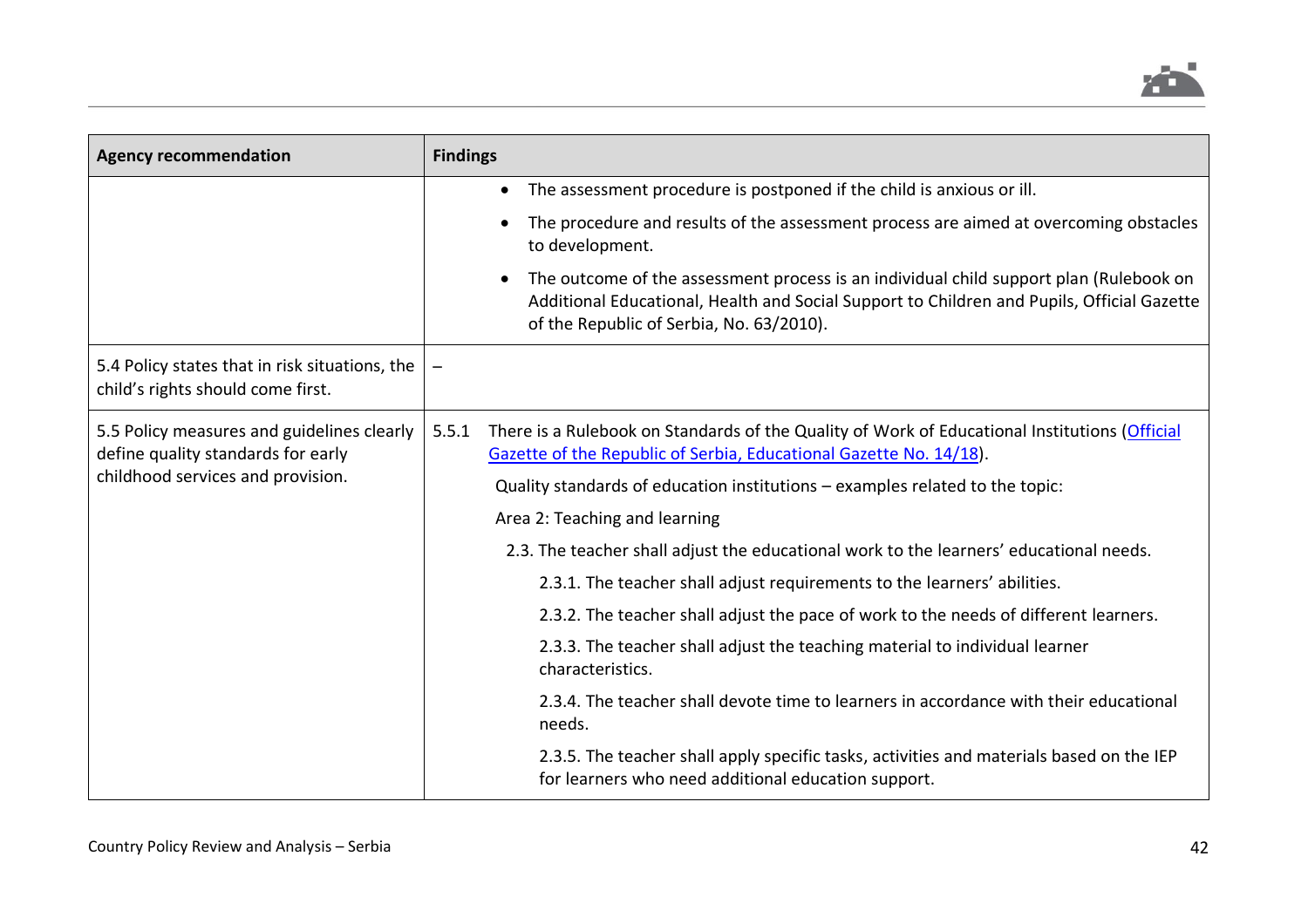

| <b>Agency recommendation</b> | <b>Findings</b>                                                                                                                                                          |
|------------------------------|--------------------------------------------------------------------------------------------------------------------------------------------------------------------------|
|                              | Area 3: Educational achievements of learners                                                                                                                             |
|                              | 3.1. Learners' success shows that educational standards have been achieved                                                                                               |
|                              | 3.1.4. Learners who need additional support in education realise their achievements in<br>accordance with individual learning objectives/customised education standards. |
|                              | 3.2. The school continuously contributes to higher learner performance.                                                                                                  |
|                              | 3.2.1. The school applies procedures to monitor the performance of learners.                                                                                             |
|                              | 3.2.2. The number of learners who have left school is the same or less than the<br>previous school year.                                                                 |
|                              | 3.2.3. Learners attending supplementary classes show progress in learning.                                                                                               |
|                              | 3.2.4. Learners with an IEP are making progress in accordance with the goals set in the<br>plan.                                                                         |
|                              | 3.2.5. Learners involved in additional work make progress in accordance with the set<br>goals.                                                                           |
|                              | Area 4: Support to learners                                                                                                                                              |
|                              | 4.1. The school has a system of learner support.                                                                                                                         |
|                              | 4.1.1. Learners are informed about the types of learning support provided by the<br>school.                                                                              |
|                              | 4.1.2. Learner support measures are undertaken based on the success analysis.                                                                                            |
|                              | 4.1.3. Schools provide communication with the family in supporting learners.                                                                                             |
|                              | 4.1.4. Support teams for learners adapting to school life are active in the school.                                                                                      |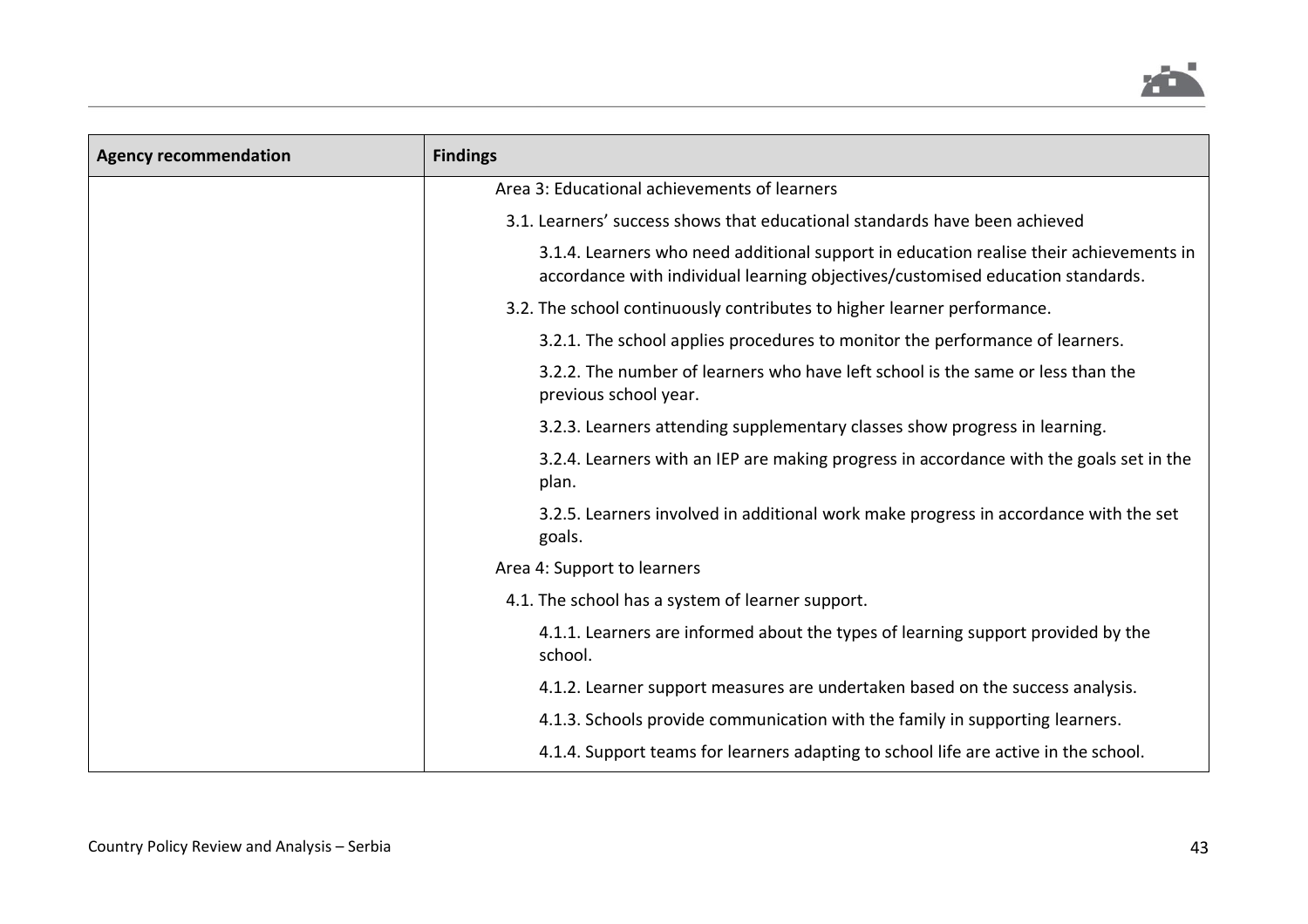

| <b>Agency recommendation</b> | <b>Findings</b>                                                                                                                      |
|------------------------------|--------------------------------------------------------------------------------------------------------------------------------------|
|                              | 4.1.5. The school co-operates with relevant institutions in providing support to<br>learners.                                        |
|                              | 4.3. A school system of support for learners from vulnerable groups is operational.                                                  |
|                              | 4.3.1. The school undertakes activities for the enrolment of learners from vulnerable<br>groups.                                     |
|                              | 4.3.2. The school undertakes measures for regular attendance of learners from<br>vulnerable groups.                                  |
|                              | 4.3.3. An individualised approach/individual education plans are applied for all learners<br>from vulnerable groups in the school.   |
|                              | 4.3.4. The school organises compensatory programmes/activities to support learning<br>for learners from vulnerable groups.           |
|                              | 4.3.5. The school co-operates with relevant institutions and individuals in providing<br>support for vulnerable groups.              |
|                              | Area 5: Ethos                                                                                                                        |
|                              | 5.1. Interpersonal relations in school are regulated.                                                                                |
|                              | 5.1.1. The school has a consistent respect for norms that regulate the behaviour and<br>responsibility of all.                       |
|                              | 5.1.2. Everybody's personal remarks show mutual respect.                                                                             |
|                              | 5.1.3. Measures and sanctions are in place for discriminatory behaviour in school.                                                   |
|                              | 5.1.4. The school applies methods developed for adaptation to the new school<br>environment for newly arrived learners and teachers. |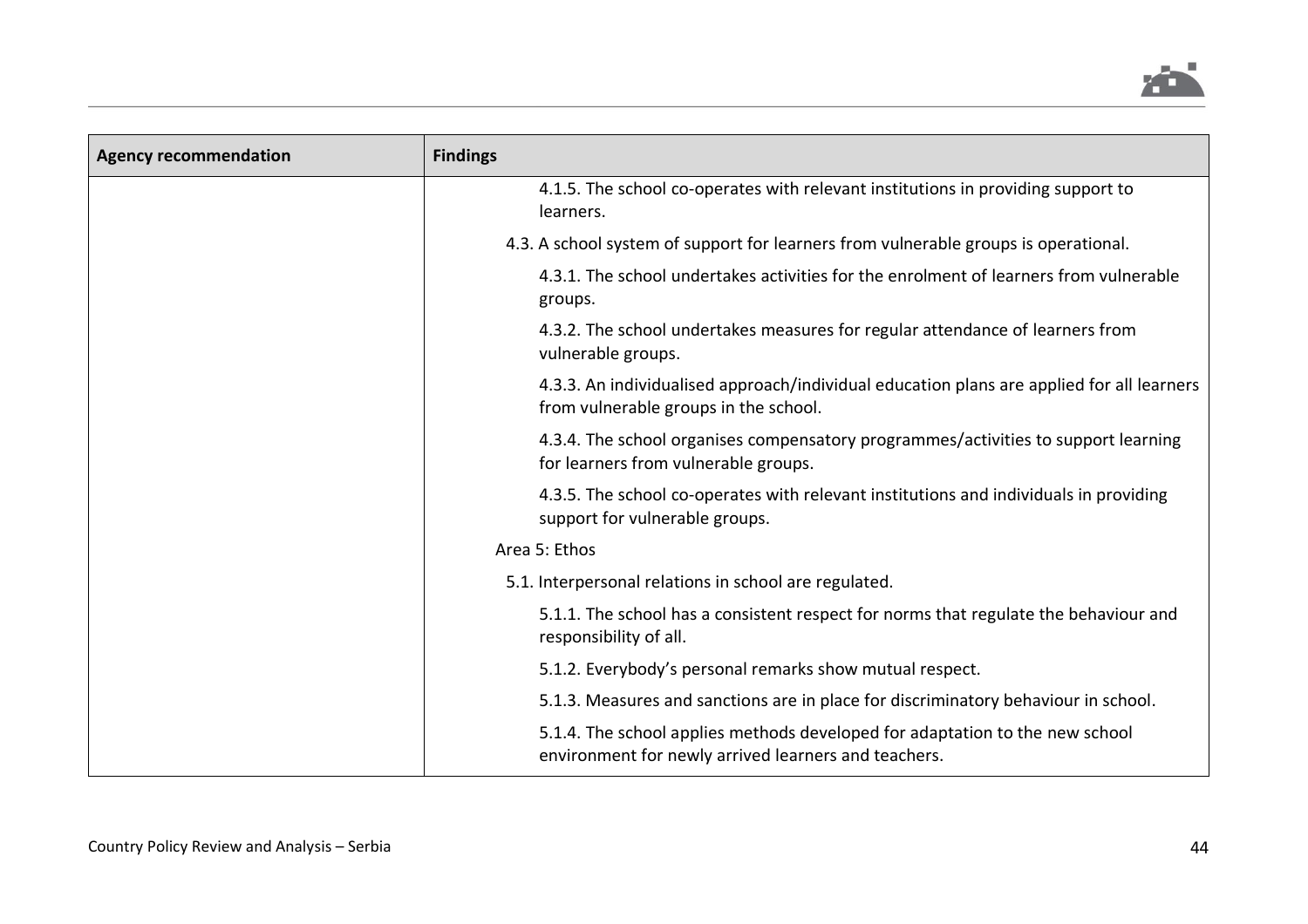

| <b>Agency recommendation</b>                                                                                                    | <b>Findings</b>                                                                                                                                                                                                                                                                                                                                                                                                                                                                                                                                                                                                                                                                                                                                 |
|---------------------------------------------------------------------------------------------------------------------------------|-------------------------------------------------------------------------------------------------------------------------------------------------------------------------------------------------------------------------------------------------------------------------------------------------------------------------------------------------------------------------------------------------------------------------------------------------------------------------------------------------------------------------------------------------------------------------------------------------------------------------------------------------------------------------------------------------------------------------------------------------|
|                                                                                                                                 | 5.4. The school environment is pleasant for everyone.                                                                                                                                                                                                                                                                                                                                                                                                                                                                                                                                                                                                                                                                                           |
|                                                                                                                                 | 5.4.1. The entrance area of the school is organised to be welcoming.                                                                                                                                                                                                                                                                                                                                                                                                                                                                                                                                                                                                                                                                            |
|                                                                                                                                 | 5.4.2. The school space is adapted to the needs of learners with disabilities.                                                                                                                                                                                                                                                                                                                                                                                                                                                                                                                                                                                                                                                                  |
| 5.6 Early childhood guidance is developed<br>jointly by departments of health,<br>education and social services.                |                                                                                                                                                                                                                                                                                                                                                                                                                                                                                                                                                                                                                                                                                                                                                 |
| 5.7 Policy for early childhood services<br>supports cross sectoral, multi-disciplinary<br>working at regional and local levels. |                                                                                                                                                                                                                                                                                                                                                                                                                                                                                                                                                                                                                                                                                                                                                 |
| 5.8 Policy ensures there are pre-school<br>places offered to children coming from<br>ECI services/provision.                    | The Law on Pre-Primary Education (Official Gazette of the Republic of Serbia, No. 18/2010 of<br>5.8.1<br>26 March 2010), Article 3: Realisation of other activities in the pre-primary institution, states<br>that a pre-primary institution shall also perform activities that provide nutrition, care,<br>preventive healthcare and social protection for children of pre-primary age, in accordance<br>with the Law.                                                                                                                                                                                                                                                                                                                         |
|                                                                                                                                 | Further conditions for achieving nutritional care and preventive healthcare shall be agreed by<br>the Minister in charge of health affairs and the Minister in charge of education affairs. Further<br>conditions and the manner of implementing social protection shall be prescribed through an<br>agreement by the Minister responsible for social affairs and Minister in charge of education<br>affairs. In the implementation of activities of pre-primary education and care and other<br>activities, pre-primary institutions are prohibited from all kinds of violence, abuse and<br>neglect, and all activities that endanger, discriminate or exclude children or groups of<br>children, on any grounds, in accordance with the Law. |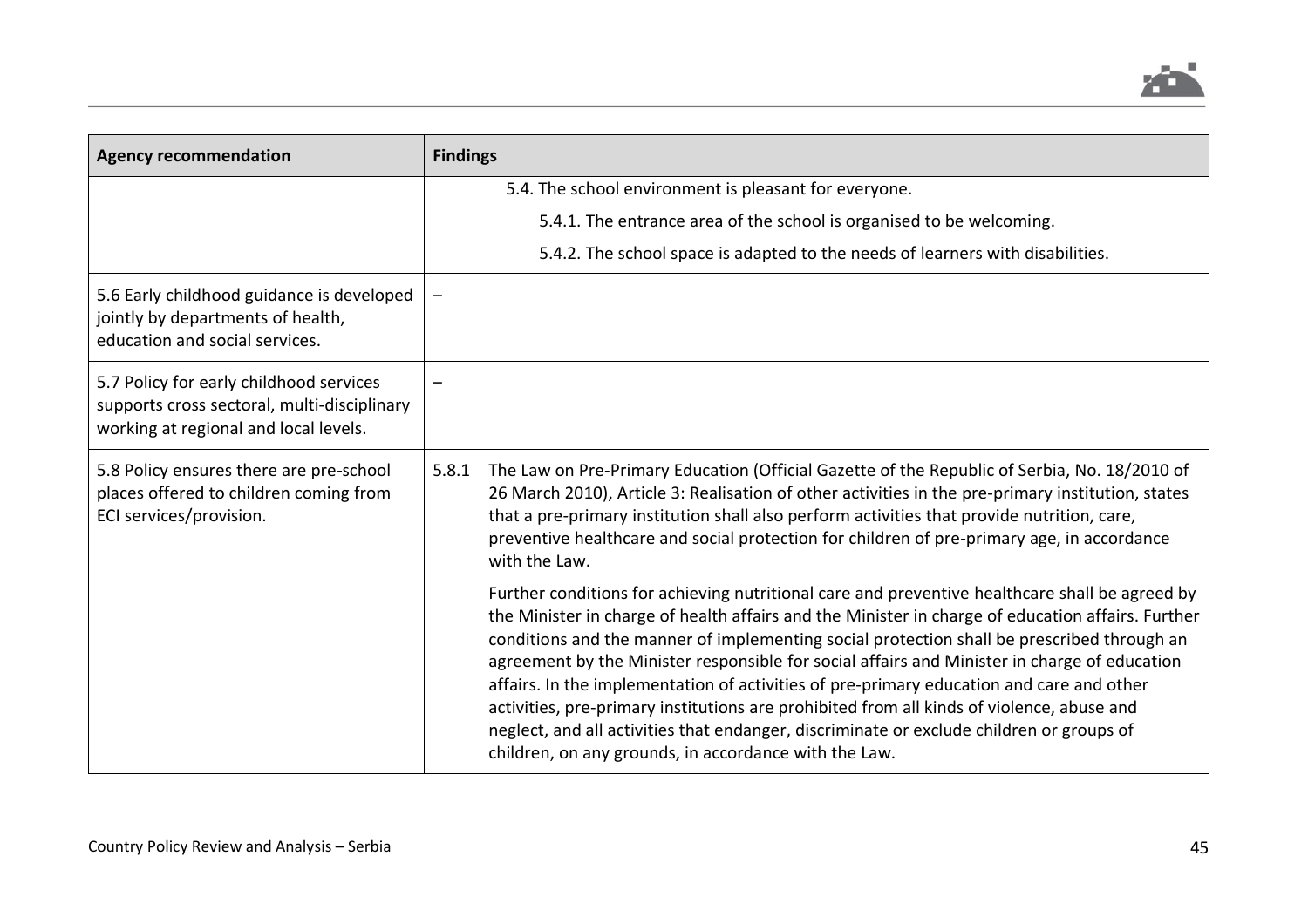

| <b>Agency recommendation</b> | <b>Findings</b>                                                                                                                                                                                                                                                                                                                       |
|------------------------------|---------------------------------------------------------------------------------------------------------------------------------------------------------------------------------------------------------------------------------------------------------------------------------------------------------------------------------------|
|                              | A pre-primary institution, in accordance with its capacities and expressed needs of families<br>5.8.2<br>for various pre-primary education and care programmes, and at the request of parents,<br>and/or guardians, enrols children of pre-primary age, according to the following criteria for<br>establishing enrolment priorities: |
|                              | 1. Children from socially vulnerable groups:                                                                                                                                                                                                                                                                                          |
|                              | Child victims of domestic violence                                                                                                                                                                                                                                                                                                    |
|                              | Children from families making use of some form of social protection and<br>children without parental care                                                                                                                                                                                                                             |
|                              | Children of single parents                                                                                                                                                                                                                                                                                                            |
|                              | Children from socially non-stimulating environments                                                                                                                                                                                                                                                                                   |
|                              | Children with impairments to their psycho-physical development                                                                                                                                                                                                                                                                        |
|                              | Children from a family with a severely ill child or child with impairments to its<br>psycho-physical development                                                                                                                                                                                                                      |
|                              | Children of severely ill parents                                                                                                                                                                                                                                                                                                      |
|                              | Children whose parents are disabled war veterans or have the status of<br>displaced or exiled person                                                                                                                                                                                                                                  |
|                              | Children proposed by the social work centre                                                                                                                                                                                                                                                                                           |
|                              | Children from environments where their health, safety and development are<br>endangered due to family or other circumstances                                                                                                                                                                                                          |
|                              | Children of employed parents and regular students<br>2.                                                                                                                                                                                                                                                                               |
|                              | Children with the status of third or subsequent children in the primary family                                                                                                                                                                                                                                                        |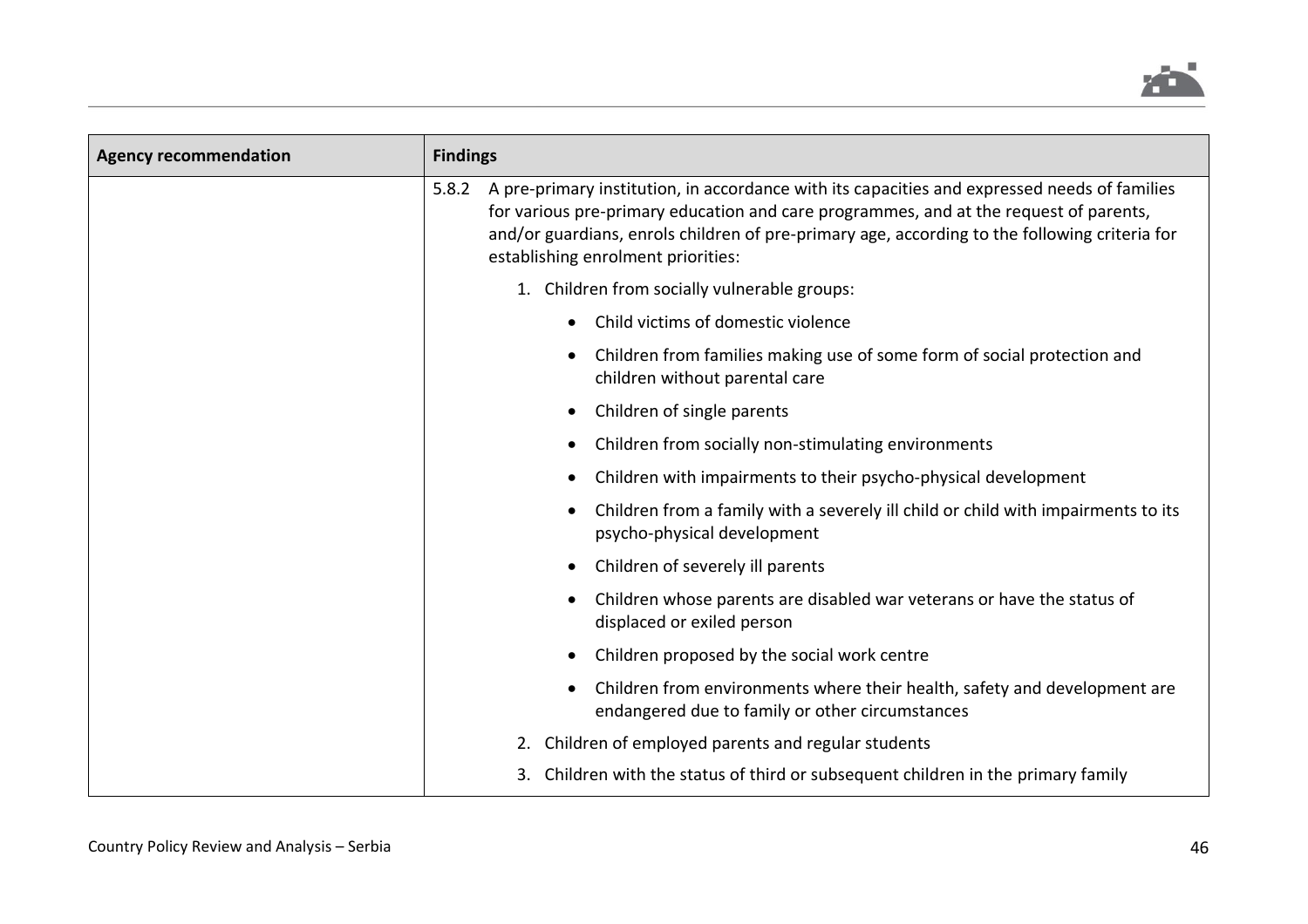

| <b>Agency recommendation</b> | <b>Findings</b>                                                                                                                                                    |
|------------------------------|--------------------------------------------------------------------------------------------------------------------------------------------------------------------|
|                              | 4. Children whose brothers or sisters are enrolled in the same pre-school institution                                                                              |
|                              | 5. Other children.                                                                                                                                                 |
|                              | Furthermore, the Law on Financial Support involves additional support to parents:                                                                                  |
|                              | Article 11: Right to Financial Support for a Family with Children                                                                                                  |
|                              | Rights to financial support to a family with children, under the scope of this law, are:                                                                           |
|                              | 1. reimbursement of earnings, i.e. reimbursement of the salary during parental<br>leave, childcare leave or special childcare leave;                               |
|                              | 2. other reimbursements based on the birth and care for the child and special<br>care for the child;                                                               |
|                              | parental allowance;<br>3.                                                                                                                                          |
|                              | child allowance;<br>4.                                                                                                                                             |
|                              | 5. reimbursement of the costs of attending a pre-primary institution for children<br>without parental care;                                                        |
|                              | reimbursement of the costs of attending a pre-primary institution for children<br>6.<br>with development impairments and children with disabilities;               |
|                              | 7. reimbursement of the costs of attending a pre-primary institution for children<br>of beneficiaries of financial social assistance;                              |
|                              | 8. recourse for the costs of attending a pre-primary institution for children for<br>financially vulnerable families.                                              |
|                              | The rights as per paragraph 1, items 1-7 of this Article are rights of general interests<br>and their provision is under the competence of the Republic of Serbia. |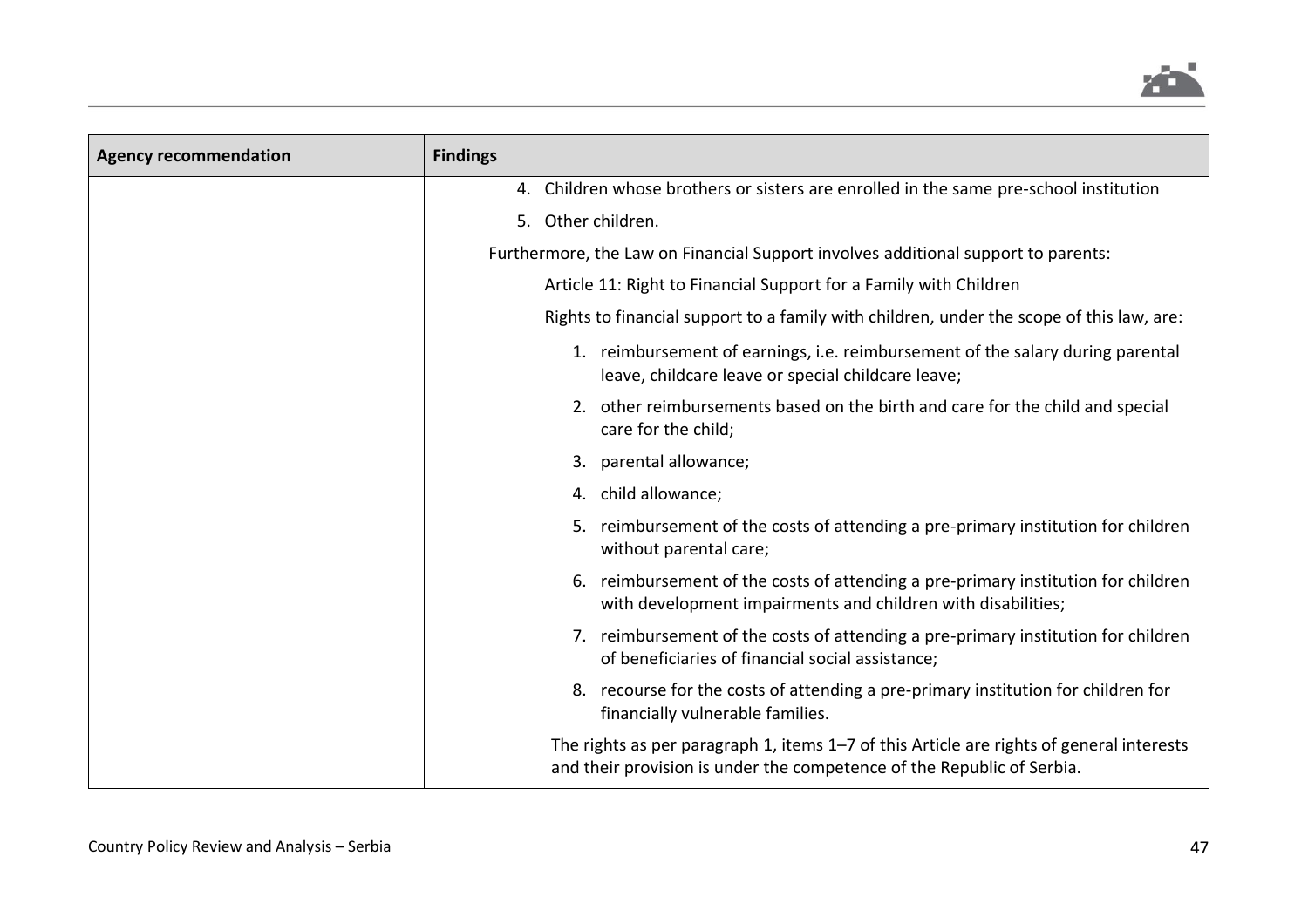

| <b>Agency recommendation</b> | <b>Findings</b>                                                                                                                                                                                                                                                                                                                                                                                                                                                                                                                                          |
|------------------------------|----------------------------------------------------------------------------------------------------------------------------------------------------------------------------------------------------------------------------------------------------------------------------------------------------------------------------------------------------------------------------------------------------------------------------------------------------------------------------------------------------------------------------------------------------------|
|                              | There is also the Law on the Foundations of the Education System:                                                                                                                                                                                                                                                                                                                                                                                                                                                                                        |
|                              | Support to children from vulnerable social groups in pre-primary education (children from<br>0.5-6 years of age): For a child who, due to social deprivation, developmental impairments or<br>other reasons, requires additional support in education, the pre-primary institution shall<br>provide for the elimination of physical and communication barriers, i.e. implement<br>adaptation and, if required, ensure the drafting, adoption and implementation of an<br>individual education plan (IEP1), in accordance with the law.                   |
|                              | A pre-primary institution enrolling a child from a vulnerable social group may establish the<br>need for providing additional educational, healthcare or social support for the child. The<br>initiative for starting the procedure of evaluating the needs of the child for additional<br>support, performed by the inter-sectoral committee, can be initiated by the parent, and/or<br>other legal representative of the child, and/or the pre-primary institution with the approval<br>of the parent, and/or other legal representative (Article 76). |
|                              | Children with developmental impairments or disabilities exercise the right to additional<br>support in pre-primary education in the educational group, with a plan of individualisation or<br>individual education plan, and within the developmental group, based on the individual<br>education plan.                                                                                                                                                                                                                                                  |
|                              | A single educational group may have up to two children with developmental impairments or<br>disabilities. The number of children in the educational group, as established by this law, shall<br>be reduced by three per child as per paragraph 3 of this article, exercising the right to<br>additional support in the educational group, with a plan of individualisation or individual<br>education plan.                                                                                                                                              |
|                              | Children shall only be enrolled in a developmental group with the opinion of the inter-<br>sectoral committee and with the approval of the parent, and/or other legal representative.<br>Daily interaction and inclusion in the activities of other educational groups shall be planned                                                                                                                                                                                                                                                                  |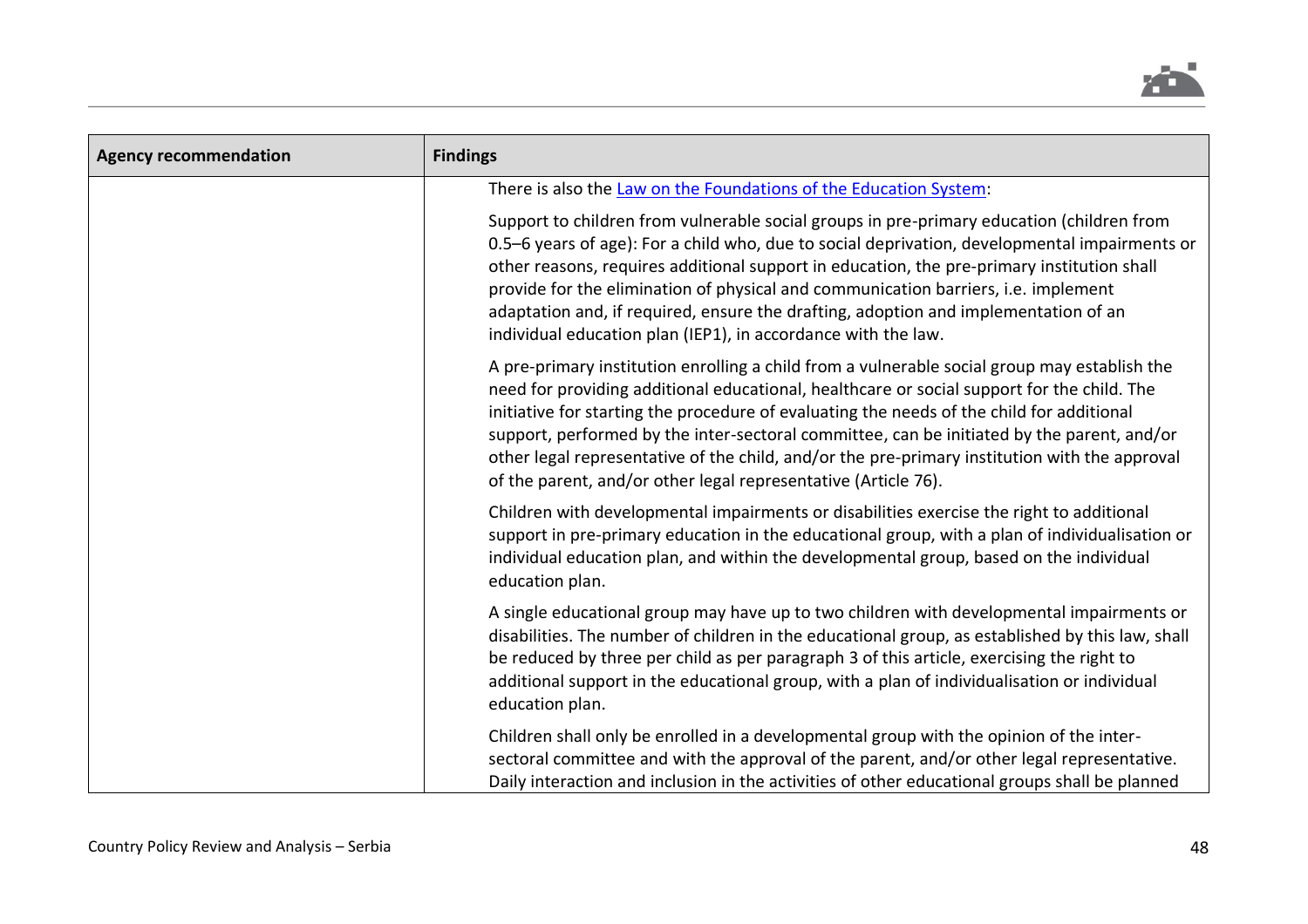

| <b>Agency recommendation</b>                                                                | <b>Findings</b>                                                                                                                                                                                                                                                                                                                                                                                                                                                                                                                                                                                                                                                                                       |  |  |
|---------------------------------------------------------------------------------------------|-------------------------------------------------------------------------------------------------------------------------------------------------------------------------------------------------------------------------------------------------------------------------------------------------------------------------------------------------------------------------------------------------------------------------------------------------------------------------------------------------------------------------------------------------------------------------------------------------------------------------------------------------------------------------------------------------------|--|--|
|                                                                                             | and implemented for a child enrolled in a developmental group. During attendance at the<br>pre-primary programme, the child's development shall be monitored and, based on the<br>proposal of the inclusive education team, a child with developmental impairments or<br>disabilities may move from a developmental to an educational group, in accordance with the<br>law.                                                                                                                                                                                                                                                                                                                           |  |  |
|                                                                                             | During the transition of a child as per paragraph 1 of this article into another pre-primary<br>institution or primary school, in partnership with the parent, and/or other legal<br>representative of the child, co-operation shall be established with the institution the child is<br>transitioning to, planning joint activities between the institutions that should contribute to<br>the successful transition and achievement of continuity of education and childcare<br>(Article 22).                                                                                                                                                                                                        |  |  |
| 5.9 Policy outlines how cost-free<br>services/provision are made available for<br>families. | 5.9.1<br>Both primary and secondary education are free. In addition, pre-primary education is free for<br>all children, including children in hospitals, without parental care or with disabilities<br>(Eurydice, 2017; National Overview, 2018).                                                                                                                                                                                                                                                                                                                                                                                                                                                     |  |  |
|                                                                                             | In 2017, a new project on Inclusive Early Childhood Education and Care (ECEC), approved by<br>5.9.2<br>the World Bank Board of Directors (World Bank, 2017), brought in EUR 47 million to create<br>about 17,000 pre-primary education spaces for children. It supports an increase in pre-<br>primary facilities, training for improved professional capacity of pre-primary teachers and a<br>more learner-centred curriculum and teaching approaches. Measures to enhance access<br>among vulnerable groups through a targeted grant scheme for participating municipalities<br>are also planned (Ministry of Education, Science and Technological Development, 2018;<br>National Overview, 2018). |  |  |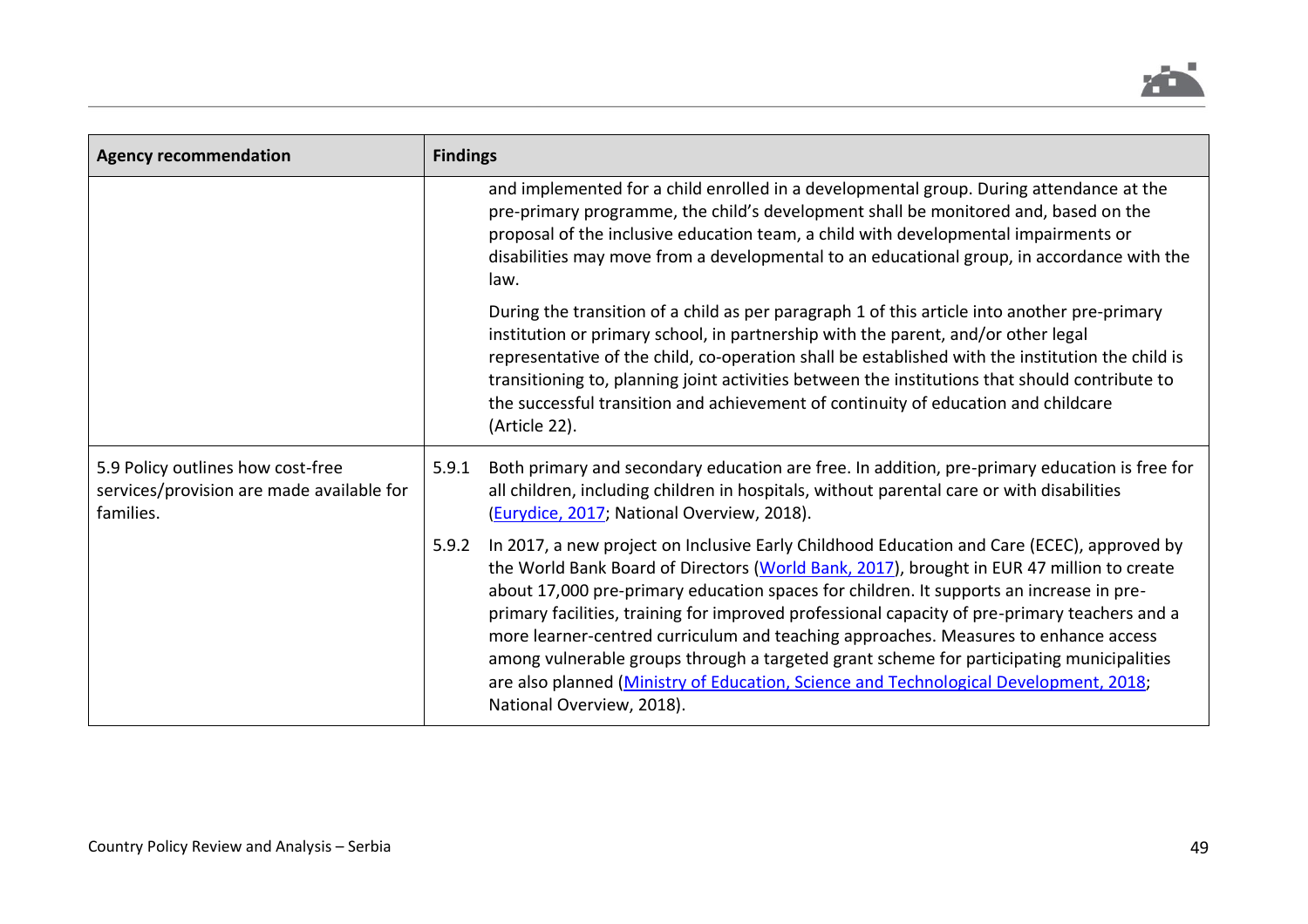

| <b>Agency recommendation</b>                | <b>Findings</b>                                                                                      |
|---------------------------------------------|------------------------------------------------------------------------------------------------------|
| 5.10 Policy ensures the same quality of     | 5.10.1 For all pre-primary institutions and all schools in Serbia, the same law on education applies |
| service irrespective of differences in      | regardless of their geographical location or the size of the institution, as well as the standards   |
| geographical location. (Such as isolated or | and outcomes of education, the external evaluation of the work of the school and the                 |
| rural areas).                               | standards of employees' competencies.                                                                |

# *Measure 5 evaluative comments*

 $\equiv$ 

| Measure 6: To improve student-focused measures such as mentoring, personalised learning approaches and improved guidance |  |  |
|--------------------------------------------------------------------------------------------------------------------------|--|--|
|                                                                                                                          |  |  |

| <b>Agency recommendation</b>                                                                        | <b>Findings</b>                                                                                                                                                                                                                                                                                                                                                                                                                                                                                                                                                                                                                                                                                                                                                                                                           |
|-----------------------------------------------------------------------------------------------------|---------------------------------------------------------------------------------------------------------------------------------------------------------------------------------------------------------------------------------------------------------------------------------------------------------------------------------------------------------------------------------------------------------------------------------------------------------------------------------------------------------------------------------------------------------------------------------------------------------------------------------------------------------------------------------------------------------------------------------------------------------------------------------------------------------------------------|
| 6.1 High expectations for all learners'<br>achievements underpin policy for<br>inclusive education. | Special attention in the realisation of the principle of quality of education is given to:<br>6.1.1<br>identifying, monitoring and encouraging learners and adults with exceptional abilities<br>(talented and gifted), while ensuring that, regardless of their own material conditions,<br>they have access to appropriate levels of education and educational institutions;<br>the possibility that children, learners and adults with impairments, disabilities and<br>vulnerable groups, regardless of their own material conditions, access all levels of<br>education and training in institutions, and people placed in social welfare institutions,<br>children, learners and adults with health problems have the right to education during<br>their stay in the institution and during hospital and home care; |
|                                                                                                     | reducing the rate of dropout from education systems, especially people from socially<br>vulnerable categories of the population and underdeveloped areas, people with<br>impairments and disabilities and other people with specific learning disabilities and                                                                                                                                                                                                                                                                                                                                                                                                                                                                                                                                                            |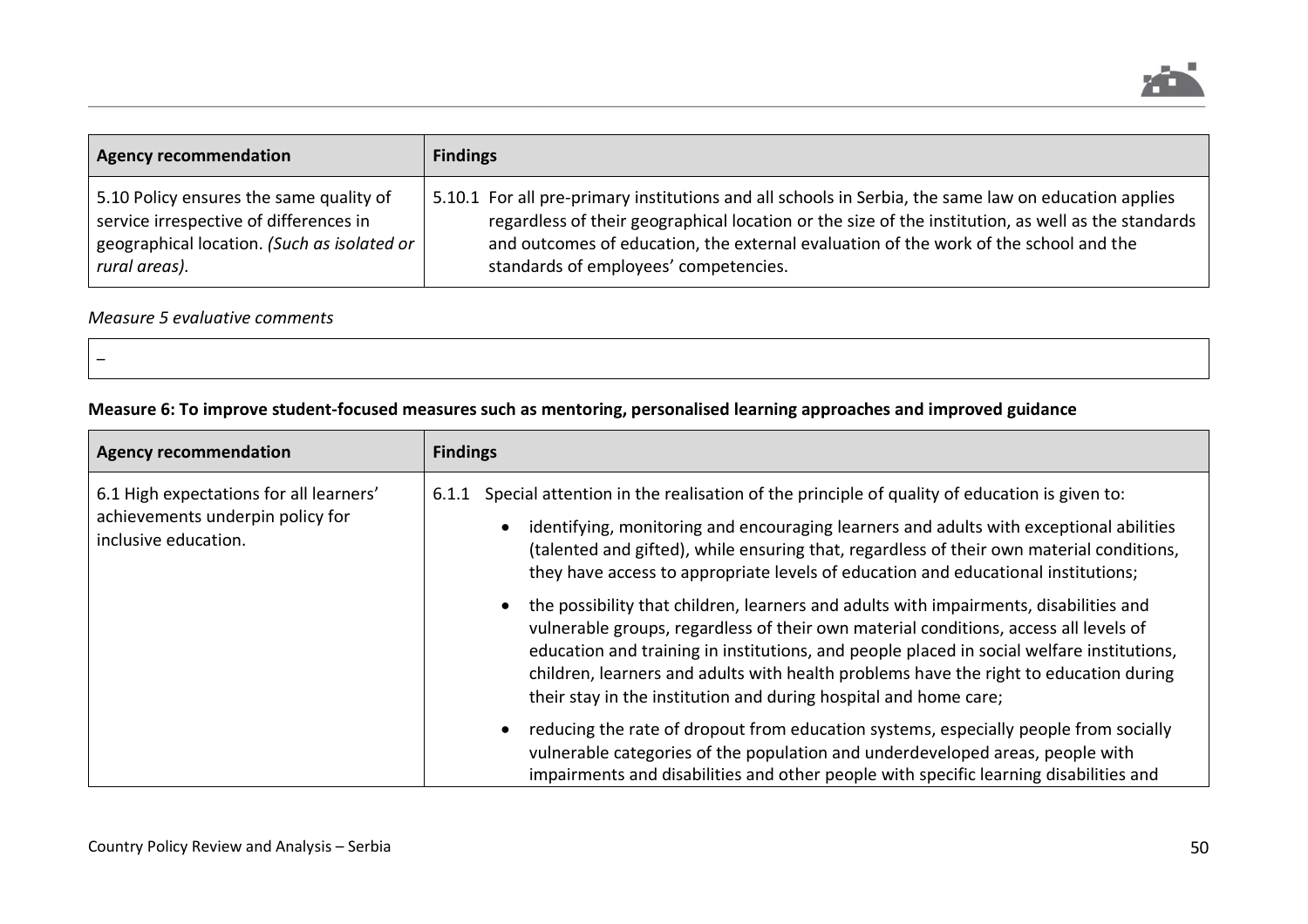

| <b>Agency recommendation</b>                                                          | <b>Findings</b>                                                                                                                                                                                                                              |
|---------------------------------------------------------------------------------------|----------------------------------------------------------------------------------------------------------------------------------------------------------------------------------------------------------------------------------------------|
|                                                                                       | support for their reintegration into the system, in accordance with the principles of<br>inclusive and intercultural education and upbringing;                                                                                               |
|                                                                                       | ensuring the right to education and inclusion in the education system at different ages<br>and levels, without jeopardising other rights of the child and other human rights (Law on<br>the Foundations of the Education System, Article 7). |
| 6.2 Policy outlines that learners' voices<br>should be listened to in decision-making | The goals of the education system in Serbia based on the Law on the Foundations of the<br>6.2.1<br>Education System envisages learners' active involvement in Article 8:                                                                     |
| that affects them.                                                                    | 10. Developing self-awareness, creative abilities, critical thinking, learning motivation,<br>teamwork ability, self-evaluation skills, self-initiative and expression of their opinions;                                                    |
|                                                                                       | 11. Training for making valid decisions on the choice of further education and occupation,<br>their own development and future life;                                                                                                         |
|                                                                                       | 12. Developing positive human values;                                                                                                                                                                                                        |
|                                                                                       | 13. Developing feelings of solidarity, understanding and constructive co-operation with<br>others and cultivating friendship;                                                                                                                |
|                                                                                       | 14. Developing competencies for understanding and respecting the rights of the child,<br>human rights, civic freedoms and the ability to live in a democratically regulated and<br>just society;                                             |
|                                                                                       | 15. Development and respect for racial, national, cultural, linguistic, religious, gender,<br>gender and age equality, tolerance and respect for diversity.                                                                                  |
|                                                                                       | The Republic of Serbia has developed a Framework of Standards of Career Guidance and<br>Counselling Services, which are based, among other things, on an approach that encourages                                                            |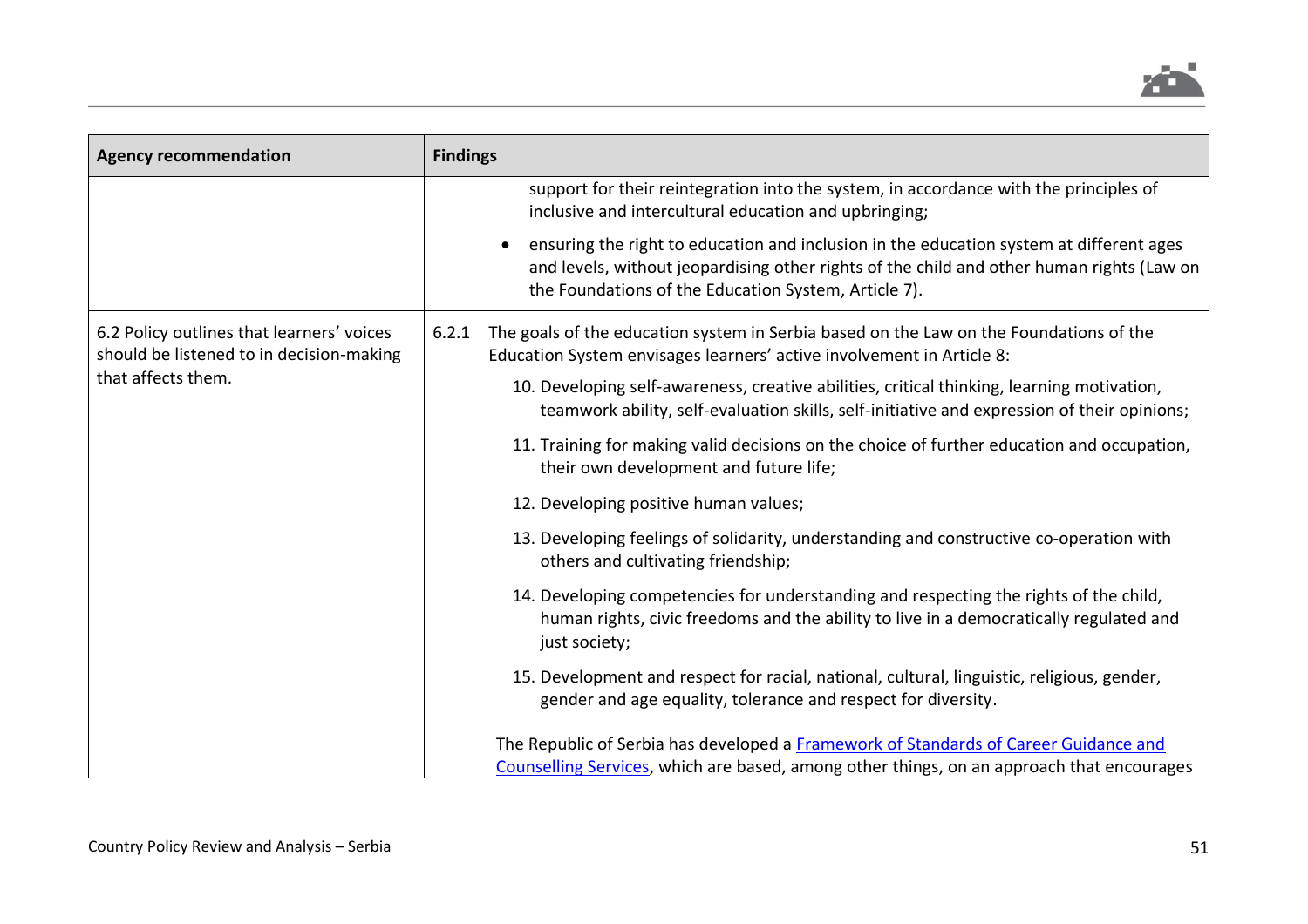

| <b>Agency recommendation</b>                                                                                                      | <b>Findings</b>                                                                                                                                                                                                                                                                                                                                                                                                                                                    |
|-----------------------------------------------------------------------------------------------------------------------------------|--------------------------------------------------------------------------------------------------------------------------------------------------------------------------------------------------------------------------------------------------------------------------------------------------------------------------------------------------------------------------------------------------------------------------------------------------------------------|
|                                                                                                                                   | and empowers an individual to take responsibility for their own career development. This<br>involves:                                                                                                                                                                                                                                                                                                                                                              |
|                                                                                                                                   | studying oneself in the context of personal and professional development;                                                                                                                                                                                                                                                                                                                                                                                          |
|                                                                                                                                   | forming an image of oneself in relation to educational and career opportunities;<br>$\bullet$                                                                                                                                                                                                                                                                                                                                                                      |
|                                                                                                                                   | selecting relevant sources of information about education and career opportunities;                                                                                                                                                                                                                                                                                                                                                                                |
|                                                                                                                                   | active and continuous learning about educational and career opportunities;                                                                                                                                                                                                                                                                                                                                                                                         |
|                                                                                                                                   | using relevant information to adopt a decision;                                                                                                                                                                                                                                                                                                                                                                                                                    |
|                                                                                                                                   | career development planning;                                                                                                                                                                                                                                                                                                                                                                                                                                       |
|                                                                                                                                   | monitoring and evaluating career development;                                                                                                                                                                                                                                                                                                                                                                                                                      |
|                                                                                                                                   | career management development under a period of transitional conditions and<br>unexpected changes.                                                                                                                                                                                                                                                                                                                                                                 |
| 6.3 Teaching, support and guidance has<br>the goal of empowering all learners.                                                    | The Teaching and Learning section of the Rulebook on Standards of the Quality of Work of<br>6.3.1<br>Educational Institutions contains a set of indicators for achieving the standards of teachers'<br>competence in adapting work to the educational needs of learners. It also includes the<br>standards for effective management of the learning process, evaluation procedures for<br>further learning and creating a stimulating environment for timely work. |
| 6.4 Appropriate educational support is<br>available as necessary and is fit for<br>purpose in meeting personal learning<br>needs. | Article 76 of the Law on the Foundations of the Education System states:<br>6.4.1<br>For children, pupils and adults affected by social deprivation, developmental disabilities,<br>disability, learning difficulties, early school leaving risks and who for other reasons need<br>additional support in education, the institution shall ensure the removal of physical and                                                                                      |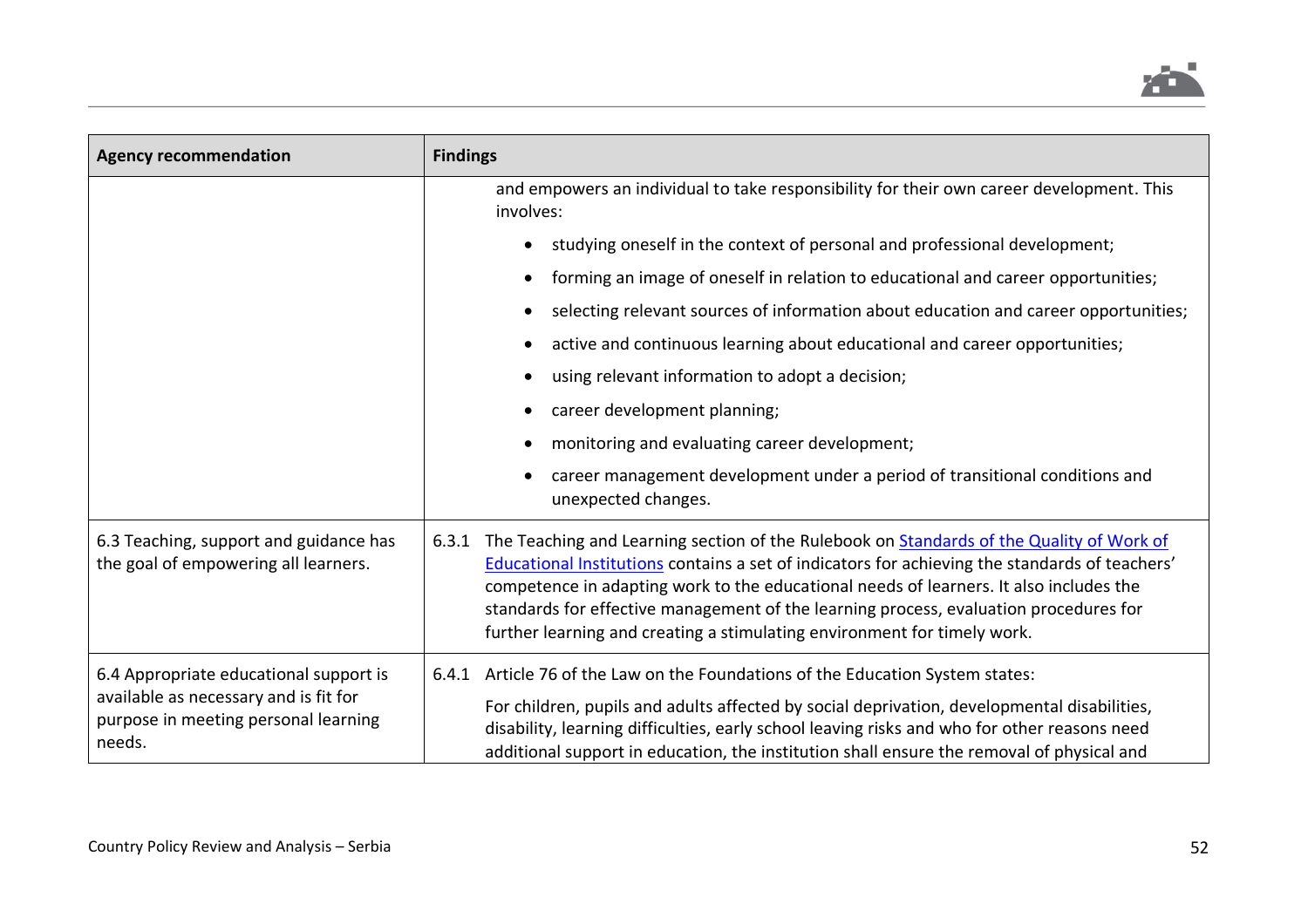

| <b>Agency recommendation</b>                                                                                                                                                              | <b>Findings</b> |                                                                                                                                                                                                                                                                                                                                                                                                                                                                                              |  |
|-------------------------------------------------------------------------------------------------------------------------------------------------------------------------------------------|-----------------|----------------------------------------------------------------------------------------------------------------------------------------------------------------------------------------------------------------------------------------------------------------------------------------------------------------------------------------------------------------------------------------------------------------------------------------------------------------------------------------------|--|
|                                                                                                                                                                                           |                 | communication barriers, adaptation of the methods of achieving the school curriculum and<br>the creation, adoption and realisation of an individual education plan.                                                                                                                                                                                                                                                                                                                          |  |
|                                                                                                                                                                                           |                 | For learners who achieve results that exceed the expected level of educational achievement,<br>the institution shall provide adaptation of the methods of achieving the school curriculum and<br>the development, adoption and realisation of an individual education plan.                                                                                                                                                                                                                  |  |
|                                                                                                                                                                                           |                 | An individual education plan is a special act aimed at the optimal development of learners and<br>the achievement of the outcomes of education, in accordance with the prescribed goals and<br>principles, i.e. satisfying the education and educational needs of the learners.                                                                                                                                                                                                              |  |
| 6.5 The learning process is based on<br>flexible curricula based on learner<br>centred approaches and the development<br>and implementation of individual learning<br>plans as necessary. | 6.5.1           | According to the By-law on the Individual Education Plan Implementation and Evaluation,<br>support measures are determined and realised through the implementation of the individual<br>education plan (IEP). Both pedagogues and psychologists co-ordinate the development of a<br>child's pedagogical profile that serves for further IEP development. The IEP is revised over a<br>specified period and adjusted as appropriate.                                                          |  |
|                                                                                                                                                                                           | 6.5.2           | In 2015, a new curriculum policy was introduced, which includes IEPs and teams for<br>additional learner support. IEPs are highly appreciated by the diverse stakeholders (National<br>Overview, 2018; Rulebook on Requirements for Determining the Right to an Individual<br>Education Plan, its Implementation and Evaluation: Official Gazette of the Republic of Serbia,<br>No. 76/10, 22 October 2010).                                                                                 |  |
|                                                                                                                                                                                           | 6.5.3           | The team for additional learner support is responsible for preparing an IEP and for monitoring<br>progress. Monitoring improvements in development and learning helps this team to establish<br>the IEP for each learner. The team includes parents or caregivers, school and pre-primary<br>teachers, school expert staff (psychologist, pedagogue, special pedagogue) and additional<br>members, such as social workers or physicians ( <i>Eurydice, 2016a</i> ; National Overview, 2018). |  |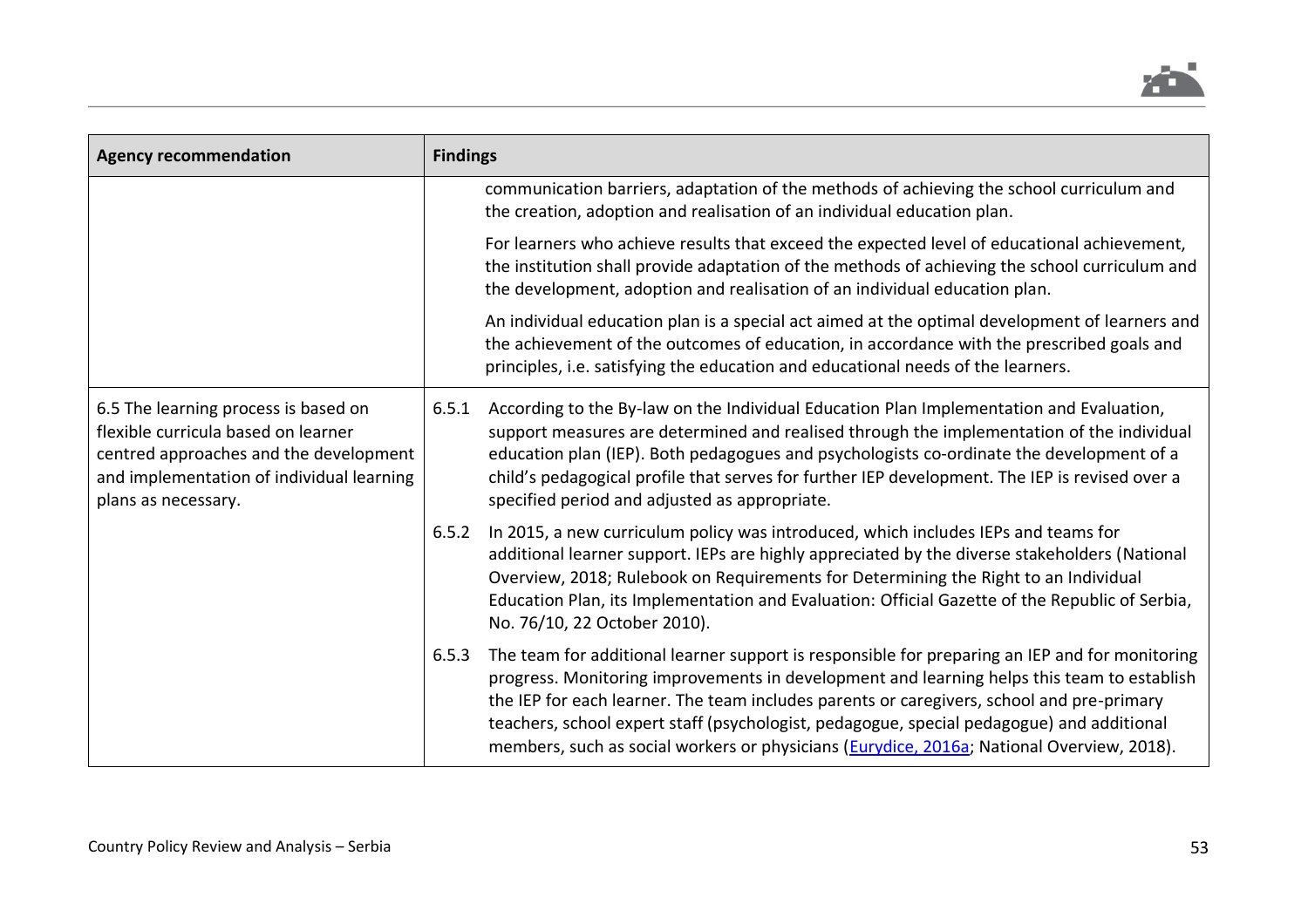

| <b>Agency recommendation</b> | <b>Findings</b> |                                                                                                                                                                                                                      |  |
|------------------------------|-----------------|----------------------------------------------------------------------------------------------------------------------------------------------------------------------------------------------------------------------|--|
|                              | 6.5.4           | In special education schools, teaching is often individualised (Eurydice, 2016b; National<br>Overview, 2018).                                                                                                        |  |
|                              | 6.5.5           | Three types of IEPs can be established:                                                                                                                                                                              |  |
|                              |                 | IEP1 includes 'adjustments in teaching methodology, characteristics and organisation<br>$\bullet$<br>of additional assistance, and compensatory activities';                                                         |  |
|                              |                 | IEP2 includes 'the provisions of IEP1 and also arrangements for decreased learning<br>$\bullet$<br>outcomes and their specification (modified programme)';                                                           |  |
|                              |                 | IEP3 is used to enrich the education programme for gifted learners (Friedman et al.,<br>$\bullet$<br>2015, p. 15; National Overview, 2018; Law on the Foundations of the Education<br>System, Article 76).           |  |
|                              | 6.5.6           | Up to two learners with special educational needs can attend a single class in a mainstream<br>school. The curriculum can be partially adjusted or changed entirely for these learners<br>(National Overview, 2018). |  |

# *Measure 6 evaluative comments*

–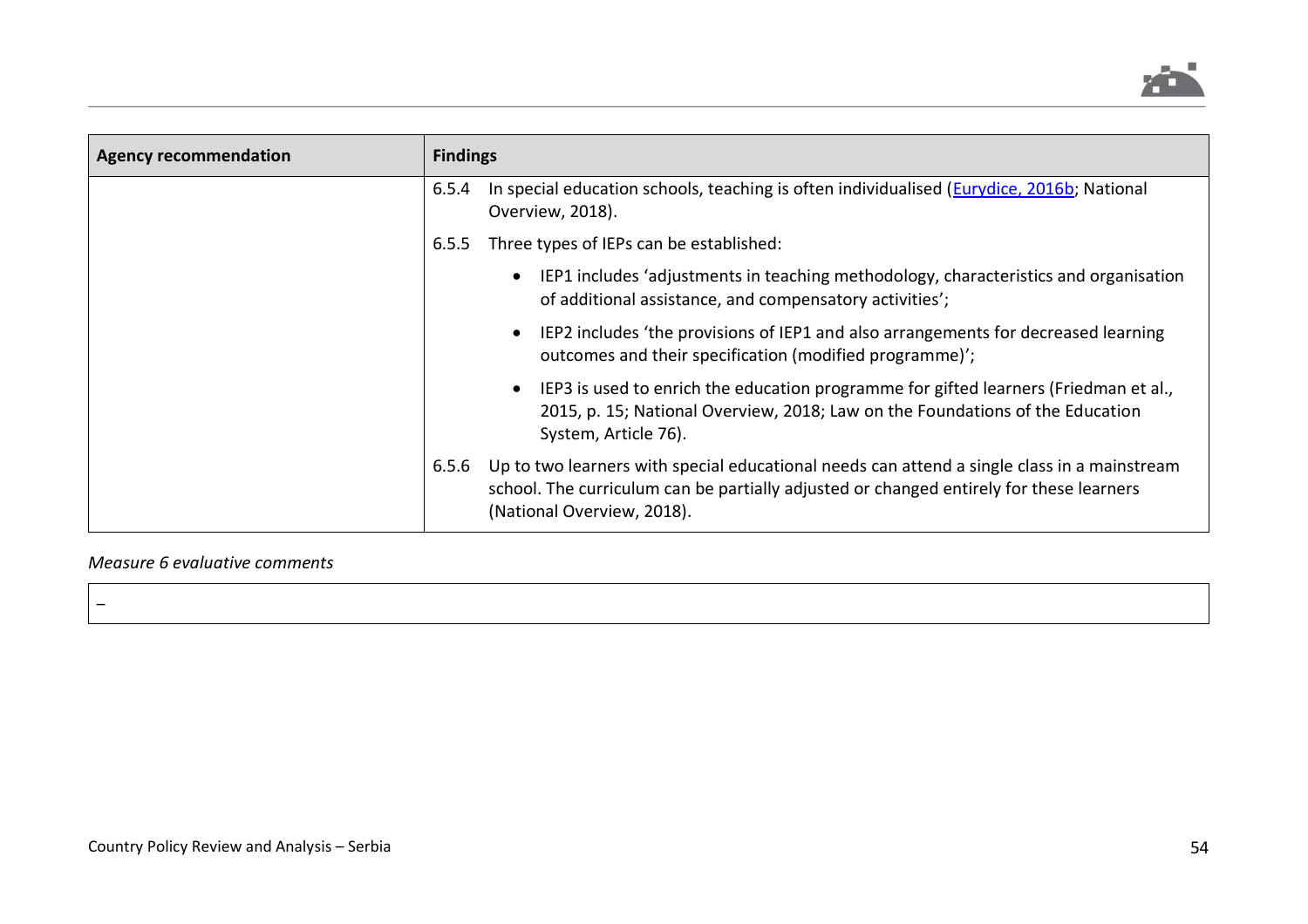**Measure 7: To improve the school ethos (such as the creation of supportive learning environments, adapting learning environments to specific learning needs)**

| <b>Agency recommendation</b>                                                                                                                                                                 | <b>Findings</b> |       |                                                                                                                                                                                                                                                                                                                                                                                                                                                                                                                                                                                                                        |
|----------------------------------------------------------------------------------------------------------------------------------------------------------------------------------------------|-----------------|-------|------------------------------------------------------------------------------------------------------------------------------------------------------------------------------------------------------------------------------------------------------------------------------------------------------------------------------------------------------------------------------------------------------------------------------------------------------------------------------------------------------------------------------------------------------------------------------------------------------------------------|
| 7.1 Policy supports school leaders to<br>value diversity among staff as well as<br>learners, encourage collegiality and<br>support innovation.                                               | 7.1.1           |       | Improving the Quality of the Education System of the Republic of Serbia through Improving<br>the Effectiveness of the External Evaluation System of Schools and the Development of<br>Horizontal Learning between Schools (SHARE) is a project devoted to improving the system<br>of external evaluation of school work and the development of horizontal learning between<br>schools. Co-operation between schools is aimed at raising the competences of teachers,<br>directors and professional associates in evaluating the quality of teaching and learning,<br>effective communication and reflective practices. |
| 7.2 Policy outlines the responsibility of<br>school leaders to effectively<br>communicate their vision for inclusive<br>education to the school teaching team<br>and wider school community. | 7.2.1           |       | According to the Rulebook on Standards of Competencies of Principals of the Education<br>Establishments (Official Gazette of the Republic of Serbia, No. 38/2013), 1.1: Handling the<br>Process of Education and Learning 1:                                                                                                                                                                                                                                                                                                                                                                                           |
|                                                                                                                                                                                              |                 | 1.1.4 | Providing an inclusive approach in the educational process, description of the<br>standard:                                                                                                                                                                                                                                                                                                                                                                                                                                                                                                                            |
|                                                                                                                                                                                              |                 |       | The head teacher creates conditions and encourages the process of quality<br>upbringing and education for every child.                                                                                                                                                                                                                                                                                                                                                                                                                                                                                                 |
|                                                                                                                                                                                              |                 |       | Indicators:                                                                                                                                                                                                                                                                                                                                                                                                                                                                                                                                                                                                            |
|                                                                                                                                                                                              |                 |       | The head teacher knows the principles of child development and creates<br>$\bullet$<br>conditions for respecting diversity.                                                                                                                                                                                                                                                                                                                                                                                                                                                                                            |
|                                                                                                                                                                                              |                 |       | The head teacher creates a climate and conditions for accepting and<br>$\bullet$<br>appreciating the specificity and diversity of children and promoting<br>tolerance.                                                                                                                                                                                                                                                                                                                                                                                                                                                 |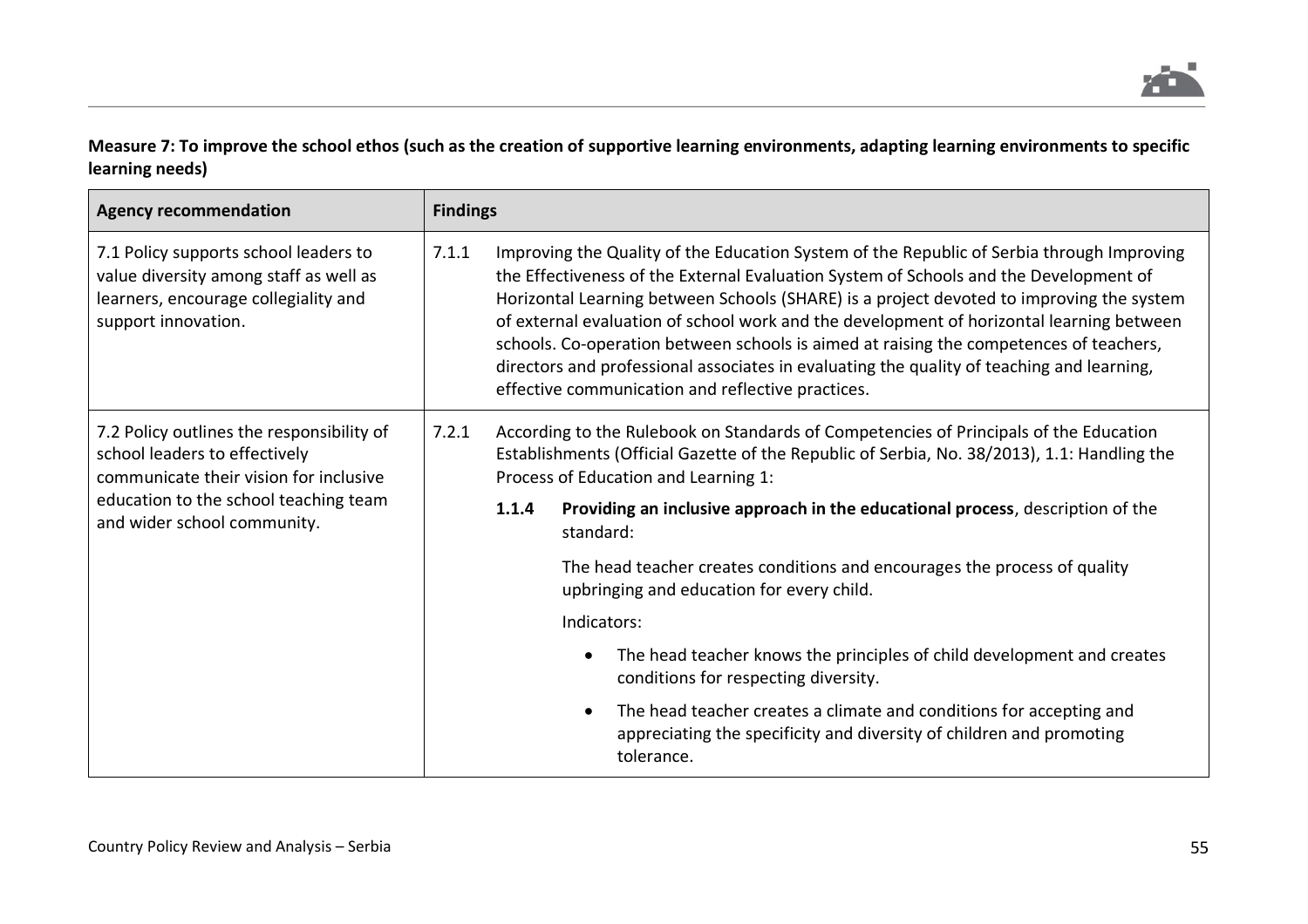

| <b>Agency recommendation</b> | <b>Findings</b> |                                                                                                                                                                                                                                |
|------------------------------|-----------------|--------------------------------------------------------------------------------------------------------------------------------------------------------------------------------------------------------------------------------|
|                              |                 | The head teacher understands the needs of children (talented and gifted,<br>$\bullet$<br>children with disabilities and those from vulnerable social groups) and<br>provides the best conditions for each child's development. |
|                              |                 | The head teacher ensures that the child recognises the needs on the basis of<br>which the individual education plans will be created.                                                                                          |
|                              |                 | The head teacher applies education and education programmes that will be<br>adapted to the child's previous experiences and that respect the diversity of<br>the environment from which the child comes.                       |
|                              | 1.1.5           | Providing and monitoring the well-being and development of a child, description<br>of the standard:                                                                                                                            |
|                              |                 | The head teacher establishes a working environment in which the head teacher<br>encourages and monitors child development and promotion.                                                                                       |
|                              |                 | Indicators:                                                                                                                                                                                                                    |
|                              |                 | The head teacher provides the right to enrol in and attend the pre-primary<br>institution, in accordance with the prescribed requirements criteria.                                                                            |
|                              |                 | The head teacher creates an optimal incentive environment for child<br>$\bullet$<br>development and advancement by securing the necessary resources<br>(human, material, financial).                                           |
|                              |                 | The head teacher encourages educators to use different methods of<br>evaluation and self-evaluation that are in function of child development.                                                                                 |
|                              |                 | The head teacher ensures that the available data is used to monitor the<br>child's achievement and progress.                                                                                                                   |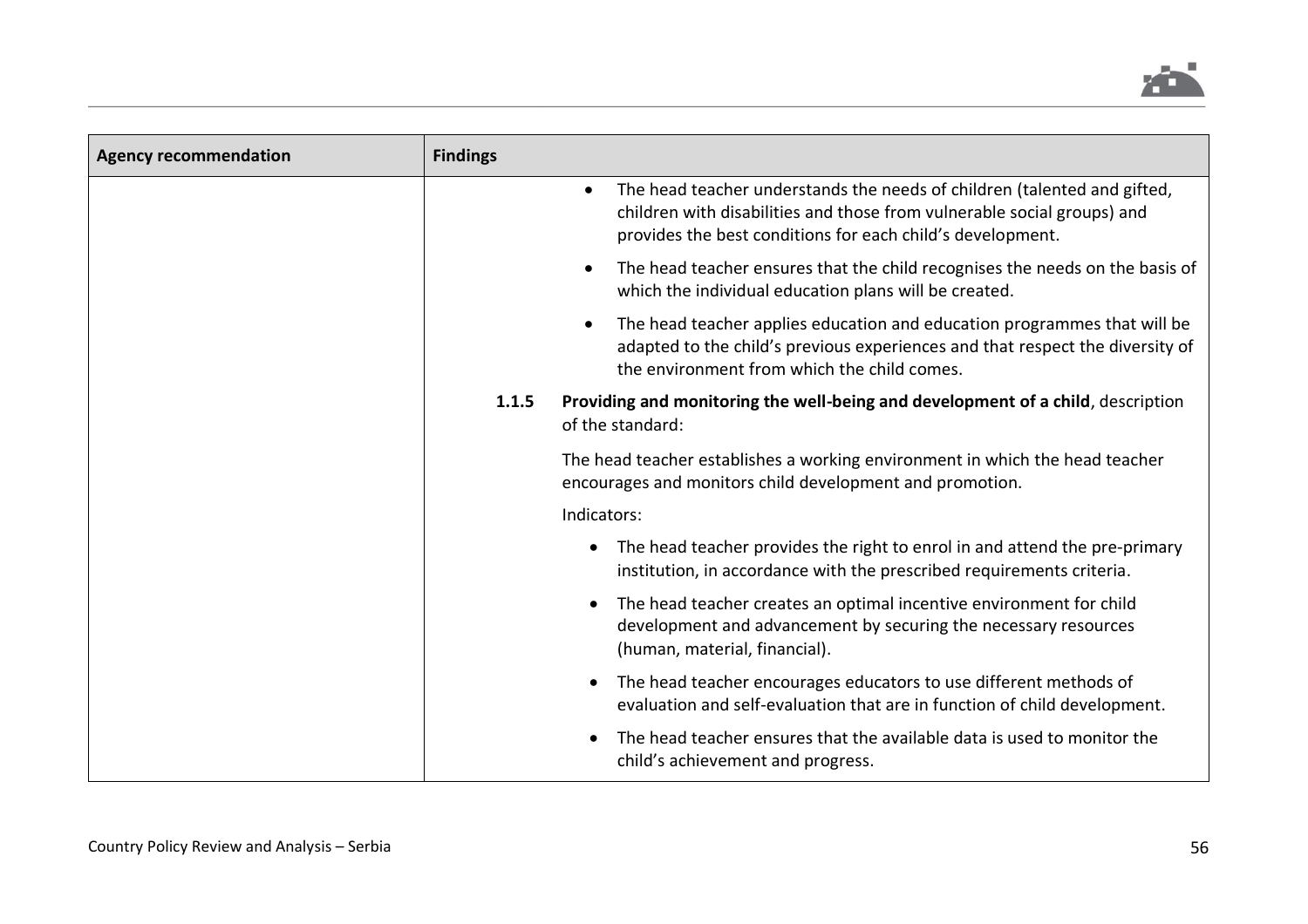

| <b>Agency recommendation</b> | <b>Findings</b>                                                                                                                                                                                                                                                                                                                                                                                                                                                               |
|------------------------------|-------------------------------------------------------------------------------------------------------------------------------------------------------------------------------------------------------------------------------------------------------------------------------------------------------------------------------------------------------------------------------------------------------------------------------------------------------------------------------|
|                              | The head teacher creates a database and portfolio for each child.<br>$\bullet$                                                                                                                                                                                                                                                                                                                                                                                                |
|                              | The head teacher promotes the results of children's creativity, encouraging<br>$\bullet$<br>their self-esteem.                                                                                                                                                                                                                                                                                                                                                                |
|                              | The head teacher improves the development of the institution and puts the<br>$\bullet$<br>needs and progress of the child to the forefront.                                                                                                                                                                                                                                                                                                                                   |
|                              | According to the Rulebook on Standards of the Quality of Work of Educational Institutions<br>7.2.2<br>(Official Gazette of the Republic of Serbia: Educational Gazette, No. 14/2018 dated 2 August<br>$2018$ :                                                                                                                                                                                                                                                                |
|                              | The principal is responsible for achieving standards and indicators of the quality of the<br>$\bullet$<br>work of institutions, in accordance with the Law on the Foundations of the Education<br>System.                                                                                                                                                                                                                                                                     |
|                              | Standards and indicators of the quality of school and pre-school work are set up to<br>promote inclusive politics, culture and practice.                                                                                                                                                                                                                                                                                                                                      |
|                              | In all six areas of quality in school and in all four areas of quality in pre-primary<br>$\bullet$<br>institutions, within the framework of all quality standards (explicitly or implicitly),<br>requests that are set before the institution regarding the development of inclusiveness<br>can be recognised. In this sense, the principal is responsible for achieving the<br>standards and in that way contributes to the development of the institution's<br>sensitivity. |
|                              | The quality of the support to learners includes standards and, within them, indicators<br>$\bullet$<br>related to the functioning of the institution's support system and the planning and<br>implementation of measures, for which the principal of the institution is responsible,<br>and makes decisions regarding the development of the system and measures.                                                                                                             |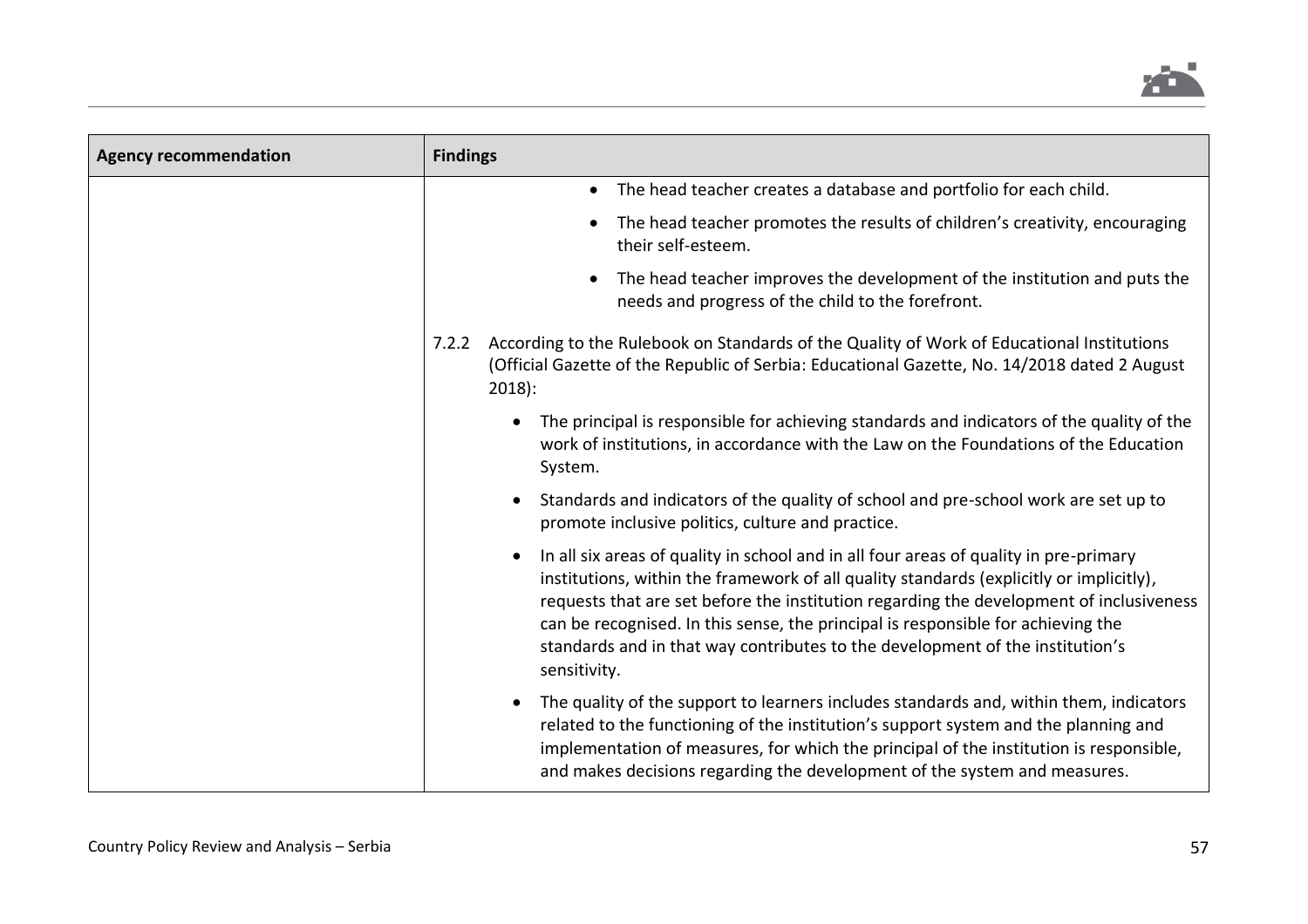

| <b>Agency recommendation</b> | <b>Findings</b>                                                                                                                                                                                                                                                                                                                                                                                                                                                                                                  |
|------------------------------|------------------------------------------------------------------------------------------------------------------------------------------------------------------------------------------------------------------------------------------------------------------------------------------------------------------------------------------------------------------------------------------------------------------------------------------------------------------------------------------------------------------|
|                              | In the area of the Organisation of Labour Institutions, human and material resources<br>$\bullet$<br>management, the role of the director is to monitor the work of school teams, including<br>the ETIE team (an expert team for inclusive education) and IEP (individual education<br>plan) teams.                                                                                                                                                                                                              |
|                              | According to the Rulebook on Standards of Competencies of Principals of the Education<br>Establishments (Official Gazette of the Republic of Serbia, No. 38/2013), standards for head<br>teachers are formulated in six areas of work. The area entitled 'The management of the<br>process of upbringing and learning of a child in a pre-school institution', that is, managing the<br>educational process in the school, contains the standard 'Ensuring an inclusive approach in<br>the educational process'. |
|                              | Indicators within this standard include that the head teacher:                                                                                                                                                                                                                                                                                                                                                                                                                                                   |
|                              | knows the principles of child development and creates conditions for respecting<br>diversity;                                                                                                                                                                                                                                                                                                                                                                                                                    |
|                              | creates a climate and conditions for accepting and appreciating the specificity and<br>$\bullet$<br>diversity of children and promoting tolerance;                                                                                                                                                                                                                                                                                                                                                               |
|                              | understands the needs of children (gifted and talented, children with disabilities and<br>$\bullet$<br>those from vulnerable social groups) and provides the best conditions for each child's<br>development;                                                                                                                                                                                                                                                                                                    |
|                              | ensures that the child's needs are recognised, on the basis of which individual<br>education plans will be developed;                                                                                                                                                                                                                                                                                                                                                                                            |
|                              | applies education programmes that will be adapted to the child's previous experiences<br>$\bullet$<br>and respect the diversity of the environment from which the child comes.                                                                                                                                                                                                                                                                                                                                   |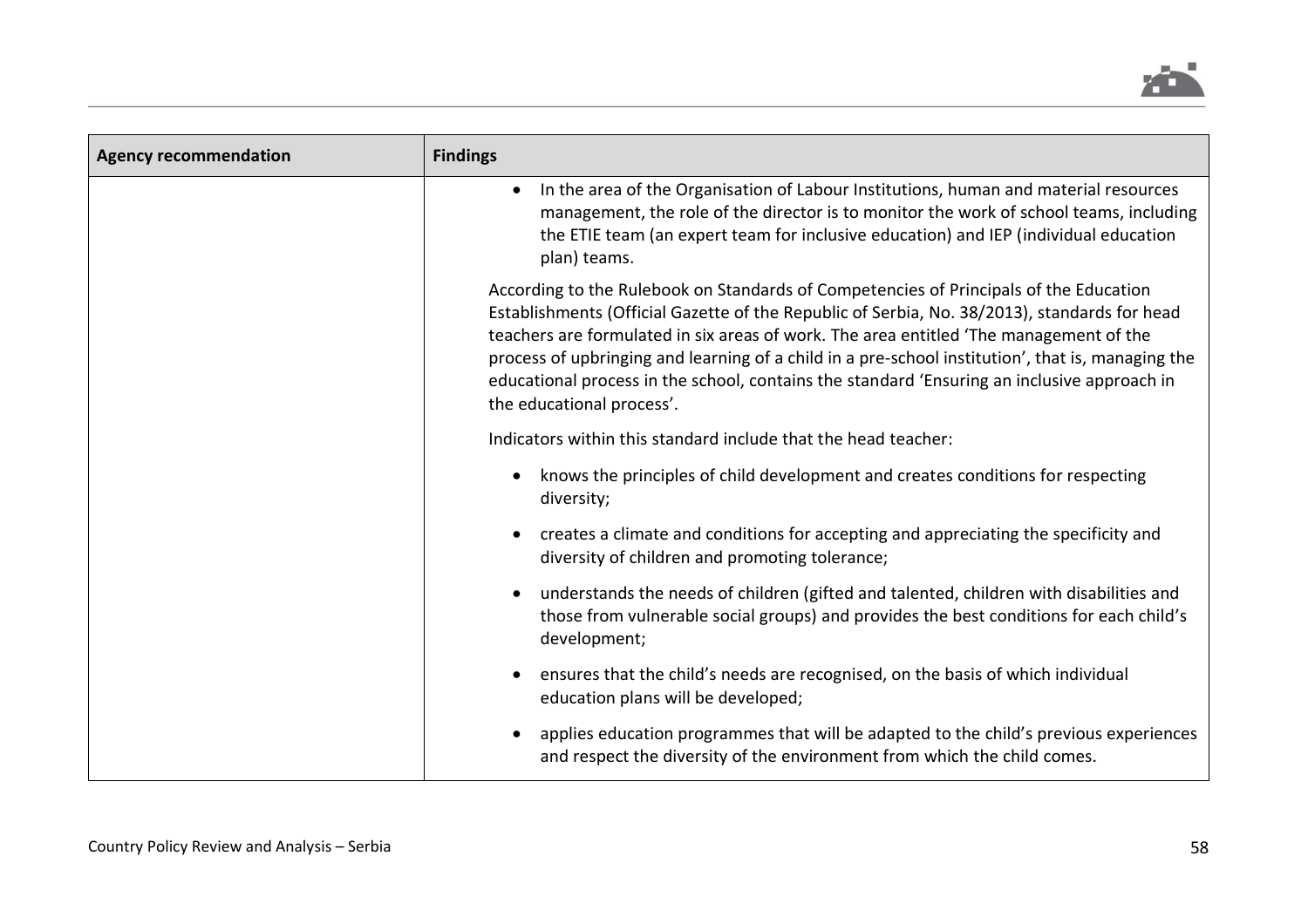

| <b>Agency recommendation</b> | <b>Findings</b>                                                                                                                                                                                                                                                                                                                                                             |
|------------------------------|-----------------------------------------------------------------------------------------------------------------------------------------------------------------------------------------------------------------------------------------------------------------------------------------------------------------------------------------------------------------------------|
|                              | In other standards, the head teacher's competences may be recognised through the<br>requirements regarding the development of the inclusiveness of the institution.                                                                                                                                                                                                         |
|                              | The Rulebook on the Training Programme and the Examination for the Licence for the<br>Principal of the Institution of Education (Official Gazette of the Republic of Serbia,<br>No. 63/2018) states that the training programme aims to train candidates to gain the<br>competencies of directors in accordance with the standards of competence appointed by the<br>Rules. |
|                              | By mastering the training programme, the candidate prepares to take an exam for obtaining a<br>licence for the head teacher of the educational institution.                                                                                                                                                                                                                 |
|                              | Note: Below are the selection of topics within certain standards, and the topics that are<br>directly related to the institution's inclusive policy.                                                                                                                                                                                                                        |
|                              | Within the framework of the training programme, for the implementation of Standard 1,<br>'Managing the process of upbringing and learning of the child in the pre-school, or managing<br>the educational process at school', the following thematic units are envisaged:                                                                                                    |
|                              | Development and assurance of the quality of the teaching and educational process                                                                                                                                                                                                                                                                                            |
|                              | Providing a quality context for learning                                                                                                                                                                                                                                                                                                                                    |
|                              | Monitoring achievement and encouraging learner development                                                                                                                                                                                                                                                                                                                  |
|                              | Development of an inclusive policy, culture and practice in the institution.                                                                                                                                                                                                                                                                                                |
|                              | Within Standard 2, 'Planning, organising and controlling the work of the institution', the<br>following thematic units are envisaged:                                                                                                                                                                                                                                       |
|                              | Planning the work of the institution                                                                                                                                                                                                                                                                                                                                        |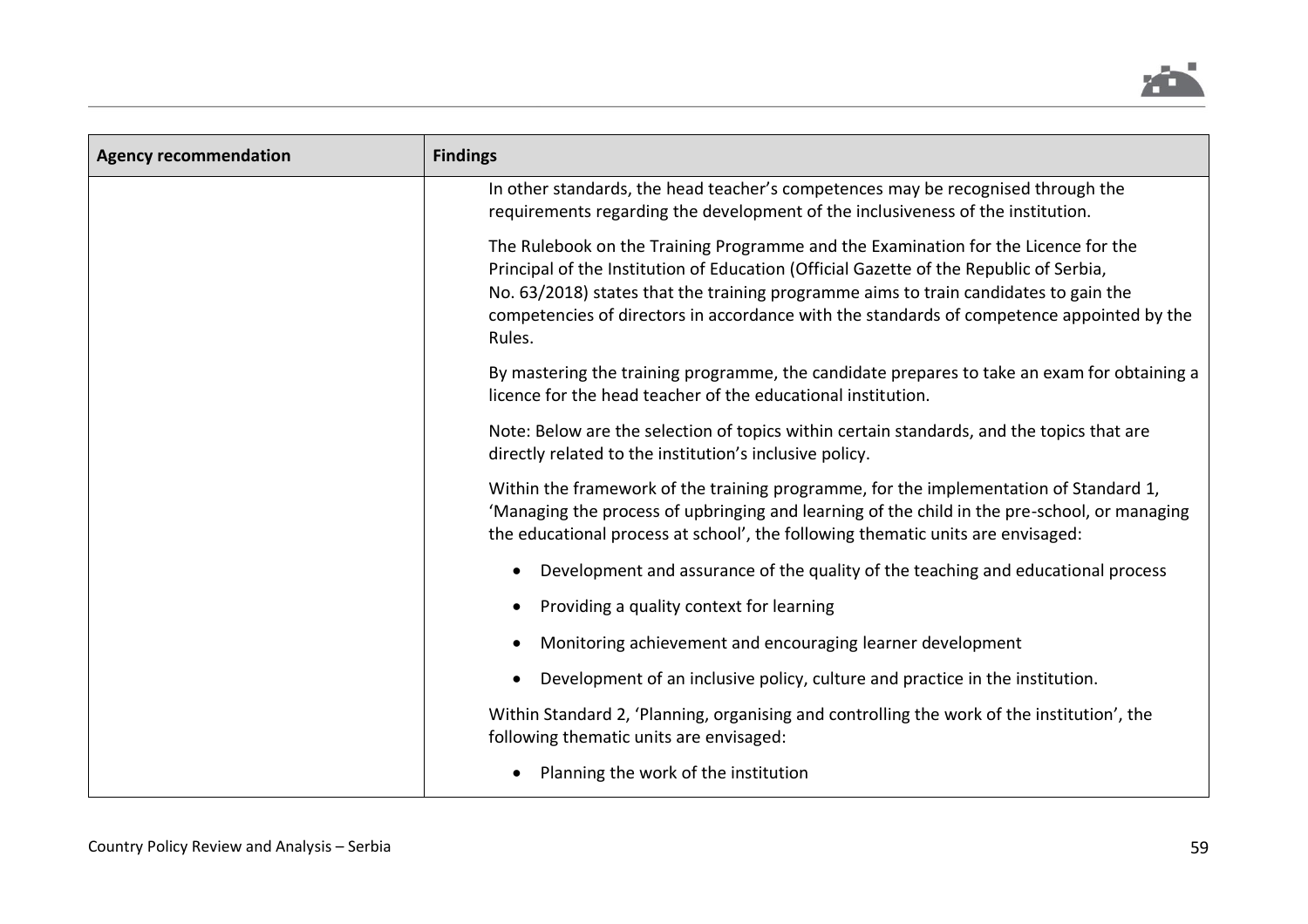

| <b>Agency recommendation</b> | <b>Findings</b>                                                                                                                                                                                                   |
|------------------------------|-------------------------------------------------------------------------------------------------------------------------------------------------------------------------------------------------------------------|
|                              | Organisation of the institution<br>$\bullet$                                                                                                                                                                      |
|                              | Control of work in the institution                                                                                                                                                                                |
|                              | Management of the information system of the institution                                                                                                                                                           |
|                              | Management of the quality assurance system in the institution.                                                                                                                                                    |
|                              | Within the framework of Standard 4, 'Development of co-operation with parents/guardians,<br>management authority, representative trade union and wider community', the following<br>thematic units are envisaged: |
|                              | Co-operation with parents/guardians                                                                                                                                                                               |
|                              | Co-operation with the managing authority and representative union in the institution                                                                                                                              |
|                              | Co-operation with the state administration and local self-government                                                                                                                                              |
|                              | Co-operation with professional institutions.                                                                                                                                                                      |
|                              | Within the framework of Standard 6, 'Ensuring the legality of the work of the institution', the<br>following thematic units are envisaged:                                                                        |
|                              | Knowledge, understanding and monitoring of relevant regulations                                                                                                                                                   |
|                              | Development of general acts and documentation of the institution                                                                                                                                                  |
|                              | Application of general acts and documentation of the institution.                                                                                                                                                 |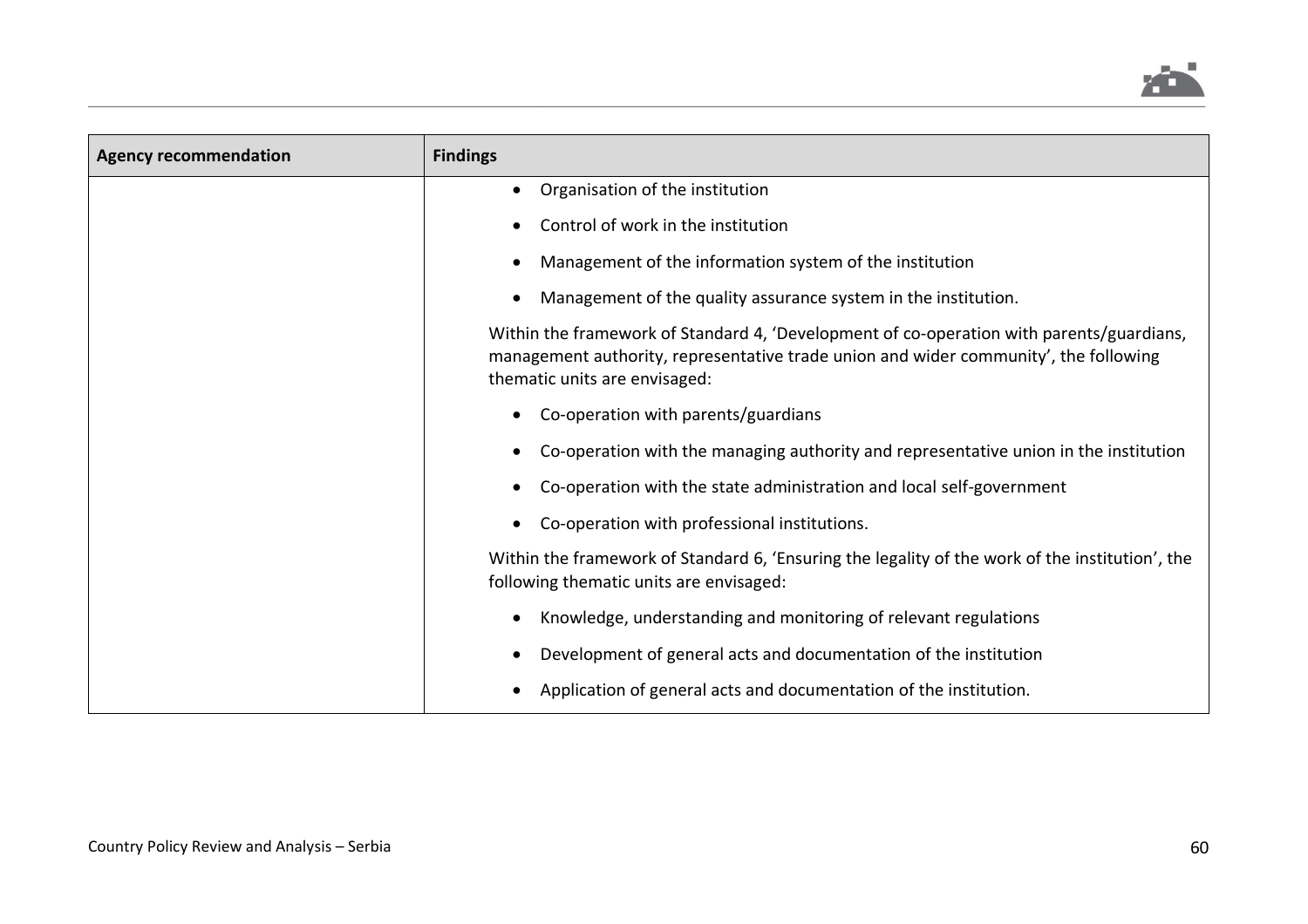

| <b>Agency recommendation</b>                                                                                                                                                | <b>Findings</b>          |                                                                                                                                                                                                                                                                                                               |
|-----------------------------------------------------------------------------------------------------------------------------------------------------------------------------|--------------------------|---------------------------------------------------------------------------------------------------------------------------------------------------------------------------------------------------------------------------------------------------------------------------------------------------------------|
| 7.3 Policy aims to ensure the recruitment<br>of teaching staff from diverse<br>backgrounds, including those with<br>disabilities.                                           | $\overline{\phantom{m}}$ |                                                                                                                                                                                                                                                                                                               |
| 7.4 Policy supports schools to ensure<br>teaching staff are able to meet diverse<br>learning needs.                                                                         | 7.4.1                    | The Law on the Foundations of the Education System obliges schools to prepare an Annual<br>School Work Plan every year, where teachers, based on development planning and internal<br>and external evaluation, propose areas for vocational training for the entire school and for<br>their individual plans. |
| (Teaching staff have competence and<br>expertise to develop individual plans,<br>implement learner-centred approaches<br>and support learners in personalised<br>learning.) |                          |                                                                                                                                                                                                                                                                                                               |
| 7.5 The school ethos and culture is guided<br>by school strategic plans that have high<br>expectations for the academic and social<br>achievements of all learners.         | 7.5.1                    | Every school in Serbia is obliged to create a development plan, according to the Law on the<br>Foundations of the Education System.                                                                                                                                                                           |
|                                                                                                                                                                             | 7.5.2                    | The development plan is a strategic plan for the development of an institution and contains<br>priorities in achieving educational work, a plan and activities stakeholders, criteria for<br>evaluating the planned activities and other issues of importance for the development of the<br>institution.      |
|                                                                                                                                                                             | 7.5.3                    | The development plan of the institution is based on the self-evaluation report and the<br>external evaluation report.                                                                                                                                                                                         |
|                                                                                                                                                                             | 7.5.4                    | The development plan is adopted by the managing authority, on the proposal of a school<br>team for professional development, for a period of three to five years.                                                                                                                                             |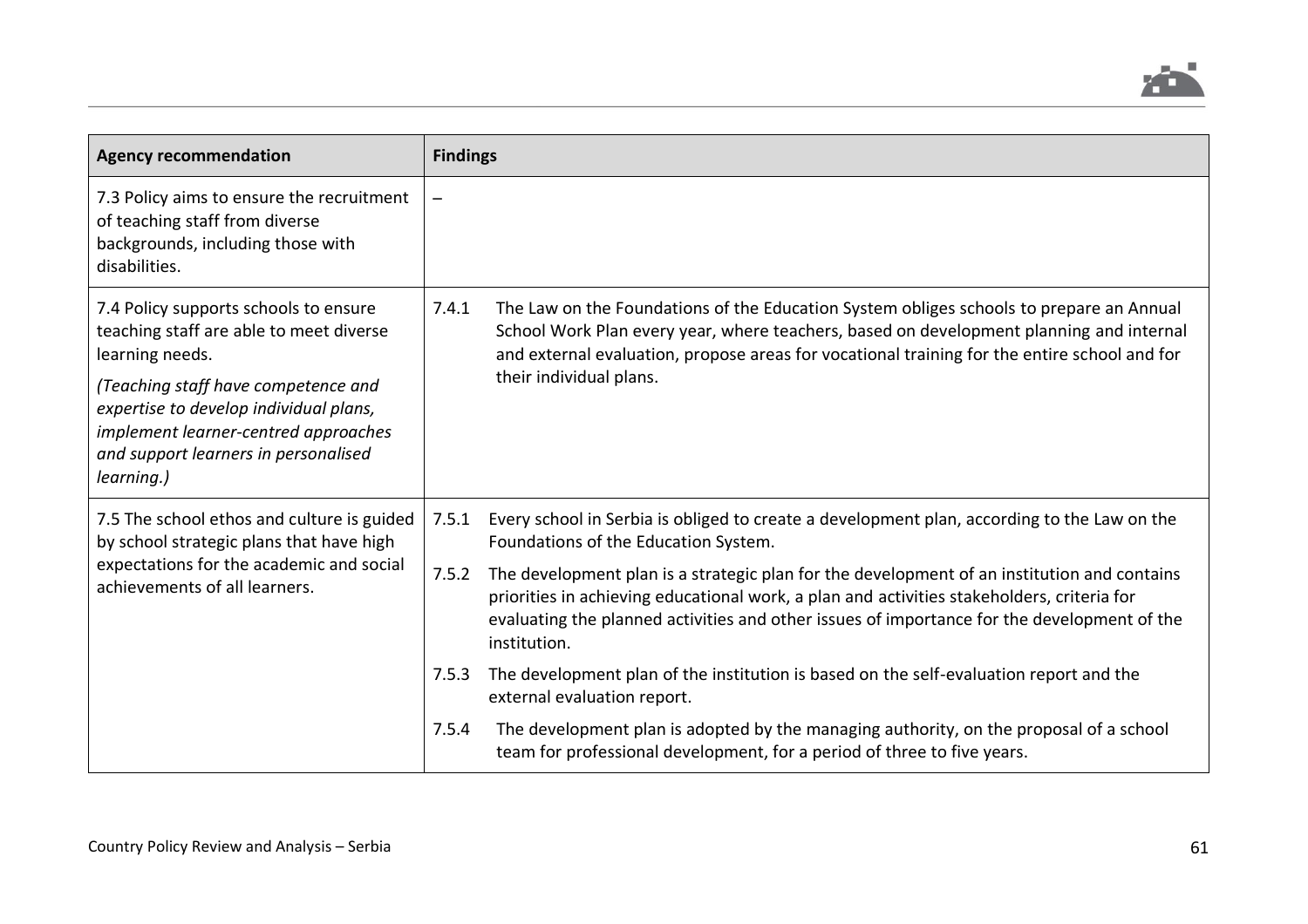

| <b>Agency recommendation</b>                                                                                                                                   | <b>Findings</b>                                                                                                                                                                                                                                                                                                                                                                                                                                                                                                                                                                                                |
|----------------------------------------------------------------------------------------------------------------------------------------------------------------|----------------------------------------------------------------------------------------------------------------------------------------------------------------------------------------------------------------------------------------------------------------------------------------------------------------------------------------------------------------------------------------------------------------------------------------------------------------------------------------------------------------------------------------------------------------------------------------------------------------|
|                                                                                                                                                                | In the process of evaluating the quality of the work of the institution, the institution's<br>development plan is also evaluated.                                                                                                                                                                                                                                                                                                                                                                                                                                                                              |
|                                                                                                                                                                | The Law on Primary Education and the Law on Secondary Education stipulate what the<br>development plan contains.                                                                                                                                                                                                                                                                                                                                                                                                                                                                                               |
|                                                                                                                                                                | Schools plan development activities within the field of quality of work of the institution<br>(school programme and annual work plan, teaching and learning, educational achievements<br>of pupils, support to pupils, ethos, organisation of school work and management, resources).                                                                                                                                                                                                                                                                                                                          |
| 7.6 School strategic plans describe how<br>universal design for learning approaches<br>are used to provide individualised<br>learning tools and opportunities. | 7.6.1<br>There is no mention of universal design in school strategic plans, but the umbrella law<br>contains a clear statement that the institution ensures the elimination of physical and<br>communication barriers, adapting methods for achieving the curriculum and development,<br>adoption and realisation of the individual education plan. The Law on Higher Education<br>(Organisation of Studies, Article 96) contains the obligations of the higher education<br>institution regarding the manner of providing conditions for learners with disabilities in<br>accordance with their capabilities. |
| 7.7 School strategic plans stipulate that<br>all learners are entitled to be active<br>participants in the life of the school and<br>community.                | A compulsory part of the school curriculum is the development of programmes and activities<br>7.7.1<br>that develop the learners' ability to solve problems, communication, team work, self-<br>initiative and encouraging entrepreneurial spirit (technical instructions on how to develop<br>school documentation, 2015).                                                                                                                                                                                                                                                                                    |
| 7.8 School strategic plans have clear<br>statements on the value of diversity.                                                                                 | The school programme must contain the school curriculum, among other things, based on<br>7.8.1<br>the Law on Primary Education (Article 27) and Secondary Education (Article 11). The goals of<br>the school curriculum state, among other issues:                                                                                                                                                                                                                                                                                                                                                             |
|                                                                                                                                                                | 5) respect for individual differences among students in regard to learning methods and<br>speed of progress, as well as possibilities of personal choice in free activities;                                                                                                                                                                                                                                                                                                                                                                                                                                   |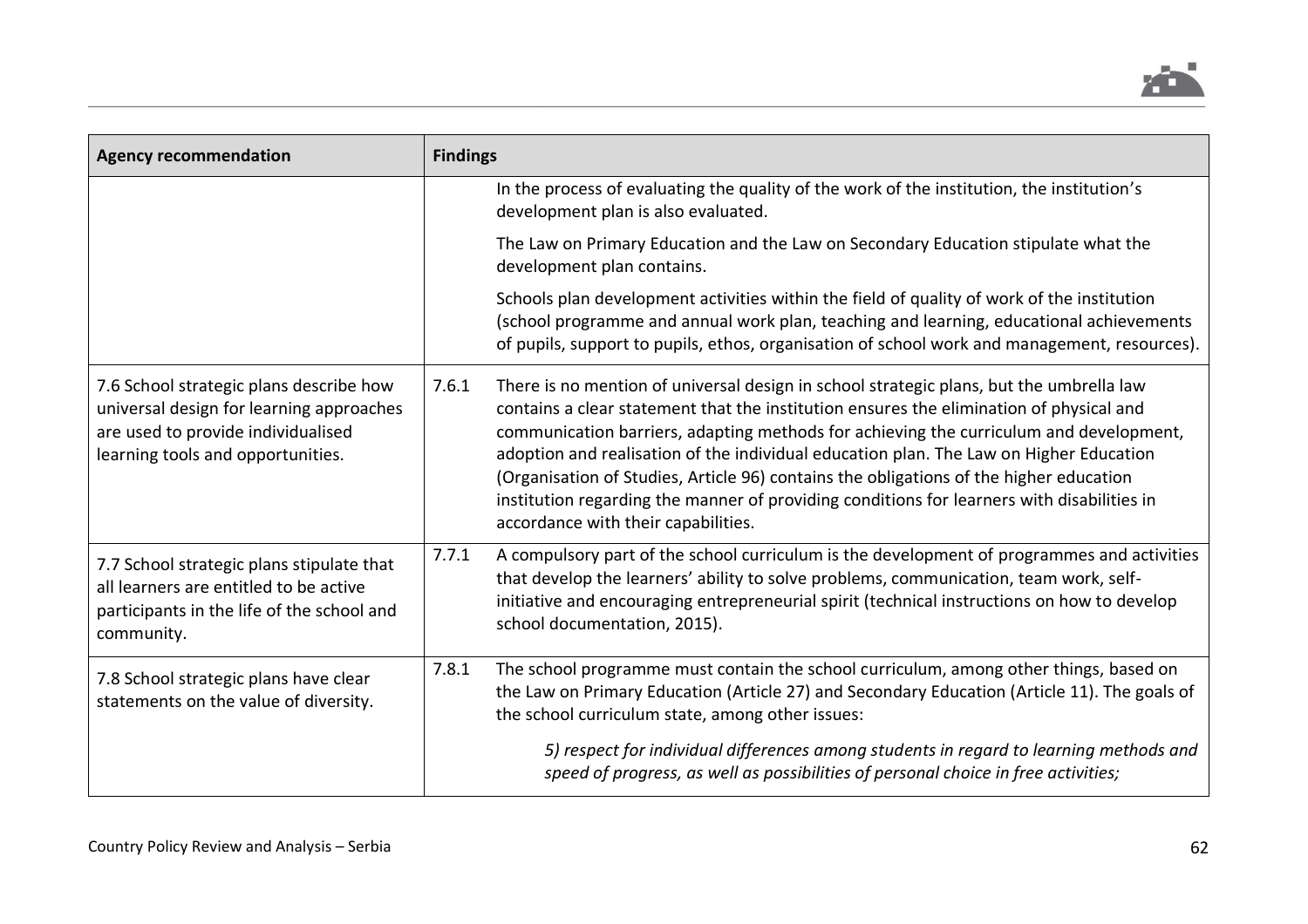

| <b>Agency recommendation</b>                                                                                               | <b>Findings</b>                                                                                       |
|----------------------------------------------------------------------------------------------------------------------------|-------------------------------------------------------------------------------------------------------|
|                                                                                                                            | 6) based on participatory, co-operative, active and experiential methods of teaching<br>and learning. |
| 7.9 School strategic plans describe<br>mechanisms for shared leadership,<br>teamwork and collaborative problem<br>solving. |                                                                                                       |

#### *Measure 7 evaluative comments*

–

 $\overline{a}$ 

**Measure 8: To reduce the negative effects of early tracking (the early streaming of pupils by ability into different types of provision or schools) and to reduce the extensive use of grade retention<sup>1</sup>**

| <b>Agency recommendation</b>                                                                                                                                                               | <b>Findings</b> |                                                                                                                                                                                                                                                                                                                                                                                                                                                                            |
|--------------------------------------------------------------------------------------------------------------------------------------------------------------------------------------------|-----------------|----------------------------------------------------------------------------------------------------------------------------------------------------------------------------------------------------------------------------------------------------------------------------------------------------------------------------------------------------------------------------------------------------------------------------------------------------------------------------|
| 8.1 Legislation across relevant public<br>sectors has the goal of ensuring<br>educational services enhance<br>developments and processes working<br>towards equity in inclusive education. | 8.1.1           | The Ministry of Education, Science and Technological Development adopted the 'By-law on<br>the criteria and procedure for the enrolment of students who have completed a programme<br>of primary adult education in secondary schools under more favourable conditions aimed at<br>obtaining full equity'. The By-law specifies the measures for better informing adult learners<br>and their parents or guardians about the opportunities for secondary school admission, |

<sup>&</sup>lt;sup>1</sup> Early tracking means the early streaming of pupils by abilities into different types of provision or school; this includes placing children into separate schools.

The extensive use of grade retention means holding students back to repeat school years, instead of providing flexible individual support.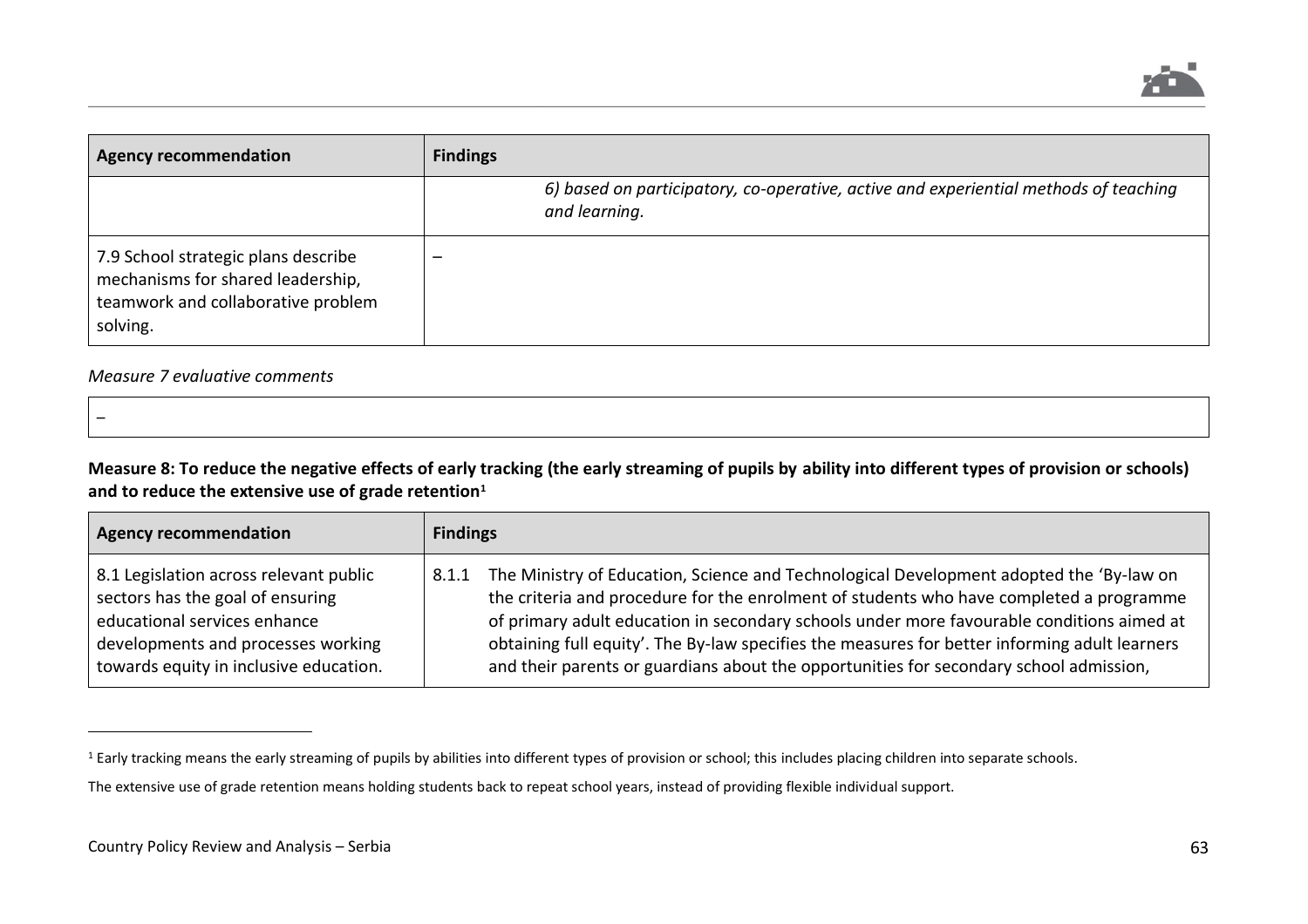

| <b>Agency recommendation</b>                                                                                            | <b>Findings</b>                                                                                                                                                                                                                                                                                                                                                                                                                                                                                                                                              |
|-------------------------------------------------------------------------------------------------------------------------|--------------------------------------------------------------------------------------------------------------------------------------------------------------------------------------------------------------------------------------------------------------------------------------------------------------------------------------------------------------------------------------------------------------------------------------------------------------------------------------------------------------------------------------------------------------|
|                                                                                                                         | required documentation and working conditions in certain occupations. New scoring<br>procedures have also been introduced to ensure easier transition to secondary education.                                                                                                                                                                                                                                                                                                                                                                                |
| 8.2 Policy outlines how support structures<br>that impact upon inclusive education are<br>diverse and easily available. |                                                                                                                                                                                                                                                                                                                                                                                                                                                                                                                                                              |
| (Support structures prevent early tracking<br>and streaming of pupils at an early age).                                 |                                                                                                                                                                                                                                                                                                                                                                                                                                                                                                                                                              |
| 8.3 Assessment mechanisms are in place<br>to identify the support needs of learners<br>at an early stage.               | The By-law on Additional Educational, Health and Social Support to Children and Pupils (2010)<br>8.3.1<br>establishes the conditions for assessing the needs for additional educational, health or social<br>support for learners, especially in cases of social deprivation, developmental and other<br>disabilities, learning difficulties, etc. (National Overview, 2018).                                                                                                                                                                                |
|                                                                                                                         | 8.3.2<br>Inter-sectoral committees are established to assess additional education, health and social<br>support needs of learners at municipal level. The committees include representatives from<br>the learner's school, the centre for social work and the healthcare institution responsible for<br>the learner. They propose various measures to support the learners, including assistive<br>technologies, which are expected to be funded by the municipal budget (National Overview,<br>2018; Law on the Foundations of the Education System, 2017). |
| 8.4 Data is available relating to learners'<br>rights to age appropriate education.                                     | If a child is not included in the education system in time or is included for the first time but<br>8.4.1<br>without documentation, a commission is formed, according to the Law on the Foundations of<br>the Education System (Article 99). The commission assesses proficiency in the child's mother<br>tongue and, in accordance with these assessments, enrols the child in the appropriate class.                                                                                                                                                       |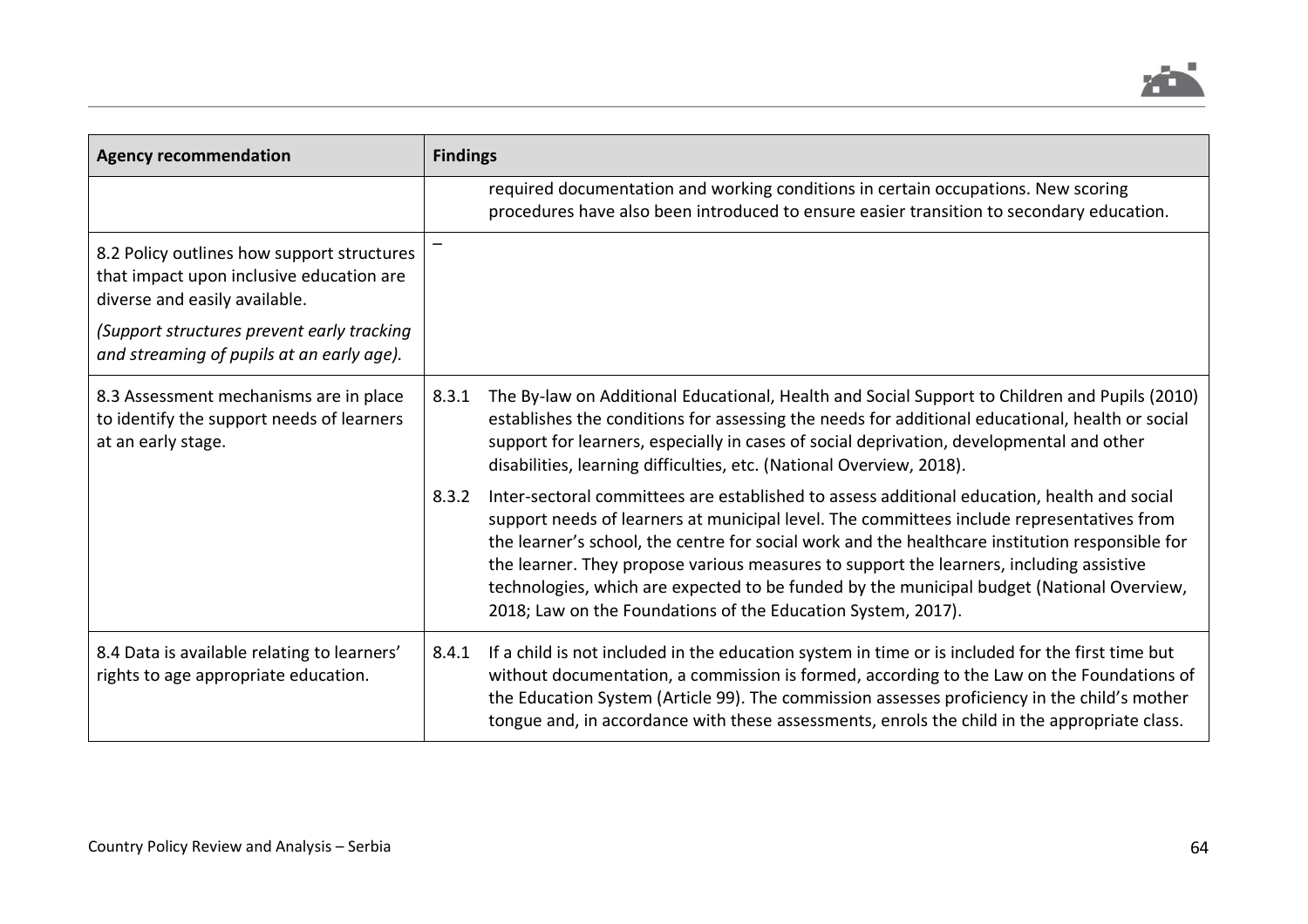

### *Measure 8 evaluative comments*

–

 $\overline{a}$ 

#### **Measure 9: To support improvement in schools with lower educational outcomes**

| <b>Agency recommendation</b>                                                                                                                                                                                                                                                  | <b>Findings</b>                                                                                                                                                                                                                                                                                                                                                                                                                                                                                                                                                                                                                    |
|-------------------------------------------------------------------------------------------------------------------------------------------------------------------------------------------------------------------------------------------------------------------------------|------------------------------------------------------------------------------------------------------------------------------------------------------------------------------------------------------------------------------------------------------------------------------------------------------------------------------------------------------------------------------------------------------------------------------------------------------------------------------------------------------------------------------------------------------------------------------------------------------------------------------------|
| 9.1 Clear mechanisms exist to identify<br>schools with lower educational<br>outcomes. <sup>2</sup>                                                                                                                                                                            | 9.1.1<br>There are two national tests in the education system in Serbia. One comes after the first cycle<br>of education in the lower grades, and the second after completion of primary education.<br>Based on data from the final exam and the success of children in school, a school<br>performance assessment is carried out along with external evaluation data.                                                                                                                                                                                                                                                             |
| 9.2 Policy outlines how methods of<br>assessment, inspections and other<br>accountability measures contribute to<br>school improvement processes.<br>(Accountability measures support<br>inclusive practice and inform further<br>improvement of provision for all learners.) | The methods of assessment in the education system in Serbia are regulated by:<br>9.2.1<br>• the Law on the Educational Inspection (Official Gazette of the Republic of Serbia,<br>No. 27 of 6 April 2018);<br>the Rulebook on Professional-Pedagogical Supervision (Official Gazette of the<br>Republic of Serbia, No. 34/2012);<br>the Rulebook on the Evaluation of the Quality of Work of Establishments (Official<br>Gazette of the Republic of Serbia, No. 9/2012);<br>the Rulebook on Standards of the Quality of Work of Educational Institutions (Official<br>Gazette of the Republic of Serbia, Nos. 7/2011 and 68/2012). |

<sup>&</sup>lt;sup>2</sup> This recommendation does not directly come from the Agency work covered in the CPRA activities. A number of project recommendations have implicitly, but not explicitly referred to this issue. However, the piloting work and detailed discussions with PG countries showed it is necessary to have this explicit recommendation linked to this measure.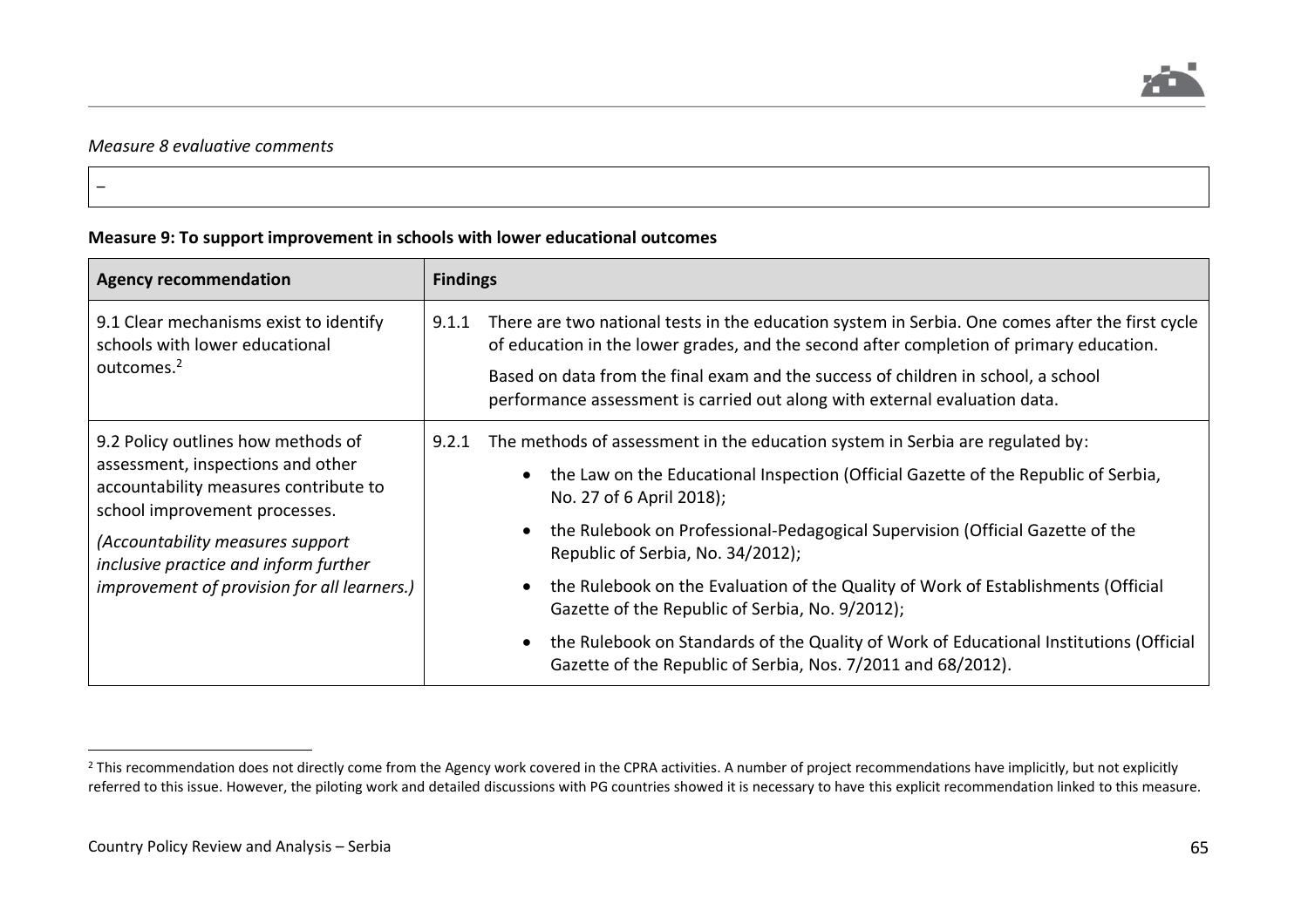

| <b>Agency recommendation</b>                                                                                                                                                                                                                                                                                               | <b>Findings</b>                                                                                                                                                                                                                                                                                                                                                                                                                                                                                                                                                                                                                                      |
|----------------------------------------------------------------------------------------------------------------------------------------------------------------------------------------------------------------------------------------------------------------------------------------------------------------------------|------------------------------------------------------------------------------------------------------------------------------------------------------------------------------------------------------------------------------------------------------------------------------------------------------------------------------------------------------------------------------------------------------------------------------------------------------------------------------------------------------------------------------------------------------------------------------------------------------------------------------------------------------|
| 9.3 Policy aims to increase the capacity of<br>all schools to meet a greater diversity of<br>needs and support learners within their<br>local communities.<br>(Schools are supported to use innovative<br>teaching methods, practical learning<br>approaches and individual plans, focusing<br>on learners' capabilities.) | The participation in mainstream education of learners with special educational needs was<br>9.3.1<br>improved when Serbia defined its framework for inclusive education. It includes:<br>the provision of additional support with changes in policies on enrolment;<br>curriculum and assessment;<br>human resources;<br>support structures and funding arrangements (National Overview, 2018).                                                                                                                                                                                                                                                      |
| 9.4 Policy outlines clear incentives for<br>schools to take all learners from their<br>local community.                                                                                                                                                                                                                    | 9.4.1<br>Pre-primary institutions, and/or primary schools implementing a pre-primary programme,<br>founded by the Republic of Serbia, the autonomous province or the local self-government<br>unit, are obliged to enrol every child in a pre-primary preparatory programme, regardless of<br>the residence of the parents or other legal representatives.<br>The local self-government unit shall keep records and inform the pre-primary institution<br>and/or the primary school implementing a pre-primary preparatory programme about<br>children who have attended the pre-primary preparatory programme, in accordance with a<br>special law. |
| 9.5 Policy requires school strategic plans<br>to outline preventive educational action<br>against dropouts.<br>(Including necessary measures so that<br>learners who become disengaged find<br>new educational alternatives.)                                                                                              | The solutions in the Law on the Foundations of the Education System directly and indirectly<br>9.5.1<br>affect the prevention of dropouts of learners from the system, especially under the articles of<br>the law related to rights, obligations and responsibilities of teachers, learners and their<br>parents, availability and quality of education, the individual education plan and others (Malo<br>o projektu).                                                                                                                                                                                                                             |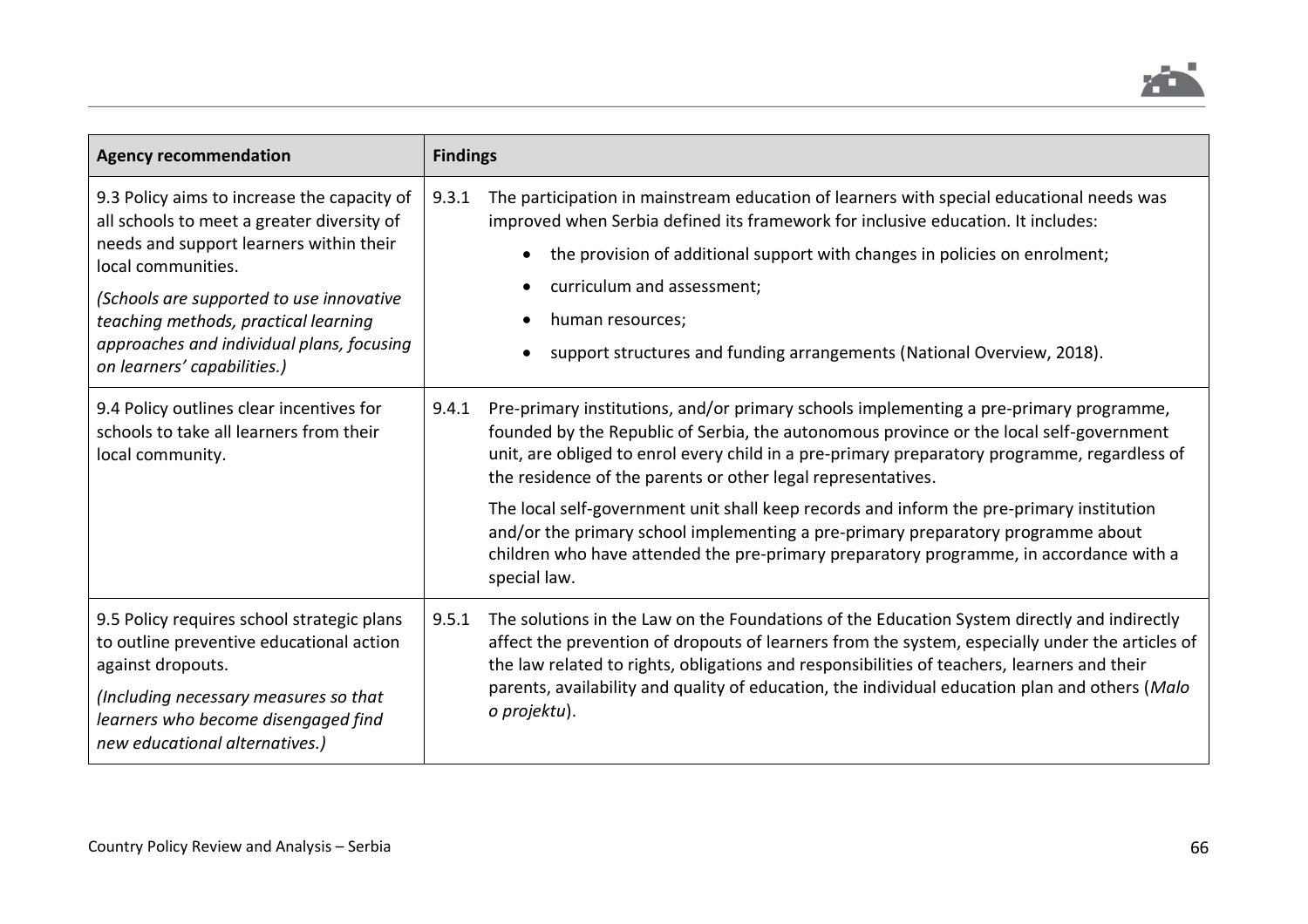

## *Measure 9 evaluative comments*

–

**Measure 10: To improve the quality of school staff, focusing on the quality of teachers, quality in continuing professional development, developing teacher competences and reinforcing school leadership**

| <b>Agency recommendation</b>                                                                                                                                                                                                                                                            | <b>Findings</b>                                                                                                                                                                                                                                                                                                                                                                                                                                                                                                                                                                                                                                                                                          |
|-----------------------------------------------------------------------------------------------------------------------------------------------------------------------------------------------------------------------------------------------------------------------------------------|----------------------------------------------------------------------------------------------------------------------------------------------------------------------------------------------------------------------------------------------------------------------------------------------------------------------------------------------------------------------------------------------------------------------------------------------------------------------------------------------------------------------------------------------------------------------------------------------------------------------------------------------------------------------------------------------------------|
| 10.1 Policy outlines how all school staff<br>develops the skills to meet the diverse<br>needs of all learners.<br>(Appropriate training and professional<br>development is provided to all school staff<br>including teachers, support and<br>administrative staff, counsellors, etc.). | 10.1.1 The Rulebook on Continuing Professional Education and Career Progression of Teachers and<br>Professional Counsellors (Official Gazette of the Republic of Serbia, No. 81/2017) clearly<br>states that the professional development of teachers, educators and professional associates<br>of institutions is planned in accordance with the needs and priorities of education and care of<br>learners. These are priority areas that shall be determined by the minister in charge of<br>education affairs and on the basis of perceiving the level of development of all competencies<br>for the profession of teachers, educators and professional associates in the institution<br>(Article 3). |
|                                                                                                                                                                                                                                                                                         | 10.1.2 The needs and priorities of professional development of institutions are also planned based<br>on:                                                                                                                                                                                                                                                                                                                                                                                                                                                                                                                                                                                                |
|                                                                                                                                                                                                                                                                                         | the presented personal plans for the professional development of teachers,<br>educators and professional associates;                                                                                                                                                                                                                                                                                                                                                                                                                                                                                                                                                                                     |
|                                                                                                                                                                                                                                                                                         | the results of self-evaluation and evaluation of the quality of the work of the<br>institution;                                                                                                                                                                                                                                                                                                                                                                                                                                                                                                                                                                                                          |
|                                                                                                                                                                                                                                                                                         | reports on the achievement of standards and other indicators of the quality of<br>educational work.                                                                                                                                                                                                                                                                                                                                                                                                                                                                                                                                                                                                      |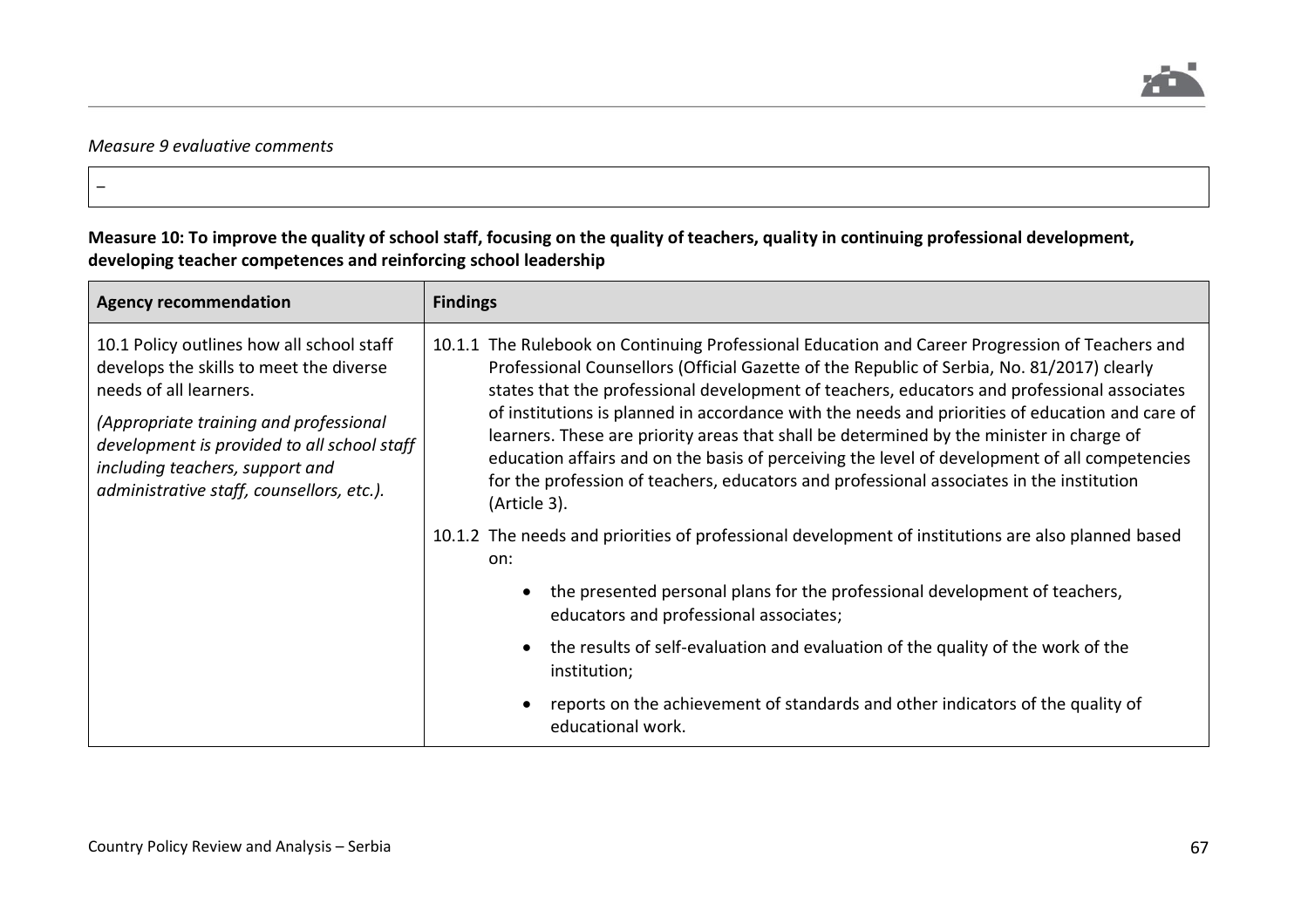

| <b>Agency recommendation</b>                                                                            | <b>Findings</b>                                                                                                                                                                                                                                                                                                                                                                       |
|---------------------------------------------------------------------------------------------------------|---------------------------------------------------------------------------------------------------------------------------------------------------------------------------------------------------------------------------------------------------------------------------------------------------------------------------------------------------------------------------------------|
|                                                                                                         | 10.1.3 The personal plan for the professional development of teachers, educators and professional<br>associates is based on the self-assessment of the level of development of all competencies for<br>the profession.                                                                                                                                                                |
|                                                                                                         | 10.1.4 Furthermore, after external evaluation, a school is obliged to organise further professional<br>development for teachers in accordance with their opinion. Teachers, educators and<br>professional associates use data from expert pedagogical supervision and external<br>evaluations in the creation of personal development plans for professional development.             |
| 10.2 Policy supports the development of<br>high quality and appropriately trained<br>teacher educators. | 10.2.1 Under Article 6 of the Law on the Foundations of the Education System, Quality of Education,<br>the competences and professional development of teachers, educators and professional<br>associates, principals and secretaries are a key part of the quality of the education system.                                                                                          |
| (With improvements in recruitment,<br>induction and continuing professional<br>development.)            | 10.2.2 Article 151 of the Law on the Foundations of the Education System clearly states the<br>obligations of teachers regarding professional development:                                                                                                                                                                                                                            |
|                                                                                                         | A teacher, educator and professional associate, with a licence and without a licence,<br>is obliged to continually improve in order to successfully realise and improve<br>educational work and to acquire or improve the competencies necessary for work, in<br>accordance with the general principles, and to achieve the goals of education, care<br>and standards of achievement. |
|                                                                                                         | 10.2.3 The Ministry of Education, Science and Technological Development adopted a Rulebook on<br>Continuing Professional Education and Career Progression of Teachers and Professional<br>Counsellors (Official Gazette of the Republic of Serbia, No. 81/2017).                                                                                                                      |
|                                                                                                         | Article 2 states that professional development is a complex process that involves constantly<br>developing the competencies of teachers, educators and professional associates in order to<br>improve their work and improve the development of learners, in respect to their level of<br>achievement.                                                                                |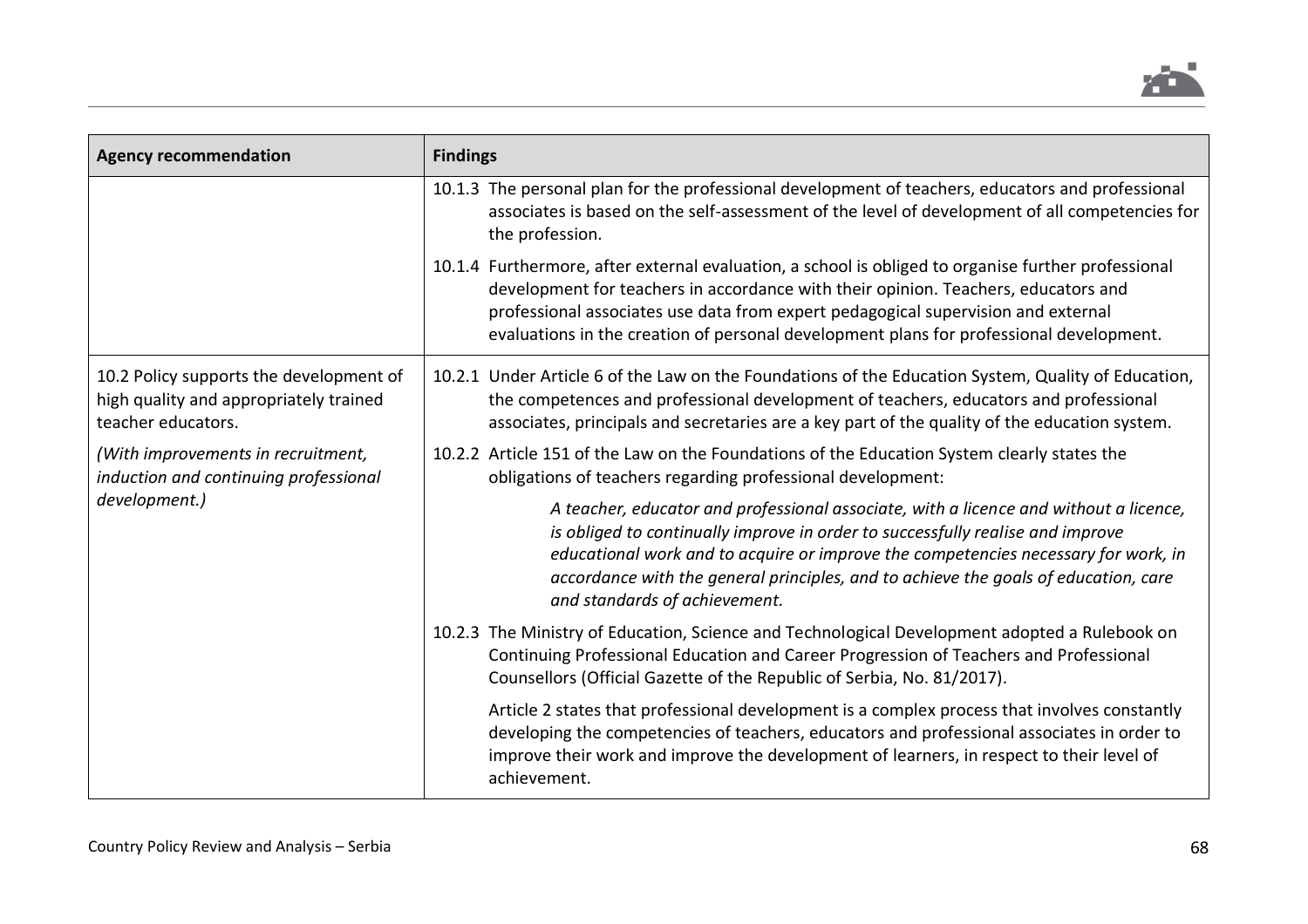

| <b>Agency recommendation</b>                                                                                                        | <b>Findings</b>                                                                                                                                                                                                                                                                                                                                                                                                                                                |
|-------------------------------------------------------------------------------------------------------------------------------------|----------------------------------------------------------------------------------------------------------------------------------------------------------------------------------------------------------------------------------------------------------------------------------------------------------------------------------------------------------------------------------------------------------------------------------------------------------------|
|                                                                                                                                     | The comprehensive and compulsory part of professional education is professional<br>development, which involves obtaining new and improving existing competencies important<br>for the improvement of educational work, professional work, and care of children.                                                                                                                                                                                                |
|                                                                                                                                     | 10.2.4 Article 16 (Monitoring the Exercise of Teacher Training and Professional Co-operation) of the<br>Rulebook states:                                                                                                                                                                                                                                                                                                                                       |
|                                                                                                                                     | Teachers, educators and expert associates shall apply the standards of competence in<br>the process of self-evaluation and planning of their professional development.                                                                                                                                                                                                                                                                                         |
|                                                                                                                                     | Teachers, educators and associates shall systematically monitor, analyse and<br>evaluate their educational work, development of competences, advancement and<br>professional development, and preserve, in a prescribed form, the most important<br>examples of their practice, examples of the application of items learned during their<br>professional development, personal plan of professional development (portfolio).                                  |
|                                                                                                                                     | Teachers, educators and associates shall also use data from professional pedagogical<br>supervision and external evaluation in creating their personal development plan.                                                                                                                                                                                                                                                                                       |
|                                                                                                                                     | 10.2.5 The National Education Council adopted the Standards of Competencies for the Profession of<br>Teachers and their Professional Development in April 2011. According to the stipulated<br>standards of competence, teachers plan their professional development, self-evaluate and<br>choose vocational training programmes. The fulfilment of conditions for promotion in the<br>profession depends on the possession of a certain degree of competence. |
| 10.3 Policy supports flexible training<br>opportunities in initial and continuing<br>professional development, for all<br>teachers. | Since 2015, there have been significant reforms concerning initial teacher education<br>10.3.1<br>provided in higher education institutions. Links between schools and universities are<br>reinforced, as teachers from schools take part in implementing initial teacher education. The<br>larger universities also provide lifelong learning courses (European Commission, 2016;<br>National Overview, 2018).                                                |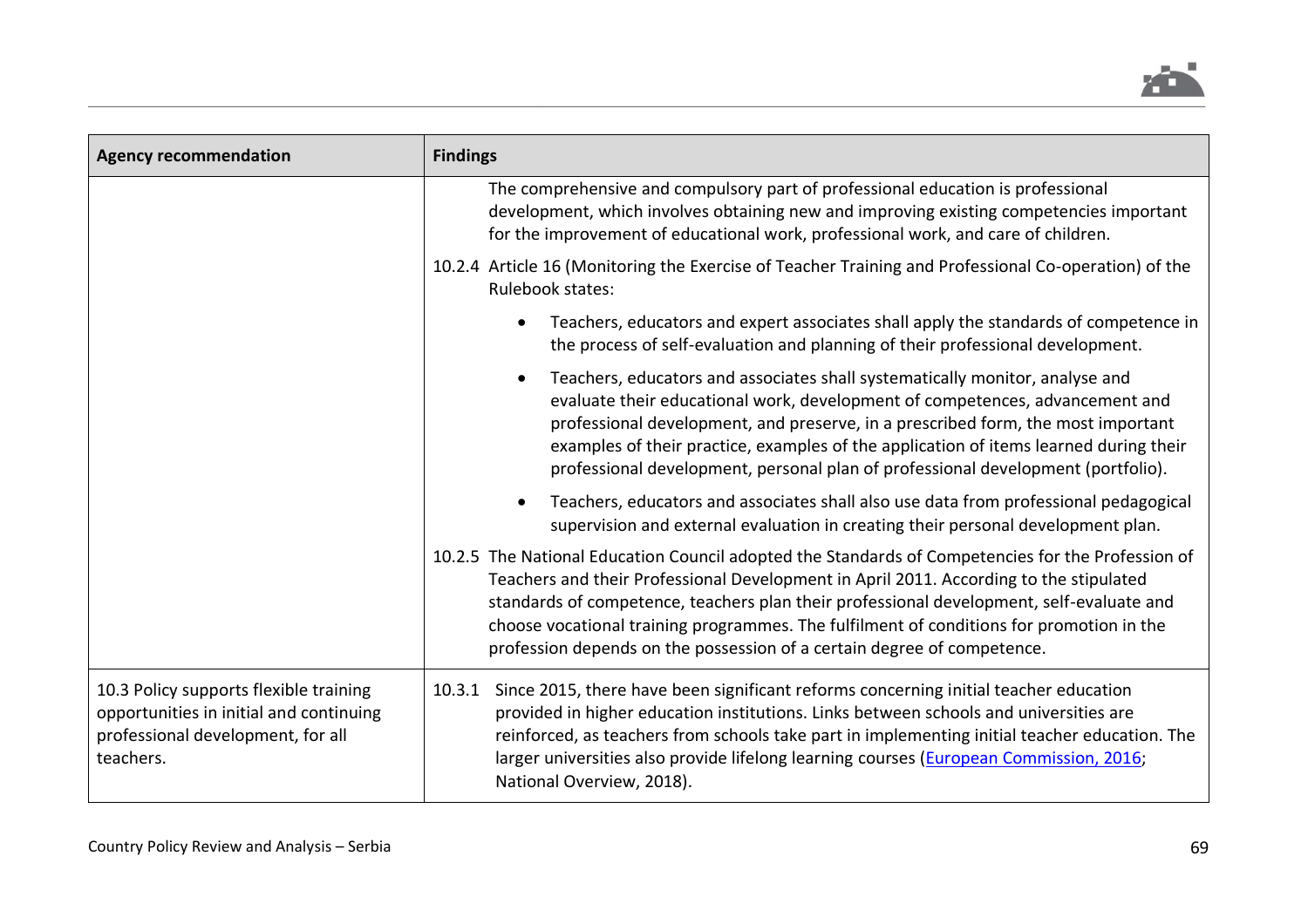

| <b>Agency recommendation</b>                                                                                                                                            | <b>Findings</b>                                                                                                                                                                                                                        |
|-------------------------------------------------------------------------------------------------------------------------------------------------------------------------|----------------------------------------------------------------------------------------------------------------------------------------------------------------------------------------------------------------------------------------|
| (Schools and teacher education<br>institutions will work together to ensure<br>good models in practice schools and<br>appropriate placements for teaching<br>practice.) | 10.3.2 In-service training of pre-primary, primary and secondary teachers is continuous and<br>included in the Ministry of Education, Science and Technological Development's annual<br>plans of activities (National Overview, 2018). |
|                                                                                                                                                                         | Forms of professional training are Regulated by Article 6 of the Rulebook on Continuing<br>10.3.3<br>Professional Education and Promotion within the Profession of Teachers and Associates.<br>They include:                           |
|                                                                                                                                                                         | Professional training programme realised through training<br>$\bullet$                                                                                                                                                                 |
|                                                                                                                                                                         | Expert meetings, as follows:<br>$\bullet$                                                                                                                                                                                              |
|                                                                                                                                                                         | Congress<br>O                                                                                                                                                                                                                          |
|                                                                                                                                                                         | Meetings, days<br>O                                                                                                                                                                                                                    |
|                                                                                                                                                                         | Conferences<br>O                                                                                                                                                                                                                       |
|                                                                                                                                                                         | Counselling<br>O                                                                                                                                                                                                                       |
|                                                                                                                                                                         | Symposium<br>O                                                                                                                                                                                                                         |
|                                                                                                                                                                         | Round table<br>$\circ$                                                                                                                                                                                                                 |
|                                                                                                                                                                         | Stands<br>$\circ$                                                                                                                                                                                                                      |
|                                                                                                                                                                         | Webinars<br>$\circ$                                                                                                                                                                                                                    |
|                                                                                                                                                                         | Summer and winter school<br>$\bullet$                                                                                                                                                                                                  |
|                                                                                                                                                                         | Professional and study trip and mobility project<br>$\bullet$                                                                                                                                                                          |
|                                                                                                                                                                         | Mentoring within student practice that has the status of a training facility.<br>$\bullet$                                                                                                                                             |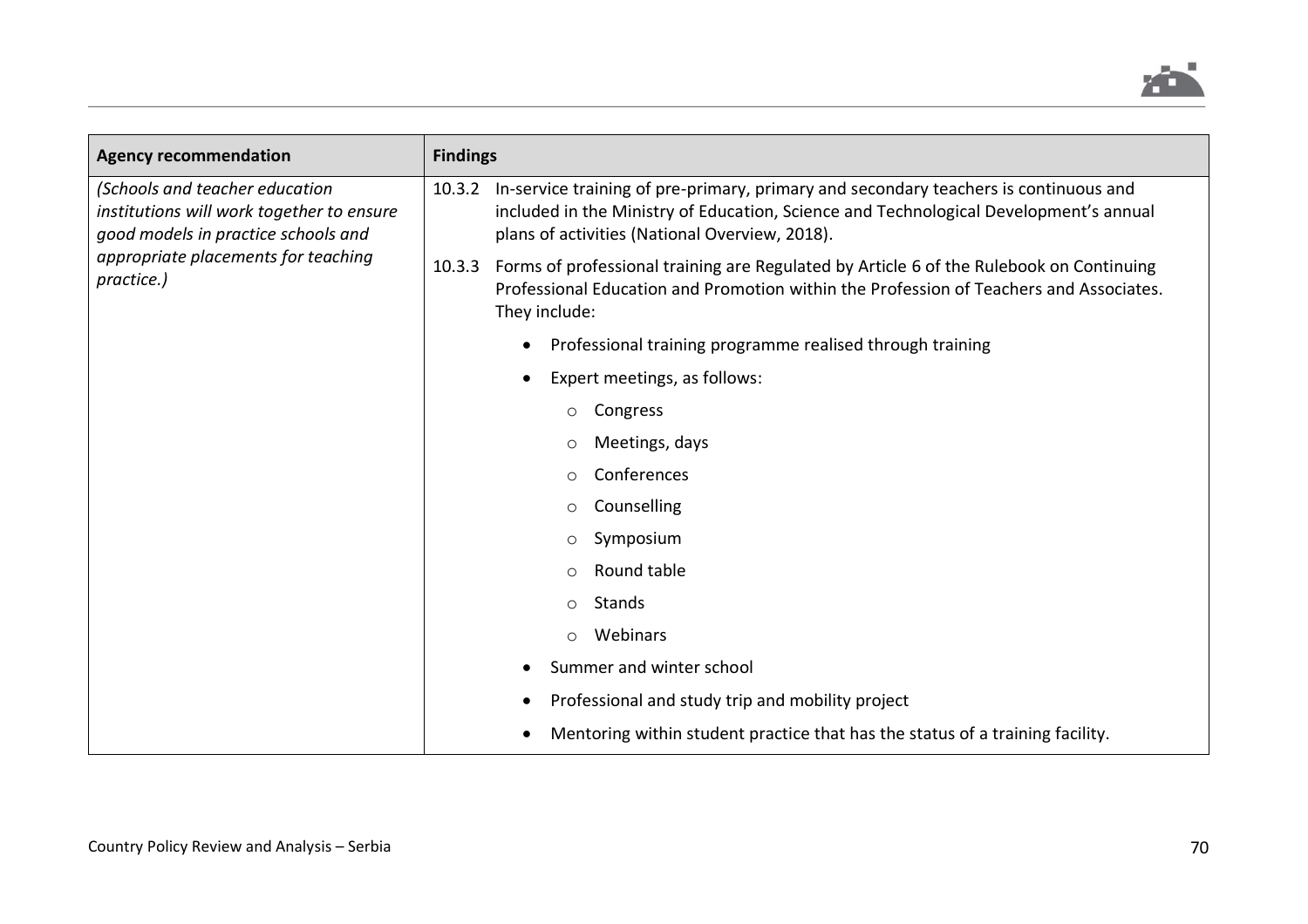

| <b>Agency recommendation</b>                                                                                                                         | <b>Findings</b>                                                                                                                                                                                                                                                                                                                                                                                                                           |
|------------------------------------------------------------------------------------------------------------------------------------------------------|-------------------------------------------------------------------------------------------------------------------------------------------------------------------------------------------------------------------------------------------------------------------------------------------------------------------------------------------------------------------------------------------------------------------------------------------|
|                                                                                                                                                      | Forms of professional development referred to in paragraph 1 of this Article may be<br>organised both domestically and internationally.                                                                                                                                                                                                                                                                                                   |
| 10.4 All teaching staff are supported and<br>develop a clear understanding of effective<br>learning strategies.                                      | One of the priorities for teacher training for the years 2018-2019 and 2020-2021 is<br>improving the competencies of teachers in the field of planning and realisation of teaching-<br>orientated outcomes (raising the level of methodical knowledge relevant to the objectives<br>and outcomes of the subject/area) (Catalogue of vocational training programmes for school<br>in the school years 2018-2019, 2019-2020 and 2020-2021). |
| (Such as learning to learn and active<br>learning approaches.)                                                                                       |                                                                                                                                                                                                                                                                                                                                                                                                                                           |
| 10.5 Policy supports schools to develop<br>strategic plans of staff training in inclusive<br>education.                                              |                                                                                                                                                                                                                                                                                                                                                                                                                                           |
| 10.6 Policy outlines the specialised<br>training pathways for specialists who<br>support school communities to<br>implement inclusive education.     |                                                                                                                                                                                                                                                                                                                                                                                                                                           |
| 10.7 Policy supports research into the<br>effectiveness of different routes into<br>teaching.                                                        | Article 22 of the Rulebook states that teachers, educators and associates have the right and<br>10.7.1<br>duty to participate in various forms of professional training in the institution during each<br>school year, as follows:                                                                                                                                                                                                        |
| (Including course organisation, content<br>and pedagogy to best develop the<br>competence of teachers to meet the<br>diverse needs of all learners.) | 1. Present the professional development that they attended, related to the work of<br>teachers, educators and associates. Demonstrate the use of new knowledge learned<br>within professional development, the results of the applied knowledge and an analysis<br>of the impact of professional development on the development of learners. Present a                                                                                    |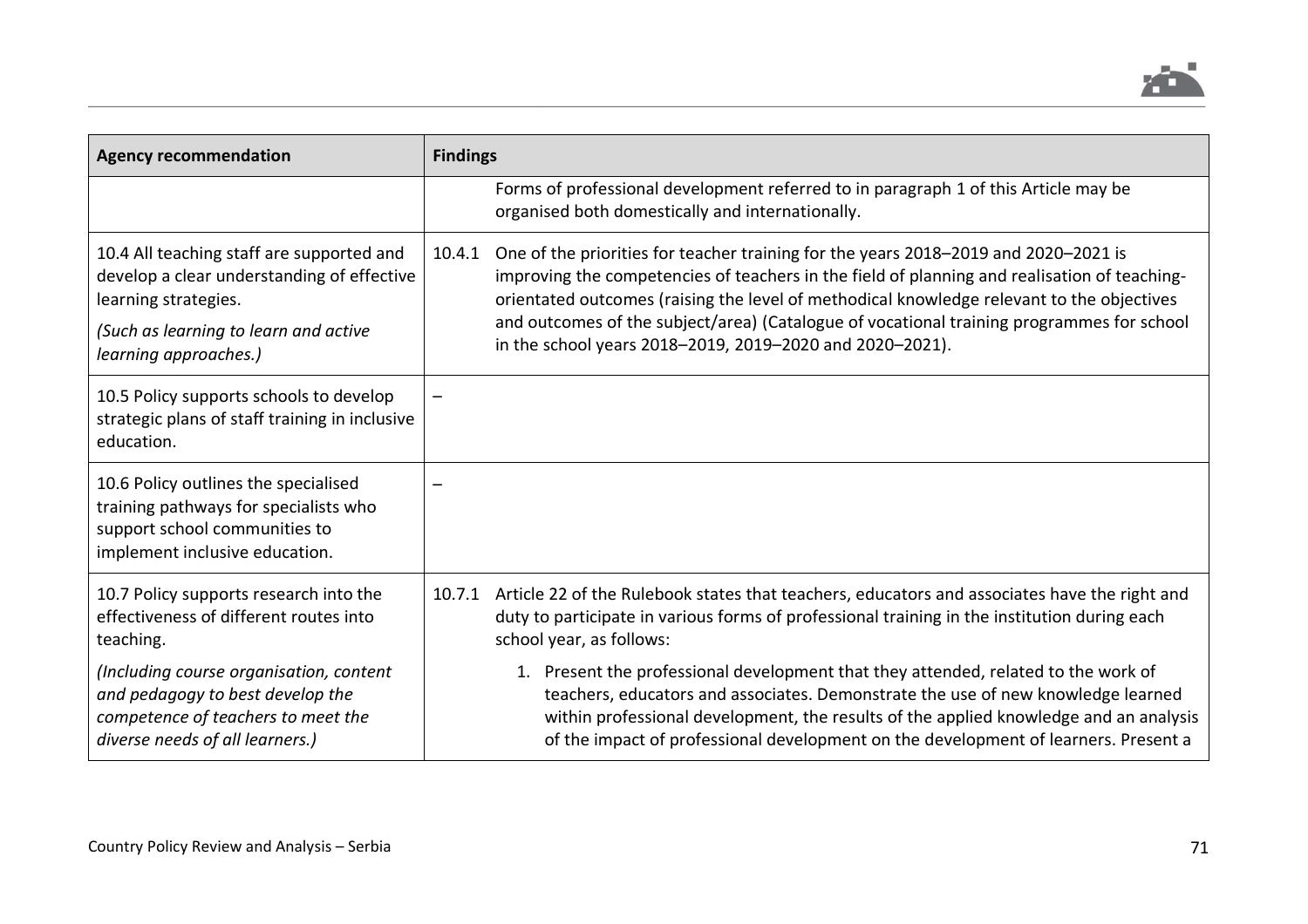

| <b>Agency recommendation</b> | <b>Findings</b>                                                                                                                               |
|------------------------------|-----------------------------------------------------------------------------------------------------------------------------------------------|
|                              | professional book, manual, expert article, didactic material, or the results of the<br>conducted research, the study visit, the expert visit. |
|                              | 2. Hold a recognised event, i.e. a teaching time or activity, and lead a workshop.                                                            |
|                              | 3. Attend the activities referred to in items 1 and 2 of this Article and participate in their<br>analysis.                                   |
|                              | 4. Participate in:                                                                                                                            |
|                              | research;                                                                                                                                     |
|                              | projects, programmes of national importance in the institution, programmes of<br>the model centre;                                            |
|                              | planning and implementing forms of professional development within the<br>institutions, in accordance with the needs of employees.            |

### *Measure 10 evaluative comments*

In 2010, the Ministry of Education, Science and Technological Development, in co-operation with the World Bank and UNICEF, established a Network for Support of Inclusive Education. It aimed to provide inclusive education models and capacity-building for inclusive education in pre-primary and primary education. Model inclusive schools were established in 14 locations [\(UNESCO Institute for Statistics and UNICEF, 2015,](http://uis.unesco.org/sites/default/files/documents/fixing-broken-promise-efa-findings-global-initiative-oosc-education-2015-en.pdf#page=85) p. 84).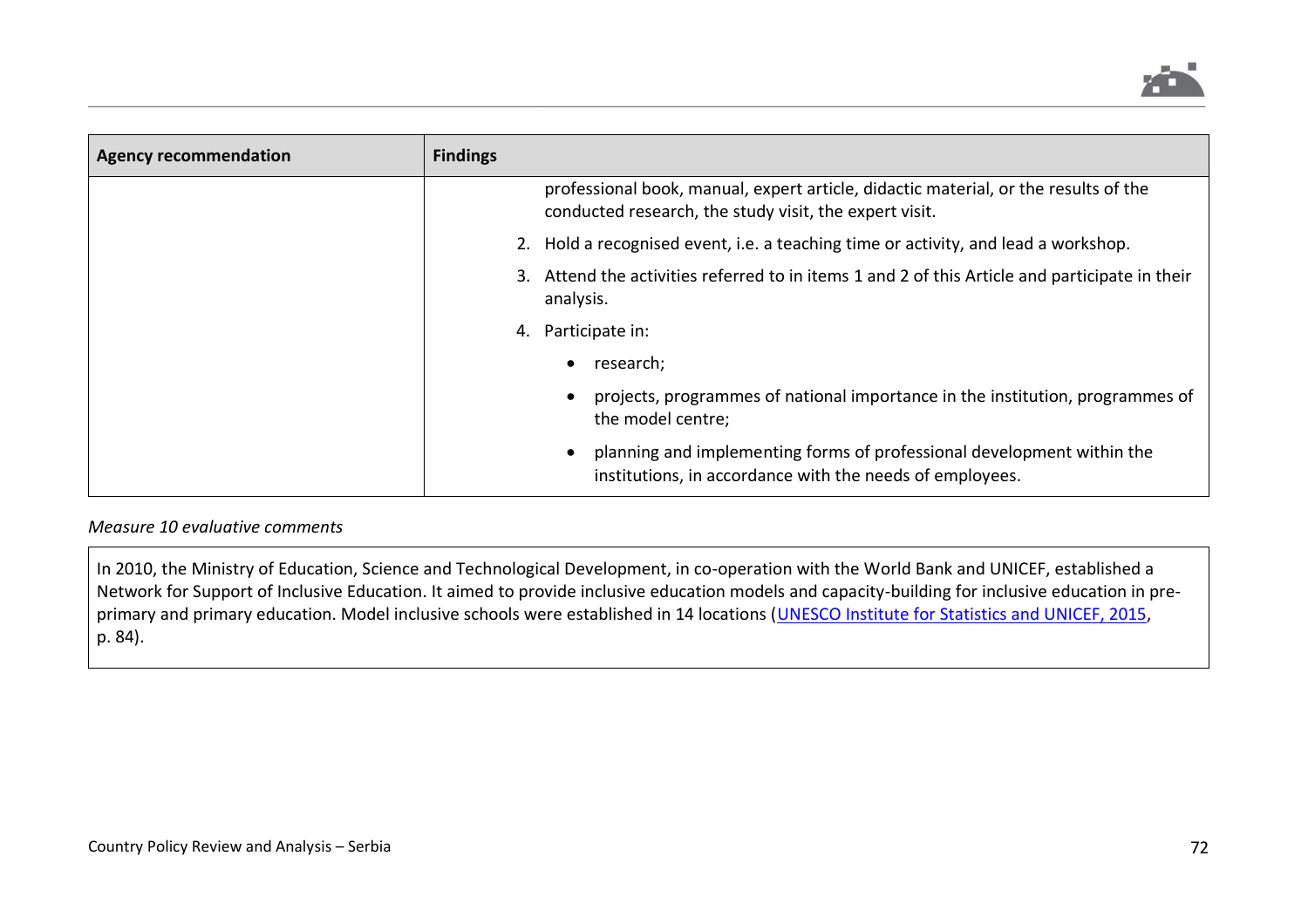

## **Measure 11: To improve transition from education to work by increasing the coherence between employment incentives, education and VET; improving the quality and accessibility of apprenticeships; promoting cross-sector co-operation; simplifying the systems of qualifications**

| <b>Agency recommendation</b>                                                                   | <b>Findings</b>                                                                                                                                                                                                                                                                                                                                                                                                                                                                                                |  |  |
|------------------------------------------------------------------------------------------------|----------------------------------------------------------------------------------------------------------------------------------------------------------------------------------------------------------------------------------------------------------------------------------------------------------------------------------------------------------------------------------------------------------------------------------------------------------------------------------------------------------------|--|--|
| 11.1 Policy ensures that VET programmes<br>should address labour market skill<br>requirements. | The European Union is assisting the Serbian Government in a major reform of vocational<br>11.1.1<br>education and training (VET) to respond to the future needs of the economy and to the<br>immediate needs of individuals for employment and enterprises for skills.                                                                                                                                                                                                                                         |  |  |
|                                                                                                | The intention is to help with:                                                                                                                                                                                                                                                                                                                                                                                                                                                                                 |  |  |
|                                                                                                | new approaches to learning and teaching in vocational education and training;<br>$\bullet$                                                                                                                                                                                                                                                                                                                                                                                                                     |  |  |
|                                                                                                | assistance in identifying and responding to individual, community and enterprise<br>needs for skills and competences.                                                                                                                                                                                                                                                                                                                                                                                          |  |  |
|                                                                                                | 11.1.2 The Government has adopted the Strategy for the Development of Vocational Education and<br>Training in the Republic of Serbia and a National Action Plan for the implementation of the<br>strategy (Official Gazette of the Republic of Serbia, No. 1/07). The proposed text is consistent<br>with and based on EU documents - the Copenhagen Declaration on Vocational Education<br>(2002) and the Bruges Communiqué on Enhanced European Co-operation in Vocational<br>Education and Training (2010). |  |  |
|                                                                                                | Furthermore, a Methodology of Curriculum Development in Vocational Education and<br>Training and Adult Education has been developed.                                                                                                                                                                                                                                                                                                                                                                           |  |  |
|                                                                                                | The strategic objectives of vocational education, according to the Copenhagen Declaration<br>and Bruges Communiqué, are:                                                                                                                                                                                                                                                                                                                                                                                       |  |  |
|                                                                                                | improving the quality and effectiveness of VET and strengthening its attractiveness<br>and relevance;                                                                                                                                                                                                                                                                                                                                                                                                          |  |  |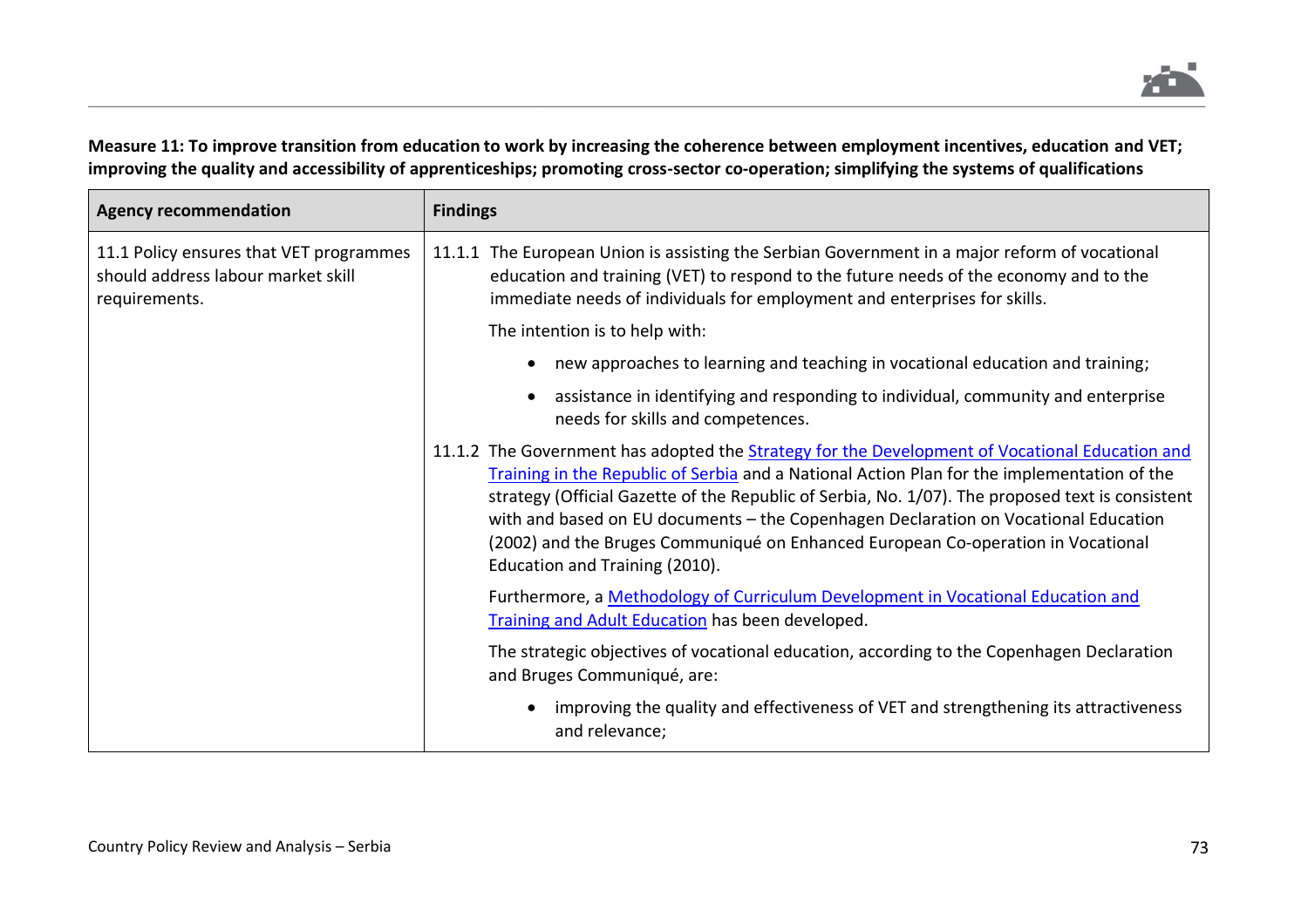

| <b>Agency recommendation</b> | <b>Findings</b>                                                                                                                                                                                                                                                                                                                                                                                                                                                                                                                                                                                                                                                                          |
|------------------------------|------------------------------------------------------------------------------------------------------------------------------------------------------------------------------------------------------------------------------------------------------------------------------------------------------------------------------------------------------------------------------------------------------------------------------------------------------------------------------------------------------------------------------------------------------------------------------------------------------------------------------------------------------------------------------------------|
|                              | strengthening creativity, innovation and entrepreneurship, as well as the use of<br>$\bullet$<br>information technology;                                                                                                                                                                                                                                                                                                                                                                                                                                                                                                                                                                 |
|                              | developing an effective system of lifelong learning and mobility as a reality in<br>$\bullet$<br>vocational education;                                                                                                                                                                                                                                                                                                                                                                                                                                                                                                                                                                   |
|                              | promoting the principles of equality, social cohesion and active citizenship - allowing<br>inclusion in VET;                                                                                                                                                                                                                                                                                                                                                                                                                                                                                                                                                                             |
|                              | strengthening the participation of social partners in vocational education.<br>$\bullet$                                                                                                                                                                                                                                                                                                                                                                                                                                                                                                                                                                                                 |
|                              | 11.1.3 The German Society for International Co-operation (GIZ), on behalf of the German Federal<br>Ministry for Economic Co-operation and Development (BMZ) and in co-operation with the<br>Serbian Ministry of Education, Science and Technological Development, is implementing a<br>project: 'Reform of vocational education in Serbia'. It aims to provide the prerequisites for<br>co-operative education in vocational-technical profiles, in accordance with market needs. The<br>project envisages the modification and complementation of three selected educational<br>profiles of vocational-technical professions: industrial mechanic, locksmith-welder and<br>electrician. |
|                              | During the 2016-2017 school year, a committee of the Ministry of Education, Science and<br>Technological Development selected 17 vocational secondary schools after reviewing the<br>applications and documents they submitted. These schools will introduce the model of<br>co-operative education for three selected study profiles. They will contain elements of dual<br>education and will offer more and better quality practical work to learners.                                                                                                                                                                                                                                |
|                              | 11.1.4 A forward-looking National Employment Strategy 2011-2020 (Official Gazette of the Republic<br>of Serbia, No. 37/11) was adopted in 2011, within the framework of the Europe 2020<br>Strategy and the strategic commitment of Serbia to further advance economic progress. The<br>employment policy aims to achieve effective and sustainable employment growth and to                                                                                                                                                                                                                                                                                                             |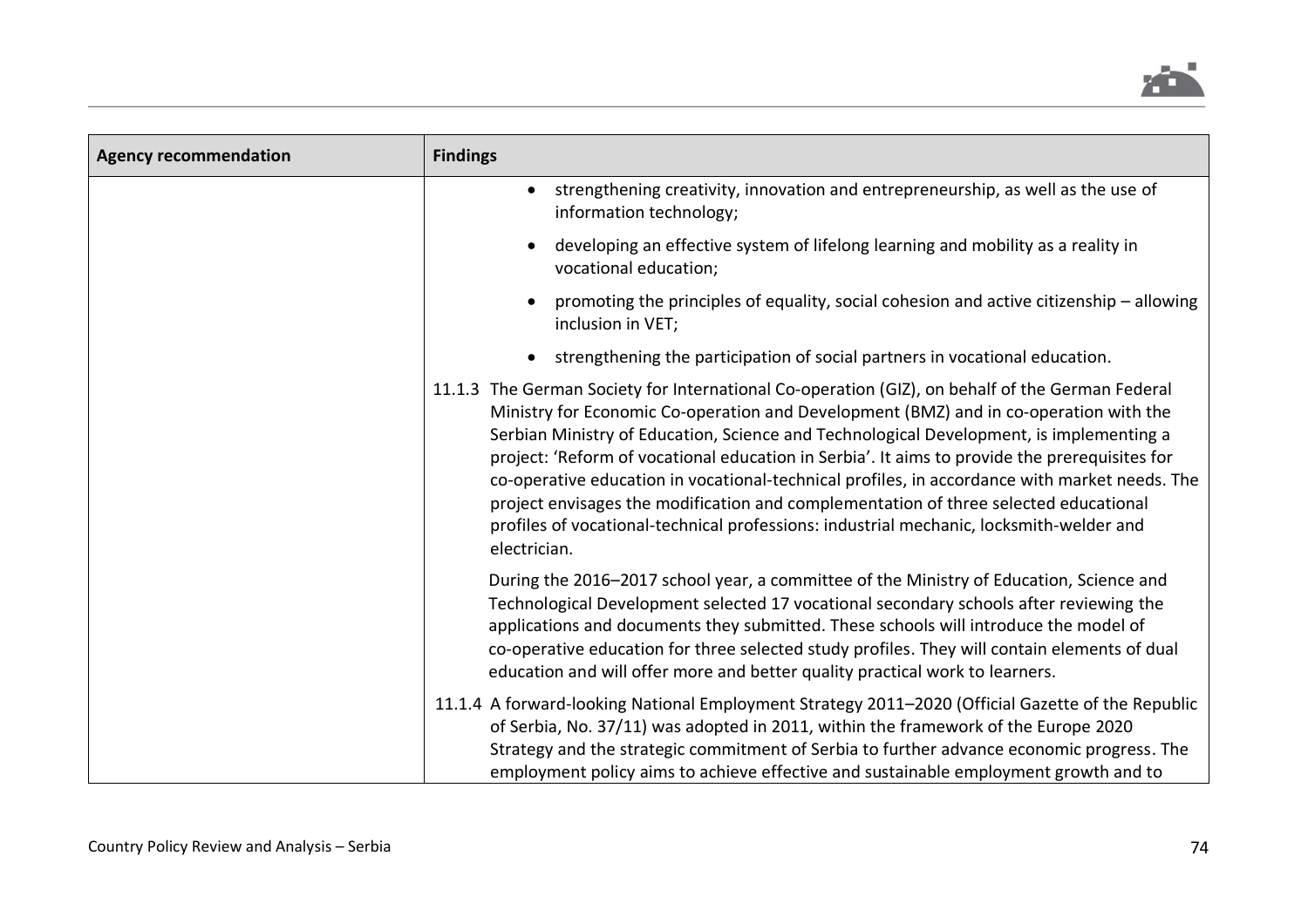

| <b>Agency recommendation</b>                                                                                                                                                                                                                                                 | <b>Findings</b>                                                                                                                                                                                                                                                                                                                                                                                                                                                                                                                                                                                                                                                                                                                                                                           |
|------------------------------------------------------------------------------------------------------------------------------------------------------------------------------------------------------------------------------------------------------------------------------|-------------------------------------------------------------------------------------------------------------------------------------------------------------------------------------------------------------------------------------------------------------------------------------------------------------------------------------------------------------------------------------------------------------------------------------------------------------------------------------------------------------------------------------------------------------------------------------------------------------------------------------------------------------------------------------------------------------------------------------------------------------------------------------------|
|                                                                                                                                                                                                                                                                              | fully align the employment policy and labour market institutions with the EU acquis by the<br>end of 2020. Further aligning Serbia's labour market with that of the EU is one of the<br>priorities of this strategy.                                                                                                                                                                                                                                                                                                                                                                                                                                                                                                                                                                      |
|                                                                                                                                                                                                                                                                              | Modernisation of the VET system in Serbia                                                                                                                                                                                                                                                                                                                                                                                                                                                                                                                                                                                                                                                                                                                                                 |
|                                                                                                                                                                                                                                                                              | Dual Vocational Education and Training in Serbia: Feasibility Study                                                                                                                                                                                                                                                                                                                                                                                                                                                                                                                                                                                                                                                                                                                       |
| 11.2 Policy aims at matching labour<br>market skill requirements and learners'<br>skills, wishes and expectations.                                                                                                                                                           | 11.2.1 Education and skills reform in the Economic Reform Programme: Qualifications orientated<br>towards the labour market requirements. The reform aims to introduce the National<br>Qualifications Framework and to implement the dual education system (theoretical and<br>practical part) in order to:                                                                                                                                                                                                                                                                                                                                                                                                                                                                               |
|                                                                                                                                                                                                                                                                              | increase transparency and streamline it;<br>$\bullet$                                                                                                                                                                                                                                                                                                                                                                                                                                                                                                                                                                                                                                                                                                                                     |
|                                                                                                                                                                                                                                                                              | implement lifelong learning mechanisms;<br>$\bullet$                                                                                                                                                                                                                                                                                                                                                                                                                                                                                                                                                                                                                                                                                                                                      |
|                                                                                                                                                                                                                                                                              | bridge the gap between education and the labour market.<br>$\bullet$                                                                                                                                                                                                                                                                                                                                                                                                                                                                                                                                                                                                                                                                                                                      |
| 11.3 Policy outlines the development of<br>partnerships and networking structures.<br>(Partnerships with a pool of local<br>employers to ensure close co-operation<br>with regard to learners' supervised<br>practical training and finding employment<br>after graduation.) | 11.3.1 In November 2017, the National Assembly of the Republic of Serbia adopted the Law on Dual<br>Education, which introduces the dual education model into the vocational secondary<br>education system. The objectives of dual education are to provide conditions for acquiring,<br>improving and developing competencies in line with labour market needs, contributing to<br>strengthening the competitiveness of the Serbian economy, and enabling employment after<br>completion of education. The Law regulates the content and implementation of dual<br>education, mutual rights and obligations of pupils, parents, schools and employers and<br>provision of material and financial resources for pupils. Special attention is given to career<br>guidance and counselling. |
|                                                                                                                                                                                                                                                                              | The system of stakeholders is also regulated, with the common aim of providing young<br>people with quality knowledge gained in two places: theoretical knowledge in schools and                                                                                                                                                                                                                                                                                                                                                                                                                                                                                                                                                                                                          |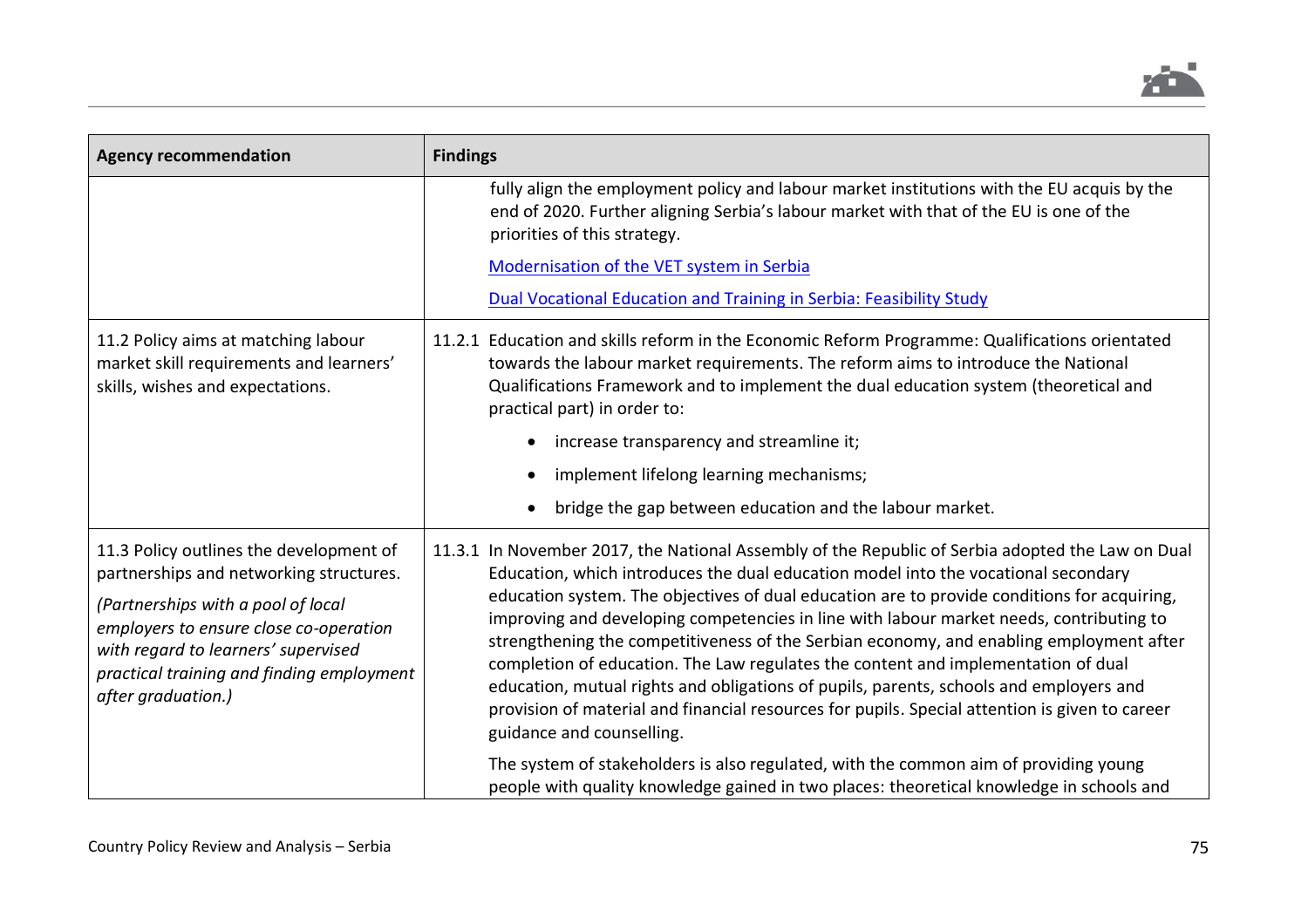

| <b>Agency recommendation</b>                                                                                                                    | <b>Findings</b>                                                                                                                                                                                                                                                                                                                                                                                                                                                                                                |
|-------------------------------------------------------------------------------------------------------------------------------------------------|----------------------------------------------------------------------------------------------------------------------------------------------------------------------------------------------------------------------------------------------------------------------------------------------------------------------------------------------------------------------------------------------------------------------------------------------------------------------------------------------------------------|
|                                                                                                                                                 | practical knowledge acquired in a real working environment in companies. The Serbian<br>Chamber of Commerce verifies whether the employer has fulfilled the conditions for the<br>provision of dual education.                                                                                                                                                                                                                                                                                                 |
| 11.4 Policy outlines how transition from<br>education to employment is supported by<br>adequate provision.                                      |                                                                                                                                                                                                                                                                                                                                                                                                                                                                                                                |
| 11.5 Policy supports the availability of<br>meaningful VET options for learners to<br>choose from.                                              |                                                                                                                                                                                                                                                                                                                                                                                                                                                                                                                |
| 11.6 Policy supports the availability of<br>supervised practical training.                                                                      | 11.6.1 Another dual education focuses on the practice that takes place in business subjects. The Law<br>on Dual Education regulates the system among stakeholders, with the unique goal of<br>providing young people with the quality of knowledge acquired in two places: theoretical<br>knowledge in schools and practical knowledge in a real working environment in companies<br>that monitor their technical and technological development. In this way, learners acquire<br>knowledge management skills. |
| 11.7 Policy outlines how sustainable<br>employment opportunities are supported<br>through the availability of appropriate,<br>on-going support. |                                                                                                                                                                                                                                                                                                                                                                                                                                                                                                                |
| 11.8 Policy outlines how VET programmes<br>are reviewed periodically.                                                                           | 11.8.1 Every school year, the Minister makes a new decision on the formation of a network of<br>secondary schools. This decision determines the number, structure and spatial distribution of                                                                                                                                                                                                                                                                                                                  |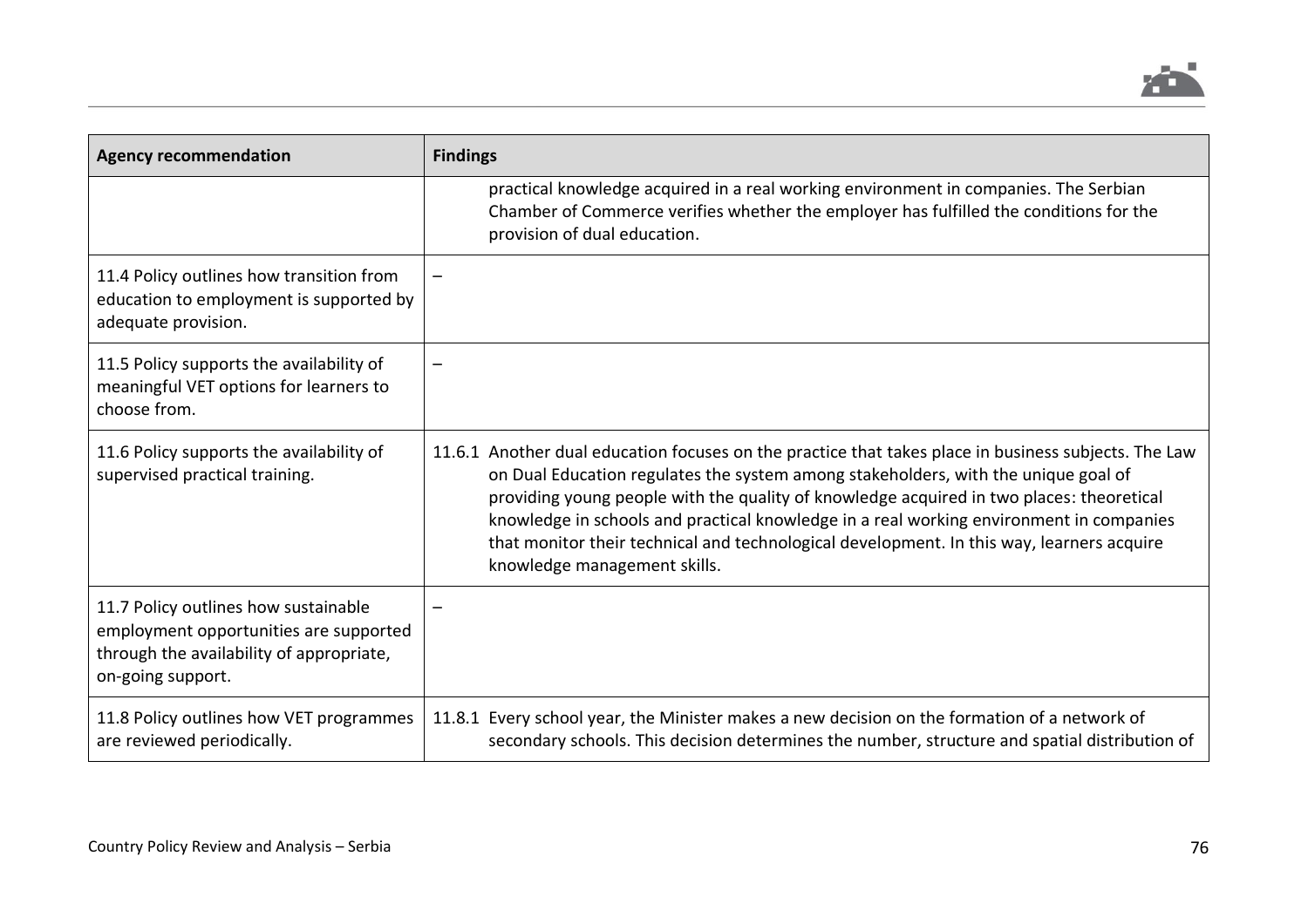

| <b>Agency recommendation</b>                 | <b>Findings</b>                                                                            |
|----------------------------------------------|--------------------------------------------------------------------------------------------|
| (Both internally and/or externally in order  | secondary schools in the Republic of Serbia that will implement the plan and programme for |
| to adapt to current and future skill needs.) | vocational training, two-year, three-year, four-year and specialist education.             |

## *Measure 11 evaluative comments*

The Ministry of Education, Science and Technological Development is in the process of preparing the National Qualifications Framework. The Serbian Government has also been working on creating non-formal education provision recognised by the labour market (European Commission, [2016\)](http://ec.europa.eu/dgs/education_culture/repository/education/events/2016/wbp/higher-education-reform-serbia_en.pdf).

## **Measure 12: To improve educational and career guidance across all phases of inclusive education**

| <b>Agency recommendation</b>                                                                                                                                                                                                                                                                            | <b>Findings</b>                                                                                                                                                                                                                         |  |  |  |
|---------------------------------------------------------------------------------------------------------------------------------------------------------------------------------------------------------------------------------------------------------------------------------------------------------|-----------------------------------------------------------------------------------------------------------------------------------------------------------------------------------------------------------------------------------------|--|--|--|
| 12.1 Policy outlines the mechanisms for<br>ensuring effective transition across<br>educational sectors and phases.<br>(There are well-organised transition<br>processes among services to ensure<br>continuity in the support required when<br>learners move from one form of provision<br>to another.) | 12.1.1 There are no policies in this area. However, special attention in the realisation of the principle<br>of the quality of the education is given to:                                                                               |  |  |  |
|                                                                                                                                                                                                                                                                                                         | supporting the learner's transition to the next level of education, and the achievement<br>of continuity in education;                                                                                                                  |  |  |  |
|                                                                                                                                                                                                                                                                                                         | the democratic nature of the participation of all participants in the education system in<br>the creation and implementation of educational policies, respecting the needs and<br>rights with the obligation and responsibility;        |  |  |  |
|                                                                                                                                                                                                                                                                                                         | career guidance and counselling of employees, pupils and adults, directed towards the<br>individual's personal development and educational and professional advancement<br>(Law on the Foundations of the Education System, Article 7). |  |  |  |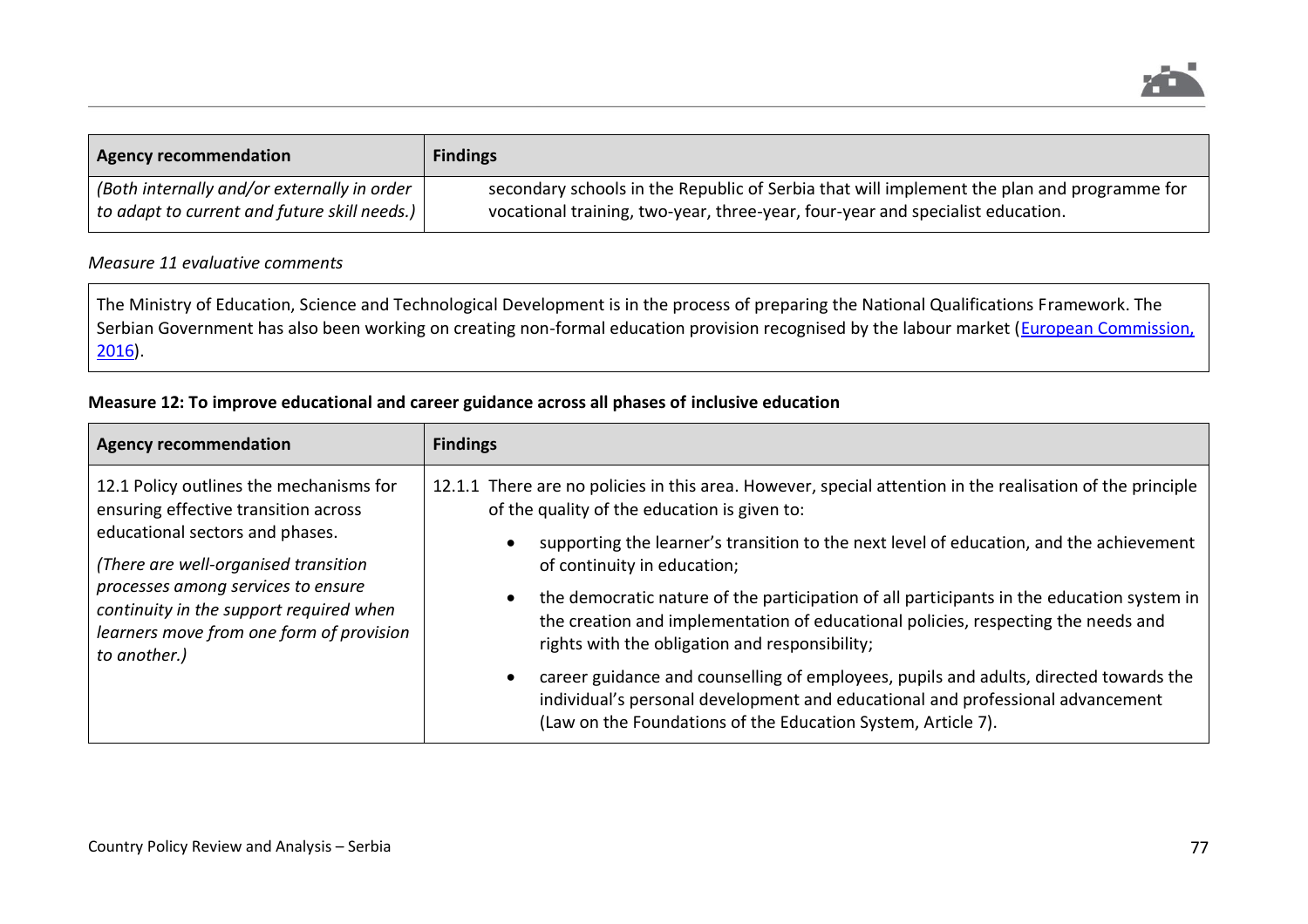

| <b>Agency recommendation</b>                                                                                                                                                                                                                                        | <b>Findings</b>                                                                                                                                                                                                                                                                                                                                                                                                                                                                                                                                                                                   |  |  |  |  |
|---------------------------------------------------------------------------------------------------------------------------------------------------------------------------------------------------------------------------------------------------------------------|---------------------------------------------------------------------------------------------------------------------------------------------------------------------------------------------------------------------------------------------------------------------------------------------------------------------------------------------------------------------------------------------------------------------------------------------------------------------------------------------------------------------------------------------------------------------------------------------------|--|--|--|--|
| Policy outlines how career<br>12.2<br>counsellors/officers support learners and<br>employers regarding employment<br>possibilities.<br>(Support is provided with job applications,<br>inform and support employers and<br>facilitate contact between both parties.) | The Strategy of Career Guidance and Counselling in the Republic of Serbia, adopted in 2010<br>12.2.1<br>based on a Ministry of Youth and Sports proposal, defines career guidance and counselling<br>as:<br>a series of activities that train individuals of any age, at any time of their lives, to<br>identify their own abilities, competences and interests, to make decisions regarding<br>their education, training and profession, and to manage the flows of their lives in the<br>field of learning, work and other areas in which they can acquire and apply skills and<br>competences. |  |  |  |  |
|                                                                                                                                                                                                                                                                     | The Action Plan for the Implementation of the Career Guidance Strategy and consultations in<br>the Republic of Serbia, adopted for the period 2010-2014, envisaged specific goals and<br>activities related to all levels of education, including secondary education:                                                                                                                                                                                                                                                                                                                            |  |  |  |  |
|                                                                                                                                                                                                                                                                     | Development and implementation of the National Career Guidance and Counselling<br>Programme                                                                                                                                                                                                                                                                                                                                                                                                                                                                                                       |  |  |  |  |
|                                                                                                                                                                                                                                                                     | Professional training and training of teachers, pedagogues and psychologists from<br>$\bullet$<br>secondary schools for career guidance and counselling                                                                                                                                                                                                                                                                                                                                                                                                                                           |  |  |  |  |
|                                                                                                                                                                                                                                                                     | Training secondary school learners to actively and effectively manage their careers.                                                                                                                                                                                                                                                                                                                                                                                                                                                                                                              |  |  |  |  |
|                                                                                                                                                                                                                                                                     | The career guidance and counselling strategy also set the framework of the programme's<br>standards for career guidance and counselling for learners aged 15 to 18. They relate to:                                                                                                                                                                                                                                                                                                                                                                                                               |  |  |  |  |
|                                                                                                                                                                                                                                                                     | Personal development of an individual:<br>1.                                                                                                                                                                                                                                                                                                                                                                                                                                                                                                                                                      |  |  |  |  |
|                                                                                                                                                                                                                                                                     | understanding personal development, achievements and ability in relation<br>٠<br>to potential educational and professional choices and opportunities;                                                                                                                                                                                                                                                                                                                                                                                                                                             |  |  |  |  |
|                                                                                                                                                                                                                                                                     | establishing and analysing personal goals and plans in the field of careers;                                                                                                                                                                                                                                                                                                                                                                                                                                                                                                                      |  |  |  |  |